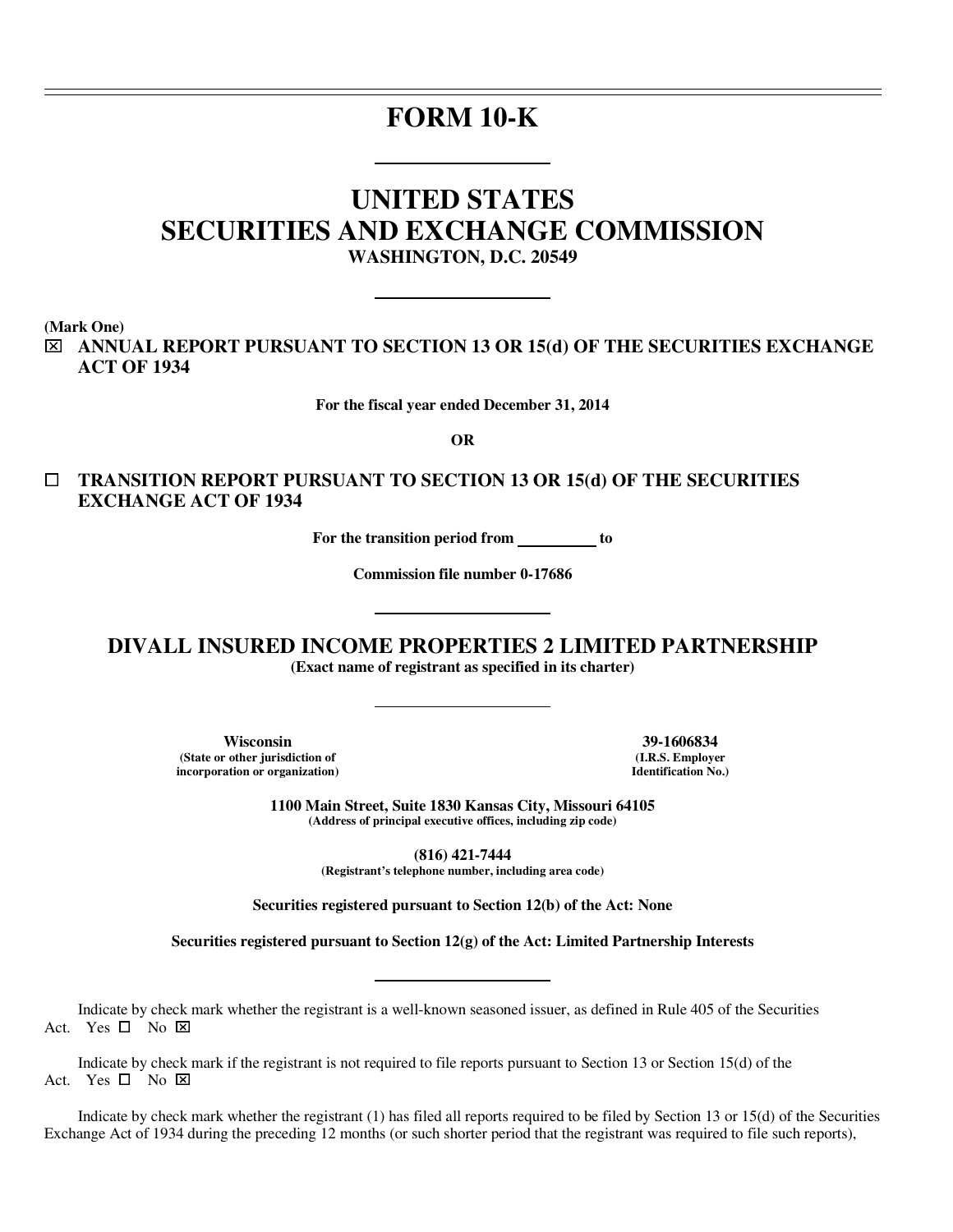and (2) has been subject to such filing requirements for the past 90 days. Yes  $\boxtimes$  No  $\square$ 

Indicate by check mark whether the registrant has submitted electronically and posted on its corporate Website, if any, every Interactive Data File required to be submitted and posted pursuant to Rule 405 of Regulation S-T during the preceding 12 months (or for such shorter period that the registrant was required to submit and post such files). Yes  $\boxtimes$  No  $\square$ 

Indicate by check mark if disclosure of delinquent filers pursuant to Item 405 of Regulation S-K is not contained herein, and will not be contained, to the best of registrant's knowledge, in definitive proxy or information statements incorporated by reference in Part III of this Form 10-K or any amendment to this Form 10-K.  $\Box$ 

Indicate by check mark whether the registrant is a large accelerated filer, an accelerated filer, a non-accelerated filer or a smaller reporting company. See the definitions of "large accelerated filer", "accelerated filer" and "smaller reporting company" in Rule 12b-2 of the Exchange Act.

Large accelerated filer  $\Box$ 

Non-accelerated filer  $\Box$ 

 $\overline{a}$ 

Indicate by check mark whether the registrant is a shell company (as defined in Rule 12b-2 of the Exchange Act). Yes  $\Box$  No  $\boxtimes$ 

The aggregate market value of the voting securities held by non-affiliates of the Registrant: The aggregate market value of limited partnership interests held by non-affiliates is not determinable since there is no public trading market for the limited partnership interests.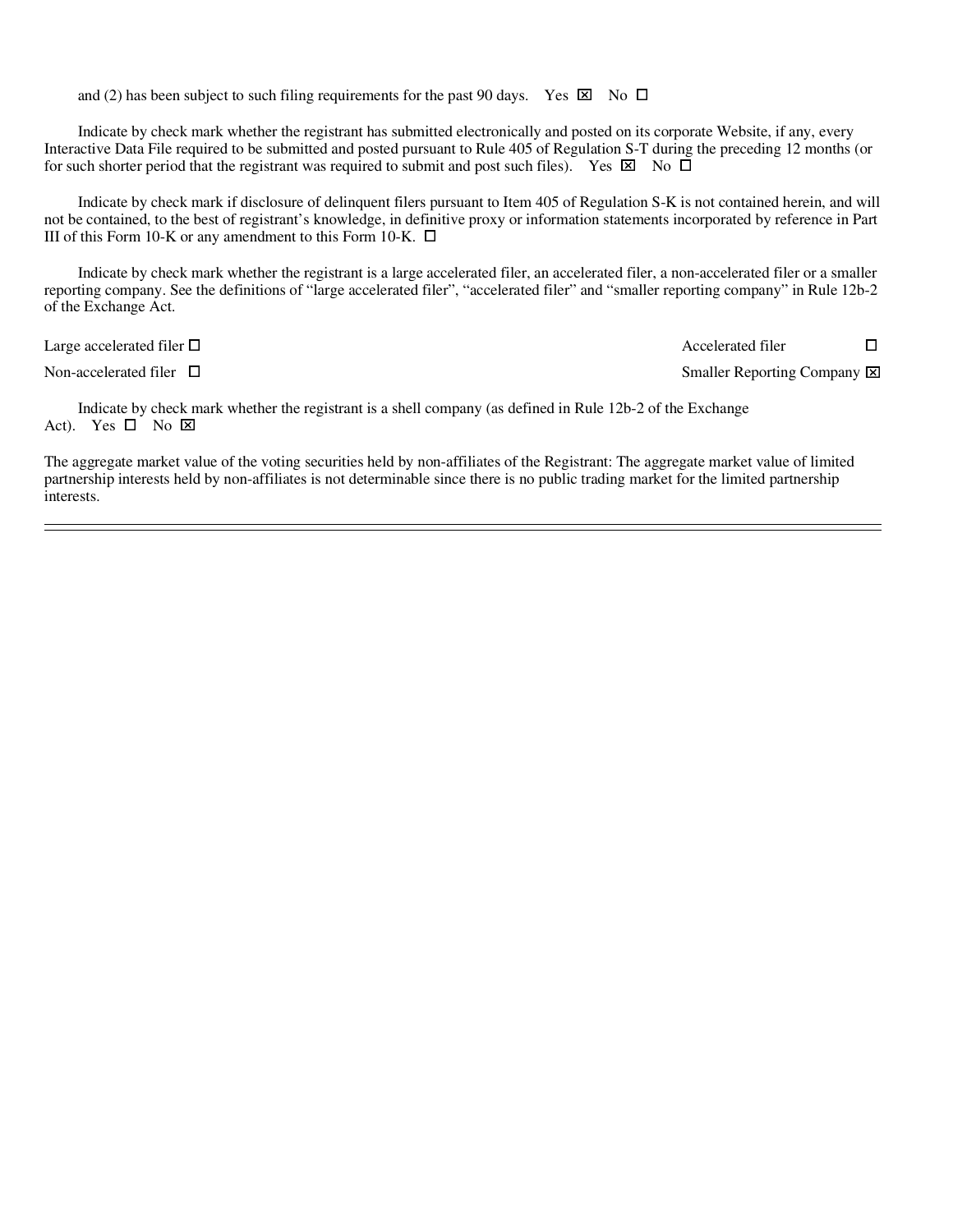# TABLE OF CONTENTS

# DIVALL INSURED INCOME PROPERTIES 2 LIMITED PARTNERSHIP FORM 10-K FOR THE YEAR ENDED DECEMBER 31, 2014

|                                                                                                                      | Page           |
|----------------------------------------------------------------------------------------------------------------------|----------------|
| <b>PARTI</b>                                                                                                         |                |
| Item 1. Business                                                                                                     | 3              |
| Item 1A. Risk Factors                                                                                                | $\mathfrak{S}$ |
| <b>Item 1B. Unresolved Staff Comments</b>                                                                            | 5              |
| Item 2. Properties                                                                                                   | 5              |
| Item 3. Legal Proceedings                                                                                            | 10             |
| <b>Item 4. Mine Safety Disclosures</b>                                                                               | 10             |
| Part II                                                                                                              |                |
| Item 5. Market for Registrant's Common Equity, Related Stockholder Matters and Issuer Purchases of Equity Securities | 11             |
| Item 6. Selected Financial Data                                                                                      | 11             |
| Item 7. Management's Discussion and Analysis of Financial Condition and Results of Operations                        | 12             |
| Item 7A. Quantitative and Qualitative Disclosures About Market Risk                                                  | 19             |
| Item 8. Financial Statements and Supplementary Data                                                                  | 20             |
| Item 9. Changes In and Disagreements with Accountants on Accounting and Financial Disclosure                         | 38             |
| Item 9A. Controls and Procedures                                                                                     | 38             |
| Item 9B. Other Information                                                                                           | 39             |
| Part III                                                                                                             |                |
| Item 10. Directors, Executive Officers and Corporate Governance                                                      | 39             |
| Item 11. Executive Compensation                                                                                      | 41             |
| Item 12. Security Ownership of Certain Beneficial Owners and Management and Related Stockholder Matters              | 41             |
| Item 13. Certain Relationships and Related Transactions, and Director Independence                                   | 42             |
| Item 14. Principal Accountant Fees and Services                                                                      | 44             |
| Part IV                                                                                                              |                |
| Item 15. Exhibits, Financial Statement Schedules                                                                     | 45             |
| <b>Signatures</b>                                                                                                    | 50             |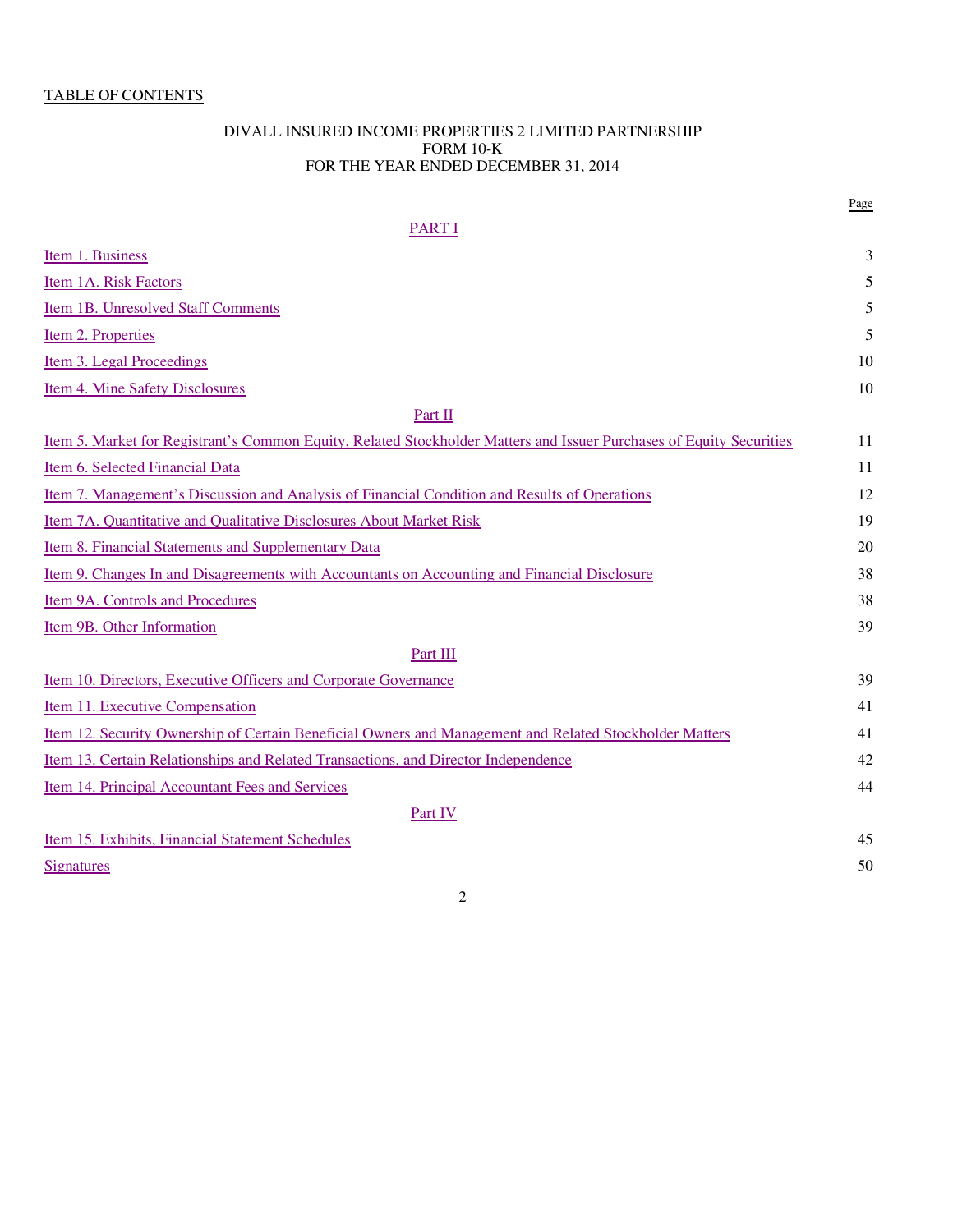# **PART I**

# **Item 1. Business**

#### *Background*

The Registrant, DiVall Insured Income Properties 2 Limited Partnership (the "Partnership"), is a limited partnership organized under the Wisconsin Uniform Limited Partnership Act pursuant to a Certificate of Limited Partnership dated as of November 20, 1987, and governed by a Limited Partnership Agreement, as amended from time to time (collectively, the "Partnership Agreement"). The Partnership is managed by its general partner, The Provo Group, Inc. ("TPG" or the "General Partner"). As of December 31, 2014, the Partnership had 1,519 limited partners owning an aggregate of 46,280.3 Limited Partnership Interests (the "Interests").

The Partnership is engaged in the business of owning and operating its investment portfolio of commercial real estate properties (the "Properties"). At December 31, 2014, the Partnership owned eleven properties, located in a total of four states. The Properties are leased on a triple net basis primarily to, and operated by, franchisees of national, regional and local retail chains under long-term leases. The lessees are fast food, family style, and casual/theme restaurants.

At December 31, 2014 nine of the eleven Properties were and continue to be leased to three Wendy's Franchisees, with six of the Properties being leased to Wendgusta, LLC ("Wendgusta"), two of the Properties being leased to Wendcharles I, LLC ("Wendcharles I"), and one of the Properties being leased to Wendcharles II, LLC ("Wendcharles II"). Operating base rents from these nine leases comprised approximately 79% of the total 2014 operating base rents. During 2014, additional percentage rents were also generated from these nine Wendy's properties and totaled \$500,747. Additionally, the nine properties exceeded 82% of the Partnership's total Properties, both by historical asset value and number. One of the Wendy's leases is set to expire in November 2016, another seven are set to expire in November 2021, with a ninth lease set to expire in November 2026.

See Properties under Item 2 below for the table of all Properties and lease expirations and a discussion of Properties with significant developments.

During the process of leasing the Properties, the Partnership may experience competition from owners and managers of other properties. As a result, in connection with negotiating tenant leases, along with recognizing market conditions, the General Partner may offer rental concessions, or other inducements, which may have an adverse impact on the results of the Partnership's operations. The Partnership is also in competition with sellers of similar properties to locate suitable purchasers for its Properties.

The Partnership will be dissolved on November 30, 2020, or earlier upon the prior occurrence of any of the following events: (a) the disposition of all its Properties; (b) the written determination by the General Partner, that the Partnership's assets may constitute "plan assets" for purposes of ERISA; (c) the agreement of limited partners owning a majority of the outstanding limited partner interests to dissolve the Partnership; or (d) the dissolution, bankruptcy, death, withdrawal, or incapacity of the last remaining General Partner, unless an additional General Partner is elected previously by a majority of the limited partners. During the second quarters of the six odd numbered years from 2001-2011, consent solicitations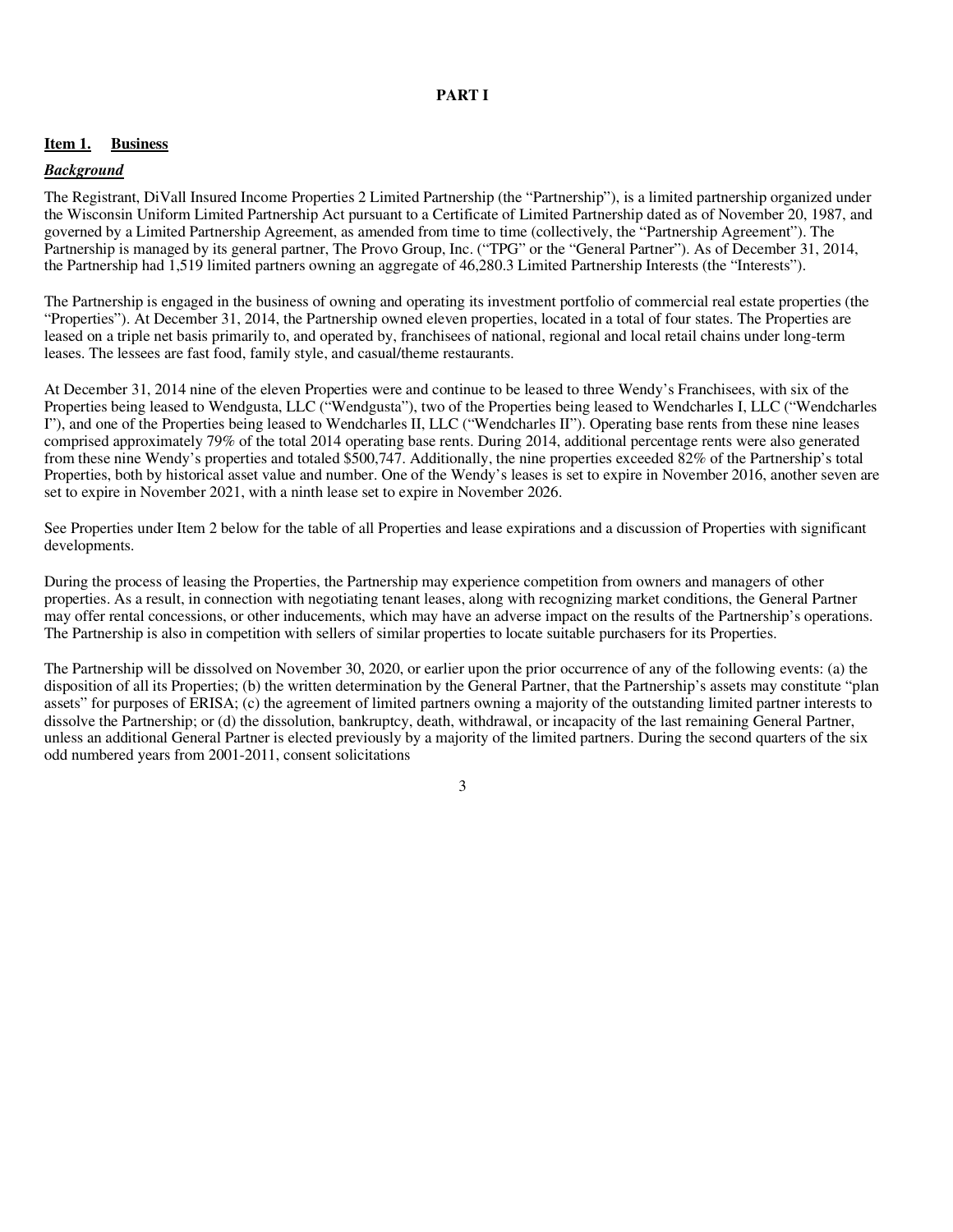were circulated to the Partnership's limited partners (each being a "Consent"). If approved, any of these Consents would have authorized the sale of all of the Properties and the dissolution of the Partnership. Limited partners owning a majority of the limited partnership interests did not vote in favor of any of the Consents. Again, in the third quarter of 2013, consent solicitations were circulated (the "2013 Consent"), which if approved would have authorized the sale of all of the Properties and the dissolution of the Partnership. Limited partners owning a majority of the limited partnership interests did not vote in favor of the 2013 Consent, and the General Partner declared the 2013 Consent solicitation process concluded on August 30, 2013. Therefore, the Partnership continues to operate as a going concern.

#### *The Permanent Manager Agreement*

The Permanent Manager Agreement ("PMA") was entered into on February 8, 1993, between the Partnership, DiVall 1 (which was dissolved in December 1998), DiVall 3 (which was dissolved in December 2003), the now former general partners, Gary J. DiVall and Paul E. Magnuson, their controlled affiliates, and TPG, naming TPG as the Permanent Manager. The PMA contains provisions allowing TPG to submit to the PMA, election of TPG as General Partner, and the issue of acceptance of the resignations of the former general partners to a vote of the limited partners through a solicitation of written consents.

TPG, as the General Partner, has been operating and managing the affairs of the Partnership in accordance with the provisions of the PMA and the Partnership Agreement since February 8, 1993.

Effective January 1, 2015, the PMA was renewed by the General Partner for a two-year period ending December 31, 2016. The PMA can be terminated earlier (a) by a vote at any time by a majority interest of the Limited Partners, (b) upon the dissolution and winding up of the Partnership, (c) upon the entry of an order of a court finding that TPG has engaged in fraud or other like misconduct or has shown itself to be incompetent in carrying out its duties under the Partnership Agreement, or (d) upon sixty days written notice from TPG to the limited partners of the Partnership.

# *Advisory Board*

The concept of the Advisory Board was first introduced by TPG during the solicitation of written consents seeking to elect TPG as the General Partner. The first Advisory Board was appointed in October 1993, and held its first meeting in November 1993. Among other functions, the three person Advisory Board has the following rights: to review operational policies and practices; to review extraordinary transactions; to review internal financial controls and practices; and to review the performance of the independent auditors of the Partnership. The Advisory Board's powers are advisory only and the Advisory Board does not have the authority to direct management decisions or policies of the Partnership or remove the General Partner. The Advisory Board has full and free access to the Partnership's books and records, and individual Advisory Board members have the right to communicate directly with the Limited Partners concerning Partnership business. Members of the Advisory Board are compensated \$1,500 annually and \$500 for each quarterly meeting attended.

The Advisory Board currently consists of a broker dealer representative, William Arnold; and limited partners of the Partnership: Jesse Small and Albert Kramer. For a brief description of each Advisory Board member, refer to Item 10, Directors and Executive Officers of the Registrant.

The Partnership has no employees.

All of the Partnership's business is conducted in the United States.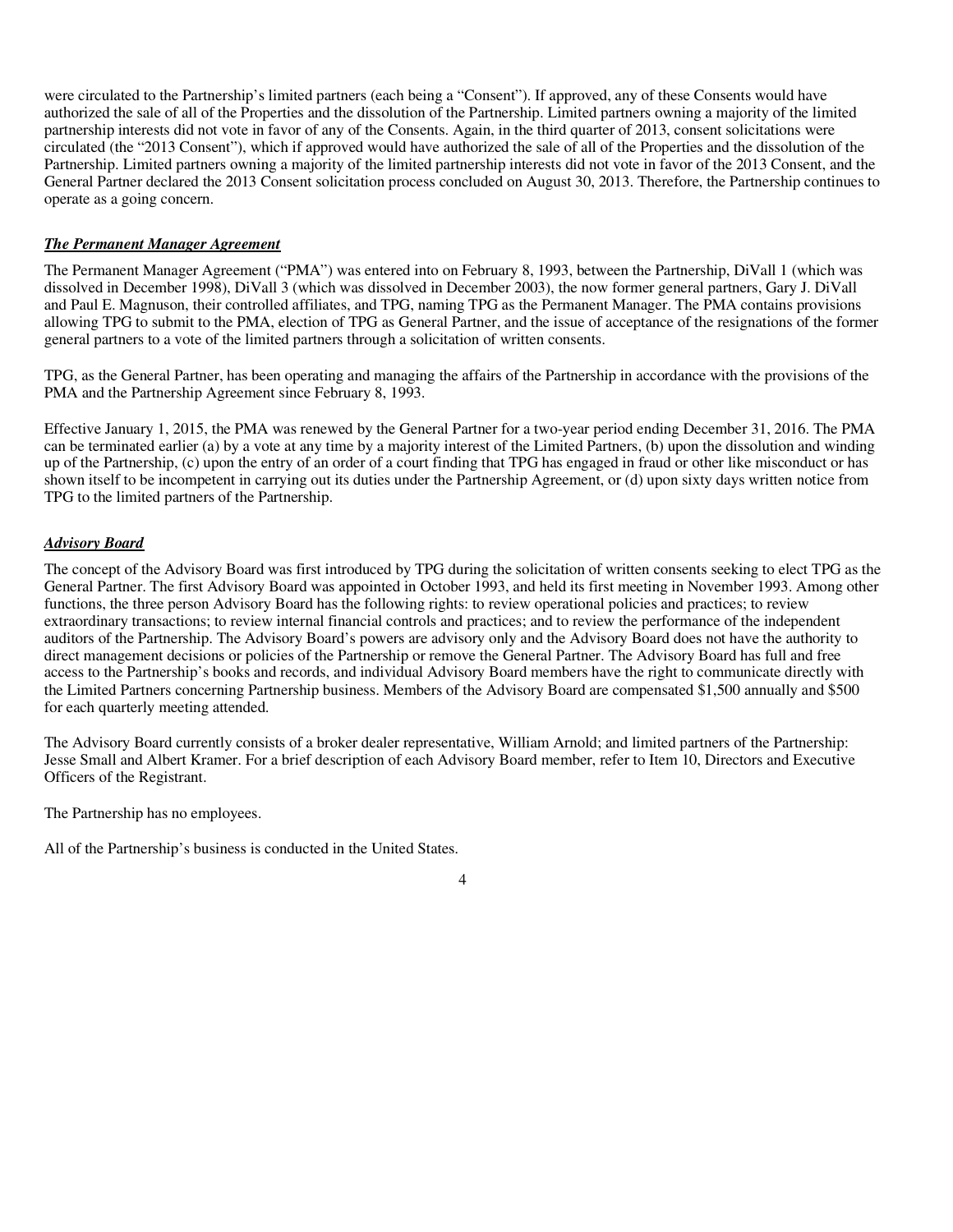# *Available Information*

The Partnership is required to file with the SEC annual reports on Form 10-K, quarterly reports on Form 10-Q and current reports on Form 8-K, along with any related amendments and supplements to these periodic and current reports. The SEC maintains a website containing these reports and other information regarding our electronic filings at www.sec.gov. These reports may also be read and copied at the SEC's Public Reference Room at 100 F Street, NE Washington, DC 20549. Further information about the operation of the Public Reference Room may be obtained by calling 1-800-SEC-0330.

We also make these reports and other information available either on or through our Internet Website at www.divallproperties.com as soon as reasonably practicable after such reports are available. Please note that any internet addresses provided in this Form 10-K are for information purposes only and are not intended to be hyperlinks. Accordingly, no information found and/or provided at such internet addresses is intended or deemed to be incorporated by reference herein.

# **Item 1A. Risk Factors**

As a smaller reporting company, the Partnership is not required to report risk factors in its annual report on Form 10-K.

# **Item 1B. Unresolved Staff Comments**

None.

# **Item 2. Properties**

All of the Properties are leased to franchisees of national, regional and local fast food, family style and casual/theme restaurants.

Original lease terms for the Properties are generally five to twenty years from their inception. All leases are triple-net which require the tenant to pay all property operating costs including maintenance, repairs, utilities, property taxes, and insurance. A majority of the leases contain percentage rent provisions, which require the tenant to pay a specified percentage (five percent to eight percent) of gross sales above a threshold amount. None of the Properties are mortgaged. The Partnership owns the buildings and land and all improvements for all the Properties, except for the property leased to the franchisee of a Kentucky Fried Chicken restaurant ("KFC") in Santa Fe, New Mexico. KFC is located on land where the Partnership has entered into a long-term ground lease, as lessee, which is set to expire in 2018. The Partnership has the option to extend the ground lease for two additional ten year periods. The Partnership owns all improvements constructed on the land (including the building and improvements) until the termination of the ground lease, at which time all constructed improvements will become the land owner's property.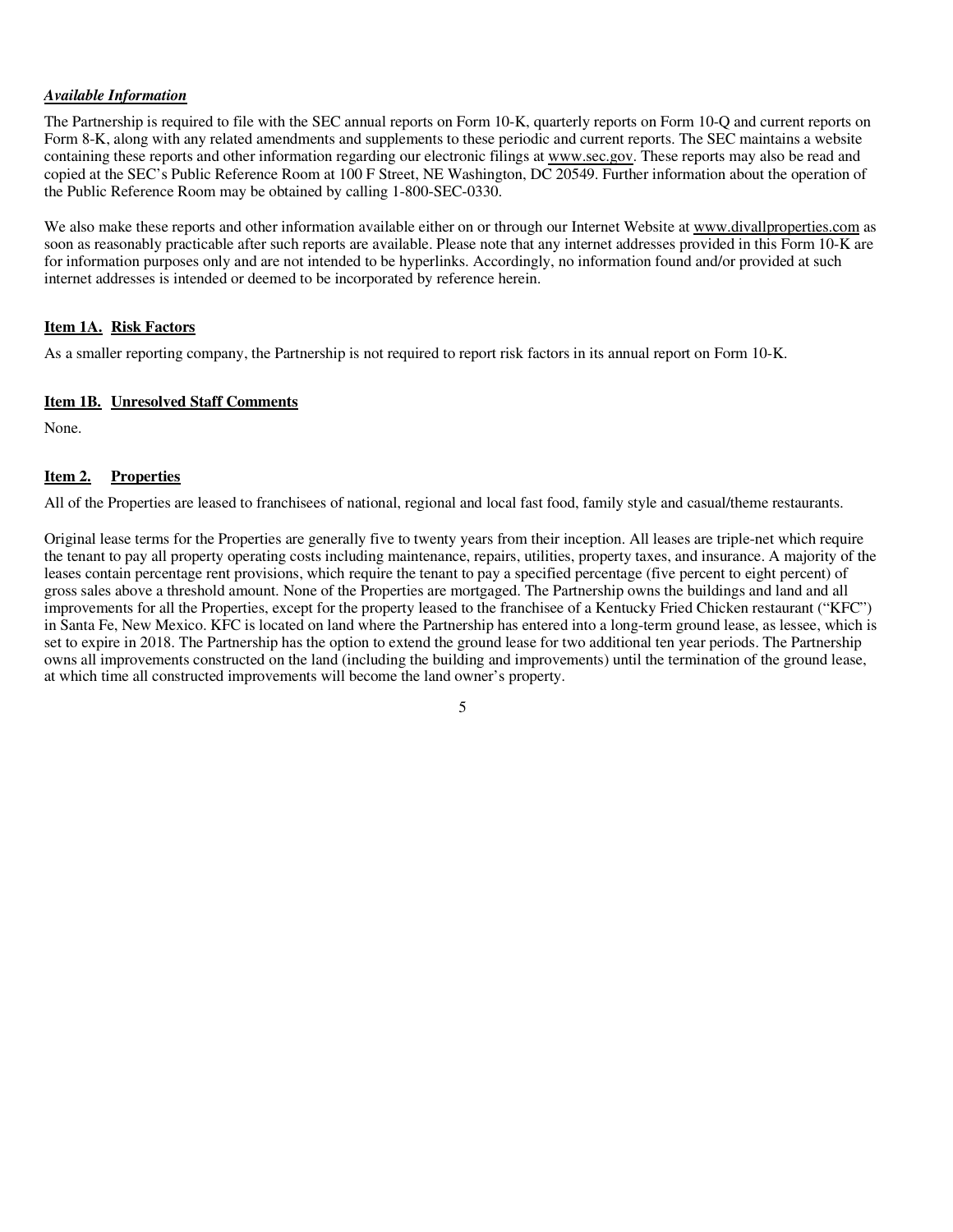| Acquisition<br>Date | Property Name<br>& Address                                                     | Lessee                           | Purchase<br>Price $(1)$ | Operating<br><b>Rental Per</b><br>Annum | Lease<br>Expiration<br>Date | Renewal<br>Options |
|---------------------|--------------------------------------------------------------------------------|----------------------------------|-------------------------|-----------------------------------------|-----------------------------|--------------------|
|                     | 10/10/88 Kentucky Fried<br>Chicken (5)<br>1014 S St Francis Dr<br>Santa Fe, NM | Palo Alto, Inc,                  | \$451,230               | \$60,000                                | 06-30-2018                  | None               |
|                     | 12/22/88 Wendy's (6)<br>1721 Sam Rittenburg<br><b>B</b> lvd<br>Charleston, SC  | Wendcharles II, LLC              | 596,781                 | 76,920                                  | 11-6-2021                   | (2)                |
|                     | 12/22/88 Wendy's (7)<br>3013 Peach Orchard Rd<br>Augusta, GA                   | Wendgusta, LLC                   | 649,594                 | 86,160                                  | 11-6-2021                   | (3)                |
|                     | 02/21/89 Wendy's (7)<br>1901 Whiskey Rd<br>Aiken, SC                           | Wendgusta, LLC                   | 776,344                 | 96,780                                  | 11-6-2021                   | (3)                |
|                     | 02/21/89 Wendy's (7)<br>1730 Walton Way<br>Augusta, GA                         | Wendgusta, LLC                   | 728,813                 | 96,780                                  | $11-6-2021$                 | (3)                |
|                     | 02/21/89 Wendy's (8)<br>343 Folly Rd<br>Charleston, SC                         | Wendcharles I, LLC               | 528,125                 | 70,200                                  | 11-6-2021                   | (2)                |
|                     | 02/21/89 Wendy's (8)<br>361 Hwy 17 Bypass<br>Mount Pleasant, SC                | Wendcharles I, LLC               | 580,938                 | 55,333                                  | 11-6-2026                   | (3)                |
|                     | 03/14/89 Wendy's (7)<br>1004 Richland Ave<br>Aiken, SC                         | Wendgusta, LLC                   | 633,750                 | 90,480                                  | 11-6-2021                   | (3)                |
| 12/29/89            | Wendy's $(7)$<br>1717 Martintown Rd<br>N Augusta, SC                           | Wendgusta, LLC                   | 660,156                 | 87,780                                  | 11-6-2021                   | (3)                |
|                     | 12/29/89 Wendy's (7)<br>3869 Washington Rd<br>Martinez, GA                     | Wendgusta, LLC                   | 633,750                 | 84,120                                  | 11-6-2016                   | None               |
|                     | 05/31/90 Applebee's<br>2770 Brice Rd<br>Columbus, OH                           | <b>RMH</b> Franchise Corporation | 1,434,434               | 144,801                                 | 10-31-2016                  | (4)                |
|                     |                                                                                |                                  | \$7,673,915             | \$949,354                               |                             |                    |

The Partnership owned the following Properties as of December 31, 2014:

Footnotes:

(1) Purchase price includes all costs incurred by the Partnership to acquire the property.

(2) The tenant has the option to extend the lease two additional periods of five years each.

(3) The tenant has the option to extend the lease an additional period of five years.

(4) The tenant has the option to extend the lease three additional periods of two years each.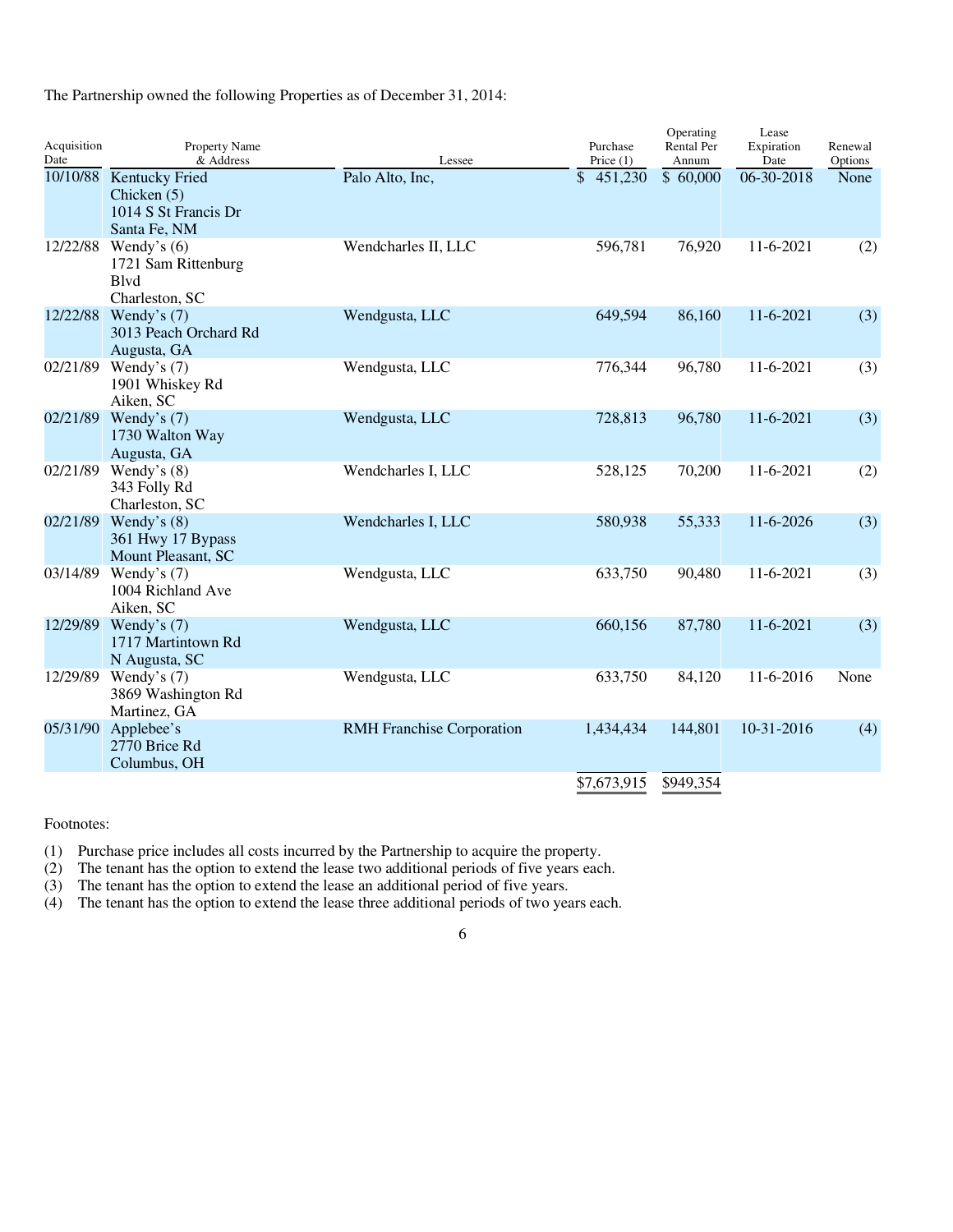- (5) Ownership of lessee's interest is under a ground lease. The tenant is responsible for payment of all rent obligations under the ground lease.
- (6) One of the eleven Properties owned as of December 31, 2014 was leased to Wendcharles II. Since more than 82% of the Properties, both by historical asset value and number are leased to Wendy's franchisees the financial status of the tenant may be considered relevant to investors. At the request of the Partnership, Wendcharles II provided it with a copy of its reviewed financial statements for the fiscal years ended December 28, 2014 and December 29, 2013. Those reviewed financial statements are attached to this Annual Report on Form 10-K as Exhibit 99.2.
- (7) Six of the eleven Properties owned as of December 31, 2014 were leased to Wendgusta. Since more than 82% of the Properties, both by historical asset value and number, are leased to Wendy's franchisees, the financial status of the tenant may be considered relevant to investors. At the request of the Partnership, Wendgusta provided it with a copy of its reviewed financial statements for the fiscal years ended December 28, 2014 and December 29, 2013. Those reviewed financial statements are attached to this Annual Report on Form 10-K as Exhibit 99.0.
- (8) Two of the eleven Properties owned by the Partnership as of December 31, 2014 were leased to Wendcharles I. Since more than 82% of the Properties, both by historical asset value and number, are leased to Wendy's franchisees, the financial status of the tenant may be considered relevant to investors. At the request of the Partnership, Wendcharles I provided it with a copy of its reviewed financial statements for the fiscal years ended December 28, 2014 and December 29, 2013. Those reviewed financial statements are attached to this Annual Report on Form 10-K as Exhibit 99.1.

The following summarizes significant developments, by property, for Properties with such developments.

#### Vacant Phoenix, AZ Property

A contract to sell the then vacant Phoenix, AZ property to an unaffiliated party was executed on February 14, 2012 for the sale price of \$325,000. The sale was closed on October 22, 2012, resulting in net cash proceeds of \$293,000, after third party commissions and other selling expenses, which is greater than the Property's estimated fair value of \$150,000 as of September 30, 2012. The carrying amount of the property was increased by \$142,747 during the fourth quarter of 2012 to reflect the net proceeds of the sale.

#### Wendy's- 361 Highway 17 Bypass, Mt. Pleasant, SC Property

On November 30, 2010, the County of Charleston (the "County") made a purchase offer of approximately \$177,000 to the Partnership in connection with an eminent domain (condemnation) land acquisition of approximately 5,000 square feet of the approximately 44,000 square feet of the Wendy's- Mt. Pleasant, SC ("Wendy's-Mt. Pleasant") property. The Partnership received Notice that the County filed condemnation proceedings on October 12, 2011, which resulted in a partial taking of the Wendy's-Mt. Pleasant property leased by tenant Wendcharles I, LLC ("Tenant"). In May 2013, the Partnership and Tenant settled the condemnation action for the sum of \$871,500 and the widening of the remaining curb cut at the property. Subsequently, the Partnership and Tenant settled the adjudication of lease and just compensation award allocation of the \$724,247 deposited with the Clerk of Court before a trial on the allocation of just compensation occurred. On July 19, 2013, the Partnership entered into a Release, evidencing the settlement that provides for a payout of the monies held by the Clerk of Court and an amendment to the lease with Tenant providing for a reduction in monthly rent of the property. Per the terms of the Release, on August 15, 2013 the Tenant received \$181,062 of the monies on deposit with the Clerk of Court. The Tenant will receive the balance of \$181,062 ratably over the balance of the original term of the lease effective August 1, 2013 in the form of a rent reduction in monthly savings of \$1,829 in rent on the condition that Tenant continues to lease the property without default, and the Tenant's annual rent under the lease will revert to the current annual fixed rent beginning in November 2021 at the onset of the five year renewal option lease term.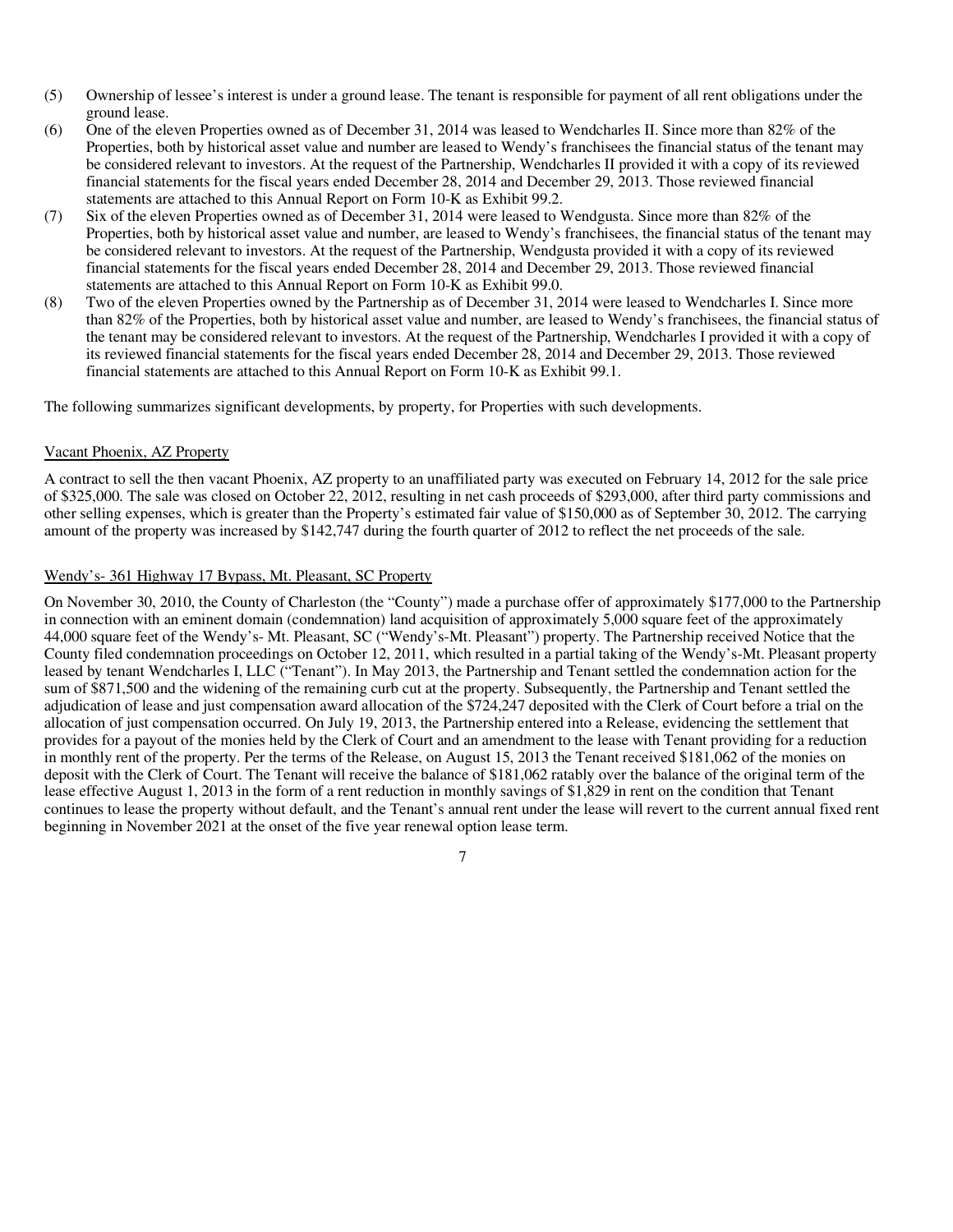Contemporaneously with the Partnership's execution of the Release, the Partnership entered into an Amendment of Lease with Tenant, dated July 19, 2013 (the "Amendment"), which amends the original lease, as amended ("Lease"), as a condition to the Release. The Amendment renews the Lease under the first extension term, commencing on November 7, 2021 and ending on November 6, 2026. The Amendment revised the legal description of the premises under the Lease and replaces Section 1.12 of the Lease to provide that the Base Monthly Rent for the remainder of the Lease, beginning on the Effective Date and ending on November 6, 2021, shall be \$4,611.09 and for the first extension term beginning on November 7, 2021 and ending on November 6, 2026 and for the second extension term shall be \$6,440. Finally, the Amendment further provides that it, together with the Release, settles all claims relating to the apportionment of the condemnation award and Article X of the Lease is deemed satisfied with respect to such condemnation proceedings. The Lease and the Amendment were filed with the SEC as Exhibits 99.1 and 99.2, respectively to the Partnerships current report on Form 8-K on July 24, 2013.

#### Vacant Property – 4875 Merle Hay Rd, Des Moines, IA (Formerly Daytona's All-Sports Café "Daytona's")

Daytona's lease expired May 31, 2014 and the tenant vacated the premises on or about the same date. On January 24, 2014, the Partnership sent Daytona's a 30-day Notice of Default for failure to pay its January rent. On February 3, 2014, the Partnership received payment for a portion of Daytona's January rent and real estate tax escrow payment. The 30-day Notice of Default expired on February 23, 2014. As of December 31, 2014 Daytona's has not made its monthly rent or real estate tax escrow payments for February, March, April or May 2014. On May 29, 2014, the Partnership filed a motion for default judgment, which the tenant filed an answer denying all claims made against it. On July 10, 2014, the Partnership filed for summary judgment against the tenant for all amounts owing and as of December 31, 2014, and is still pursuing collection against the tenant.

On July 8, 2014, the Partnership signed a listing agreement with a broker, Hubbell Commercial Brokers, L.C. On September 12, 2014, the Partnership signed a purchase agreement with Sundance, Inc., for the sale of the property at a sale price of \$555,000. The Partnership completed the sale of the property on December 22, 2014 with net proceeds of approximately \$490,000 paid to the Partnership.

#### Applebee's- Columbus, OH Property

An Amendment and Extension of Lease ("Amendment") was executed with the Applebee's restaurant occupying the property located in Columbus, OH on November 4, 2009 and was set to expire on October 31, 2012. The Partnership waived the Amendment's 90 day notice period and allowed the tenant to exercise the first option to renew its lease for an additional two year period, effective November 1, 2012.

On December 20, 2013 the lease was assigned from Thomas & King, Inc. to RMH Franchise Corporation. Per the Assumption and Assignment of Lease agreement, the monetary lease obligations and original lease expiration date remained the same.

On October 23, 2014, the tenant, RMH Franchise Corporation, and the Partnership, agreed to the two year extension of Applebee's lease via option exercise, even though the notice given to the landlord by the tenant was not within the terms of the lease agreement. Applebee's lease now expires October 31, 2016 and the rent will increase by 2% each year, effective November 1, 2014 and 2015.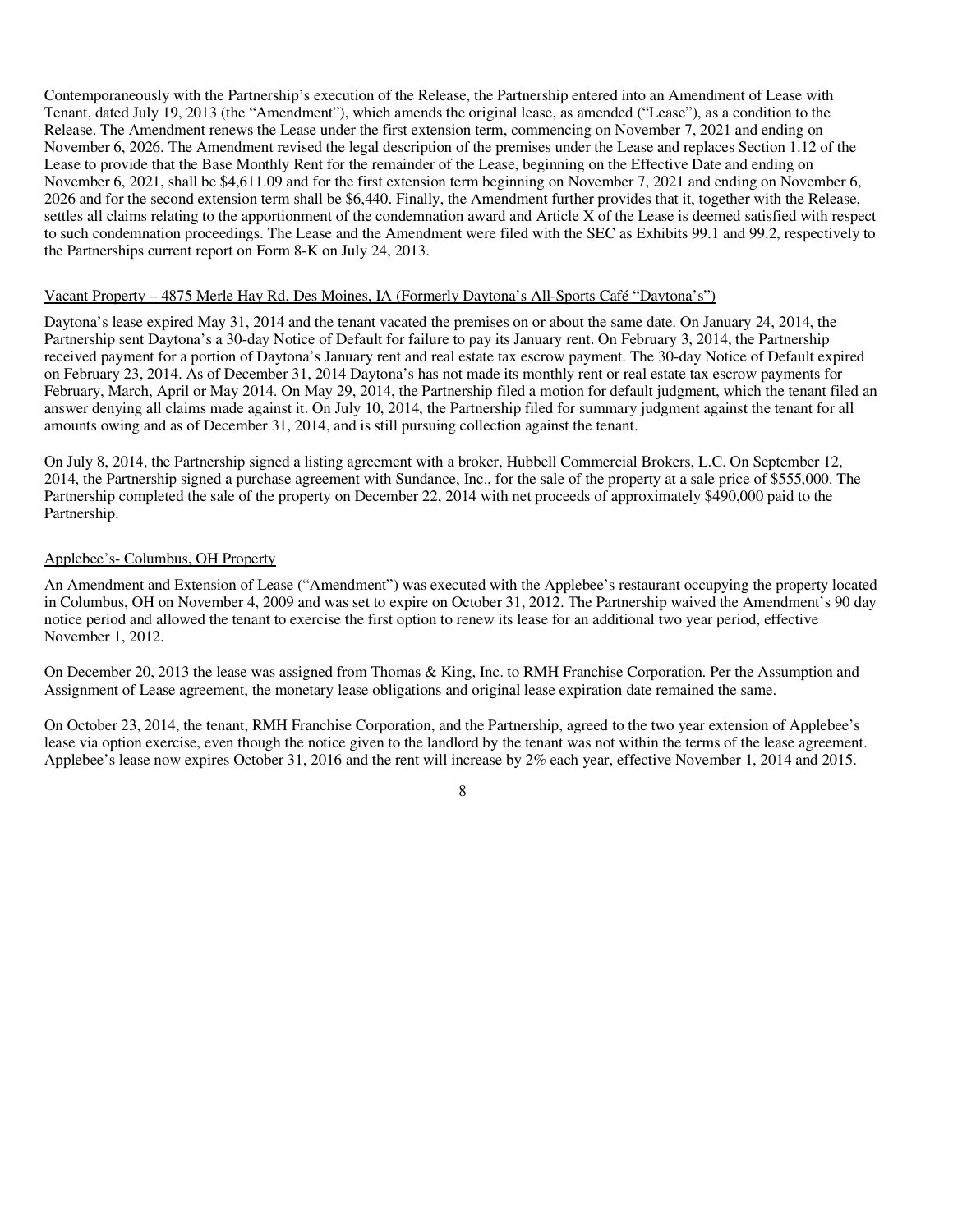# Formerly Owned Panda Buffet Restaurant- Grand Forks, ND Property

A sales contract was executed on September 30, 2009 for the installment sale of the Panda Buffet restaurant property ("Panda Buffet") located in Grand Forks, ND to the owner tenant. The Partnership completed the sale of the Panda Buffet property on November 12, 2009 for \$450,000. The buyer paid \$150,000 at closing with the remaining balance of \$300,000 being delivered in the form of a Promissory note ("Buyers Note") to the Partnership. The Buyers Note reflected a term of three years, an interest rate of 7.25%, and principal and interest payments paid monthly. Principal was amortized over a period of ten years beginning December 1, 2009 with a balloon payment due on November 1, 2012. Pursuant to the Buyers Note, there is no penalty for early payment of principal. The Buyers Note also required the buyer to escrow property taxes with the Partnership beginning January of 2010 at \$1,050 per month (lowered to \$700 beginning January 1, 2012 and increased to \$925 beginning January 1, 2013).

Effective November 1, 2012, the Partnership amended the Buyers Note in the amount of \$232,777, to \$200,000 after a principal payment of \$32,777 was received on October 19, 2012 under the following extended terms: The principal balance of \$200,000 will be amortized over five years at an interest rate of 7.25% per annum with a full balloon payment of \$133,396 due November 1, 2014. As of December 31, 2013, the buyer was current on its 2013 monthly property tax escrow obligations and escrow payments.

Effective November 1, 2014, the Partnership agreed to another two year extension as follows: Buyer will make a principal payment of \$13,396 which reduces the principal balance to \$120,000 as of November 1, 2014, and the balance will be amortized over two years with a monthly payment of approximately \$5,386 per month. The loan will be fully paid off by October 31, 2016. The property tax escrow cash balance held by the Partnership amounted to \$2,530 as December 31, 2014, after the \$9,960 payment of the 2013 property taxes in December 2014 and is included in the property tax payable in the condensed balance sheets.

Per the Buyer's Note amortization schedule, the monthly payments are to total approximately \$5,386 per month. The amortized principal payments yet to be received under the Buyer's Note amounted to \$115,339 as of December 31, 2014. During the year ended December 31, 2014, twelve note payments were received by the Partnership which totaled \$48,152 in principal and \$10,599 in interest.

#### Other Property Information

Property taxes, general maintenance, insurance and ground rent on the Properties are the responsibility of the respective tenants. However, when a tenant fails to make the required tax payments or when a property becomes vacant (such as the Des Moines, IA property, formerly operated as Daytona's), the Partnership makes the appropriate property tax payments to avoid possible foreclosure of the property. In a property vacancy the Partnership pays for insurance and maintenance related to the vacant property.

Such taxes, insurance and ground rent are accrued in the period in which the liability is incurred. The Partnership owns one restaurant, which is located on a parcel of land where it has entered into a long-term ground lease, as lessee, which is set to expire in 2018. The Partnership has the option to extend the ground lease for two additional ten year periods. The Partnership owns all improvements constructed on the land (including the building and improvements) until the termination of the ground lease, at which time all constructed improvements will become the land owner's property. The tenant, KFC, is responsible for the \$3,400 per month ground lease payment per the terms of its lease with the Partnership.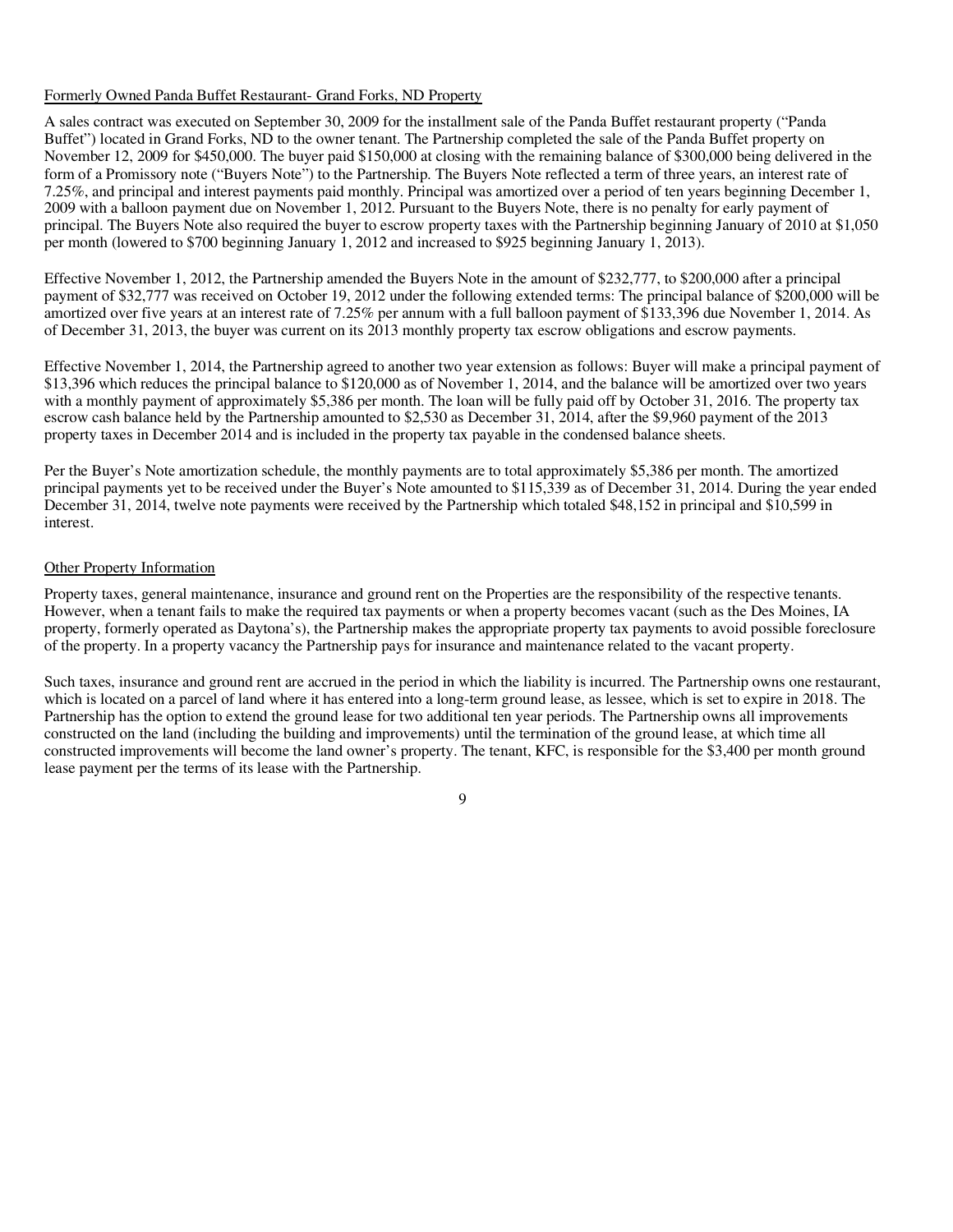# **Item 3. Legal Proceedings**

There are no material pending legal proceedings, other than ordinary routine litigation incidental to the Partnership's business, to which the Partnership is a party.

#### **Item 4. Mine Safety Disclosures**

Not applicable.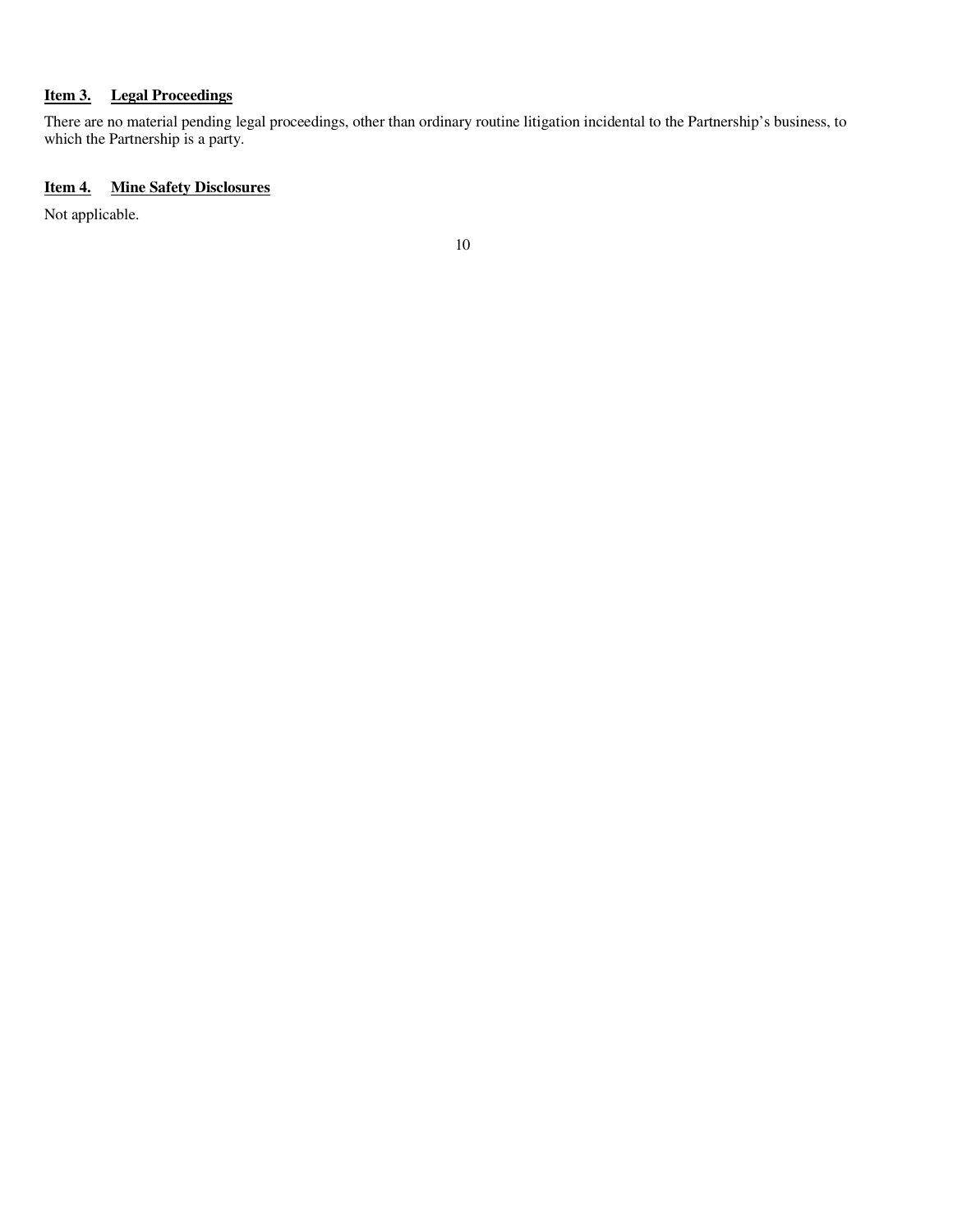#### **PART II**

#### **Item 5. Market Price and Dividends on the Registrant's Common Equity and Related Stockholder Matters**

- (a) Although from time to time some Limited Partnership Interests (as defined above, the "Interests") have been traded, there is no active public market for the Interests, and it is not anticipated that an active public market for the Interests will develop.
- (b) As of March 17, 2015, there were 1,501 record holders of Interests in the Partnership.
- (c) The Partnership does not pay dividends. However, the Partnership Agreement provides for net income and loss of the Partnership to be allocated on a quarterly basis, 99% to the limited partners and 1% to the General Partner. The Partnership Agreement provides for the distribution of net cash receipts and net proceeds to the limited partners and General Partner on a quarterly basis, subject to the limitations on distributions to the General Partner described in the Partnership Agreement. See Note 4 to the financial statements for further information. During 2014 and 2013, \$857,000 and \$1,680,000, respectively, were distributed in the aggregate to the limited partners. The General Partner received aggregate distributions of \$3,589 and \$4,176 in 2014 and 2013, respectively.
- (d) The Partnership has no equity compensation plans under which equity securities of the Partnership are reserved for issuance.

# **Item 6. Selected Financial Data**

Not Applicable.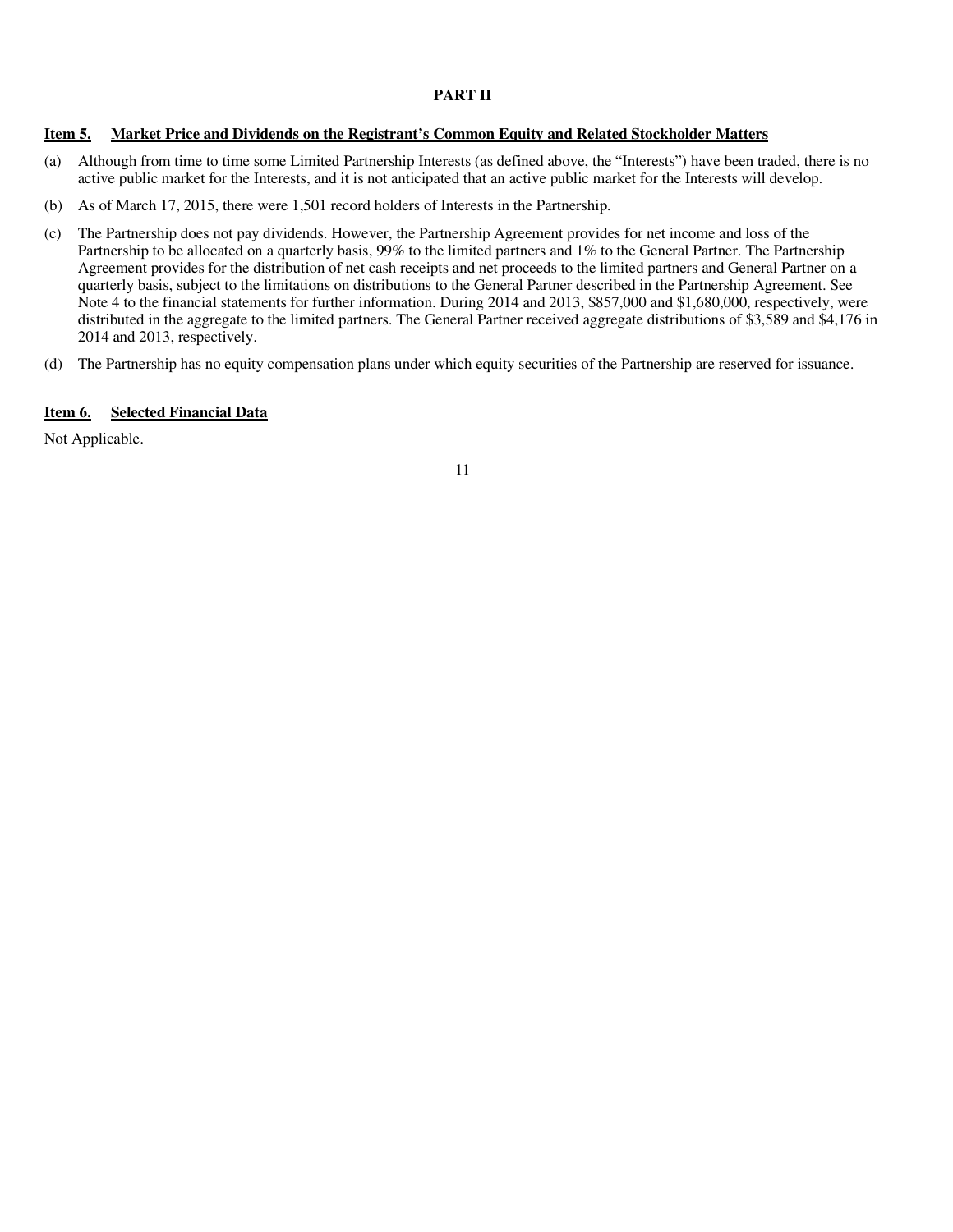# **Item 7. Management's Discussion and Analysis of Financial Condition and Results of Operations**

# **CAUTIONARY STATEMENT**

This Annual Report on Form 10-K contains forward-looking statements within the meaning of Section 27A of the Securities Act of 1933, as amended, and Section 21E of the Securities Exchange Act of 1934, as amended (the "Exchange Act"). These forwardlooking statements are not historical facts but are the intent, belief or current expectations of management of DiVall Insured Income Properties 2 Limited Partnership (as defined above, the "Partnership") based on its knowledge and understanding of the business and industry. Words such as "may," "anticipates," "expects," "intends," "plans," "believes," "seeks," "estimates," "would," "could," "should" and variations of these words and similar expressions are intended to identify forward-looking statements. Although we believe that the expectations reflected in these forward-looking statements are reasonable, we can give no assurance that these expectations will prove to have been correct. These statements are not guarantees of future performance and are subject to risks, uncertainties and other factors, some of which are beyond our control, are difficult to predict and could cause actual results to differ materially from those expressed or forecasted in the forward-looking statements.

Examples of forward-looking statements include, but are not limited to, statements we make regarding:

- our expectations regarding financial condition or results of operations in future periods;
- our future sources of, and needs for, liquidity and capital resources;
- our expectations regarding economic and business conditions;
- our business strategies and our ability to grow our business;
- our ability to collect rents on our leases;
- our ability to maintain relationships with our tenants, and when necessary identify new tenants;
- future capital expenditures;
- our ability to hire and retain key employees and consultants; and
- other risks and uncertainties described from time to time in our filings with the Securities and Exchange Commission (the "SEC").

Forward-looking statements that were true at the time made may ultimately prove to be incorrect or false. The Partnership cautions readers not to place undue reliance on forward-looking statements, which reflect management's view only as of the date of this Form 10-K. All subsequent written and oral forward-looking statements attributable to the Partnership, or persons acting on the Partnership's behalf, are expressly qualified in their entirety by this cautionary statement. Management undertakes no obligation to update or revise forward-looking statements to reflect changed assumptions, the occurrence of unanticipated events or changes to future operating results. Factors that could cause actual results to differ materially from any forward-looking statements made in this Form 10-K include, without limitation, changes in general economic conditions, changes in real estate conditions, including without limitation, decreases in valuations of real properties, increases in property taxes and lack of buyers should the Partnership want to dispose of a property, lease-up risks, ability of tenants to fulfill their obligations to the Partnership under existing leases, sales levels of tenants whose leases include a percentage rent component, adverse changes to the restaurant market, entrance of competitors to the Partnership's lessees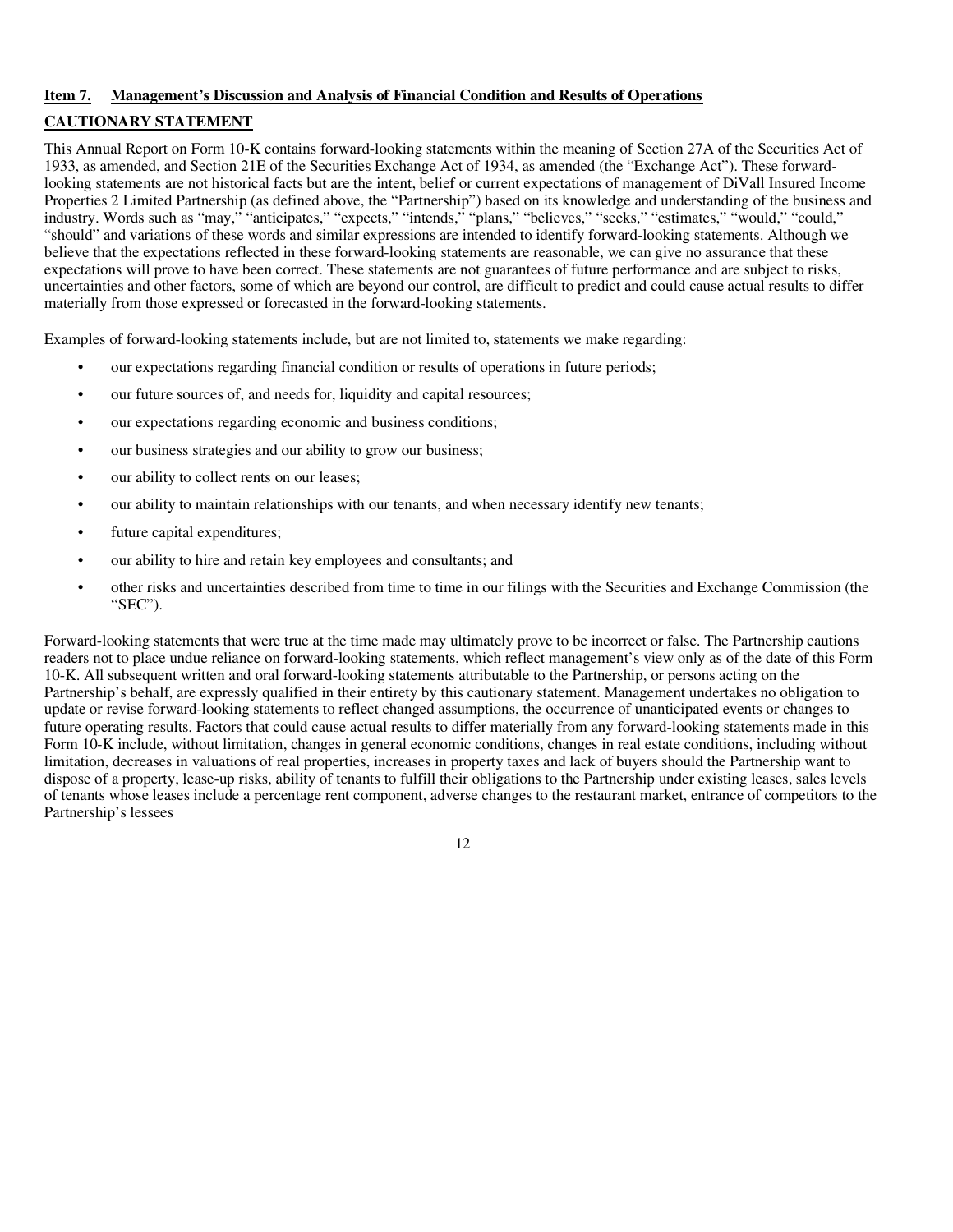in markets in which the Properties are located, inability to obtain new tenants upon the expiration of existing leases, the potential need to fund tenant improvements or other capital expenditures out of operating cash flows, our inability to realize value for limited partners upon disposition of the Partnership's assets, such other factors as discussed in reports we file with the SEC.

# **Critical Accounting Policies and Estimates**

The General Partner's discussion and analysis of financial condition and results of operations are based upon our consolidated financial statements, which have been prepared in accordance with accounting principles generally accepted in the United States of America ("GAAP"). The preparation of these financial statements requires the Partnership's management to make estimates and assumptions that affect the reported amounts of assets, liabilities, revenues and expenses, and related disclosure of contingent assets and liabilities. On a regular basis, we evaluate these estimates, including investment impairment. These estimates are based on the General Partner's historical industry experience and on various other assumptions that are believed to be reasonable under the circumstances. Actual results may differ from these estimates.

The Partnership believes that its most significant accounting policies deal with:

Depreciation methods and lives- Depreciation of the properties is provided on a straight-line basis over the estimated useful life of the buildings and improvements. While the Partnership believes these are the appropriate lives and methods, use of different lives and methods could result in different impacts on net income. Additionally, the value of real estate is typically based on market conditions and property performance. As a result, depreciated book value of real estate may not reflect the market value of real estate assets.

Revenue recognition- Rental revenue from investment properties is recognized on the straight-line basis over the life of the respective lease when collectability is assured. Percentage rents are accrued only when the tenant has reached the sales breakpoint stipulated in the lease.

Impairment- The Partnership periodically reviews its long-lived assets, primarily real estate, for impairment whenever events or changes in circumstances indicate that the carrying amount of such assets may not be recoverable. The Partnership's review involves comparing current and future operating performance of the assets, the most significant of which is undiscounted operating cash flows, to the carrying value of the assets. Based on this analysis, if deemed necessary, a provision for possible loss is recognized.

# **Investment Properties**

As of December 31, 2014, the Partnership owned eleven properties (as defined above, the "Properties") each containing a fully constructed fast-food or casual restaurant. One Property is located on a parcel of land which is subject to a ground lease (see paragraph below). The eleven tenants are composed of the following: nine Wendy's restaurants, an Applebee's restaurant, and a KFC restaurant. The Properties are located in a total of four states.

Property taxes, general maintenance, insurance and ground rent on the Properties are the responsibility of the respective tenants. A more detailed discussion of tax payments, insurance and ground rent is provided in Item 2, and incorporated herein by this reference.

There were no building improvements capitalized during 2014 or 2013.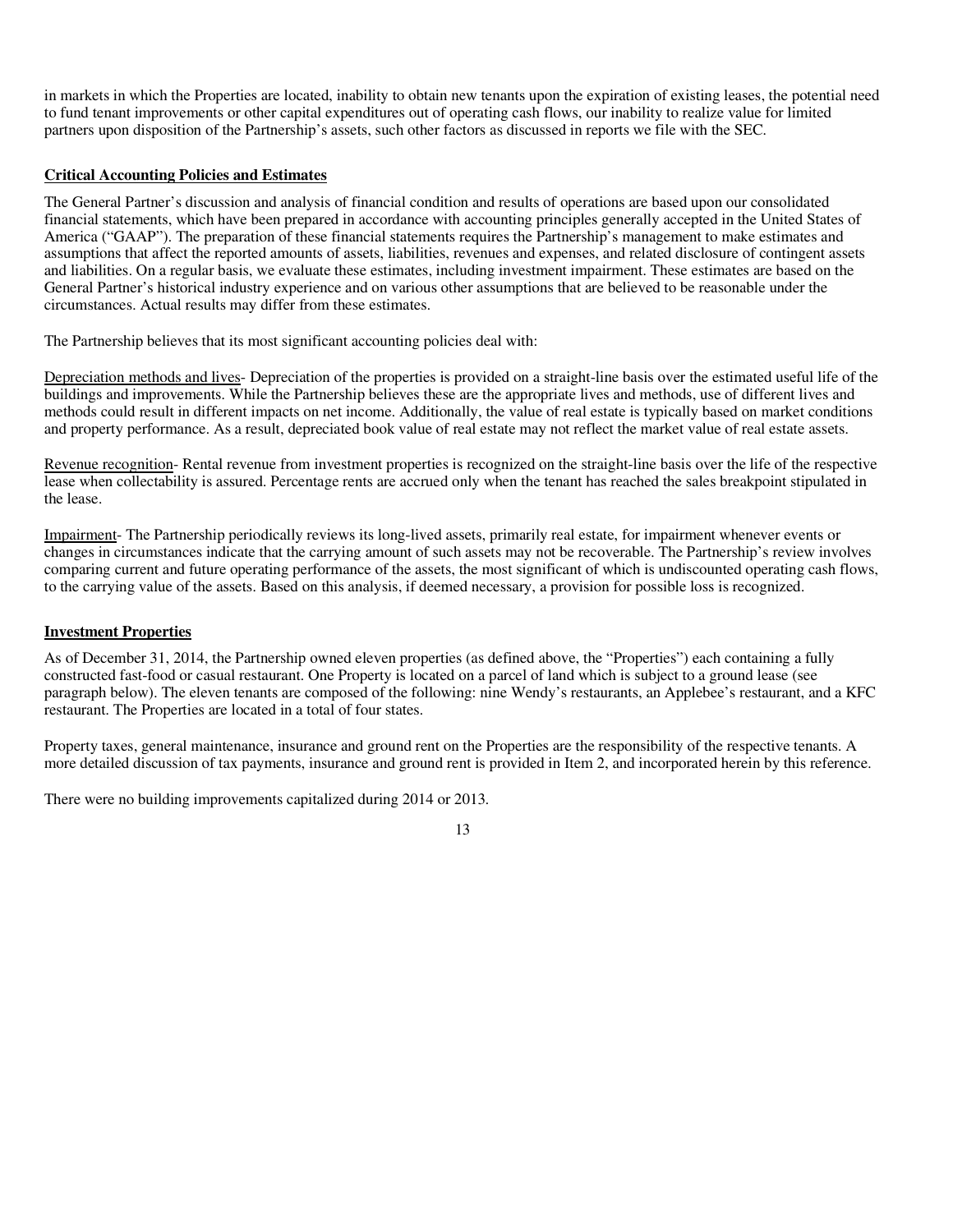In accordance with Financial Accounting Standards Board ("FASB") guidance for "Accounting for the Impairment or Disposal of Long-Lived Assets", current and historical results from operations for disposed properties and assets classified as held for sale are reclassified separately as discontinued operations. The guidance also requires the adjustment to carrying value of properties due to impairment in an attempt to reflect appropriate market values.

# Further Information

A summary of significant developments as of December 31, 2014, by property, for properties with such developments, can be found in Item 2, Properties.

# **Net Income**

Net income for the fiscal years ended December 31, 2014, 2013 and 2012 were \$903,463, \$1,041,105, and \$862,195, respectively. Net income per Interest for the fiscal years ended December 31, 2014, 2013 and 2012 were \$19.33, \$22.27, and \$18.44, respectively.

In each of the last three years, the Partnership has had income from the sale of a property. These sales have been the main reason for the fluctuation in total net income. The gain on sale in 2014 was \$227,943 related to the Des Moines, IA property, and the gain in 2013 was \$303,106 related to the resolution of the eminent domain proceedings in Mt. Pleasant, SC. The 2012 net income includes the fiscal year 2012 property impairment write up of \$142,747 related to the sale of the then vacant Phoenix, AZ property.

Net income for the fiscal years ended December 31, 2014, 2013 and 2012 included the results from both operations and discontinued operations. Assets disposed of or deemed to be classified as held for sale require the reclassification of current and previous years' operations to discontinued operations in accordance with GAAP applicable to "Accounting for the Impairment or Disposal of Long Lived Assets". As such, prior year operating results for those properties considered as held for sale or properties no longer considered for sale have been reclassified to conform to the current year presentation without effecting total net income. When properties are considered held for sale, depreciation of the properties is discontinued, and the properties are valued at the lower of the depreciated cost or fair value, less costs to dispose.

# **Results of Operations**

Net income from continuing operations for the fiscal years ended December 31, 2014, 2013 and 2012 were \$695,052, \$997,958, and \$708,682, respectively. See the paragraphs below for further information as to individual operating income and expense items and explanations as to 2014, 2013 and 2012 variances.

# *Fiscal year ended December 31, 2014 as compared to fiscal years ended December 31, 2013 and 2012:*

*Operating Rental Income:* Operating rental income for the fiscal years ended December 31, 2014, 2013 and 2012 was \$1.469 million, \$1.436 million, and \$1.428 million, respectively. The rental income was comprised of monthly lease obligations per the tenant leases, percentage rents obligations related to operating tenants who had reached their sales breakpoint, and included adjustments for straight-line rent. The slight increase in 2014 and compared to 2013 and 2012 is due to the continued increase in reported sales for tenants who had reached their sales breakpoint.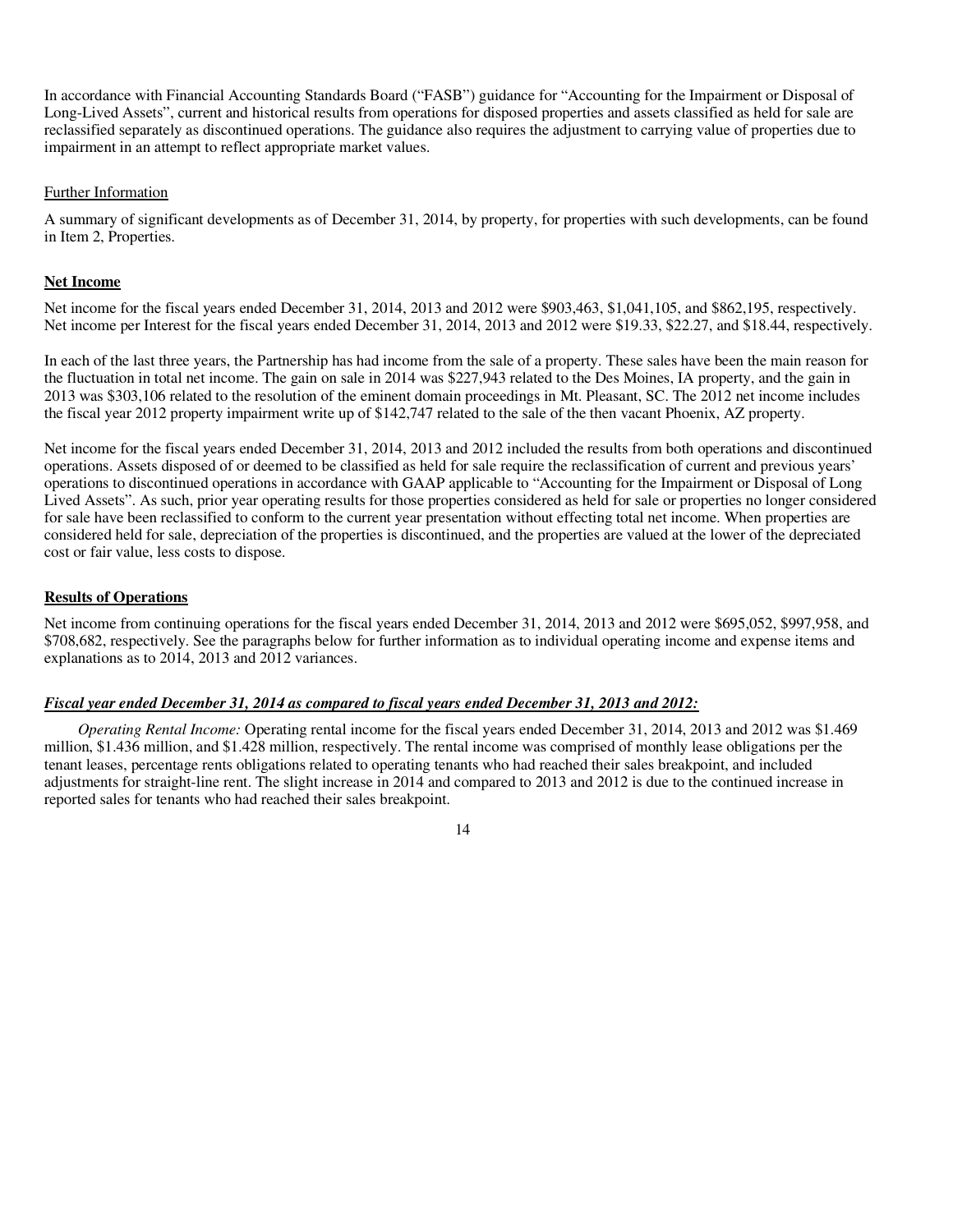Management expects total base operating rental income to be approximately \$970,000 for the year 2015 based on operating leases currently in place. Future operating rental income has the potential to either decrease or increase. Future operating rental income may decrease with a tenant default and/or we may reclassify certain properties as properties held for sale. Future operating rental income may also increase with additional rents due from tenants, if those tenants experience increased sales levels, which require the payment of additional rent to the Partnership. Operating percentage rents included in operating rental income in 2014, 2013, and 2012 were \$500,747, \$470,478, and \$465,407, respectively. Management expects the 2015 percentage rents to be about the same as 2014.

*Insurance Expense:* Insurance expense for the fiscal years ended December 31, 2014, 2013 and 2012 was approximately \$6,000. Insurance expense for all three years was comprised of general liability insurance. Each tenant is responsible for insurance protection and beginning October 31, 2010 the Partnership only purchases property insurance for an individual property if the tenant cannot provide proof of insurance protection or due to a property vacancy. For 2015, management expects operating insurance expense to again be approximately \$6,000. This amount could increase upon a property insurance default or vacancy by a tenant or an increase in the general liability insurance premium for the 2015/2016 insurance year, which is expected to be paid in the fourth quarter of 2015.

*General and Administrative Expense:* General and administrative expenses for the fiscal years ended December 31, 2014, 2013 and 2012 were \$95,785, \$60,702, and \$82,515, respectively. General and administrative expenses were comprised of management expense, state/city registration and annual report filing fees, office supplies and printing costs, outside storage expenses, copy/fax costs, postage and shipping expenses, long-distance telephone expenses, website fees, bank fees and state income tax expenses. Total 2014 operating general and administrative expenses were higher than 2013 expenses, primarily due to increased 2013 state and local income tax expenses as a result of the condemnation sale that were paid in 2014. In 2014 the Partnership paid \$54,424 in state and local taxes versus \$10,404 paid in 2013. Management expects the total 2015 operating general and administrative expenses to be about 10% lower than 2014 expenses.

*Professional services:* Professional services expenses for the fiscal years ended December 31, 2014, 2013 and 2012 were \$251,521, \$261,501, and \$229,339, respectively. Professional service expenses were primarily comprised of investor relations data processing, investor mailings processing, website design, legal, auditing and tax preparation fees, electronic tax filings, and SEC report conversion and processing fees. The variance in professional services expenses is primarily due to the SEC mandated XBRL financial statement conversion and filing requirements for the Partnership beginning in the second quarter of 2011, the 2013 Consent and related SEC filings, and additional electronic state income tax filings in 2013 and 2012. Management anticipates that the total 2015 professional services expenses will be lower than 2014 in anticipation of lower legal fees. Legal fees in 2014 were unusually high due to the Daytona's tenant default.

*Note Receivable Interest Income:* Note receivable interest income for the fiscal years ended December 31, 2014, 2013 and 2012 was \$10,599, \$13,195, and \$17,370, respectively. The interest income was comprised of interest associated with the Buyer's Note from the Panda Buffet property sale in November of 2009. Management expects note receivable interest income to be approximately \$6,450 in 2015. See Item 2, Properties, for further information.

*Recovery of Amounts Previously Written-off:* Recovery of amounts previously written-off for the fiscal years ended December 31, 2014, 2013 and 2012 were \$0, \$0, and \$1,000, respectively, and were comprised of unexpected small recoveries from former general partners in connection with the misappropriation of assets by the former general partners and their affiliates. Management anticipates that such revenue type may continue to be generated until Partnership dissolution; however, no significant recoveries are anticipated.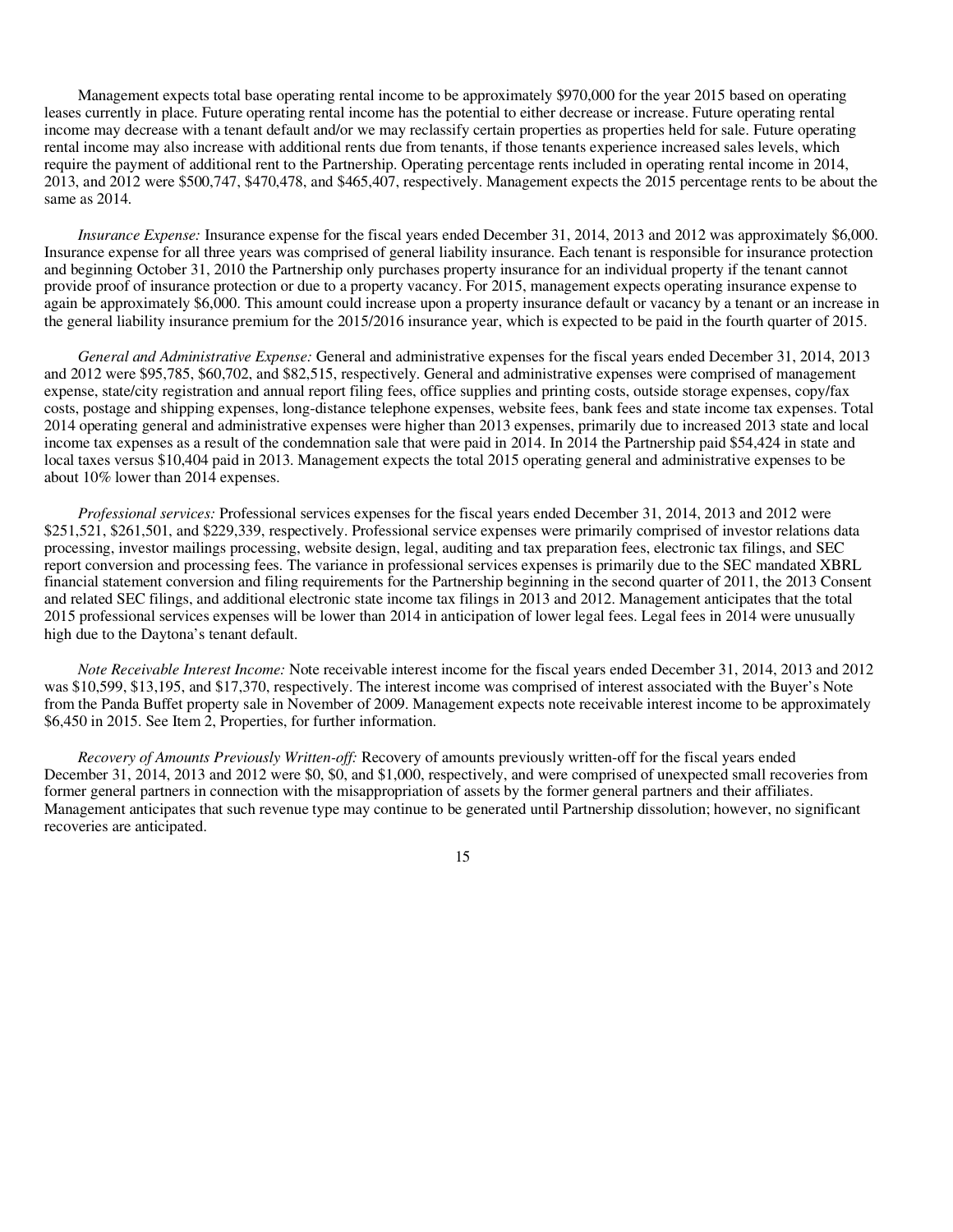# **Results of Discontinued Operations**

In accordance with FASB guidance for "Accounting for the Impairment or Disposal of Long Lived Assets", discontinued operations represent the operations of properties disposed of or classified as held for sale as well as any gain or loss recognized in their disposition. During the fiscal years ended December 31, 2014, 2013 and 2012, the Partnership recognized income from discontinued operations of \$208,411, \$43,147 and \$153,513, respectively. The 2014 and 2013 income from discontinued operations was attributable to the sale of the vacant Des Moines, IA property. The 2012 income from discontinued operations was attributable to the third quarter of 2012 impairment adjustments of \$142,747 due to the sale of the Vacant Phoenix, AZ property. See the components of discontinued operations included in the statements of income for the years ended December 31, 2014, 2013 and 2012 in Note 3 Investment Properties and Properties Held for Sale.

Management anticipates that there will be no discontinued operations expenditures in 2015, since no additional properties are expected to be classified as property held for sale.

# **Cash Flow Analysis**

Net cash flows provided by operating activities for the fiscal years ended December 31, 2014, 2013 and 2012 were \$791,837, \$698,618, and \$871,443, respectively. Operating cash flows in 2013 were lower than 2014 and 2012 due to the increase in the security deposit escrow and the establishment of the deferred tenant award proceeds escrow of \$181,062.

General administrative expenses increased in 2014 due to the increased state income taxes due as a result of the Mt. Pleasant, SC condemned land sale in 2013. The Partnership also established a \$25,483 allowance for doubtful accounts due to the judgment against the former Daytona's tenant. Legal, audit, and data processing fees have increased from an aggregate \$230,000 to \$250,000 over the same timeframe due to the additional expense of the SEC mandated XBRL financial statement filing requirements that began in 2011.

Property impairment write-downs, depreciation and amortization are non-cash items and do not affect the current operating cash flow of the Partnership or distributions to the Limited Partners.

Cash flows from investing activities for the fiscal years ended December 31, 2014, 2013 and 2012 were \$528,964, \$536,656, and \$341,297, respectively. Investing cash flows in 2013 were higher than 2014 and 2012 due to the deferred rent proceeds from the Mt. Pleasant, SC sale of condemned land. The 2014 amount was comprised of \$489,558 in net proceeds from the sale of the Des Moines, IA property and \$48,152 in note receivable principal payments from the promissory note, offset by a leasing commission payment relating to the Applebee's lease extension. The 2013 amount was comprised of \$337,097 in net proceeds from the sale of the condemned land in Mt. Pleasant, SC, \$171,918 in deferred rent proceeds, and the receipt of \$33,801 in note receivable principal payments from the promissory note, offset by a leasing commission payment relating to the Wendy's, Mt. Pleasant, SC property. The 2012 amount was comprised of \$292,747 in net proceeds from the sale of the vacant, Phoenix, AZ property, small recoveries from former general partners, and the receipt of \$55,955 in note receivable principal payments from the promissory note, offset by a leasing commission payment in relation to the Applebee's, Columbus, OH property.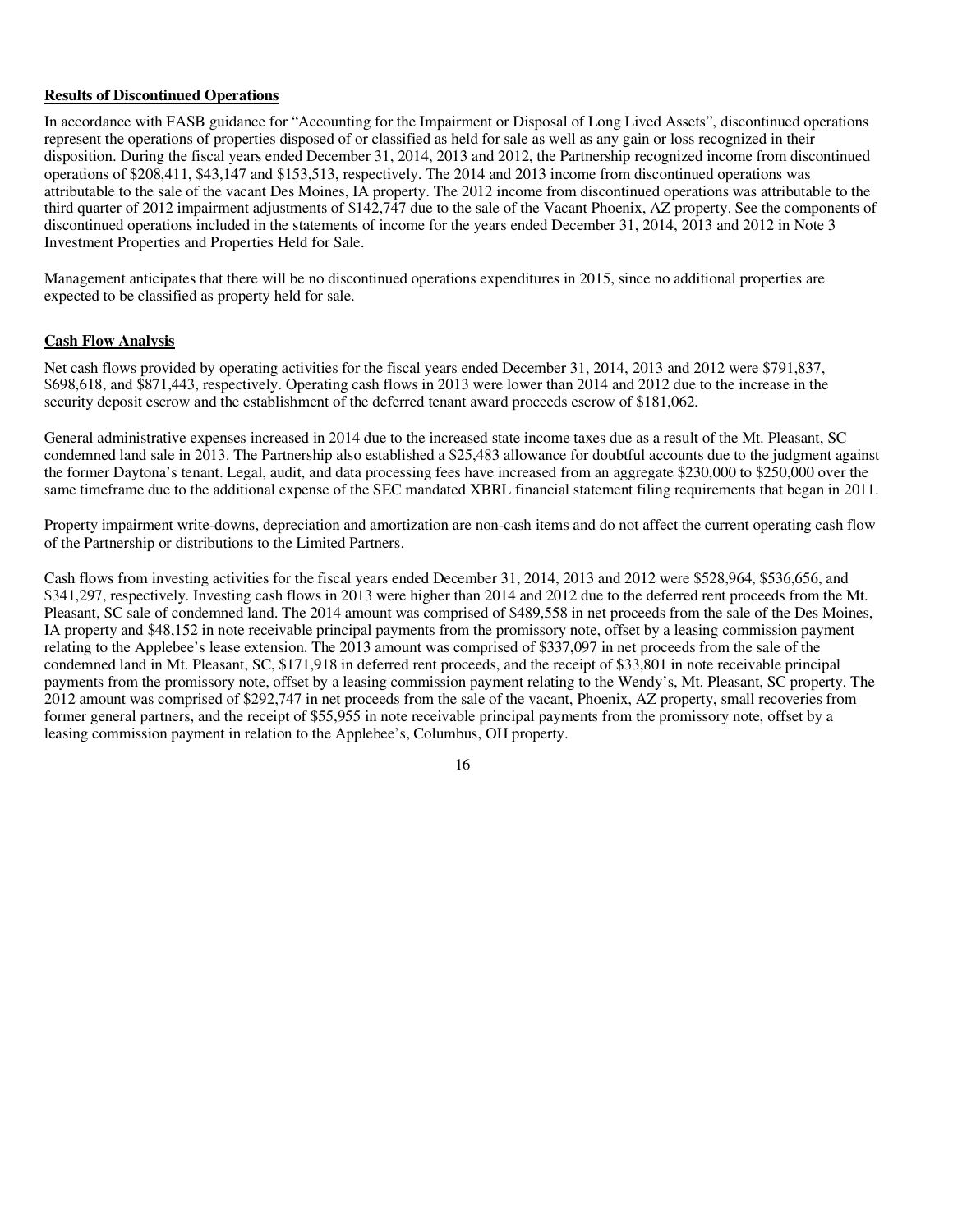During 2015, principal payments to be received by the Partnership under the Buyer's Note amortization schedule total \$58,182. The Partnership anticipates paying no leasing commissions in 2015.

For the fiscal year ended December 31, 2014, cash flows used in financing activities were \$860,589 and consisted of aggregate limited partner distributions of \$857,000 million (including \$48,152 in promissory note principal payments received), and General Partner distributions of \$3,589. For the fiscal year ended December 31, 2013, cash flows used in financing activities were \$1.684 million and consisted of aggregate limited partner distributions of \$1.68 million (including \$62,708 in promissory note principal payments received), and General Partner distributions of \$4,176. For the fiscal year ended December 31, 2012, cash flows used in financing activities were approximately \$1.288 million and consisted of aggregate limited partner distributions of \$1.28 million (including \$55,000 in promissory note principal payments received), and General Partner distributions of \$2,878. Both limited partner and General Partner distributions have been and will continue to be made in accordance with the Amended Agreement of Limited Partnership of the Partnership. Management anticipates that aggregate limited partner distributions could be approximately \$1,390,000 during 2015.

#### **Liquidity and Capital Resources**

The Partnership's cash balance was \$704,531 at December 31, 2014. Cash of \$600,000, which includes \$19,588 in promissory note principal and interest payments received, will be used to fund the fourth quarter of 2014 aggregate distribution to be paid to limited partners in February of 2015, and cash of approximately \$27,000 is anticipated to be used for the payment of quarter-end accrued liabilities, net of property tax cash escrow, which are included in the balance sheets. The remainder represents amounts deemed necessary to allow the Partnership to operate normally.

The Partnership's principal demands for funds are expected to be for the payment of operating expenses and distributions. Management anticipates that cash generated through the operations of the Properties and potential sales of Properties will primarily provide the sources for future fund liquidity and limited partner distributions. During the process of leasing the Properties, the Partnership may experience competition from owners and managers of other similarly situated properties. As a result, in connection with negotiating tenant leases, along with recognizing market conditions, management may offer rental concessions, or other inducements, which may have an adverse impact on the results of the Partnership's operations. The Partnership is also in competition with sellers of similar properties to locate suitable purchasers for its Properties. The two primary liquidity risks in the absence of mortgage debt are the Partnership's inability to collect rent receivables and impending or chronic property vacancies. The amount of cash to be distributed to our limited partners is determined by the general partner and is dependent on a number of factors, including funds available for payment of distributions, capital expenditures, and taxable income recognition matching, which is primarily attributable to percentage rents and property sales.

As of December 31, 2014 and 2013, the current eleven Properties were leased 100 percent. In addition, the Partnership collected 97.5% and 100% of its base rent from current operating tenants for the fiscal years ended December 31, 2014 and 2013, respectively, which we believe is a good indication of overall tenant quality and stability. There are no leases due to expire within 2015. See Item 2, Investment Properties for further information regarding properties with significant developments.

Nine of the eleven Properties operate as Wendy's fast food restaurants and are franchises of the international Wendy's Company. Operating base rents from the nine Wendy's leases comprised approximately 79% of the total 2014 operating base rents included in operating rental income. As of December 31, 2014, additional 2014 percentage rents totaled \$500,747, all of which were unbilled and were accrued in relation to the Wendy's properties. Therefore, during 2014, the Partnership generated approximately 85% of its total operating revenues from the nine properties. During 2013, additional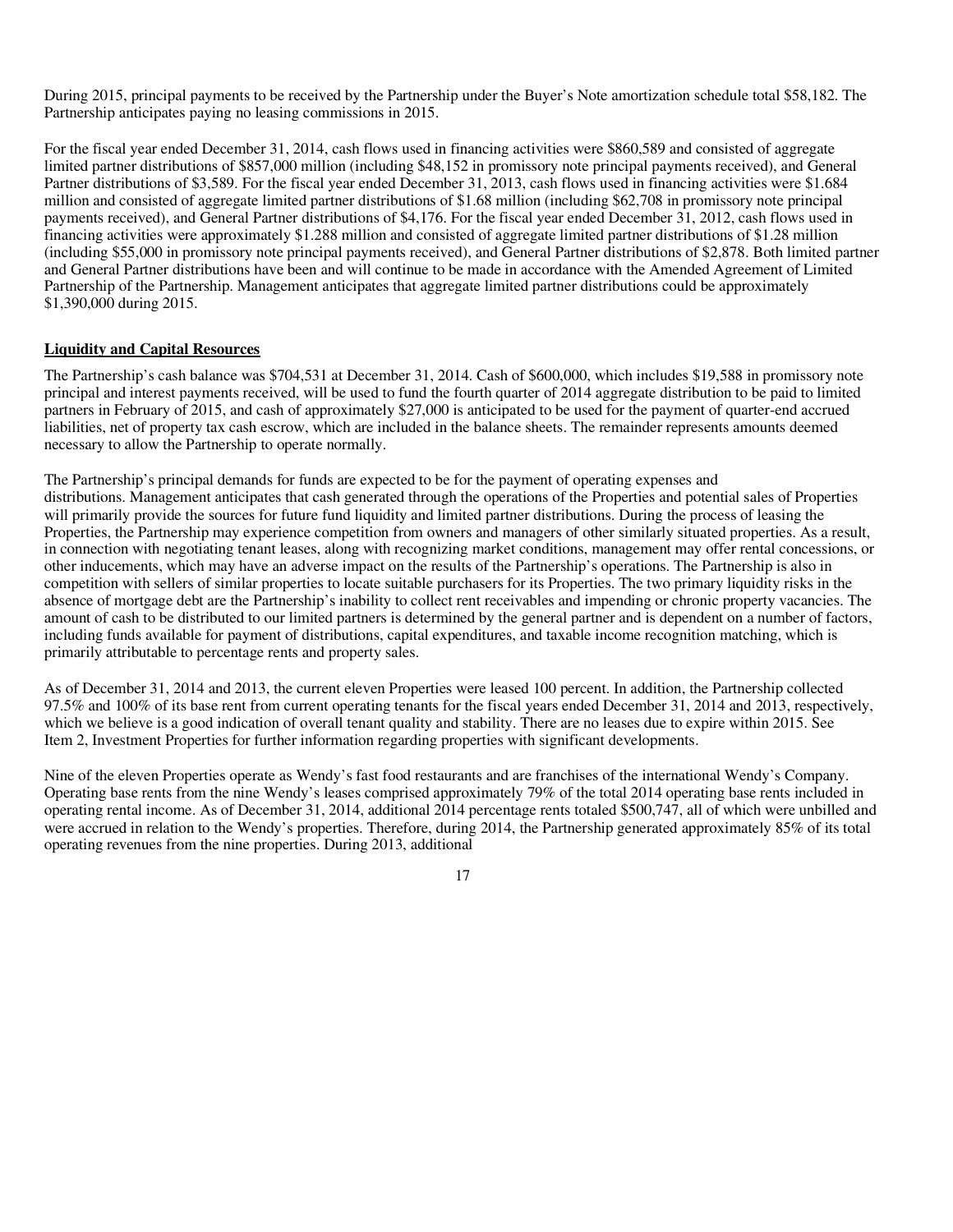2013 percentage rents totaled \$470,478, all of which were unbilled and were accrued in relation to the Wendy's properties. Therefore, during 2013, the Partnership generated approximately 83% of its total operating revenues from those nine Properties. The 2013 percentage rents were both billed and fully collected as of December 31, 2014.

The Partnership's return on its investment will be derived principally from rental payments received from its lessees. Therefore, the Partnership's return on its investment is largely dependent upon the business success of its lessees. The business success of the Partnership's individual lessees can be adversely affected on three general levels. First, the tenants rely heavily on the management contributions of a few key entrepreneurial owners. The business operations of such entrepreneurial tenants can be adversely affected by death, disability or divorce of a key owner, or by such owner's poor business decisions such as an undercapitalized business expansion. Second, changes in a local market area can adversely affect a lessee's business operation. A local economy can suffer a downturn with high unemployment. Socioeconomic neighborhood changes can affect retail demand at specific sites and traffic patterns may change, or stronger competitors may enter a market. These and other local market factors can potentially adversely affect the lessees of the Properties. Finally, despite an individual lessee's solid business plans in a strong local market, the franchise concept itself can suffer reversals or changes in management policy, which in turn can affect the profitability of operations. An overall economic recession is another factor that could affect the relative success of a lessee's business. Therefore, there can be no assurance that any specific lessee will have the ability to pay its rent over the entire term of its lease with the Partnership.

Since the Properties involve restaurant tenants, the restaurant market is the major market segment with a material impact on Partnership operations. The success of customer marketing and the operating effectiveness of the Partnership's lessee's, will impact the Partnership's future operating success in a very competitive restaurant and food service marketplace.

There is no way to determine, with any certainty, which, if any, tenants will succeed or fail in their business operations over the term of their respective leases with the Partnership. Economic volatility, either locally or nationally, may affect a lessee's operational activity and its ability to meet lease obligations. Based on past experience, it can be reasonably anticipated that some lessees will default on future lease payments to the Partnership, which will result in the loss of expected lease income for the Partnership. The General Partner will use its best efforts to vigorously pursue collection of any defaulted amounts and to protect the Partnership's assets and future rental income potential by trying to re-lease any properties with rental defaults. External events, which could impact the Partnership's liquidity, include the entrance of other competitors into the market areas of our tenants; liquidity and working capital needs of the lessees; and failure or withdrawal of any of the national franchises held by the Partnership's tenants. Each of these events, alone or in combination, would affect the liquidity level of the lessees resulting in possible default by a tenant. Since the information regarding plans for future liquidity and expansion of closely held organizations, which are tenants of the Partnership, tend to be of a private and proprietary nature, anticipation of individual liquidity problems is difficult.

Despite an apparent slow economic recovery, the prior nationwide economic downturn has contributed to a continuing difficult credit environment for certain borrowers. Fortunately, the Partnership has limited exposure to the credit markets, as the Partnership has no mortgage debt. Management monitors the depository institutions that hold the Partnership's cash on a regular basis and believes that funds have been deposited with creditworthy financial institutions. However, the economic environment and any lack of available credit could delay or inhibit the General Partner's ability to dispose of the Properties, or cause management to have to dispose of the Properties for a lower than anticipated return. As a result, the General Partner continues to maintain an objective to preserve capital and sustain property values while selectively disposing of the Properties as appropriate.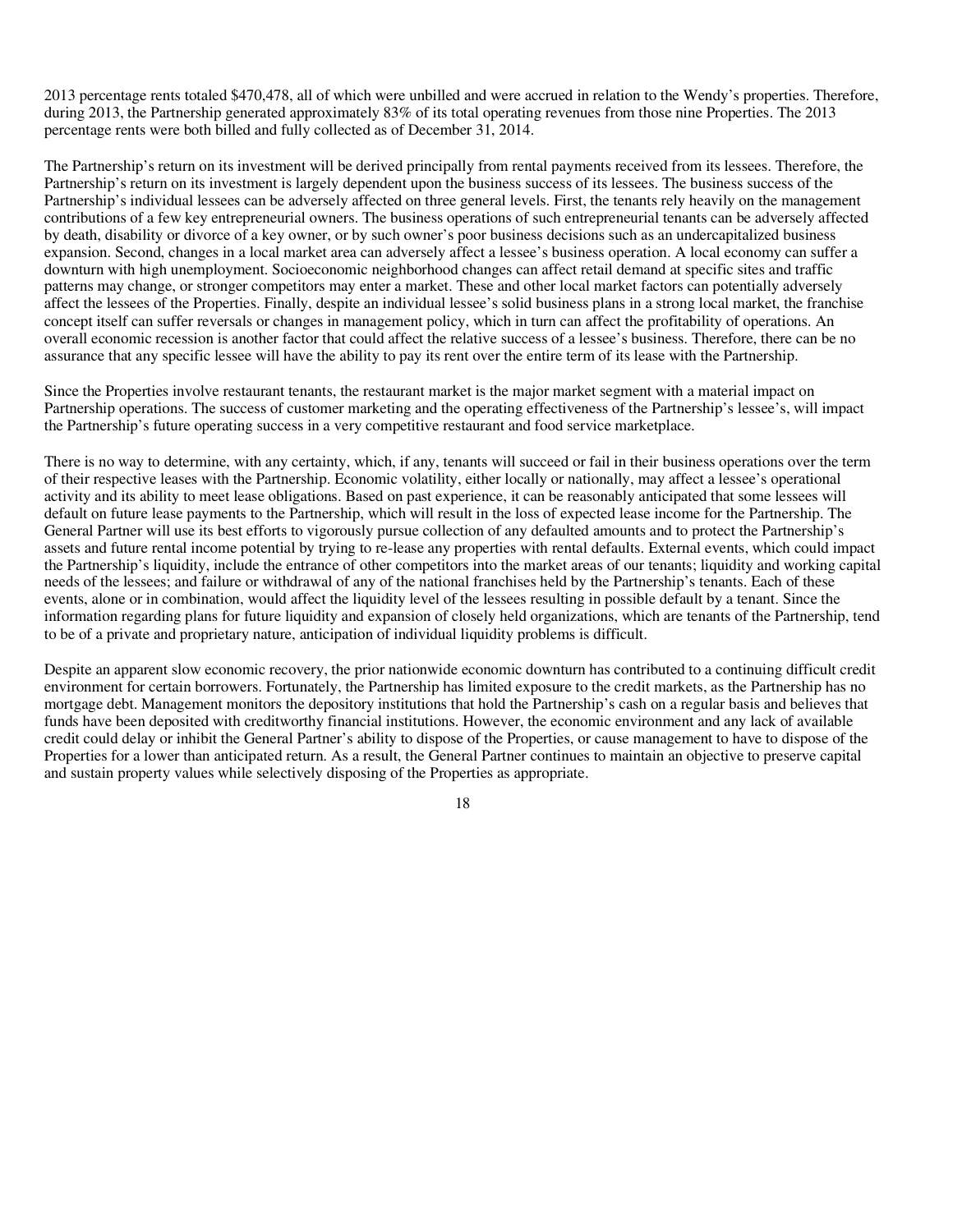# **Off-Balance Sheet Arrangements**

The Partnership does not have any off-balance sheet arrangements that are reasonably likely to have a current or future material effect on our financial condition, changes in financial condition, revenues or expenses, results of operations, liquidity, capital expenditures or capital resources.

# **Disposition Policies**

Management intends to hold the Properties until such time as sale or other disposition appears to be advantageous to achieve the Partnership's investment objectives or until it appears that such objectives will either currently not be met or not be met in the future. In deciding whether to sell properties, management considers factors such as potential capital appreciation or depreciation, cash flow and federal income tax considerations, including possible adverse federal income tax consequences to the limited partners. The general partner may exercise its discretion as to whether and when to sell a property, and there is no obligation to sell any of the properties at any particular time, except upon Partnership termination on November 30, 2020 or if limited partners holding a majority of the limited partnership units vote to liquidate and dissolve the Partnership in response to a formal consent solicitation to liquidate the Partnership.

# **Inflation**

To the extent that tenants can pass through commodity inflation in their sales prices, the Partnership will benefit from additional percentage rent from increased sales. The majority of the Partnership's leases have percentage rental clauses. Revenues from operating percentage rentals represented 33% of operating rental income for the fiscal year ended December 31, 2014, and 31% of operating rental income for the fiscal years ended December 31, 2013 and 2012. If, however, inflation causes sales to decrease, operating margins to deteriorate for lessees, or if expenses grow faster than revenues, then, inflation may well negatively impact the portfolio through tenant defaults.

Due to the "triple-net" nature of the property leases, asset values generally move inversely with interest rates.

#### **Item 7A. Quantitative and Qualitative Disclosures About Market Risk**

The Partnership is not subject to market risk as defined by Item 305 of Regulation S-K.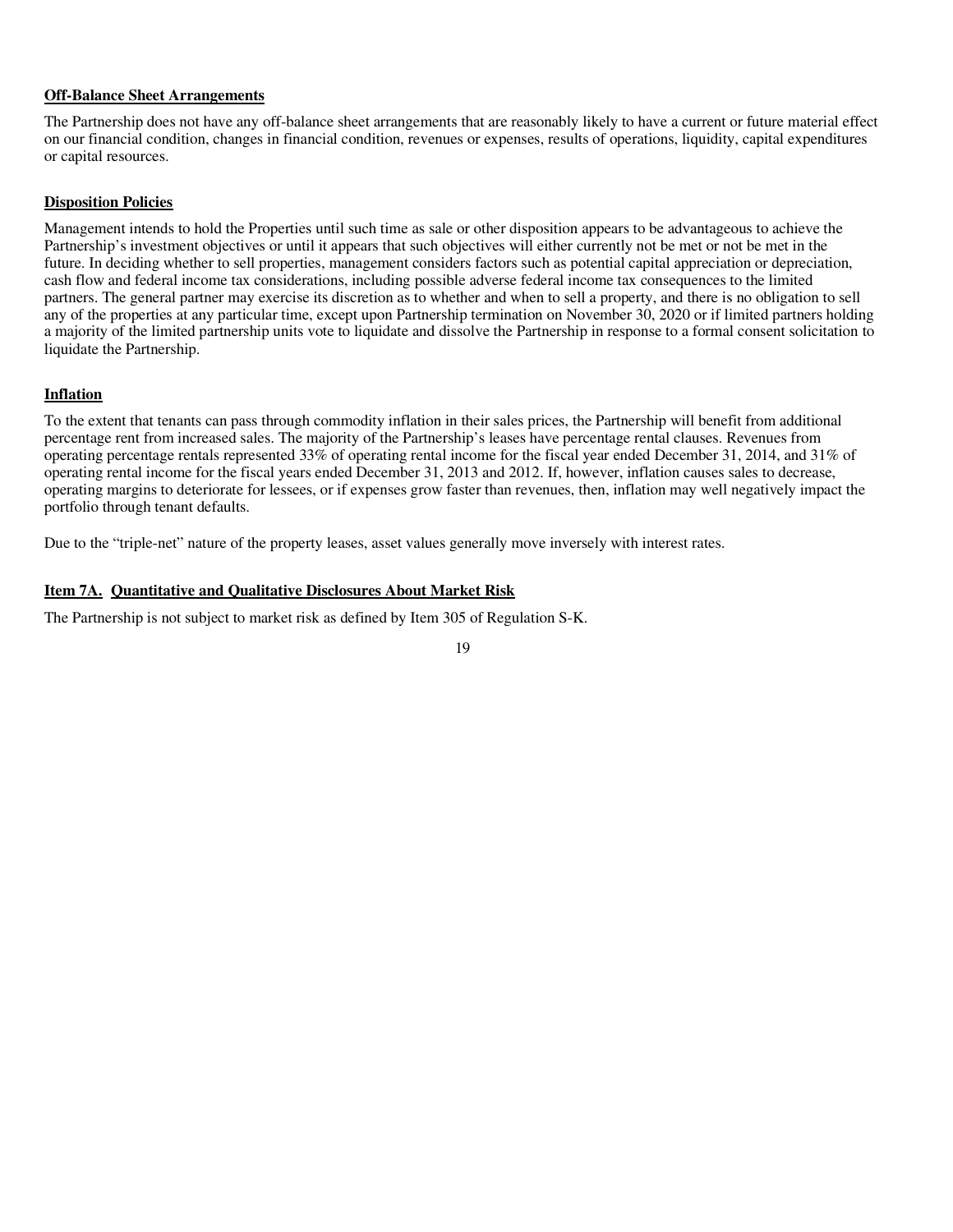# **Item 8. Financial Statements and Supplementary Data**

# DIVALL INSURED INCOME PROPERTIES 2 LIMITED PARTNERSHIP (A Wisconsin limited partnership)

# INDEX TO FINANCIAL STATEMENTS AND SCHEDULE

|                                                                                      | Page    |
|--------------------------------------------------------------------------------------|---------|
| Report of Independent Registered Public Accounting Firm                              | $21-22$ |
| Balance Sheets, December 31, 2014 and 2013                                           | 23-24   |
| Statements of Income for the Years Ended December 31, 2014, 2013 and 2012            | 25      |
| Statements of Partners' Capital for the Years Ended December 31, 2014, 2013 and 2012 | 26      |
| Statements of Cash Flows for the Years Ended December 31, 2014, 2013 and 2012        | 27      |
| Notes to Financial Statements                                                        | 28-38   |
| Schedule III—Investment Properties and Accumulated Depreciation, December 31, 2014   | 48-49   |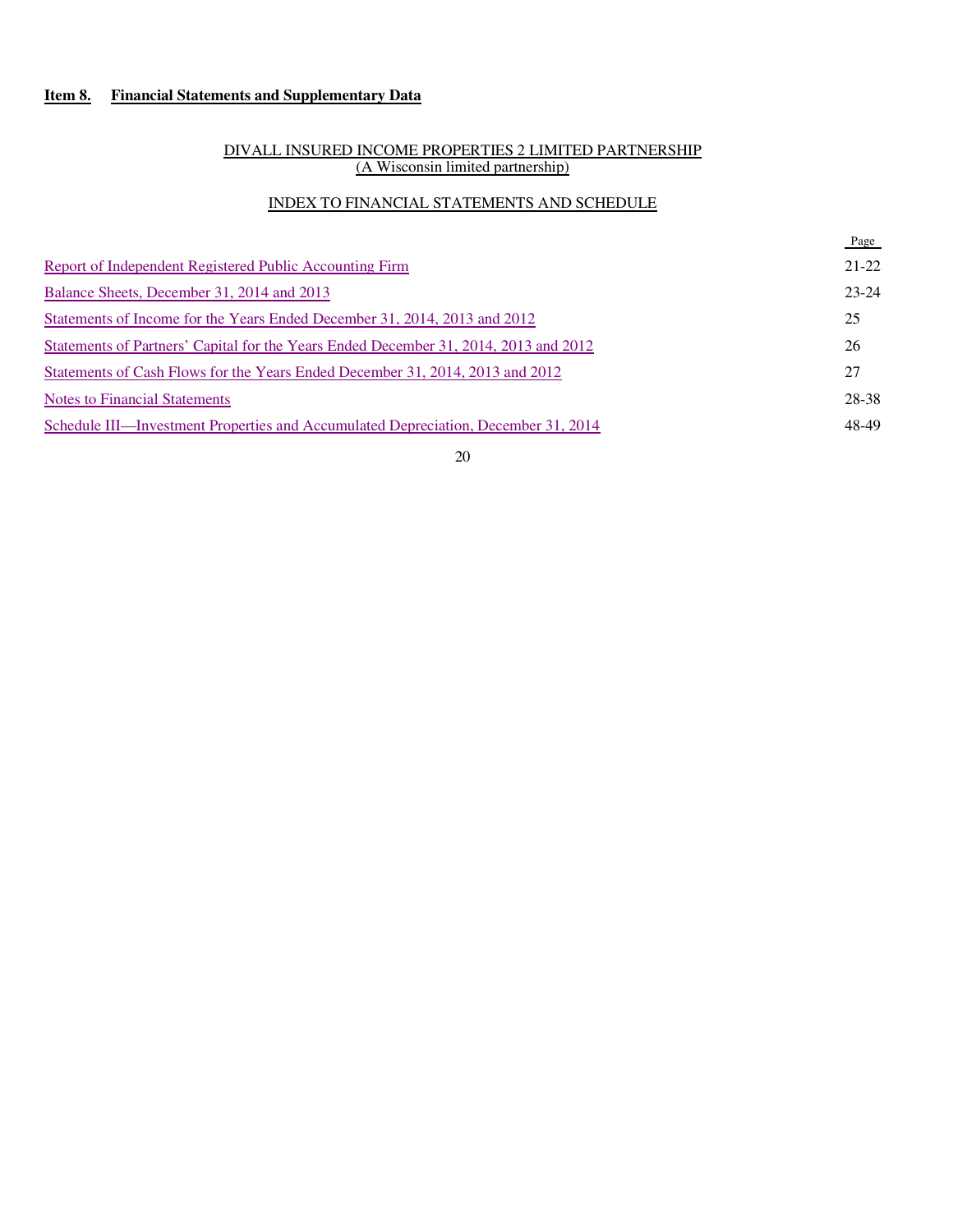

#### **Report of Independent Registered Public Accounting Firm**

To The Partners Divall Insured Income Properties 2 Limited Partnership

We have audited the accompanying balance sheet of Divall Insured Income Properties 2 Limited Partnership (a Wisconsin limited partnership) as of December 31, 2014 and the related statements of income, partners' capital, and cash flows for the year then ended. Our audit also included the financial statement schedule of Divall Insured Income Properties 2 Limited Partnership listed in Item 15 (a)(2). These financial statements are the responsibility of the Partnership's management. Our responsibility is to express an opinion on these financial statements based on our audit.

We conducted our audit in accordance with the standards of the Public Company Accounting Oversight Board (United States). Those standards require that we plan and perform the audit to obtain reasonable assurance about whether the financial statements are free of material misstatements. The Partnership is not required to have, nor were we engaged to perform, an audit of its internal control over financial reporting. Our audit included consideration of internal control over financial reporting as a basis for designing audit procedures that are appropriate in the circumstances, but not for the purpose of expressing an opinion on the effectiveness of the company's internal control over financial reporting. Accordingly, we express no such opinion. An audit includes examining, on a test basis, evidence supporting the amounts and disclosures in the financial statements, assessing the accounting principles used and significant estimates made by management, as well as evaluating the overall financial statement presentation. We believe that our audit provides a reasonable basis for our opinion.

In our opinion, the financial statements referred to above present fairly, in all material respects, the financial position of Divall Insured Income Properties 2 Limited Partnership as of December 31, 2014 and the results of their operations, and their cash flows for year then ended in conformity with accounting principles generally accepted in the United States of America. Also, in our opinion, the related financial statement schedules, when considered in relation to the basic financial statements taken as a whole, present fairly in all material respects the information set forth therein.

BSYM, LLP

RBSM, LLP Leawood, Kansas March 30, 2015

Las Vegas, NV Kansas City, MO Houston, TX New York, NY Washington DC Mumbai, India Athens, Greece San Francisco, CA Beijing, China Member ANTEA INTERNATIONAL with offices worldwide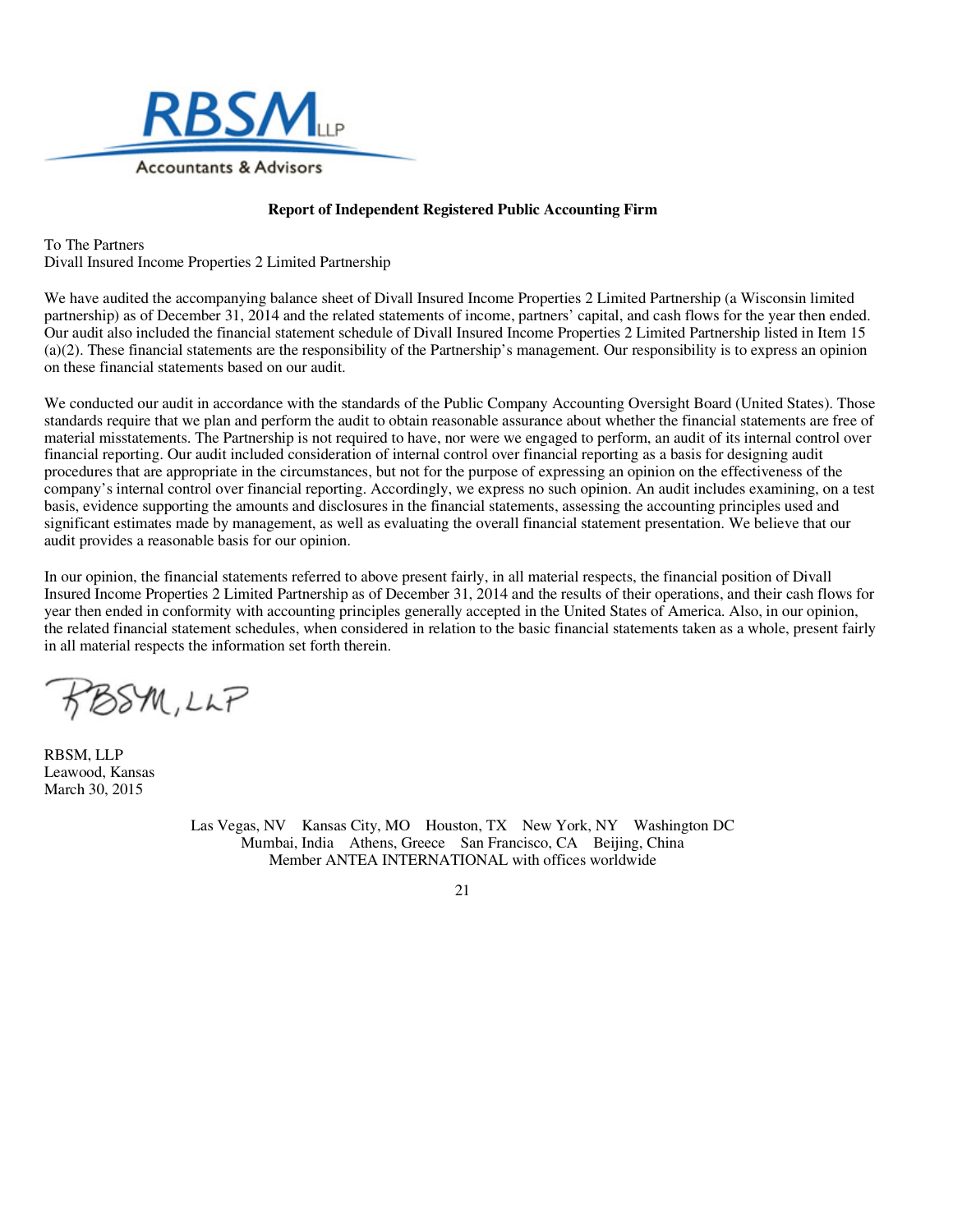

#### **Report of Independent Registered Public Accounting Firm**

To the Partners Divall Insured Income Properties 2 Limited Partnership

We have audited the accompanying balance sheet of Divall Insured Income Properties 2 Limited Partnership (a Wisconsin limited partnership) as of December 31, 2013 and 2012, and the related statements of income, partners' capital, and cash flows for the years then ended. Our audits also included the financial statement schedules of Divall Insured Income Properties 2 Limited Partnership listed in Item 15(a)(2). These financial statements are the responsibility of the Partnership's management. Our responsibility is to express an opinion on these financial statements based on our audits.

We conducted our audits in accordance with the standards of the Public Company Accounting Oversight Board (United States). Those standards require that we plan and perform the audit to obtain reasonable assurance about whether the financial statements are free of material misstatement. The Partnership is not required to have, nor were we engaged to perform an audit of its internal control over financial reporting. Our audits included consideration of internal control over financial reporting as a basis for designing audit procedures that are appropriate in the circumstances, but not for the purpose of expressing an opinion on the effectiveness of the Partnership's internal control over financial reporting. Accordingly, we express no such opinion. An audit also includes examining, on a test basis, evidence supporting the amounts and disclosures in the financial statements, assessing the accounting principles used and significant estimates made by management, as well as evaluating the overall financial statement presentation. We believe that our audits provide a reasonable basis for our opinion.

In our opinion, the financial statements referred to above present fairly, in all material respects, the financial position of Divall Insured Income Properties 2 Limited Partnership as of December 31, 2013 and 2012, and the results of its operations and its cash flows for the year then ended, in conformity with U.S. generally accepted accounting principles. Also, in our opinion, the related financial statement schedules, when considered in relation to the basic financial statements taken as a whole, present fairly in all material respects the information set forth therein.

/s/ McGladrey LLP

Chicago, Illinois March 28, 2014, except for Note 3, as to which the date is March 30, 2015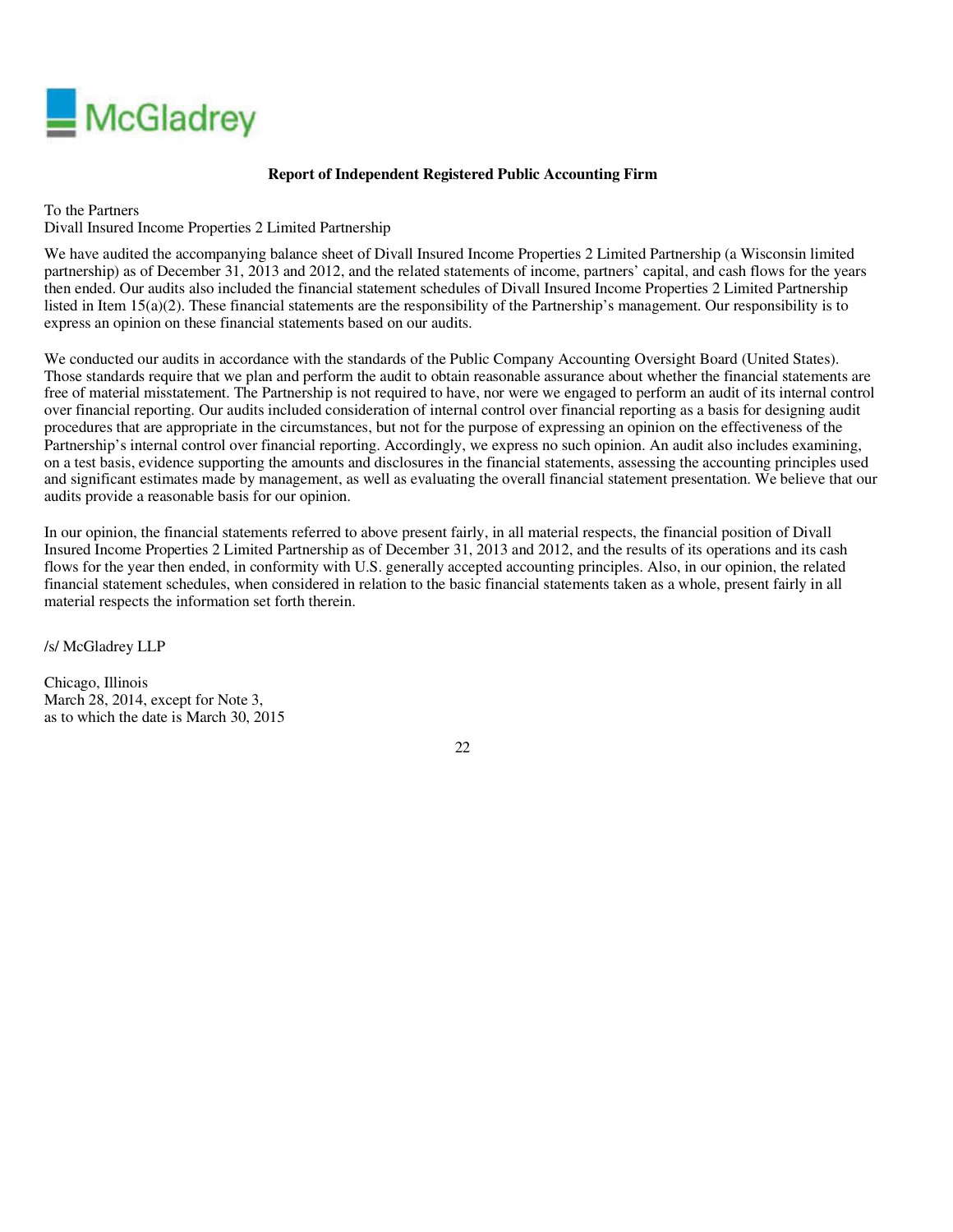# **BALANCE SHEETS**

# **December 31, 2014 and 2013**

# **ASSETS**

|                                             | December 31,<br>2014 | December 31,<br>2013     |
|---------------------------------------------|----------------------|--------------------------|
| <b>INVESTMENT PROPERTIES: (Note 3)</b>      |                      |                          |
| Land                                        | \$2,794,122          | \$2,956,118              |
| <b>Buildings</b>                            | 4,468,642            | 5,028,698                |
| Accumulated depreciation                    | (3,667,557)          | (3,984,986)              |
| Net investment properties                   | \$3,595,207          | \$3,999,830              |
| <b>OTHER ASSETS:</b>                        |                      |                          |
| Cash                                        | \$<br>704,531        | 244,319<br><sup>\$</sup> |
| Cash held in Indemnification Trust (Note 9) | 452,912              | 452,645                  |
| Property tax cash escrow                    | 2,530                | 25,697                   |
| Security deposits escrow                    | 70,795               | 70,765                   |
| Rents and other receivables                 | 500,746              | 470,478                  |
| Deferred tenant award proceeds escrow       | 150,657              | 171,948                  |
| Deferred rent receivable                    | $\theta$             | 2,250                    |
| Prepaid insurance                           | 7,597                | 4,992                    |
| Deferred charges, net                       | 160,074              | 178,987                  |
| Note receivable (Note 11)                   | 115,339              | 163,491                  |
| Total other assets                          | \$2,165,181          | \$1,785,572              |
| Total assets                                | \$5,760,388          | \$5,785,402              |

The accompanying notes are an integral part of these financial statements.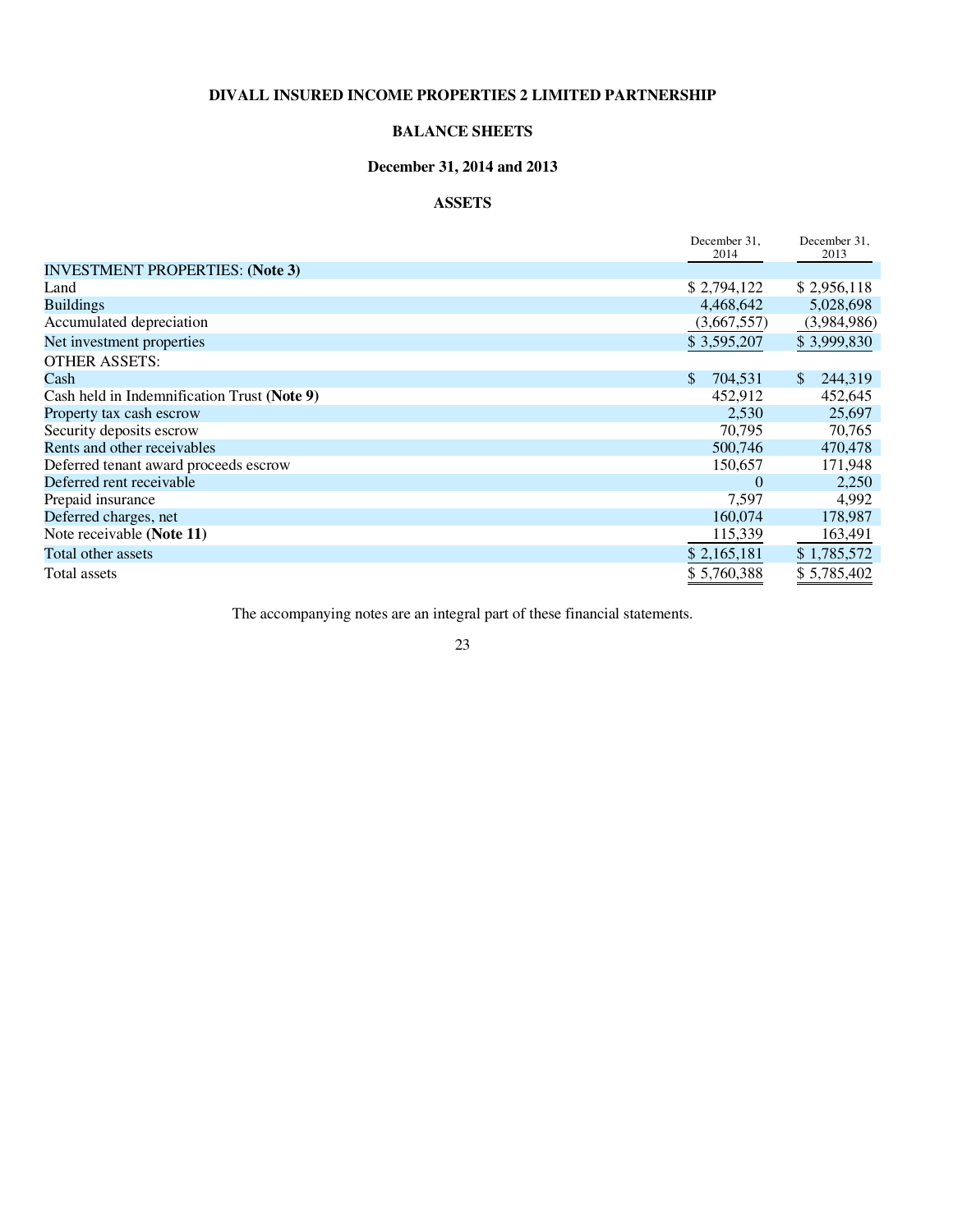# **BALANCE SHEETS**

# **December 31, 2014 and 2013**

# **LIABILITIES AND PARTNERS' CAPITAL**

|                                                                                              |    | December 31,<br>2014 |              | December 31,<br>2013 |
|----------------------------------------------------------------------------------------------|----|----------------------|--------------|----------------------|
| <b>CURRENT LIABILITIES:</b>                                                                  |    |                      |              |                      |
| Accounts payable and accrued expenses                                                        | \$ | 27,108               | \$           | 50,979               |
| Property tax payable                                                                         |    | 1.605                |              | 25,701               |
| Due to General Partner (Note 6)                                                              |    | 3,254                |              | 1,227                |
| Deferred rent                                                                                |    | 149,971              |              | 171,918              |
| Security deposits                                                                            |    | 70,440               |              | 70,440               |
| Unearned rental income                                                                       |    | 5,000                |              | 5,000                |
| Total current liabilities                                                                    | \$ | 257,378              | \$           | 325,265              |
| <b>CONTINGENCIES AND COMMITMENTS (Notes 8 and 9)</b>                                         |    |                      |              |                      |
| PARTNERS' CAPITAL: (Notes 1, 4 and 10)                                                       |    |                      |              |                      |
| <b>General Partner -</b>                                                                     |    |                      |              |                      |
| Cumulative net income (retained earnings)                                                    | \$ | 343,188              | \$           | 334,153              |
| Cumulative cash distributions                                                                |    | (142, 595)           |              | (139,006)            |
|                                                                                              | \$ | 200,593              | \$           | 195,147              |
| Limited Partners (46,280.3 interests outstanding at December 31, 2014 and December 31, 2013) |    |                      |              |                      |
| Capital contributions                                                                        |    | \$46,280,300         |              | \$46,280,300         |
| <b>Offering Costs</b>                                                                        |    | (6,921,832)          |              | (6,921,832)          |
| Cumulative net income (retained earnings)                                                    |    | 40,341,446           |              | 39,447,019           |
| Cumulative cash distributions                                                                |    | (73, 557, 268)       |              | (72,700,268)         |
|                                                                                              | S. | 6,142,646            | \$           | 6,105,219            |
| <b>Former General Partner -</b>                                                              |    |                      |              |                      |
| Cumulative net income (retained earnings)                                                    | \$ | 707,513              | \$.          | 707,513              |
| Cumulative cash distributions                                                                |    | (1,547,742)          |              | (1,547,742)          |
|                                                                                              | \$ | (840, 229)           | \$           | (840, 229)           |
| Total partners' capital                                                                      |    | 5,503,010            | $\mathbb{S}$ | 5,460,137            |
| Total liabilities and partners' capital                                                      |    | 5,760,388            |              | 5,785,402            |

The accompanying notes are an integral part of these financial statements.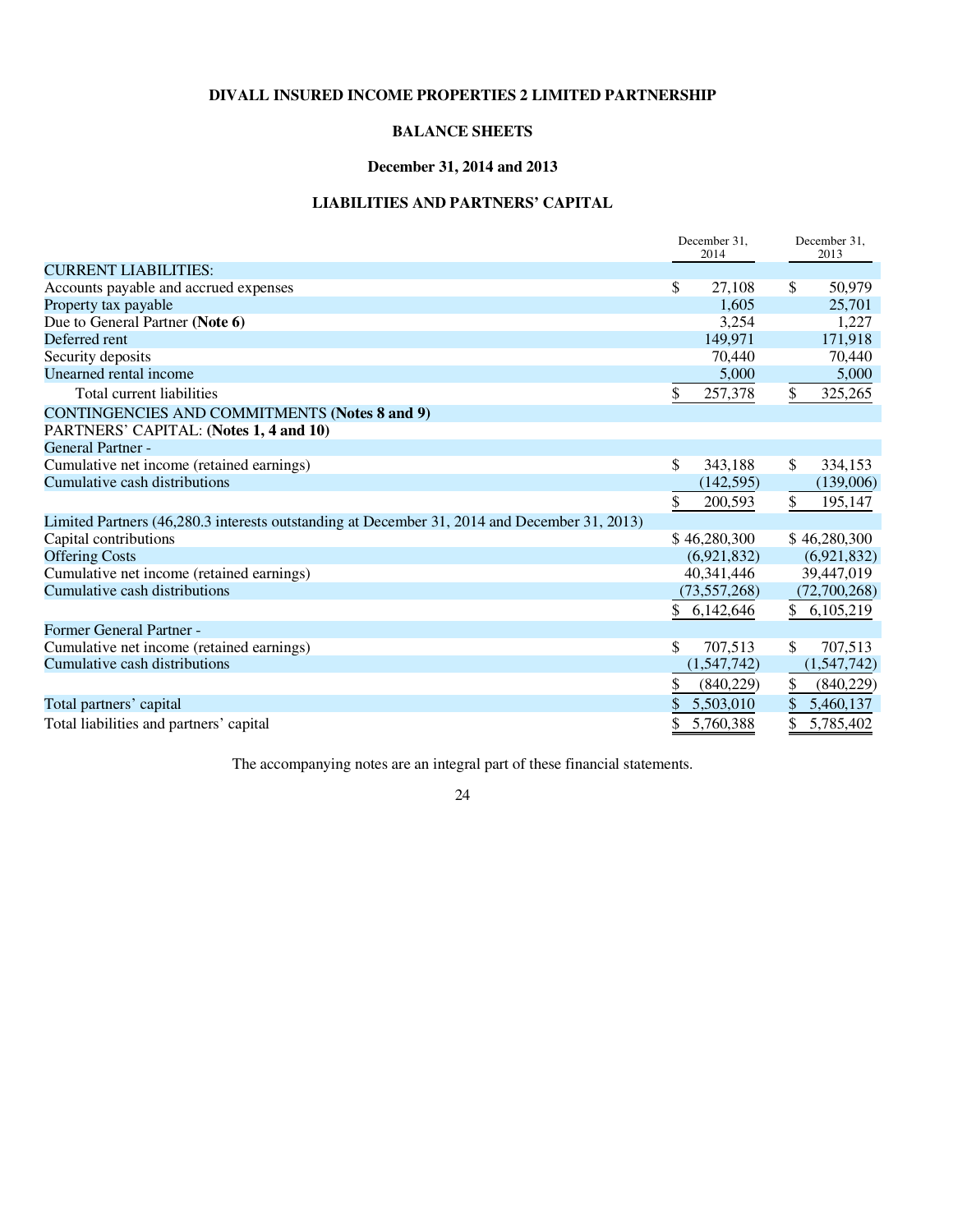# **STATEMENTS OF INCOME**

# **For the Years Ended December 31, 2014, 2013, and 2012**

|                                                     | 2014                     | 2013                             | 2012                  |
|-----------------------------------------------------|--------------------------|----------------------------------|-----------------------|
| <b>OPERATING REVENUES:</b>                          |                          |                                  |                       |
| Rental income (Note 5)                              | \$1,469,208              | \$1,436,156                      | \$1,428,356           |
| <b>TOTAL OPERATING REVENUES</b>                     | \$1,469,208              | \$1,436,156                      | \$1,428,356           |
| <b>EXPENSES:</b>                                    |                          |                                  |                       |
| Partnership management fees (Note 6)                | 262,086                  | 258,060                          | 252,344               |
| Restoration fees (Note 6)                           | $\Omega$                 | $\Omega$                         | 40                    |
| <b>Insurance</b>                                    | 5,969                    | 5,900                            | 5,890                 |
| General and administrative                          | 95,785                   | 60.702                           | 82,515                |
| Advisory Board fees and expenses                    | 10,500                   | 9,500                            | 10,500                |
| Professional services                               | 251,521                  | 261,501                          | 229,339               |
| Personal property taxes                             | $\mathbf{0}$             | $\theta$                         | 820                   |
| Depreciation                                        | 135,356                  | 135,356                          | 135,356               |
| Amortization                                        | 26,918                   | 26,890                           | 26,913                |
| TOTAL OPERATING EXPENSES                            | 788,135                  | 757,909                          | 743,717               |
| <b>OTHER INCOME</b>                                 |                          |                                  |                       |
| Other interest income                               | 3,380                    | 3,130                            | 2,031                 |
| Note receivable interest income (Note 11)           | 10,599                   | 13.195                           | 17,370                |
| Other income                                        | $\theta$                 | 280                              | 3,642                 |
| Gain on sale of land                                | $\boldsymbol{0}$         | 303,106                          | $\Omega$              |
| Recovery of amounts previously written off (Note 2) | $\overline{0}$           | $\theta$                         | 1,000                 |
| <b>TOTAL OTHER INCOME</b>                           | 13,979                   | 319,711                          | 24,043                |
| <b>INCOME FROM CONTINUING OPERATIONS</b>            | 695,052                  | 997,958                          | 708,682               |
| INCOME FROM DISCONTINUED OPERATIONS (Note 3)        | 208,411                  | 43,147                           | 153,513               |
| <b>NET INCOME</b>                                   | \$<br>903,463            | \$1,041,105                      | \$<br>862,195         |
| NET INCOME- GENERAL PARTNER                         | \$<br>9,035              | $\mathbb{S}$<br>10,411           | $\mathbb{S}$<br>8,622 |
| NET INCOME-LIMITED PARTNERS                         | 894,428                  | 1,030,694                        | 853,573               |
|                                                     | $\mathcal{S}$<br>903,463 | \$1,041,105                      | \$862,195             |
| PER LIMITED PARTNERSHIP INTEREST,                   |                          |                                  |                       |
| Based on 46,280.3 interests outstanding:            |                          |                                  |                       |
| <b>INCOME FROM CONTINUING OPERATIONS</b>            | \$<br>14.87              | \$<br>21.35                      | $\mathbb{S}$<br>15.16 |
| <b>INCOME FROM DISCONTINUED OPERATIONS</b>          | \$<br>4.46               | $\overline{\mathcal{C}}$<br>0.92 | \$<br>3.28            |
| NET INCOME PER LIMITED PARTNERSHIP INTEREST         | \$<br>19.33              | \$<br>22.27                      | $\mathbb{S}$<br>18.44 |
|                                                     |                          |                                  |                       |

The accompanying notes are an integral part of these financial statements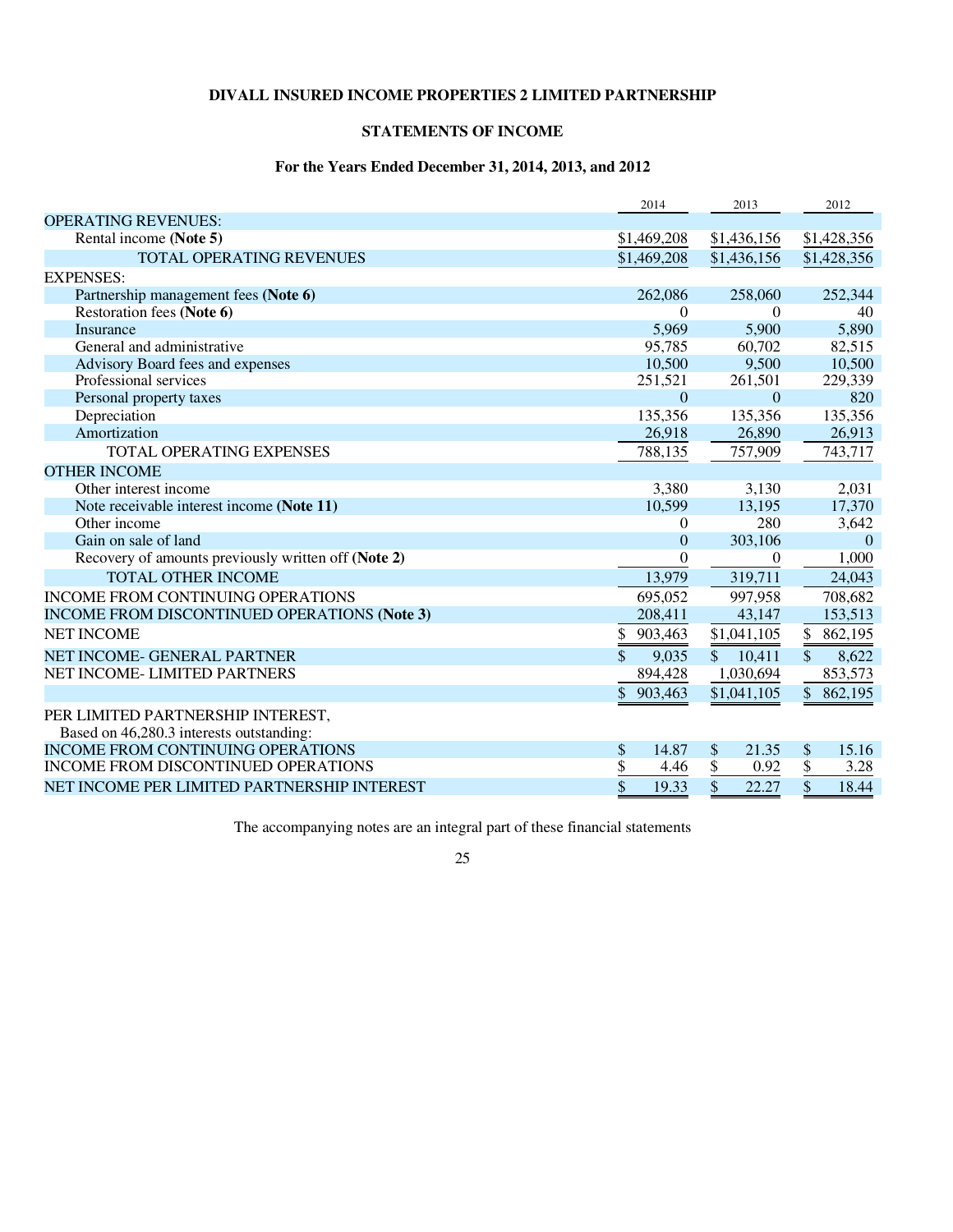# DIVALL INSURED INCOME PROPERTIES 2 LIMITED PARTNERSHIP<br>STATEMENTS OF PARTNERS' CAPITAL<br>For the years ended December 31, 2014, 2013 and 2012 **DIVALL INSURED INCOME PROPERTIES 2 LIMITED PARTNERSHIP For the years ended December 31, 2014, 2013 and 2012 STATEMENTS OF PARTNERS' CAPITAL**

| BALANCE AT DECEMBER 31, 2014<br>Cash Distributions (\$18.52 per limited<br>Net Income<br>partnership interest)                  | BALANCE AT DECEMBER 31, 2013<br>Cash Distributions (\$36.30 per limited<br>Net Income<br>partnership interest) | Cash Distributions (\$27.77 per limited<br>BALANCE AT DECEMBER 31, 2012<br>Net Income<br>partnership interest) | BALANCE AT DECEMBER 31, 2011                                                     |
|---------------------------------------------------------------------------------------------------------------------------------|----------------------------------------------------------------------------------------------------------------|----------------------------------------------------------------------------------------------------------------|----------------------------------------------------------------------------------|
| \$343,188<br>9,035                                                                                                              | \$334,153<br>10,411                                                                                            | \$323,742<br>8,622                                                                                             | \$315,120<br>Cumulative<br>Income<br>Net                                         |
| $$(142,595)$ \$200,593<br>(3,589)                                                                                               | $$(139,006)$ \$195,147<br>(4,176)                                                                              | $$(134,830)$ \$188,912<br>(2,878)                                                                              | $$(131,952)$ \$183,168<br>General Partner<br>Distributions<br>Cumulative<br>Cash |
| 9.035<br>(3,589)                                                                                                                | 10,411<br>(4,176)                                                                                              | 8.622<br>(2, 878)                                                                                              | Total                                                                            |
| \$39,358,468                                                                                                                    | \$39,358,468                                                                                                   | \$39,358,468                                                                                                   | \$39,358,468<br><b>Offering Costs</b><br>Contributions,<br>Net of<br>Capital     |
| \$40,341,446<br>894,427                                                                                                         | \$39,447,019<br>1,030,694                                                                                      | \$38,416,325<br>853,573                                                                                        | \$37,562,752<br>Net Income<br>Cumulative                                         |
| (857,000)                                                                                                                       | (1,680,000)                                                                                                    | (1,285,000)                                                                                                    | <b>Distribution</b><br>Cumulative<br>Cash<br>Limited Partners                    |
|                                                                                                                                 |                                                                                                                |                                                                                                                | Reallocation                                                                     |
| $\frac{$(73,557,268)}{$5(240,229)}$ $\frac{$5,302,417}{{$5,302,417}}$ $\frac{$5,503,010}{{$5,503,010}}$<br>(S57,000)<br>894,427 | $$(72, 700, 268)$ $$(840, 229)$ $$5, 264, 990$ $$5, 460, 137$<br>$\frac{(1,680,000)}{1,030,694}$               | $\frac{853.573}{11,020,268}$ $\frac{853.573}{1,020,268}$ $\frac{85,040,229}{1,0340,229}$<br>(1,285,000)        | $$69, 735, 268$ $$840, 229$ $$6, 345, 723$ $$6, 528, 891$<br>Total               |
| (860,589)<br>903,462                                                                                                            | (1,684,176)<br>1,041,105                                                                                       | (1,287,878)                                                                                                    | Capital<br>Partners'<br>Total                                                    |

The accompanying notes are an integral part of these financial statements. The accompanying notes are an integral part of these financial statements.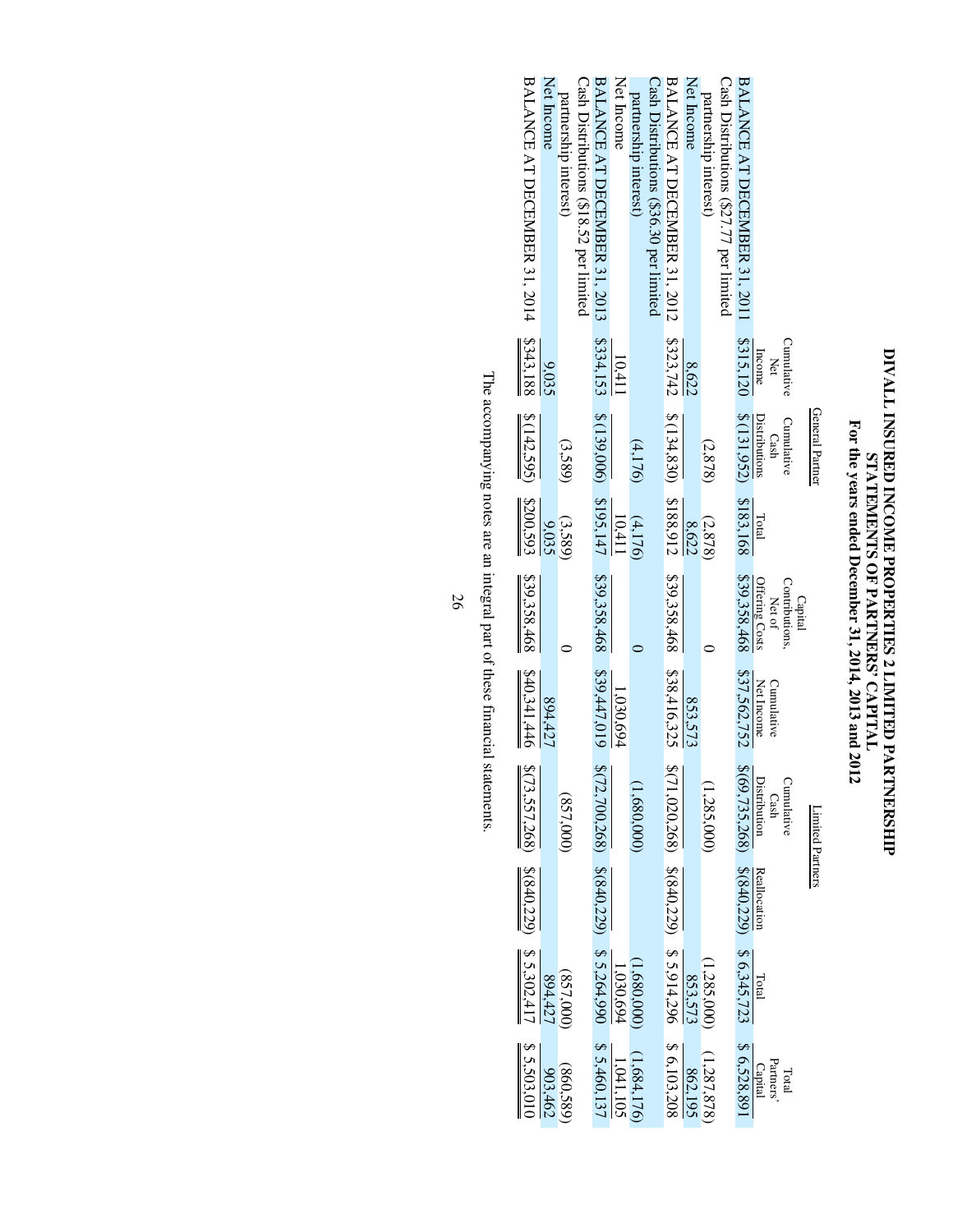# **STATEMENTS OF CASH FLOWS**

# **For the Years Ended December 31, 2014, 2013, and 2012**

|                                                                             | 2014             | 2013                     |               | 2012        |
|-----------------------------------------------------------------------------|------------------|--------------------------|---------------|-------------|
| CASH FLOWS FROM OPERATING ACTIVITIES:                                       |                  |                          |               |             |
| Net income                                                                  | \$903,463        | \$1,041,105              | \$.           | 862,195     |
| Adjustments to reconcile net income to net cash from operating activities - |                  |                          |               |             |
| Depreciation and amortization                                               | 170,668          | 178,778                  |               | 178,801     |
| Net gain on disposal of land                                                | $\Omega$         | (303, 106)               |               | $\theta$    |
| Net gain on sale of asset                                                   | (227, 943)       | $\Omega$                 |               | $\Omega$    |
| Recovery of amounts previously written off                                  | $\overline{0}$   | $\overline{0}$           |               | (1,000)     |
| Property impairment write-downs                                             | $\theta$         | $\theta$                 |               | (142, 747)  |
| Interest applied to Indemnification Trust account                           | (267)            | (551)                    |               | (133)       |
| Increase in rents and other receivables                                     | (30, 925)        | (5,072)                  |               | (25, 412)   |
| Increase in security deposit escrow                                         | (31)             | (67, 854)                |               | (20)        |
| Decrease (Increase) in property tax cash escrow                             | 23,167           | (270)                    |               | 2,703       |
| (Increase) Decrease in prepaid insurance                                    | (2,605)          | (90)                     |               | 1,601       |
| Decrease in deferred rent receivable                                        | 2,250            | (279)                    |               | (204)       |
| (Decrease) Increase in accounts payable and accrued expenses                | (23, 871)        | 27,740                   |               | 6,358       |
| (Decrease) Increase in property tax payable                                 | (24,096)         | 270                      |               | (10,274)    |
| Increase in deferred award escrow                                           | $\overline{0}$   | (171, 948)               |               | $\Omega$    |
| Increase (Decrease) in due to General Partner                               | 2,027            | (105)                    |               | (425)       |
| Net cash from operating activities                                          | 791,837          | 698,618                  |               | 871,443     |
| <b>CASH FLOWS FROM INVESTING ACTIVITIES:</b>                                |                  |                          |               |             |
| Net proceeds from sale of investment properties                             | 489,558          | 337,097                  |               | 292,747     |
| Note receivable, principal payments received                                | 48,152           | 33,801                   |               | 55,955      |
| Deferred rent                                                               | $\overline{0}$   | 171,918                  |               | $\Omega$    |
| Payment of leasing commissions                                              | (8,746)          | (6,160)                  |               | (8,405)     |
| Recoveries from former General Partner affiliates                           | $\boldsymbol{0}$ | $\Omega$                 |               | 1,000       |
| Net cash from investing activities                                          | 528,964          | 536,656                  |               | 341,297     |
| CASH FLOWS USED IN FINANCING ACTIVITIES:                                    |                  |                          |               |             |
| Cash distributions to Limited Partners                                      | (857,000)        | (1,680,000)              |               | (1,285,000) |
| Cash distributions to General Partner                                       | (3,589)          | (4,176)                  |               | (2,878)     |
| Net cash used in financing activities                                       | (860, 589)       | (1,684,176)              |               | (1,287,878) |
| NET INCREASE (DECREASE) IN CASH                                             | 460,212          | (448,902)                |               | (75, 138)   |
| <b>CASH AT BEGINNING OF YEAR</b>                                            | 244,319          | 693,221                  |               | 768,359     |
| <b>CASH AT END OF YEAR</b>                                                  | \$704,531        | $\frac{1}{2}$<br>244,319 | $\mathsf{\$}$ | 693,221     |
|                                                                             |                  |                          |               |             |

The accompanying notes are an integral part of these financial statements.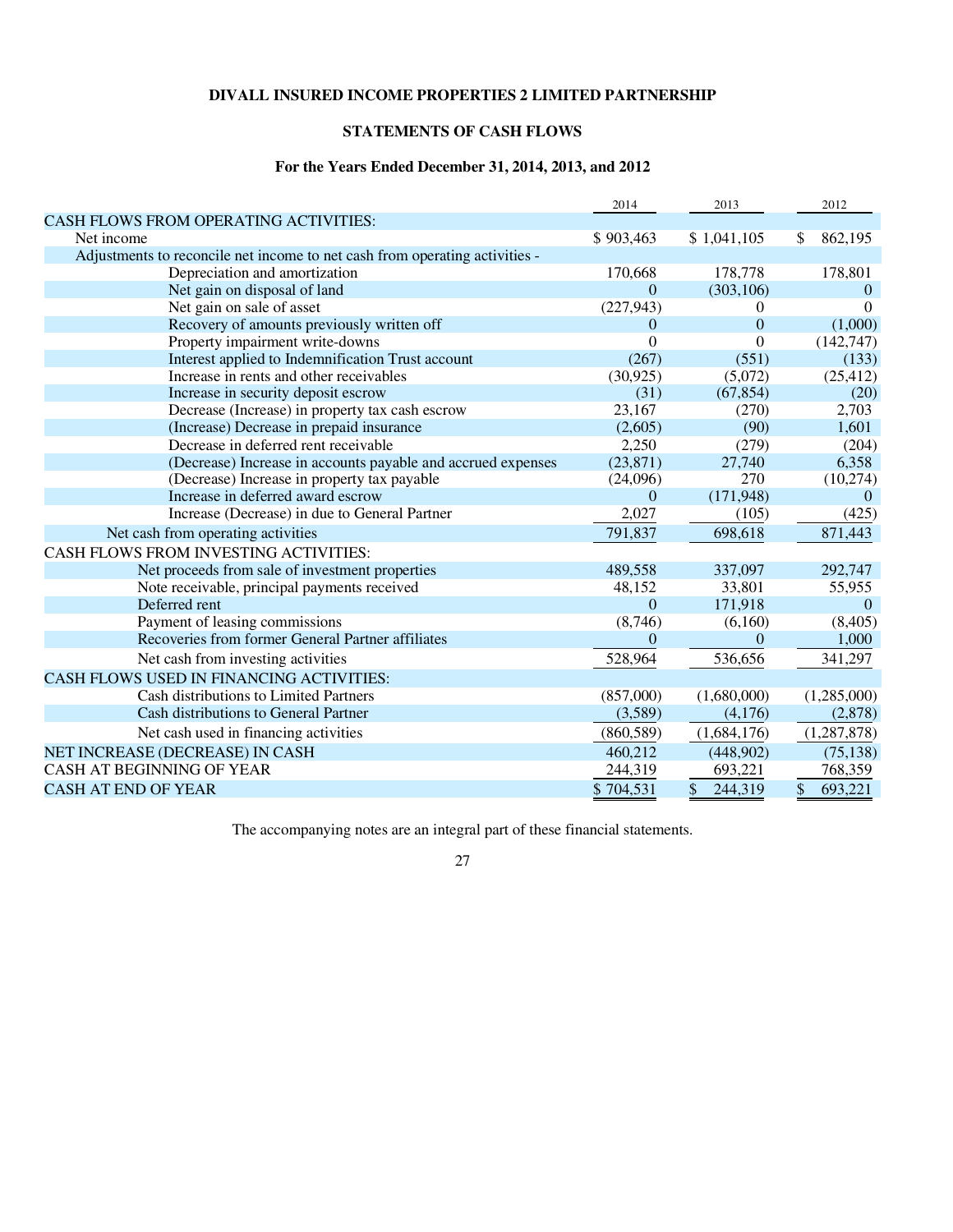# **NOTES TO FINANCIAL STATEMENTS**

#### **DECEMBER 31, 2014, 2013 AND 2012**

#### **1. ORGANIZATION AND SIGNIFICANT ACCOUNTING POLICIES:**

DiVall Insured Income Properties 2 Limited Partnership (the "Partnership") was formed on November 20, 1987, pursuant to the Uniform Limited Partnership Act of the State of Wisconsin. The initial capital, contributed during 1987, consisted of \$300, representing aggregate capital contributions of \$200 by the former general partners and \$100 by the initial Limited Partner. The minimum offering requirements were met and escrowed subscription funds were released to the Partnership as of April 7, 1988. On January 23, 1989, the former general partners exercised their option to increase the offering from 25,000 interests to 50,000 interests and to extend the offering period to a date no later than August 22, 1989. On June 30, 1989, the general partners exercised their option to extend the offering period to a date no later than February 22, 1990. The offering closed on February 22, 1990, at which point 46,280.3 interests had been sold, resulting in total offering proceeds, net of underwriting compensation and other offering costs, of \$39,358,468.

The Partnership is currently engaged in the business of owning and operating its investment portfolio of commercial real estate properties (the "Properties"). The Properties are leased on a triple net basis primarily to, and operated by, franchisors or franchisees of national, regional, and local retail chains under primarily long-term leases. The lessees are fast food, family style, and casual/theme restaurants. As of December 31, 2014, the Partnership owned eleven Properties, which are located in a total of four states.

The Partnership will be dissolved on November 30, 2020, or earlier upon the prior occurrence of any of the following events: (a) the disposition of all its Properties; (b) the written determination by the General Partner, that the Partnership's assets may constitute "plan assets" for purposes of ERISA; (c) the agreement of limited partners owning a majority of the outstanding limited partner interests to dissolve the Partnership; or (d) the dissolution, bankruptcy, death, withdrawal, or incapacity of the last remaining General Partner, unless an additional General Partner is elected previously by a majority of the limited partners. During the second quarters of the six odd numbered years from 2001-2011, consent solicitations were circulated to the Partnership's limited partners (each being a "Consent"). If approved, any of these Consents would have authorized the sale of all of the Properties and the dissolution of the Partnership. Limited partners owning a majority of the limited partnership interests did not vote in favor of any of the Consents. Again, in the third quarter of 2013, consent solicitations were circulated (the "2013 Consent"), which if approved would have authorized the sale of all of the Properties and the dissolution of the Partnership. Limited partners owning a majority of the limited partnership interests did not vote in favor of the 2013 Consent, and the General Partner declared the 2013 Consent solicitation process concluded on August 30, 2013. Therefore, the Partnership continues to operate as a going concern.

#### *Significant Accounting Policies*

Rental revenue from the Properties is recognized on the straight-line basis over the term of the respective lease. Percentage rents are only accrued when the tenant has reached the sales breakpoint stipulated in the lease.

Rents and other receivables are comprised of billed but uncollected amounts due for monthly rents and other charges, and amounts due for scheduled rent increases for which rentals have been earned and will be collected in the future under the terms of the leases. Receivables are recorded at management's estimate of the amounts that will be collected.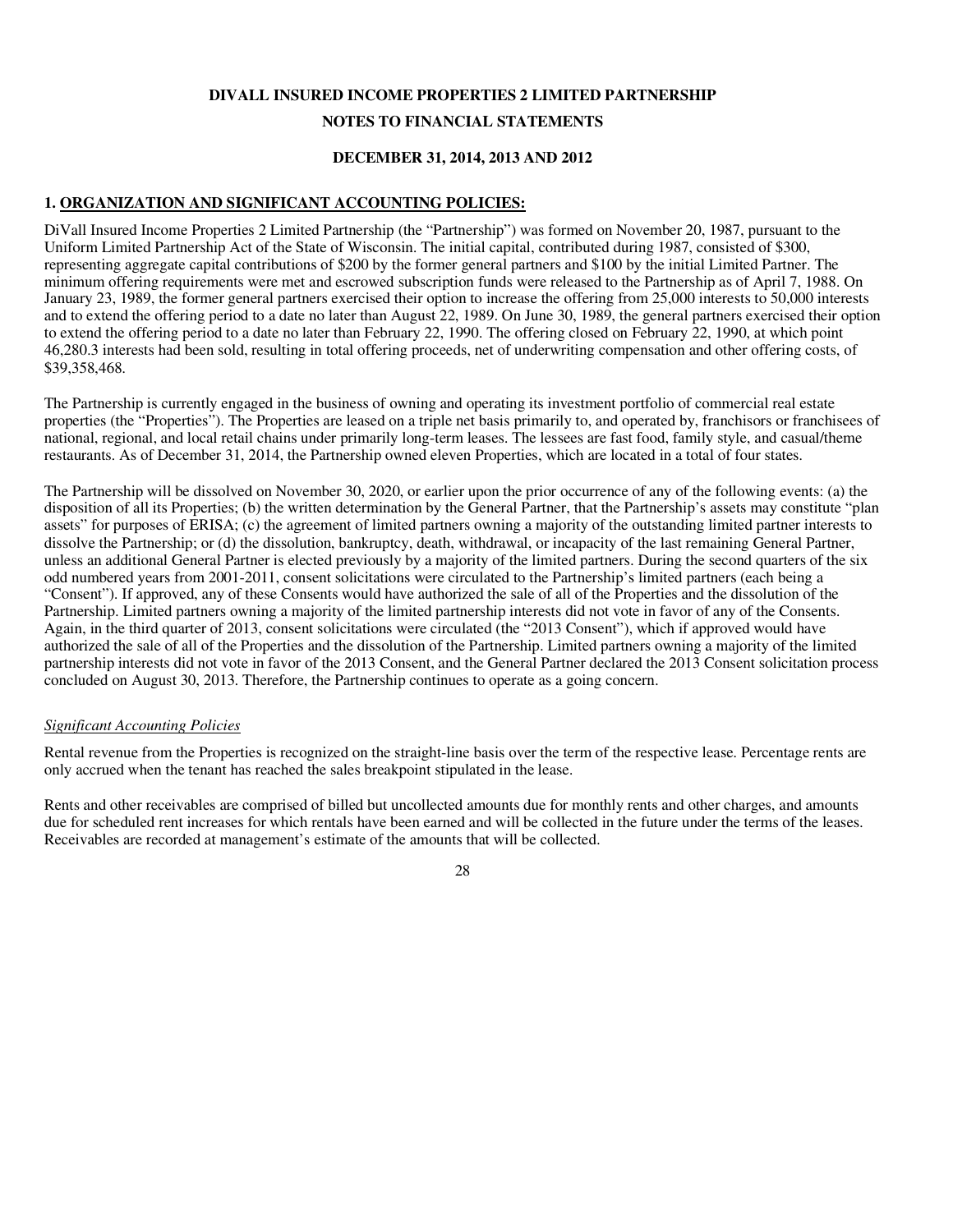As of December 31, 2014 and 2013 there were \$25,483 and \$0 values for allowance for doubtful accounts based on an analysis of specific accounts and historical experience.

The Partnership considers its operations to be in only one segment, the operation of a portfolio of commercial real estate leased on a triple net basis, and therefore no segment disclosure is made.

Depreciation of the Properties is provided on a straight-line basis over the estimated useful lives of the buildings and improvements.

Deferred charges represent leasing commissions paid when the Properties are leased and upon the negotiated extension of a lease. Leasing commissions are capitalized and amortized over the term of the lease. As of December 31, 2014 and 2013, accumulated amortization amounted to \$157,456 and \$129,795, respectively. Fully amortized deferred charges of \$83,292, including related accumulated amortization, were removed from the condensed balance sheets as of December 31, 2014.

Deferred tenant award proceeds escrow represents the portion of the award proceeds from the sale of the portion of the Mt. Pleasant, South Carolina property that will be paid to the tenant ratably over 99 months beginning August 1, 2013.

The Partnership generally maintains cash in federally insured accounts which, at times, may exceed federally insured limits. The Partnership has not experienced any losses in such accounts and does not believe it is exposed to any significant credit risk.

Financial instruments that potentially subject the Partnership to significant concentrations of credit risk consist primarily of cash investments and leases. Additionally, as of December 31, 2014, nine of the Partnership's eleven Properties are leased to three significant tenants, Wendgusta, LLC ("Wendgusta"), Wendcharles I, LLC ("Wendcharles I") and Wendcharles II, LLC ("Wendcharles II"), all three of whom are Wendy's restaurant franchisees. The property lease(s) for these three tenants comprised approximately 56%, 15% and 8%, respectively, of the Partnership's total 2014 operating base rents reflected for the fiscal year ended December 31, 2014.

The preparation of financial statements in conformity with accounting principles generally accepted in the United States of America ("GAAP") requires management to make estimates and assumptions that affect the reported amounts of assets and liabilities (and disclosure of contingent assets and liabilities) at the date of the financial statements and the reported amounts of revenues and expenses during the reporting period. Actual results could differ from those estimates.

Assets disposed of or deemed to be classified as held for sale require the reclassification of current and previous years' operations to discontinued operations in accordance with GAAP applicable to "Accounting for the Impairment or Disposal of Long Lived Assets". As such, prior year operating results for those properties considered as held for sale or properties no longer considered for sale have been reclassified to conform to the current year presentation without affecting total income. When properties are considered held for sale, depreciation of the properties is discontinued, and the properties are valued at the lower of the depreciated cost or fair value, less costs to dispose. If circumstances arise that were previously considered unlikely, and, as a result, the property previously classified as held for sale is no longer to be sold, the property is reclassified as held and used. Such property is measured at the lower of its carrying amount (adjusted for any depreciation and amortization expense that would have been recognized had the property been continuously classified as held and used) or fair value at the date of the subsequent decision not to sell.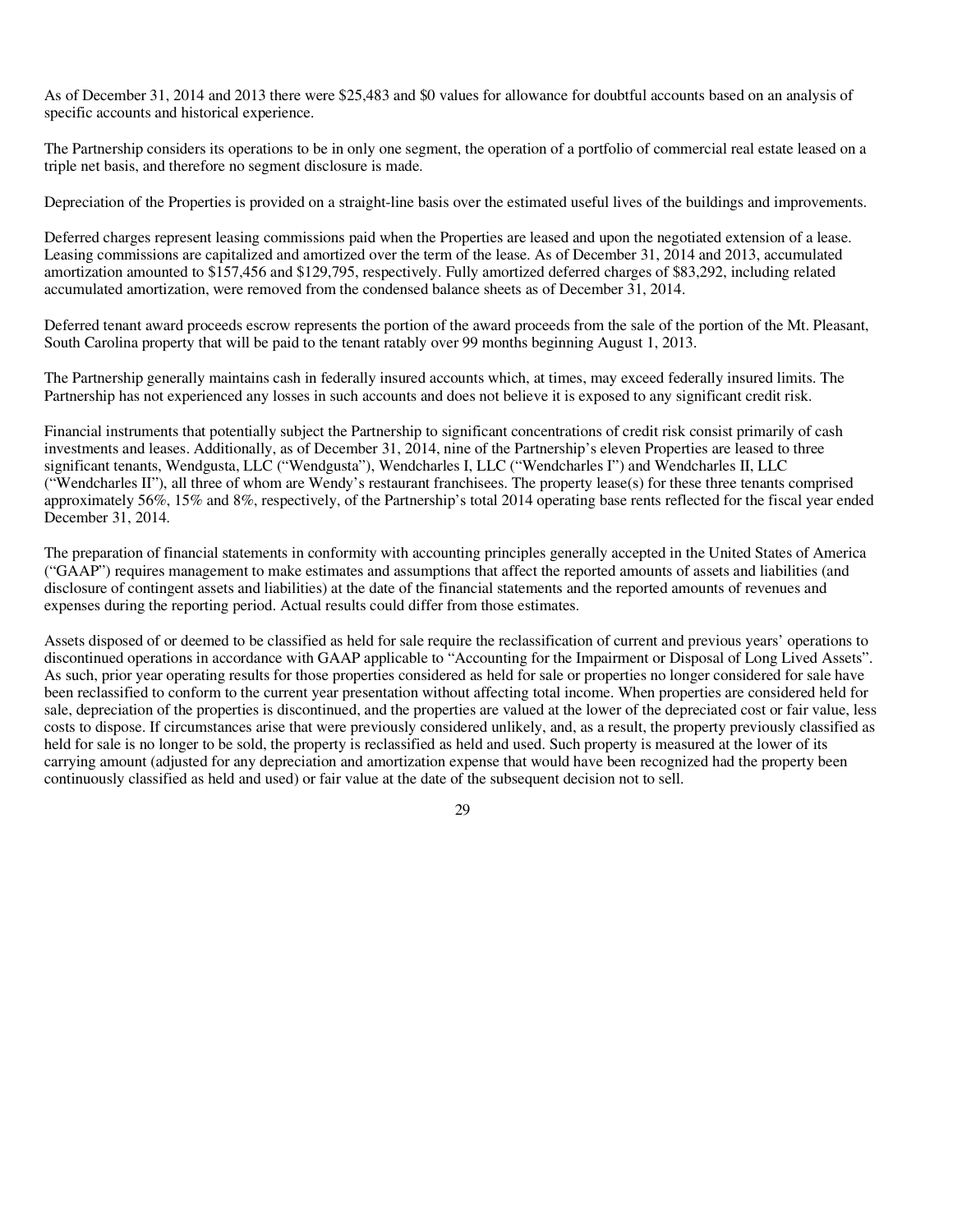Assets are classified as held for sale, generally, when all criteria within GAAP applicable to "Accounting for the Impairment or Disposal of Long Lived Assets" have been met.

The Partnership periodically reviews its long-lived assets, primarily real estate, for impairment whenever events or changes in circumstances indicate that the carrying amount of such assets may not be recoverable. The Partnership's review involves comparing current and future operating performance of the assets, the most significant of which is undiscounted operating cash flows, to the carrying value of the assets. Based on this analysis, a provision for possible loss is recognized, if any. The carrying amount of the vacant, Phoenix, AZ property (which we later sold) was increased by \$142,747 to its estimated fair value less estimated costs to sell of \$293,000 during the fourth quarter of 2012. There were no adjustments to carrying values for the fiscal years ended December 31, 2013 and 2014.

The Financial Accounting Standards Board ("FASB") guidance on "Fair Value Measurements and Disclosure", defines fair value, establishes a framework for measuring fair value and enhances disclosures about fair value measures required under other accounting pronouncements, but does not change existing guidance as to whether or not an instrument is carried at fair value. The adoption of the provisions of this FASB issuance, with respect to nonrecurring fair value measurements of nonfinancial assets and liabilities, including (but not limited to) the valuation of reporting units for the purpose of assessing goodwill impairment and the valuation of property and equipment when assessing long-lived asset impairment, did not have a material impact on how the Partnership estimated its fair value measurements but did result in increased disclosures about fair value measurements in the Partnership's financial statements as of and for the years ended December 31, 2014 and 2013. See Note 12 for further disclosure.

GAAP applicable to disclosure about fair value of financial instruments requires entities to disclose the fair value of all financial assets and liabilities for which it is practicable to estimate. Fair value is defined as the amount at which the instrument could be exchanged in a current transaction between willing parties, other than in a forced or liquidation sale. The General Partner believes that the carrying value of the Partnership's assets (exclusive of the Properties) and liabilities approximate fair value due to the relatively short maturity of these instruments.

No provision for federal income taxes has been made, as any liability for such taxes would be that of the individual partners rather than the Partnership. At December 31, 2014 the tax basis of the Partnership's assets exceeded the amounts reported in the December 31, 2014 financial statements by approximately \$6,861,581.

The following represents an unaudited reconciliation of net income as stated on the Partnership statements of income to net income for tax reporting purposes:

|                                                   | 2014<br>(Unaudited) | 2013<br>(Unaudited) | 2012<br>(Unaudited) |
|---------------------------------------------------|---------------------|---------------------|---------------------|
| Net income, per statements of income.             | \$903,463           | \$1,041,105         | \$862,195           |
| Book to tax depreciation difference               | (56,003)            | (31,709)            | (24,201)            |
| Tax over (under) Book gain from asset disposition | (32, 548)           | 352,979             | (230, 437)          |
| Straight line rent adjustment                     | 2,250               | (279)               | (204)               |
| Penalties                                         |                     |                     | 242                 |
| Prepaid rent                                      | (21, 947)           |                     |                     |
| <b>Bad Debts</b>                                  | 25,483              | $\theta$            |                     |
| Other expense/deduction items with differences    | (3,836)             |                     |                     |
| Impairment (write-down)/write-up of assets held   |                     | 0                   | (142, 747)          |
| Net income for tax reporting purposes             | \$816,862           | \$1,362,096         | \$464,848           |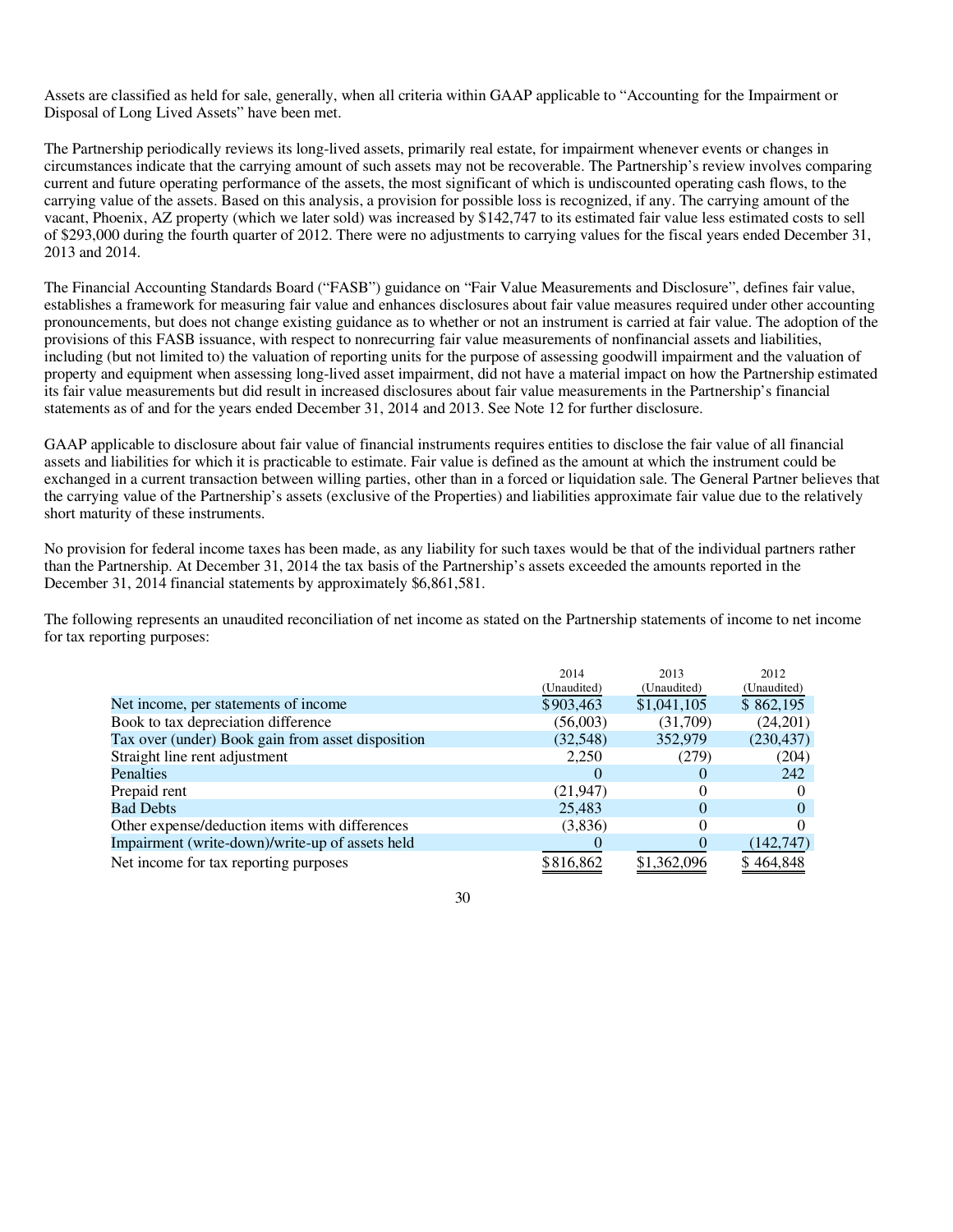The Partnership is not subject to federal income tax because its income and losses are includable in the tax returns of its partners, but may be subject to certain state taxes. FASB has provided guidance for how uncertain tax positions should be recognized, measured, disclosed and presented in the financial statements. This requires the evaluation of tax positions taken or expected to be taken in the course of preparing the entity's tax returns to determine whether the tax positions are more-likely-than-not to be sustained when challenged or when examined by the applicable taxing authority. Management has determined that there were no material uncertain income tax positions. Tax returns filed by the Partnership generally are subject to examination by U.S. and state taxing authorities for the years ended after December 31, 2011.

In May 2011, the FASB issued ASU No. 2011-04, Fair Value Measurement Amendments to Achieve Common Fair Value Measurement and Disclosure Requirements in GAAP and IFRSs (:ASU No. 2011-04"). ASU No. 2011-04 updates and further clarifies requirements in U.S. GAAP for measuring fair value and for disclosing information about fair value measurements. Additionally, ASU No. 2011-04 clarifies the FASB's intent about the application of existing fair value measurements. ASU No. 2011- 04 is effective for interim and annual periods beginning after December 15, 2011 and is applied prospectively.

# **2. REGULATORY INVESTIGATION:**

A preliminary investigation during 1992 by the Office of Commissioner of Securities for the State of Wisconsin and the Securities and Exchange Commission (the "Investigation") revealed that during at least the four years ended December 31, 1992, the former general partners of the Partnership, Gary J. DiVall ("DiVall") and Paul E. Magnuson ("Magnuson"), had transferred substantial cash assets of the Partnership and two affiliated publicly registered limited partnerships, DiVall Insured Income Fund Limited Partnership ("DiVall 1"), which was dissolved December of 1998, and DiVall Income Properties 3 Limited Partnership ("DiVall 3"), which was dissolved December of 2003, (collectively, the "three original partnerships") to various other entities previously sponsored by or otherwise affiliated with DiVall and Magnuson. The unauthorized transfers were in violation of the respective Partnership Agreements and resulted, in part, from material weaknesses in the internal control system of the Partnerships.

Subsequent to discovery, and in response to the regulatory inquiries, The Provo Group (as previously defined, "TPG") was appointed Permanent Manager (effective February 8, 1993) to assume responsibility for daily operations and assets of the Partnerships as well as to develop and execute a plan of restoration for the three original partnerships. Effective May 26, 1993, the limited partners, by written consent of a majority of limited partnership interests, elected TPG as General Partner. TPG terminated the former general partners by accepting their tendered resignations.

In 1993, the General Partner estimated an aggregate recovery of \$3 million for the three original partnerships. At that time, an allowance was established against amounts due from former general partners and their affiliates reflecting the estimated \$3 million receivable. This net receivable was allocated among the three original partnerships based on their pro rata share of the total misappropriation, and restoration costs and recoveries have been allocated based on the same percentage. Through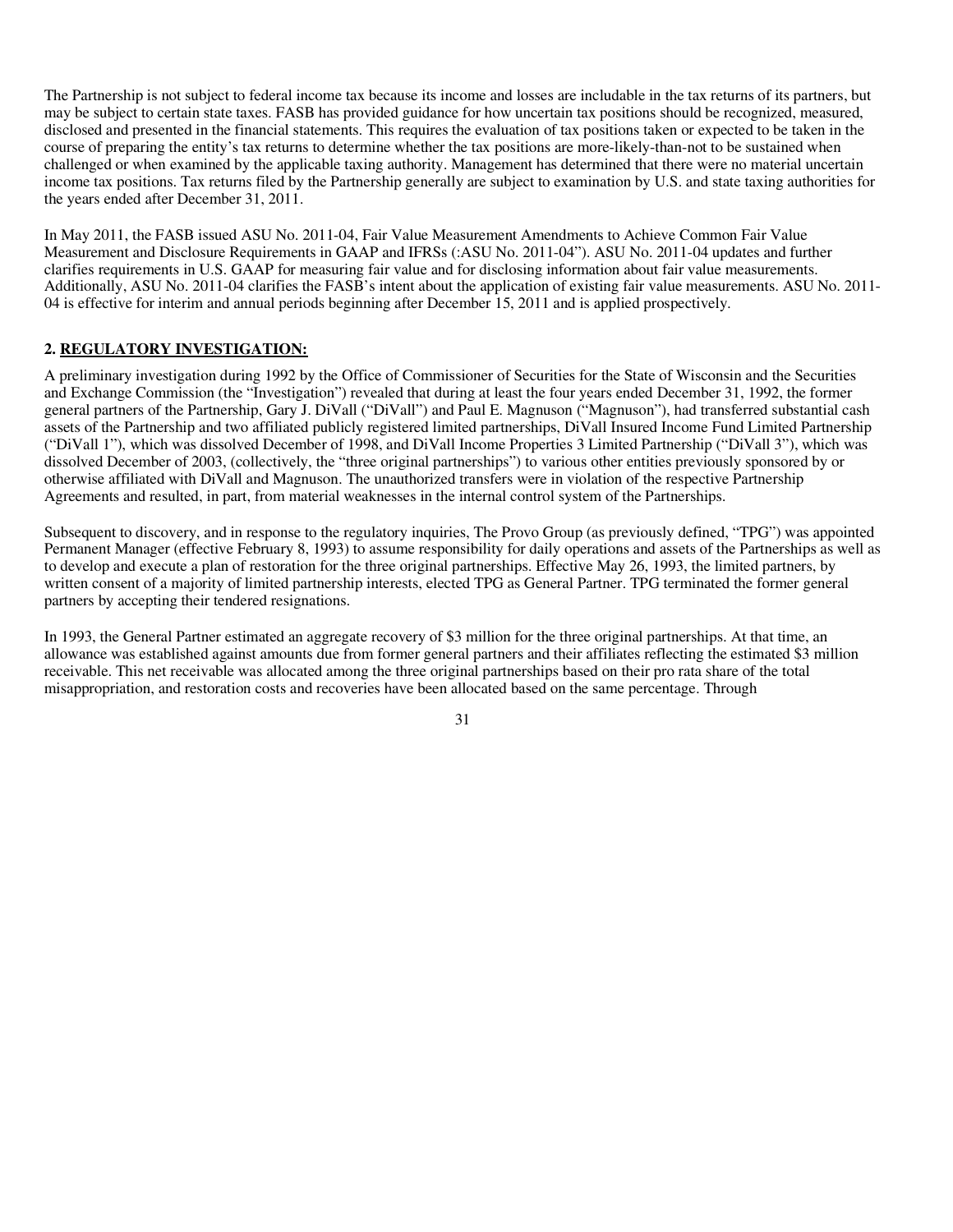December 31, 2014, approximately \$5,918,000 of recoveries have been received which exceeded the original estimate of \$3 million. As a result, from January 1, 1996 through December 31, 2014, the Partnership has recognized a total of approximately \$1,229,000 as recovery of amounts previously written off in the statements of income, which represents its share of the excess recovery. The General Partner continues to pursue recoveries of the misappropriated funds; however, no further significant recoveries are anticipated.

# **3. INVESTMENT PROPERTIES and PROPERTY HELD FOR SALE:**

The total cost of the Properties includes the original purchase price plus acquisition fees and other capitalized costs paid to an affiliate of the former general partners of the Partnership.

As of December 31, 2014, the Partnership owned eleven Properties that contained fully constructed fast-food/casual dining restaurant facilities. The eleven tenants are composed of the following: nine Wendy's restaurants, an Applebee's restaurant, and a KFC restaurant. The eleven Properties are located in a total of four states.

A summary of significant developments as of December 31, 2014, by property, for properties with such developments, can be found in Item 2, Properties.

#### Discontinued Operations

During the fiscal years ended December 31, 2014, 2013 and 2012, the Partnership recognized income from discontinued operations of \$208,411, \$43,147 and \$153,513, respectively. The 2014 and 2013 income from discontinued operations was attributable to the sale of the vacant Des Moines, IA property in 2014. The 2012 income from discontinued operations was attributable to the third quarter of 2012 impairment adjustments of \$142,747 due to the sale of the vacant Phoenix, AZ property.

The components of discontinued operations included in the statements of income for the years ended December 31, 2014, 2013 and 2012 are outlined below:

|                                          | December 31,<br>2014 |           | December 31,<br>2013 |    | December 31,<br>2012 |
|------------------------------------------|----------------------|-----------|----------------------|----|----------------------|
| Revenues                                 |                      |           |                      |    |                      |
| <b>Rental Income</b>                     | \$                   | 27,750    | \$<br>59,679         | \$ | 60,804               |
| Other Income                             |                      | O         | $\cup$               |    | 2,500                |
| <b>Total Revenues</b>                    |                      | 27,750    | \$<br>59,679         | S  | 63,304               |
| Expenses                                 |                      |           |                      |    |                      |
| Insurance                                |                      | 328       | 0                    |    | 2,555                |
| <b>Bad Debt Expense</b>                  |                      | 25,482    | $\Omega$             |    | $\left($             |
| Professional services                    |                      |           | 0                    |    | 2,060                |
| Property tax expense                     |                      | 12.770    | $\Omega$             |    | 12,546               |
| Maintenance expense                      |                      | 306       | 0                    |    | 15,745               |
| Property impairment write-up             |                      | $\theta$  | $\Omega$             |    | (142, 747)           |
| Depreciation                             |                      | 7,653     | 14,750               |    | 14,750               |
| Amortization                             |                      | 743       | 1,782                |    | 1,782                |
| Other expenses                           |                      |           |                      |    | 3,100                |
| Total Expenses (Income)                  |                      | 47,282    | \$<br>16,532         |    | (90, 209)            |
| Net (Loss) Income from Rental Operations |                      | (19, 532) | \$<br>43,147         |    | 153,513              |
| Net Gain on Sale of Properties           |                      | 227,943   |                      |    | $\left($             |
| Net Income from Discontinued Operations  |                      | 208,411   | 43,147               | \$ | 153,513              |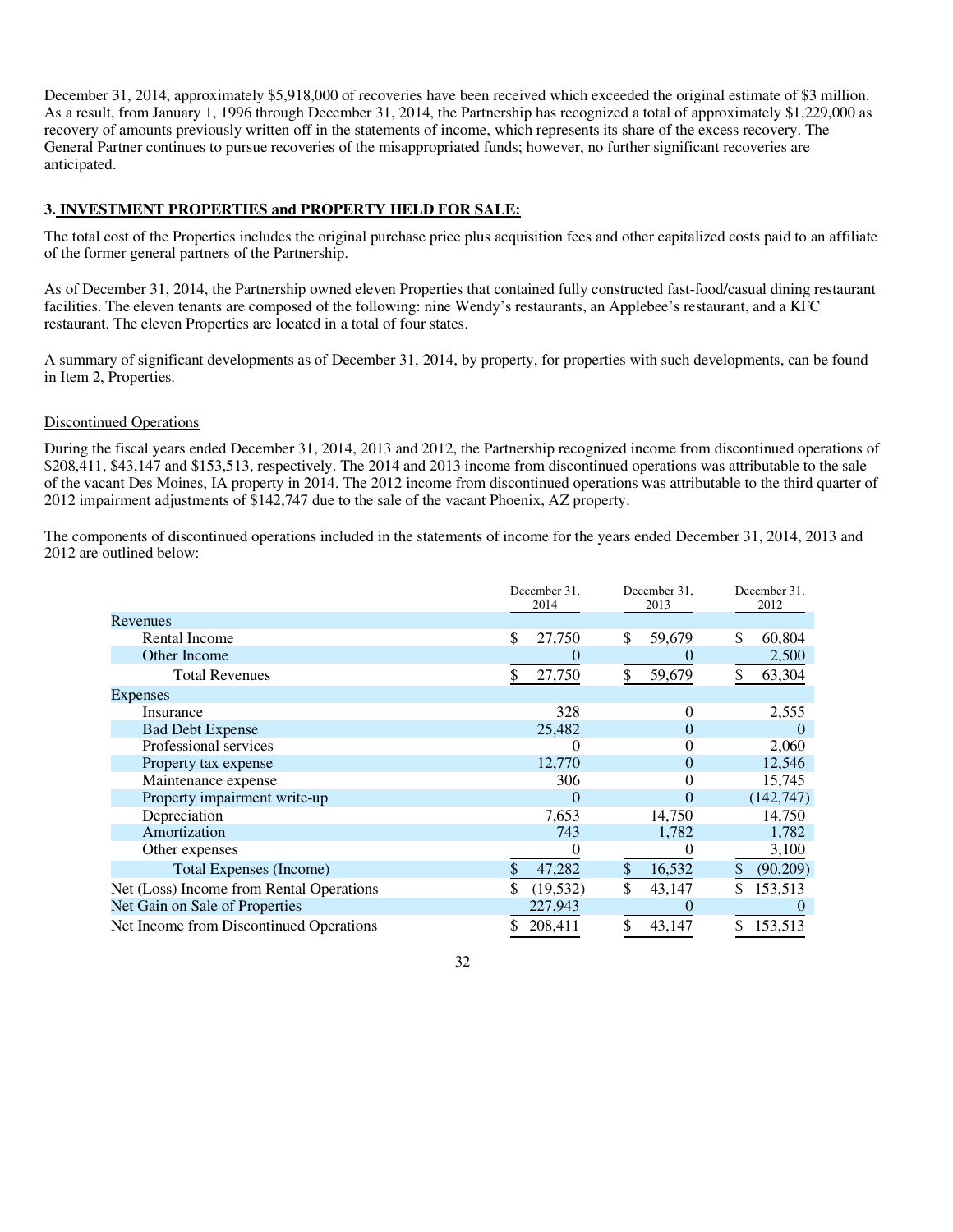# **4. PARTNERSHIP AGREEMENT:**

The Amended Agreement of Limited Partnership was amended, effective as of November 9, 2009, to extend the term of the Partnership to November 30, 2020, or until dissolution prior thereto pursuant to the consent of the majority of the outstanding Units.

On May 26, 1993, pursuant to the results of a solicitation of written consents from the limited partners, the Partnership Agreement was amended to replace the former general partners and amend various sections of the agreement. The former general partners were replaced as General Partner by TPG. Under the terms of the amendment, net profits or losses from operations are allocated 99% to the limited partners and 1% to the current General Partner. The amendment also provided for distributions from Net Cash Receipts to be made 99% to limited partners and 1% to the current General Partner, provided that quarterly distributions are cumulative and are not to be made to the current General Partner unless and until each limited partner has received a distribution from Net Cash Receipts in an amount equal to 10% per annum, cumulative simple return on his or her Adjusted Original Capital, as defined, from the Return Calculation Date, as defined, except to the extent needed by the General Partner to pay its federal and state income taxes on the income allocated to it attributable to such year.

The provisions regarding distribution of Net Proceeds, as defined, were also amended to provide that Net Proceeds are to be distributed as follows: (a) to the limited partners, an amount equal to 100% of their Adjusted Original Capital; (b) then, to the limited partners, an amount necessary to provide each limited partner a liquidation preference equal to a 13.5% per annum, cumulative simple return on Adjusted Original Capital from the Return Calculation Date including in the calculation of such return on all prior distributions of Net Cash Receipts and any prior distributions of Net Proceeds under this clause, except to the extent needed by the General Partner to pay its federal and state income tax on the income allocated to it attributable to such year; and (c) then, to limited partners, 99%, and to the General Partner, 1%, of remaining Net Proceeds available for distribution.

Additionally, per the amendment of the Partnership Agreement dated May 26, 1993, the total compensation paid to all persons for the sale of the investment properties is limited to commissions customarily charged by other brokers in arm's-length sales transactions involving comparable properties in the same geographic area, not to exceed six percent of the contract price for the sale of the property. The General Partner may receive up to one-half of the competitive real estate commission, not to exceed three percent, provided that the General Partner provides a substantial amount of services in the sales effort. It is further provided that a portion of the amount of such fees payable to the General Partner is subordinated to its success in recovering the funds misappropriated by the former general partners. See Note 6 for further information.

Effective June 1, 1993, the Partnership Agreement was amended to (i) change the definition of "Distribution Quarter" to be consistent with calendar quarters, and (ii) change the distribution provisions to subordinate the General Partner's share of distributions from Net Cash Receipts and Net Proceeds, except to the extent necessary for the General Partner to pay its federal and state income taxes on Partnership income allocated to the General Partner. Because these amendments do not adversely affect the rights of the limited partners, pursuant to section 10.2 of the Partnership Agreement, the General Partner made the amendments without a vote of the limited partners.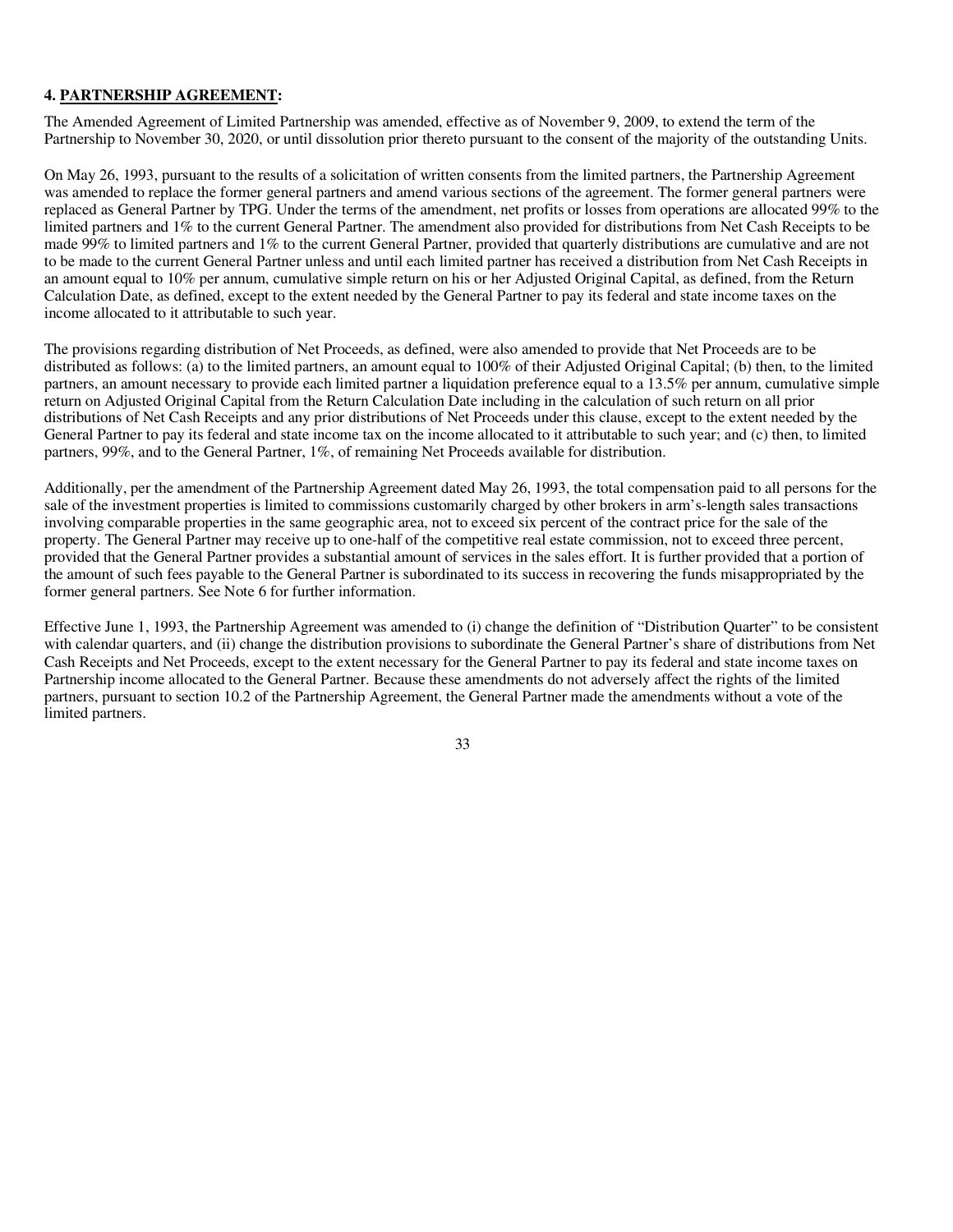# **5. LEASES:**

Original lease terms for the majority of the Properties were generally five to twenty years from their inception. The leases generally provide for minimum rents and additional rents based upon percentages of gross sales in excess of specified breakpoints. The lessee is responsible for occupancy costs such as maintenance, insurance, real estate taxes, and utilities. Accordingly, these amounts are not reflected in the statements of income except in circumstances where, in the General Partner's opinion, the Partnership will be required to pay such costs to preserve its assets (i.e., payment of past-due real estate taxes). Management has determined that the leases are properly classified as operating leases; therefore, rental income is reported when earned on a straight-line basis and the cost of the property, excluding the cost of the land, is depreciated over its estimated useful life.

As of December 31, 2014, the aggregate minimum operating lease payments to be received under the current operating leases for the Partnership's Properties are as follows:

| Year ending December 31, |             |
|--------------------------|-------------|
| 2015                     | 949,354     |
| 2016                     | 914,607     |
| 2017                     | 720,433     |
| 2018                     | 690,433     |
| 2019                     | 660,433     |
| Thereafter               | 1,608,416   |
|                          | \$5,543,676 |

# **6. TRANSACTIONS WITH GENERAL PARTNER AND ITS AFFILIATES:**

Pursuant to the terms of the Permanent Manager Agreement (the "PMA") executed in 1993 and renewed for an additional two year term as of January 1, 2015, the General Partner receives a Base Fee for managing the Partnership equal to four percent of gross receipts, subject to an initial annual minimum amount of \$159,000. The PMA also provides that the Partnership is responsible for reimbursement of the General Partner for office rent and related office overhead ("Expenses") up to an initial annual maximum of \$13,250. Both the Base Fee and Expense reimbursement are subject to annual Consumer Price Index based adjustments. Effective March 1, 2014, the minimum annual Base Fee and the maximum Expense reimbursement increased by 1.46% from the prior year, which represents the allowable annual Consumer Price Index adjustment per the PMA. Therefore, as of March 1, 2014, the minimum monthly Base Fee paid by the Partnership was raised to \$21,893 and the maximum monthly Expense reimbursement was increased to \$1,766.

For purposes of computing the four percent overall fees, gross receipts include amounts recovered in connection with the misappropriation of assets by the former general partners and their affiliates. To date, TPG has received fees from the Partnership totaling \$59,729 on the amounts recovered, which includes restoration fees received for 2014, 2013 and 2012 of \$0, \$0 and \$40, respectively. The fees received from the Partnership on the amounts recovered reduce the four percent minimum fee by that same amount.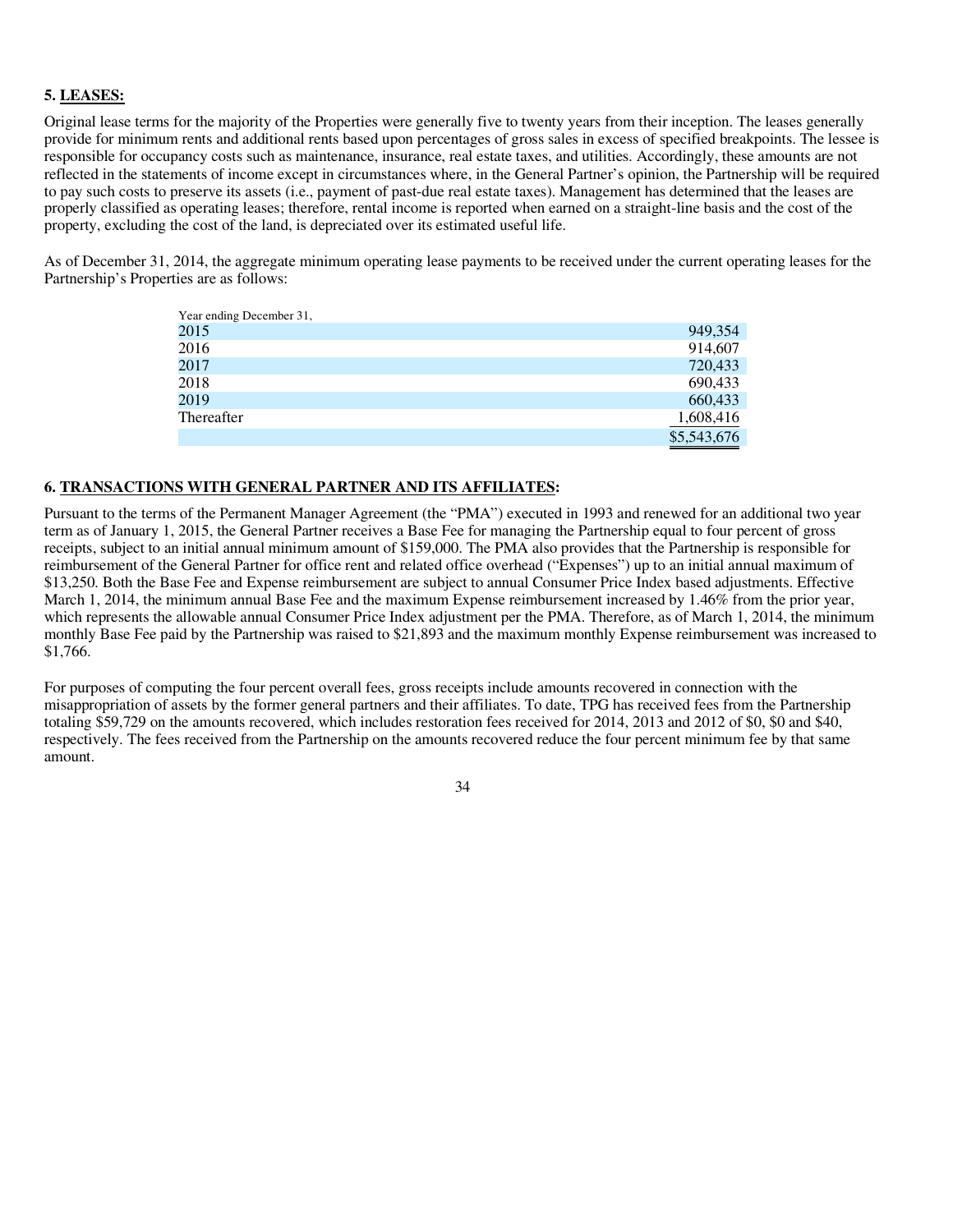Amounts paid and/or accrued to the General Partner and its affiliates for the years ended December 31, 2014, 2013, and 2012, are as follows:

|                                          | December 31,<br>2014 | December 31,<br>2013 | December 31,<br>2012 |
|------------------------------------------|----------------------|----------------------|----------------------|
| <b>General Partner</b>                   |                      |                      |                      |
| Management fees                          | 262,086<br>S.        | 258,060<br>S.        | 252,344<br>\$.       |
| <b>Restoration fees</b>                  | $\theta$             |                      | 40                   |
| Overhead allowance                       | 21,142               | 20,820               | 20,356               |
| Advisory fee on sale                     | $\theta$             | 16,296               |                      |
| <b>Outsourced XBRL Fees</b>              | 2,513                | 6,038                | 6,200                |
| Leasing commissions                      | 8,746                | 6,160                | 8,405                |
| Reimbursement for out-of-pocket expenses | 4.123                | 5,285                | 6,849                |
| Cash distribution                        | 3,589                | 4,176                | 2,878                |
|                                          | 302.199              | 316.835              | 297,072              |

At December 31, 2014 and 2013 \$3,254 and \$1,227, respectively, was payable to the General Partner.

As of December 31, 2014, TPG Finance Corp. owned 200 Interests of the Partnership. The President of the General Partner, Bruce A. Provo, is also the President of TPG Finance Corp., but he is not a shareholder of TPG Finance Corp.

#### **7. TRANSACTIONS WITH OWNERS WITH GREATER THAN TEN PERCENT BENEFICIAL INTERESTS:**

As of December 31, 2014, Advisory Board Member, Jesse Small, owns beneficially greater than ten percent of the Partnership's Units. Amounts paid to Mr. Small for the fiscal years ended December 31, 2014, 2013, and 2012 are as follows:

|                          | December 31,<br>2014 | December 31,<br>2013 | December 31,<br>2012 |
|--------------------------|----------------------|----------------------|----------------------|
| Advisory Board Fees paid | 3,500                | 3.500                | 3,500                |
|                          | 3,500                | 3,500                | 3,500                |

At December 31, 2014 and 2013, there were no outstanding Advisory Board fees accrued and payable to Jesse Small.

# **8. CONTINGENT LIABILITIES:**

According to the Partnership Agreement, as amended, TPG, as General Partner, may receive a disposition fee not to exceed three percent of the contract price on the sale of the three original Partnerships' properties (See Note 2 for further information as to the original partnerships). In addition, fifty percent of all such disposition fees earned by TPG were to be escrowed until the aggregate amount of recovery of the funds misappropriated from the Partnerships by the former general partners was greater than \$4,500,000. Upon reaching such recovery level, full disposition fees would thereafter be payable and fifty percent of the previously escrowed amounts would be paid to TPG. At such time as the recovery exceeded \$6,000,000 in the aggregate, the remaining escrowed disposition fees were to be paid to TPG. If such levels of recovery were not achieved, TPG would contribute the amounts escrowed toward the recovery until the Partnerships were made whole. In lieu of a disposition fee escrow, the fifty percent of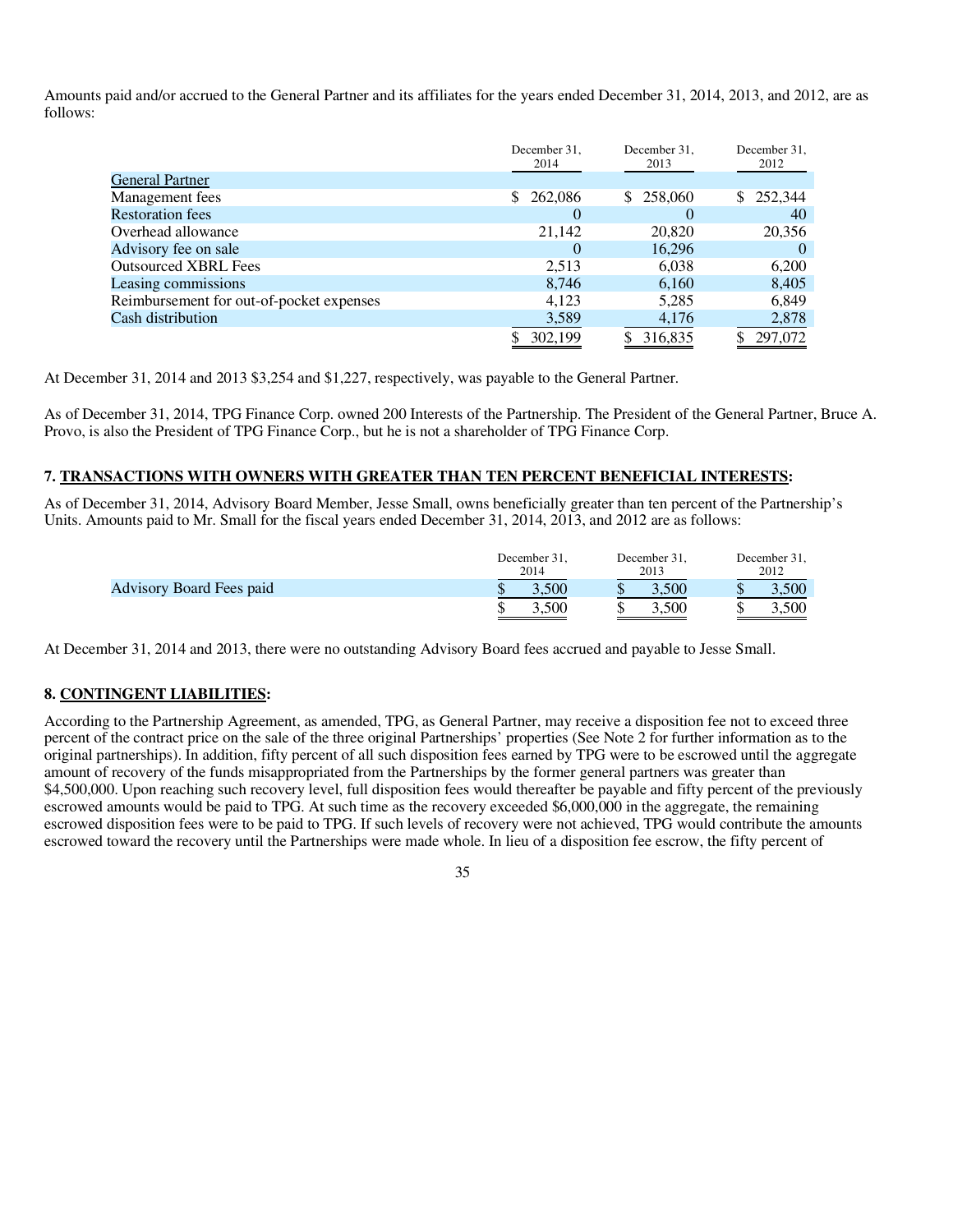all such disposition fees previously discussed were paid directly to a restoration account and then distributed among the three original Partnerships; whereby the Partnerships recorded the recoveries as income (Note 2). After the recovery level of \$4,500,000 was exceeded, fifty percent of the total disposition fee amount paid to the Partnerships recovery through the restoration account (in lieu of the disposition fee escrow) was refunded to TPG during March 1996. The remaining fifty percent amount allocated to the Partnership through the restoration account, and which was previously reflected as Partnership recovery income, may be owed to TPG if the \$6,000,000 recovery level is met. As of December 31, 2014, the Partnership may owe TPG \$16,296 if the \$6,000,000 recovery level is achieved. TPG does not expect any future refund, as it is uncertain that such a \$6,000,000 recovery level will be achieved.

# **9. PMA INDEMNIFICATION TRUST:**

The PMA provides that TPG will be indemnified from any claims or expenses arising out of or relating to TPG serving in such capacity or as substitute general partner, so long as such claims do not arise from fraudulent or criminal misconduct by TPG. The PMA provides that the Partnership fund this indemnification obligation by establishing a reserve of up to \$250,000 of Partnership assets which would not be subject to the claims of the Partnership's creditors. An Indemnification Trust ("Trust") serving such purposes has been established at United Missouri Bank, N.A. The corpus of the Trust has been fully funded with Partnership assets. Funds are invested in U.S. Treasury securities. In addition, \$202,912 of earnings has been credited to the Trust as of December 31, 2014. The rights of TPG to the Trust will be terminated upon the earliest to occur of the following events: (i) the written release by TPG of any and all interest in the Trust; (ii) the expiration of the longest statute of limitations relating to a potential claim which might be brought against TPG and which is subject to indemnification; or (iii) a determination by a court of competent jurisdiction that TPG shall have no liability to any person with respect to a claim which is subject to indemnification under the PMA. At such time as the indemnity provisions expire or the full indemnity is paid, any funds remaining in the Trust will revert back to the general funds of the Partnership.

# **10. FORMER GENERAL PARTNERS' CAPITAL ACCOUNTS:**

The capital account balance of the former general partners as of May 26, 1993, the date of their removal as general partners pursuant to the results of a solicitation of the Partnership of written consents from the limited partners, was a deficit of \$840,229. At December 31, 1993, the former general partners' deficit capital account balance in the amount of \$840,229 was reallocated to the limited partners.

# **11. NOTE RECEIVABLE:**

A sales contract was executed on September 30, 2009 for the installment sale of the Panda Buffet restaurant property ("Panda Buffet") located in Grand Forks, ND to the owner tenant. The Partnership completed the sale of the Panda Buffet property on November 12, 2009 for \$450,000. The buyer paid \$150,000 at closing with the remaining balance of \$300,000 being delivered in the form of a Promissory note (the "Buyers Note") to the Partnership. The Buyers Note reflected a term of three years, an interest rate of 7.25%, and principal and interest payments paid monthly. Principal was amortized over a period of ten years beginning December 1, 2009 with a balloon payment due on November 1, 2012. Pursuant to the Buyers Note, there was no penalty for early payment of principal. The Buyers Note also required the buyer to escrow property taxes with the Partnership beginning January of 2010 at \$1,050 per month (lowered to \$700 beginning January 1, 2012 and increased to \$925 beginning January 1, 2013).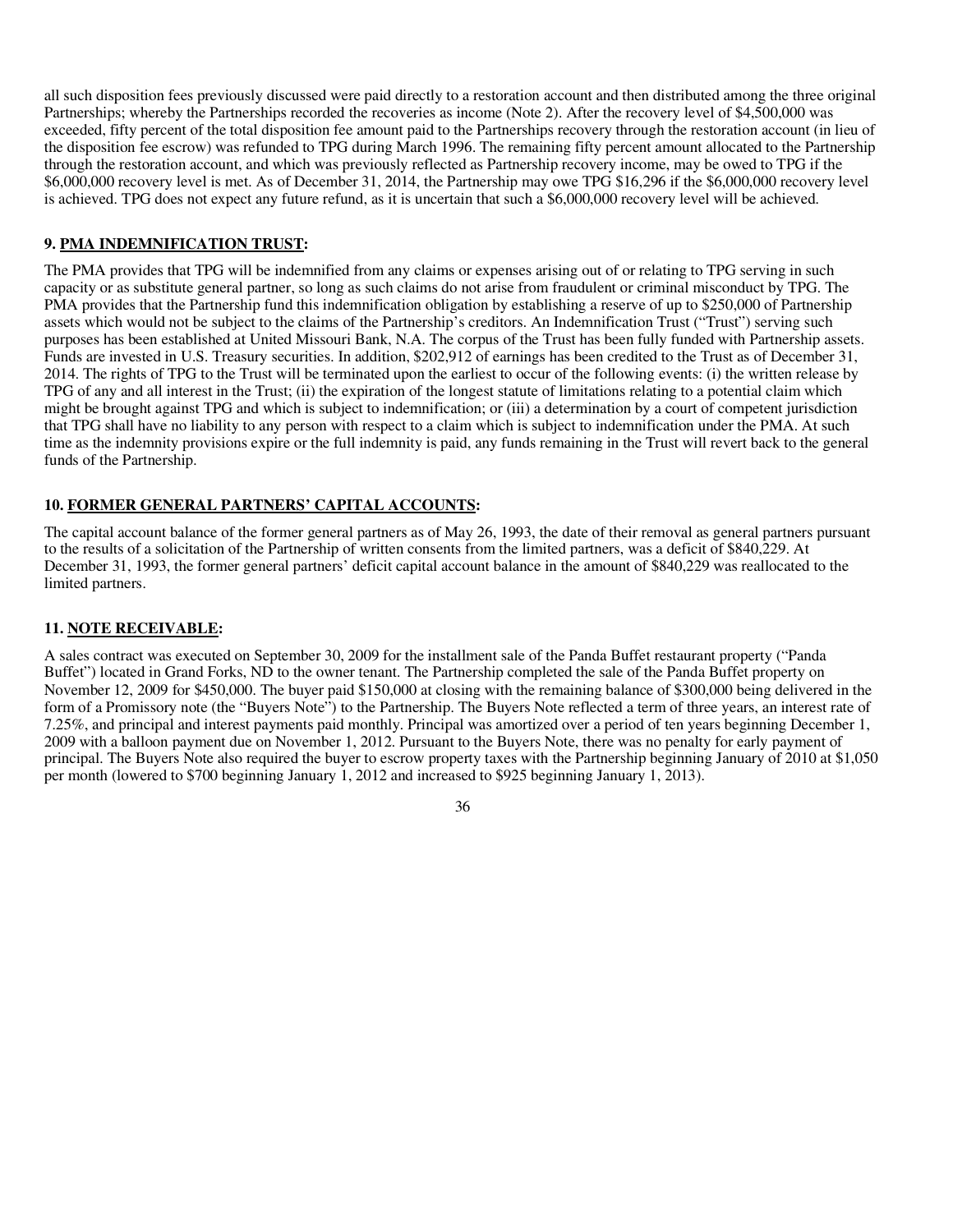Effective November 1, 2012, the Partnership amended the Buyers Note in the amount of \$232,777, to \$200,000 after a principal payment of \$32,777 was received on October 19, 2012 under the following extended terms: The principal balance of \$200,000 will be amortized over five years at an interest rate of 7.25% per annum with a full balloon payment of \$133,396 due November 1, 2014. As of December 31, 2013, the buyer was current on its 2013 monthly property tax escrow obligations and escrow payments.

Effective November 1, 2014, the Partnership agreed to another two year extension as follows: Buyer will make a principal payment of \$13,396 which reduces the principal balance to \$120,000 as of November 1, 2014, and the balance will be amortized over two years with a monthly payment of approximately \$5,386 per month. The loan will be fully paid off by October 31, 2016. The property tax escrow cash balance held by the Partnership amounted to \$2,530 as December 31, 2014, after the \$9,960 payment of the 2013 property taxes in December 2014 and is included in the property tax payable in the condensed balance sheets.

Per the Buyer's Note amortization schedule, the monthly payments are to total approximately \$5,386 per month. The amortized principal payments yet to be received under the Buyer's Note amounted to \$115,339 as of December 31, 2014. During the year ended December 31, 2014, twelve note payments were received by the Partnership and totaled \$48,152 in principal and \$10,599 in interest.

# **12. FAIR VALUE DISCLOSURES**

The Partnership has determined the fair value based on hierarchy that gives the highest priority to quoted prices in active markets for identical assets and liabilities (Level 1) and the lowest priority to unobservable inputs (Level 3). Inputs are broadly defined as assumptions market participants would use in pricing an asset or liability. The three levels of the fair value hierarchy under the accounting principle are described below:

- Level 1. Quoted prices in active markets for identical assets or liabilities.
- Level 2. Quoted prices for similar investments in active markets, quoted prices for identical or similar investments in markets that are not active, and inputs other than quoted prices that are observable for the investment.
- Level 3. Unobservable inputs for which there is little, if any, market activity for the investment. The inputs into the determination of fair value are based upon the best information in the circumstances and may require significant management judgment or estimation and the use of discounted cash flow models to value the investment.

The fair value hierarchy is based on the lowest level of input that is significant to the fair value measurements. The Partnership's assessment of the significance of a particular input to the fair value measurement in its entirety requires judgment, and considers factors specific to the investment.

The Partnership assesses the levels of the Investments at each measurement date, and transfers between levels are recognized on the actual date of the event or change in circumstances that caused the transfer in accordance with the Partnership's accounting policy regarding the recognition of transfers between levels of the fair value hierarchy. For the years ended December 31, 2014 and 2013, there were no such transfers.

Investment property measured at fair value on a nonrecurring basis relates to land, building and improvements that were held for investment or held for sale. In 2012, a gain of \$142,747 represents the property impairment adjustment related to the sale of the Vacant, Phoenix, AZ property. The fair value of these assets was determined by management and incorporates management's knowledge of comparable properties, past experience and future expectations.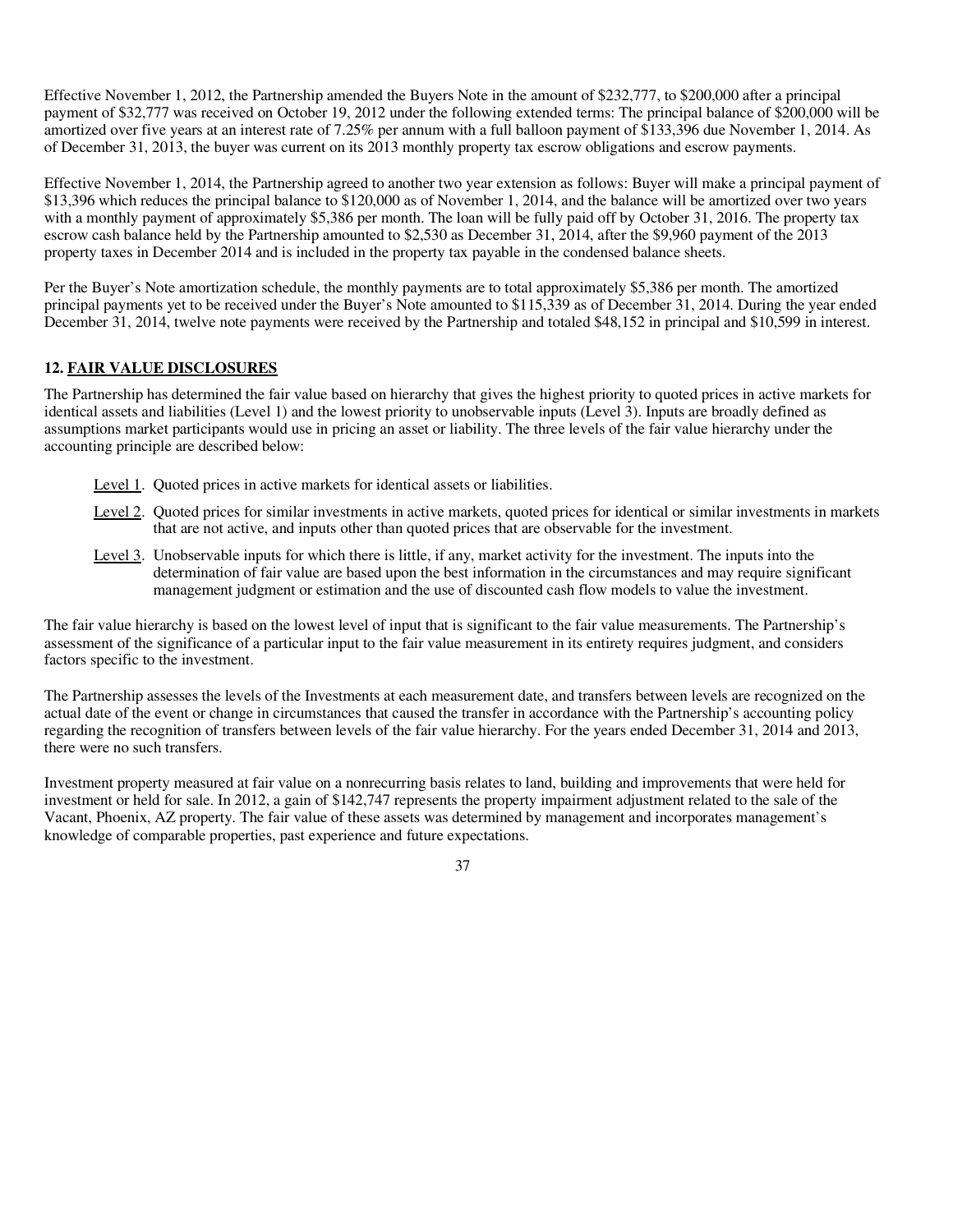# **13. SUBSEQUENT EVENTS**

#### Limited Partner Distributions

On February 13, 2015, the Partnership made a distribution to the Limited Partners of \$600,000, which amounted to \$12.96 per Interest.

#### **Item 9. Changes in and Disagreements with Accountants on Accounting and Financial Disclosure**

On December 2, 2014, the Partnership dismissed McGladrey LLP ("McGladrey") as the Partnership's independent registered public accountants. During the fiscal years ended December 31, 2012 and December 31, 2013 and through McGladrey's dismissal on December 2, 2014, there were (i) no disagreements with McGladrey on any matter of accounting principles or practices, financial statement disclosure, or auditing scope or procedures, which disagreements, if not resolved to the satisfaction of McGladrey would have caused McGladrey to make reference to the subject matter of the disagreements in connection with its reports, and (ii) no events of the type listed in paragraphs (A) through (D) of Item  $304(a)(1)(v)$  of Regulation S-K.

# **Item 9A. Control and Procedures**

# Controls and Procedures

As of December 31, 2014, the Partnership's management, including the persons performing the functions of the Partnership's principal executive officer and principal financial officer, have concluded that the Partnership's disclosure controls and procedures (as defined in Rules 13a-15(e) and 15d-15(e) under the Securities Exchange Act of 1934, as amended) as of the end of the period covered by this report were effective based on the evaluation of these controls and procedures as required by paragraph (b) of Rule 13a-15 or Rule 15d-15 under the Securities Exchange Act of 1934, as amended.

#### Management's Report on Internal Control over Financial Reporting

The Partnership's management is responsible for establishing and maintaining adequate internal control over financial reporting (as defined in Rule 13a-15(f) and 15d- 15(f) under the Securities Exchange Act of 1934, as amended). The Partnership's management assessed the effectiveness of the internal control over financial reporting as of December 31, 2014. In making this assessment, the Partnership's management used the criteria set forth in the original Framework issued in 2013, by the Committee of Sponsoring Organizations of the Treadway Commission (COSO) in Internal Control-Integrated Framework. The Partnership's management has concluded that, as of December 31, 2014, the internal control over financial reporting is effective based on these criteria. Further, there were no changes in the Partnership's controls over financial reporting during the year ended December 31, 2014, that have materially affected, or are reasonably likely to materially affect, the Partnership's internal controls over financial reporting.

The Partnership's management does not expect that the disclosure controls and procedures of the internal controls will prevent all error and misstatements. A control system, no matter how well conceived and operated, can provide only reasonable, not absolute, assurance that the objectives of the control system are met. Further, the design of a control system must reflect the fact that there are resource constraints, and the benefits of controls must be considered relative to their costs. Because of the inherent limitations in all control systems, no evaluation of controls can provide absolute assurance that all control issues and instances of fraud, if any, have been detected.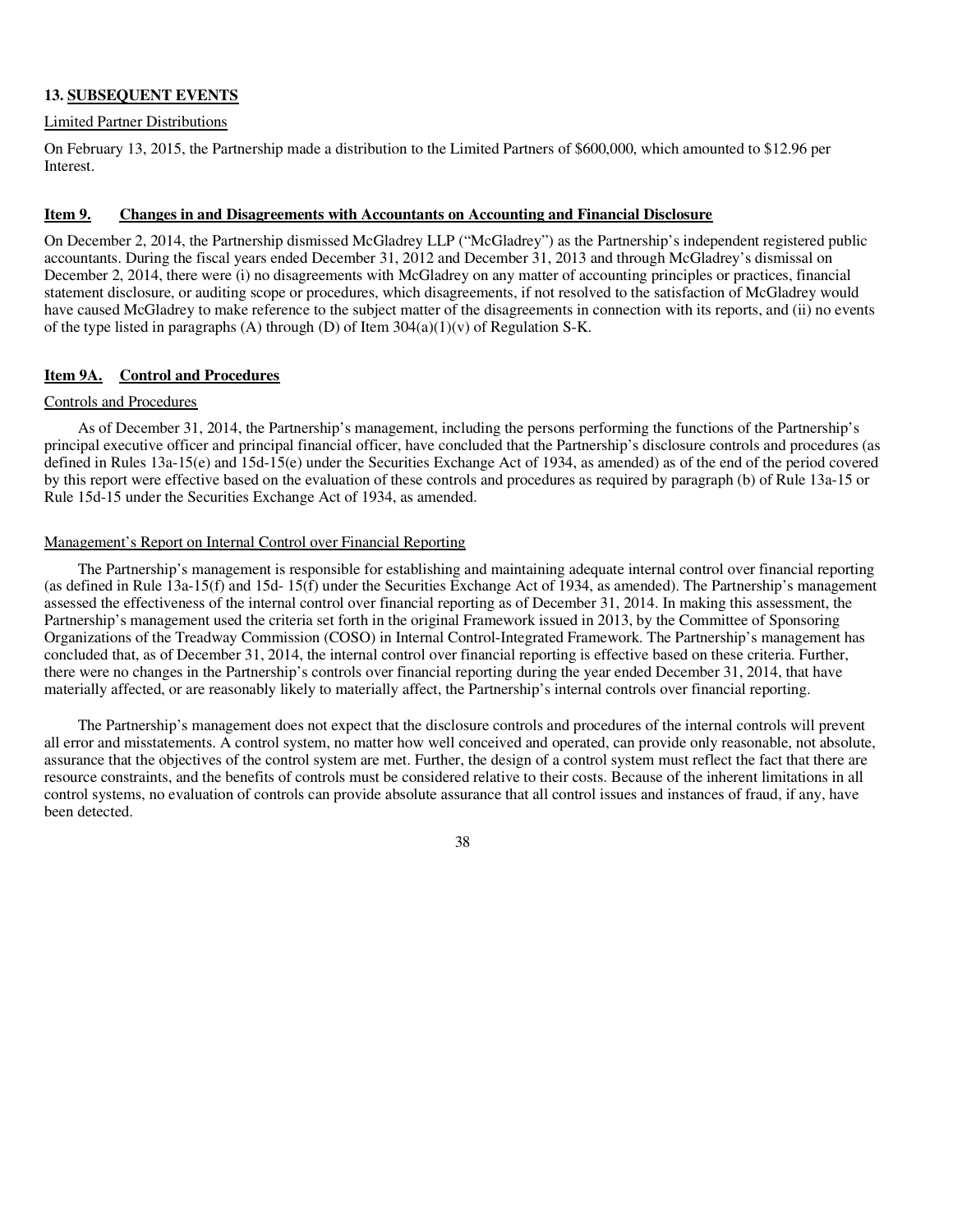This Form 10-K does not include an attestation report of the Partnership's registered public accounting firm regarding internal control over financial reporting. As a non-accelerated filer, management's report was not subject to attestation by the Partnership's registered public accounting firm pursuant to rules in the Dodd Frank Act that permit the Partnership to provide only management's report in this Annual Report.

#### **Item 9B. Other Information**

None.

#### **PART III**

#### **Item 10. Directors and Executive Officers of the Registrant**

The Partnership itself does not have any employees, executive officers or directors and, therefore, no board committees.

The General Partner of the Partnership is TPG. TPG is an Illinois corporation with its principal office at 1100 Main Street, Suite 1830, in Kansas City, Missouri 64105. TPG was elected General Partner by vote of the Limited Partners effective on May 26, 1993. Prior to such date, TPG had been managing the Partnership since February 8, 1993, under the terms of the Permanent Manager Agreement as amended (as defined above "PMA"), which remains in effect. See Items 1 and 13 hereof for additional information about the PMA and the election of TPG as General Partner.

The executive officer and director of the General Partner who controls the affairs of the Partnership is as follows:

#### *Bruce A. Provo, Age 64—President, Founder and Director, TPG.*

Mr. Provo has been involved in the management of real estate and other asset portfolios since 1979. TPG was founded by Mr. Provo in 1985 and he has served as its President since its formation. TPG's focus has been to provide professional real estate services to outside clients. Since the founding of TPG in 1985, Mr. Provo has also founded various entities engaged in unique businesses such as Rescue Services, Owner Representation, Asset Management, Managed Financial and Accounting Systems, Investments, and Virtual Resort Services. The entities are generally grouped under an informal umbrella known as The Provo Group of Companies. Since TPG was appointed General Partner to the Partnership in 1993, Mr. Provo has been primarily responsible for making management, leasing and disposition decisions on behalf of the Partnership.

From 1982 to 1986, Mr. Provo also served as President and Chief Operating Officer of the North Kansas City Development Company ("NKCDC"), North Kansas City, Missouri. NKCDC was founded in 1903 and the assets of the company were sold in December 1985 for \$102,500,000. NKCDC owned commercial and industrial properties, including an office park and a retail district, as well as apartment complexes, motels, recreational facilities, fast food restaurants, and other properties. NKCDC's holdings consisted of over 100 separate properties and constituted approximately 20% of the privately held real property in North Kansas City, Missouri (a four square mile municipality). Following the sale of the company's real estate, Mr. Provo served as the President, Chief Executive Officer and Liquidating Trustee of NKCDC from 1986 to 1991.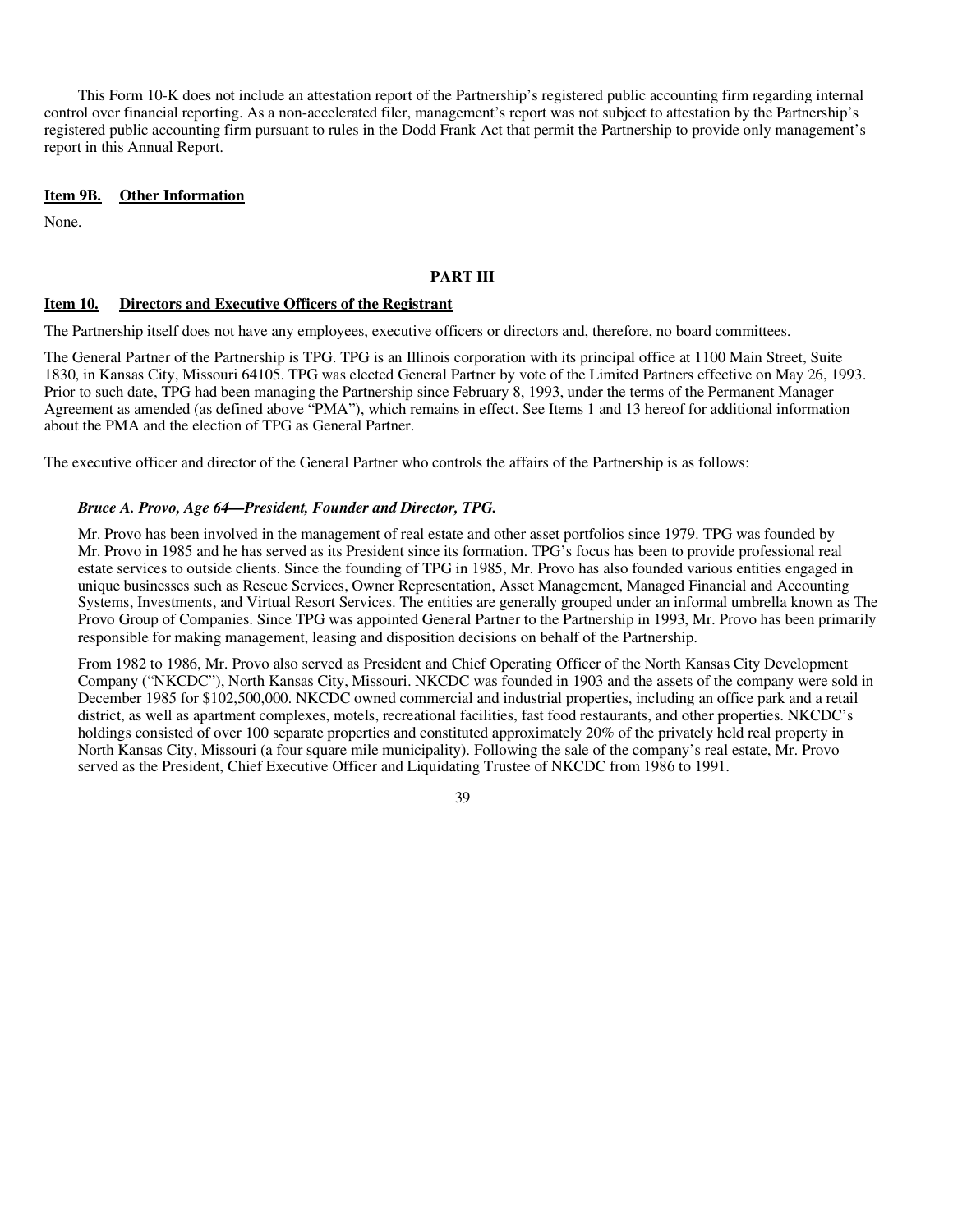Mr. Provo graduated from Miami University, Oxford, Ohio in 1972 with a B.S. in Accounting. He became a Certified Public Accountant in 1974 and was a manager in the banking and financial services division of Arthur Andersen LLP prior to joining Rubloff Development Corporation in 1979. From 1979 through 1985, Mr. Provo served as Vice President—Finance and then as President of Rubloff Development Corporation.

The members of the Advisory Board of the Partnership are identified below. The Advisory Board provides guidance to management of the Partnership, however it does not have the express power or authority to oversee and direct the operations of the Partnership and its members are not deemed "Directors" or "Executive Officers" of the Partnership.

*William Arnold—Investment Broker.* Mr. Arnold works as a financial planner, real estate broker, and investment advisor at his company, Arnold & Company. Mr. Arnold graduated with a Master's Degree from the University of Wisconsin and is a Certified Financial Planner. Mr. Arnold is a part of the brokerage community and the Partnership believes that as an Advisory Board member, he generally represents the views of the brokerage community.

*Jesse Small—CPA*. Mr. Small has been a tax and business consultant in Hallandale, FL for more than 30 years. Mr. Small has a Master's Degree in Economics. Mr. Small is a Limited Partner, and the Partnership believes that as an Advisory Board member, he generally represents the views of Limited Partners. During the past five years after retiring from the accounting profession, Mr. Small has been developing property on the east and west coast of Florida.

*Albert Kramer—Retired.* Mr. Kramer is now retired, but previously worked as Tax Litigation Manager for Phillips Petroleum Company, now known as ConocoPhillips. His education includes undergraduate and MBA degrees from Harvard and a J.D. Degree from South Texas College of Law. Mr. Kramer is a Limited Partner, and the Partnership believes that as an Advisory Board member he generally represents the views of Limited Partners.

# **Code of Ethics**

The Partnership has no executive officers or any employees and, accordingly, has not adopted a formal code of ethics.

Mr. Provo and TPG require that all personnel, including all employees, officers and directors of TPG: engage in honest and ethical conduct; ensure full, fair, accurate, timely and understandable disclosure; comply with all applicable governmental laws, rules and regulations; and report to Mr. Provo any deviation from these principles. Because TPG has two employees (including Mr. Provo), and because Mr. Provo is the ultimate decision maker in all instances, TPG has not adopted a formal code of ethics. Mr. Provo, as Chief Executive Officer and Chairman of the Board of Directors of TPG, negotiates and resolves all conflicts to the best of his ability and determines appropriate actions if necessary to deter violations and promote accountability, consistent with his fiduciary obligations to TPG and the fiduciary obligations of TPG to the Partnership.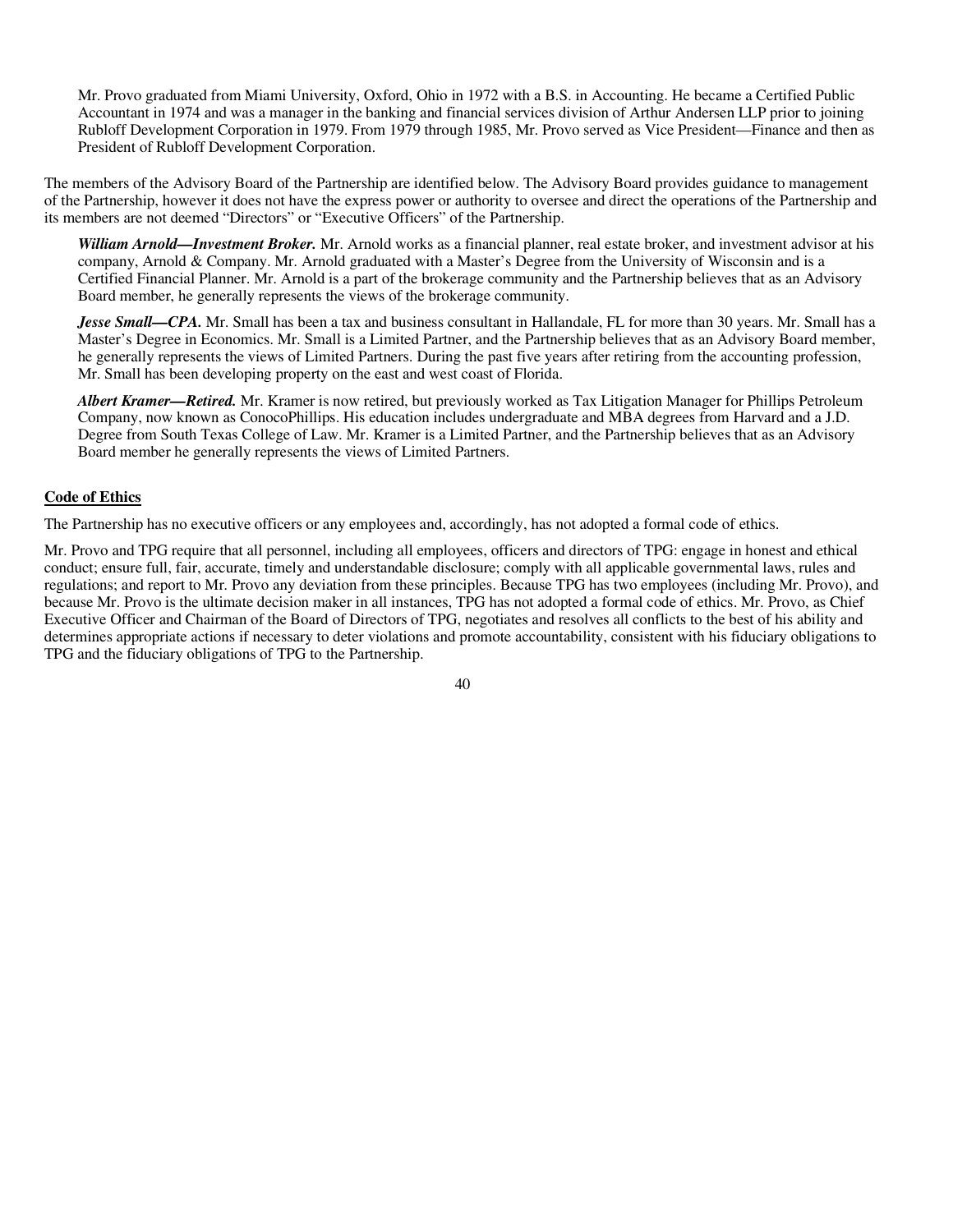# **Section 16(a) Beneficial Ownership Reporting Compliance**

Section 16(a) of the Securities Exchange Act of 1934 requires the officers and directors of TPG, and persons who own 10% or more of the Interests, to report their beneficial ownership of such Interests to the SEC. Their initial reports are required to be filed using the SEC's Form 3, and they are required to report subsequent purchases, sales, and other changes using the SEC's Form 4, which must be filed within two business days of most transactions. Officers, directors, and persons owning more than 10% of the Interests are required by SEC regulations to furnish the Partnership with copies of all of reports they file pursuant to Section 16(a).

As of December 31, 2014, Jesse Small was a beneficial owner of more than 10% of the Partnership Interests. Five Form 4s, which in total reported 9 transactions effected during 2014 were filed late by Mr. Small in 2014.

# **Item 11. Executive Compensation**

The Partnership has not paid any executive compensation to the corporate General Partner or to the directors and officers of the General Partner. The person that performs the role of principal financial officer of the Partnership is a consultant to the General Partner and receives fees from the General Partner (but not directly from the Partnership) pursuant to that relationship. The General Partner's participation in the income of the Partnership is set forth in the Partnership Agreement, which is filed as Exhibits 3.1, 3.2, 3.3, 3.4, 3.5 and 3.6 hereto. The General Partner received management fees and expense reimbursements during the year.

See Item 13, below, and Note 6 to the Financial Statements in Item 8 hereof for further discussion of payments by the Partnership to the General Partner and the former general partners. The principal executive officer of the General Partner is not directly compensated by the Partnership for controlling the affairs of the Partnership.

# **Item 12. Security Ownership of Certain Beneficial Owners and Management**

(a) The following table sets forth certain information with respect to such beneficial ownership as of March 17, 2015. Based on information known to the Partnership and filed with the SEC, the following persons are known to beneficially own 5% or more of the outstanding Interests as follows:

| Title of<br>Class                   | Name and Address of<br><b>Beneficial Owner</b>                      | Interests<br>Beneficially<br>Owned | Percentage of<br>Interests<br>Outstanding(1) |
|-------------------------------------|---------------------------------------------------------------------|------------------------------------|----------------------------------------------|
| <b>Limited Partnership Interest</b> | Jesse Small (3)<br>401 NW 10th Terrace<br>Hallandale, FL 33009      | 6,965.64(2)                        | 15.05%                                       |
| Limited Partnership Interest        | Ira Gaines<br>7000 N 16th St<br>Suite 120 #503<br>Phoenix, AZ 85020 | 2,516.13(4)                        | 5.44%                                        |

- (1) Based on 46,280.3 Limited Partnership Interests outstanding as of March 17, 2015.
- (2) Based on Form 4s filed with the SEC in March of 2015.
- (3) Jesse Small may be deemed to beneficially own such voting and investment power over the Interests listed in the table above.
- (4) Includes 1,473.60 units Mr. Gaines has a direct ownership in through a trust, and also includes 1,042.53 units which Mr. Gaines has an indirect ownership in and which he may be deemed to beneficially own under SEC Rule 13d-3.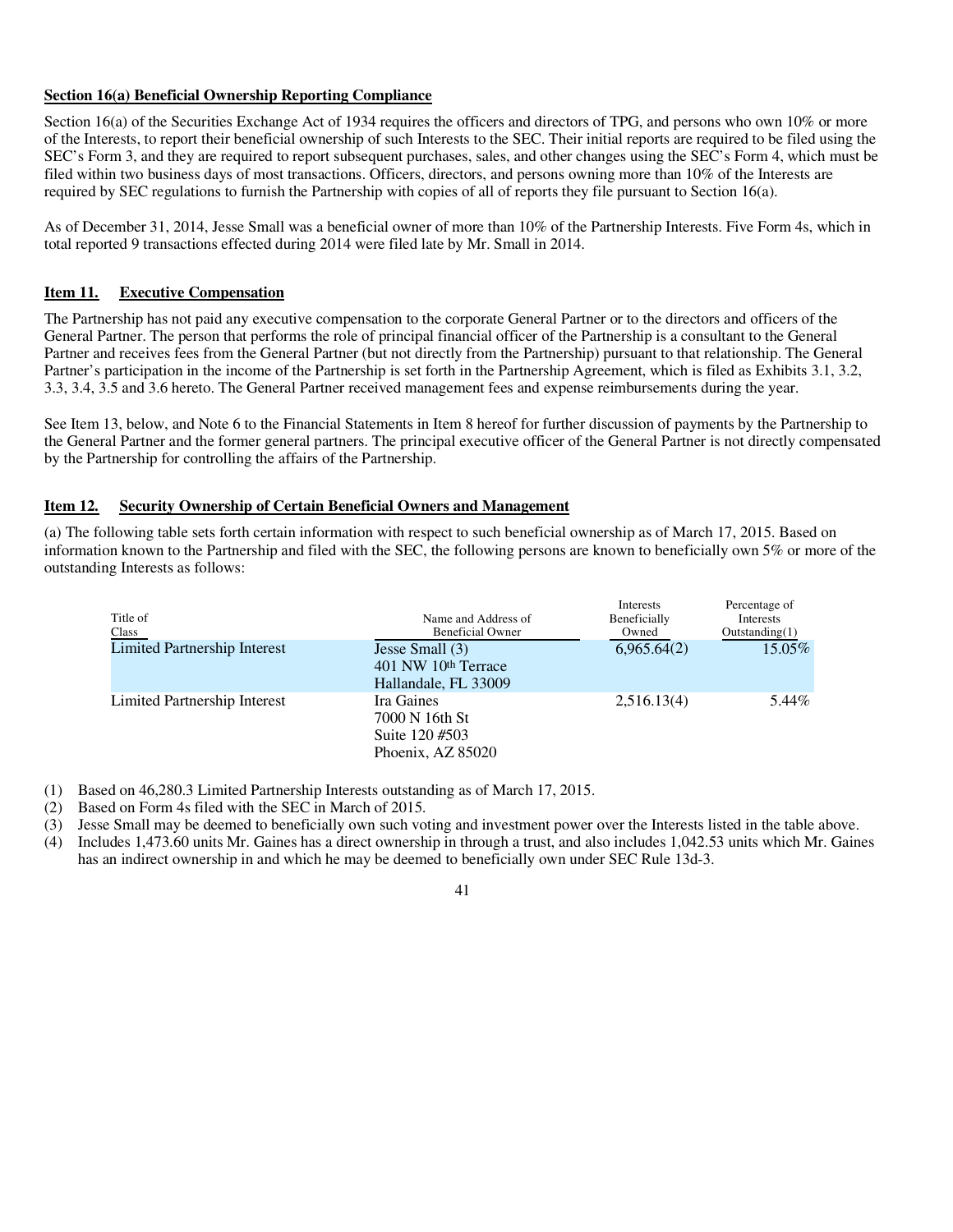(b) As of December 31, 2014, the General Partner did not own any Interests. The following chart identifies the beneficial ownership of the person that preforms the functions of the principal executive of the General Partner.

|                              |                     | Amount and        |                   |
|------------------------------|---------------------|-------------------|-------------------|
|                              |                     | Nature of         | Percentage of     |
| Title of                     | Name of             | <b>Beneficial</b> | <b>Interests</b>  |
| <b>Class</b>                 | Beneficial Owner(1) | Ownership         | Outstanding $(4)$ |
| Limited Partnership Interest | Bruce A. Provo      | 200(2)(3)         | $0.43\%$          |

- (1) A beneficial owner of a security includes a person who, directly or indirectly, has or shares voting or investment power with respect to such security. Voting power is the power to vote or direct the voting of the security and investment power is the power to dispose or direct the disposition of the security.
- (2) Bruce A. Provo is deemed to have beneficial ownership of all of TPG Finance Corp.'s Limited Partnership interests in the Partnership due to his control as President of TPG Finance Corp.
- (3) Bruce A. Provo may be deemed to beneficially own with the Interests listed above due to such voting and investment power.
- (4) Based on 46,280.3 Interests outstanding as of December 31, 2014.

(c) Management knows of no contractual arrangements, the operation or the terms of which may at a subsequent date result in a change in control of the Partnership, except for provisions in the PMA.

### **Item 13. Certain Relationships and Related Transactions and Director Independence**

Pursuant to the terms of the PMA, the General Partner receives a Base Fee for managing the Partnership equal to four percent of gross receipts, subject to a \$159,000 minimum, annually. The PMA also provides that the Partnership is responsible for reimbursement for office rent and related office overhead ("Expenses") up to a maximum of \$13,250 annually. Both the Base Fee and Expense reimbursement are subject to annual Consumer Price Index based adjustments. Effective March 1, 2014, the minimum annual Base Fee and the maximum Expense reimbursement increased by 1.46% from the prior year, which represents the allowable annual Consumer Price Index adjustment per the PMA. Therefore, as of March 1, 2014, the minimum monthly Base Fee paid by the Partnership was raised to \$21,893 and the maximum monthly Expense reimbursement was raised to \$1,766.

Additionally, TPG, or its affiliates, are allowed up to one-half of the commissions customarily charged by other brokers in arm'slength sales transactions involving comparable properties in the same geographic area, but such TPG commissions are not to exceed three percent of the contract price on the sale of an investment property. The payment of a portion of such fees is subordinated to TPG's success at recovering the funds misappropriated by the former general partners. See Note 8 to the financial statements for further information.

The PMA had an original expiration date of December 31, 2002. At the end of the original term, it was extended three years by TPG to an expiration date of December 31, 2005, an additional three years to an expiration date of December 31, 2008, an additional two years to an expiration date of December 31, 2010, an additional two years to an expiration date of December 31, 2012, and then an additional two years to an expiration date of December 31, 2014. Effective January 1, 2015, the PMA was renewed by TPG for the two-year period ending December 31, 2016. The PMA can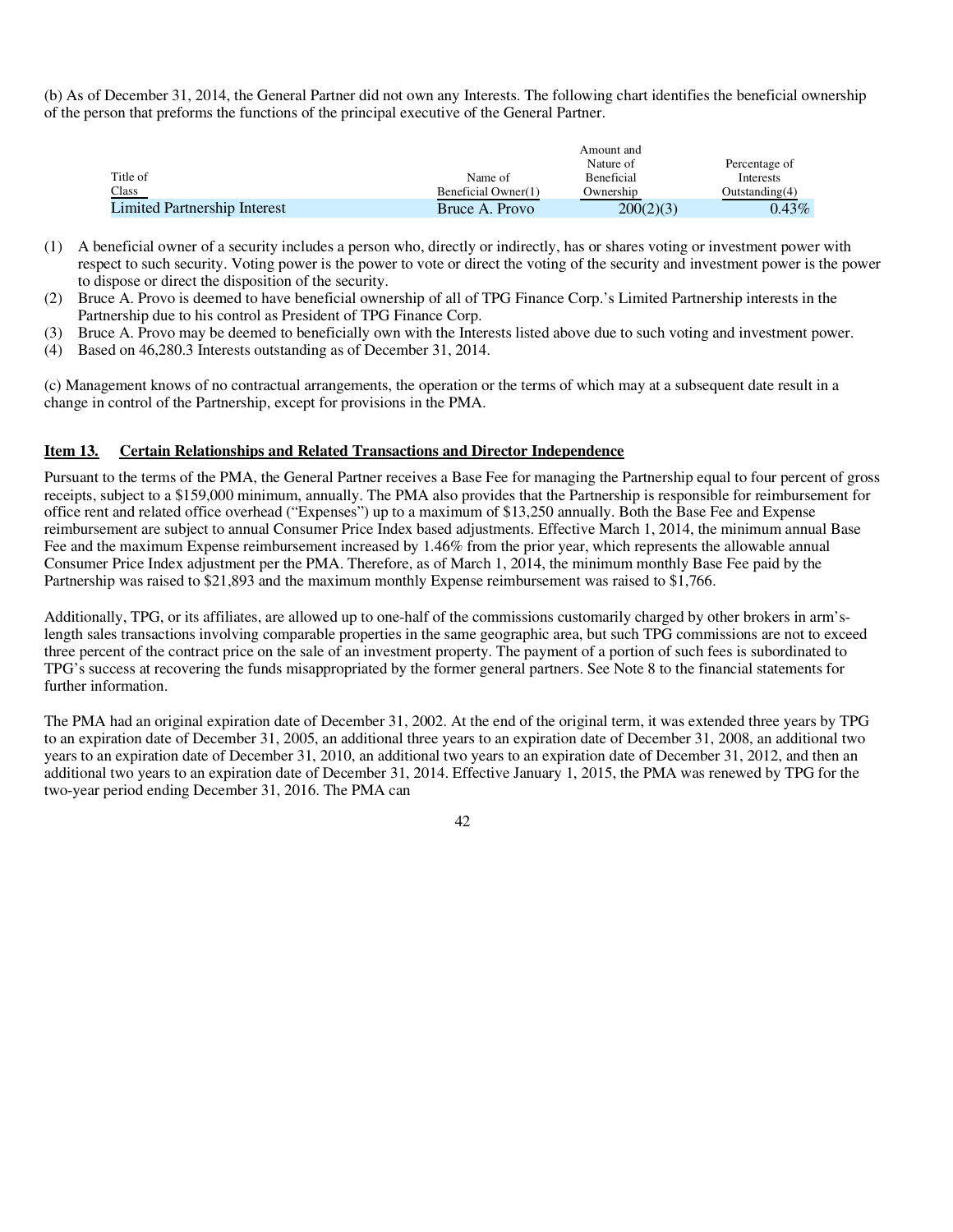be terminated earlier (a) by a vote at any time by a majority in interest of the Limited Partners, (b) upon the dissolution and winding up of the Partnership, (c) upon the entry of an order of a court finding that TPG has engaged in fraud or other like misconduct or has shown itself to be incompetent in carrying out its duties under the Partnership Agreement, or (d) upon sixty (60) days written notice from TPG to the Limited Partners of the Partnership. Upon termination of the PMA, other than by the voluntary action of TPG, TPG shall be paid a termination fee of one month's Base Fee allocable to the Partnership, subject to a minimum of \$13,250. In the event that TPG is terminated by action of a substitute general partner, TPG shall also receive, as part of this termination fee, 4% of any proceeds recovered with respect to the obligations of the former general partners, whenever such proceeds are collected.

Under the PMA, TPG shall be indemnified by the Partnership, DiVall and Magnuson, and their controlled affiliates, and shall be held harmless from all claims of any party to the Partnership Agreement and from any third party including, without limitation, the Limited Partners of the Partnership, for any and all liabilities, damages, costs and expenses, including reasonable attorneys' fees, arising from or related to claims relating to or arising from the PMA or its status as Permanent Manager. The indemnification does not extend to claims arising from fraud or criminal misconduct of TPG as established by court findings. To the extent possible, the Partnership is to provide TPG with appropriate errors and omissions, officer's liability or similar insurance coverage, at no cost to TPG. In addition, TPG was granted the right to establish an Indemnification Trust in an original amount, not to exceed \$250,000, solely for the purpose of funding such indemnification obligations. Once a determination has been made that no such claims can or will be made against TPG, the balance of the Trust will become unrestricted property of the Partnership. The corpus of the Trust has been fully funded with Partnership assets.

### **Advisory Board Member Independence**

Although not "directors" or "officers" of the Partnership, the Partnership does evaluate whether the members of the Advisory Board are "independent" by evaluating whether each member has any relationships that, in the opinion of the General Partner, would interfere with any Advisory Board member's exercise of independent judgment with respect to matters concerning the Partnership. As a part of this evaluation the General Partner considers transactions and relationships between any member of the Advisory Board or any member of his family and the Partnership. The General Partner believes that each of Messrs. Arnold, Small and Kramer are "independent".

The Partnership paid and/or accrued the following to the General Partner and its affiliates in 2014 and 2013:

The Provo Group, Inc.:

|                             | Incurred for the<br>Year ended<br>December 31,<br>2014 | Incurred for the<br>Year ended<br>December 31,<br>2013 |
|-----------------------------|--------------------------------------------------------|--------------------------------------------------------|
| Management fees             | 262,086<br>\$.                                         | 258,060                                                |
| <b>Restoration fees</b>     |                                                        |                                                        |
| Overhead allowance          | 21,142                                                 | 20,820                                                 |
| Advisory Fee on Sale        |                                                        | 16,296                                                 |
| <b>Outsourced XBRL Fees</b> | 2,513                                                  | 6,038                                                  |
| Leasing commissions         | 8,746                                                  | 6,160                                                  |
| Direct Cost Reimbursement   | 4,123                                                  | 5,285                                                  |
| <b>Cash Distributions</b>   | 3,589                                                  | 4,176                                                  |
|                             | 302,199                                                | 316,835                                                |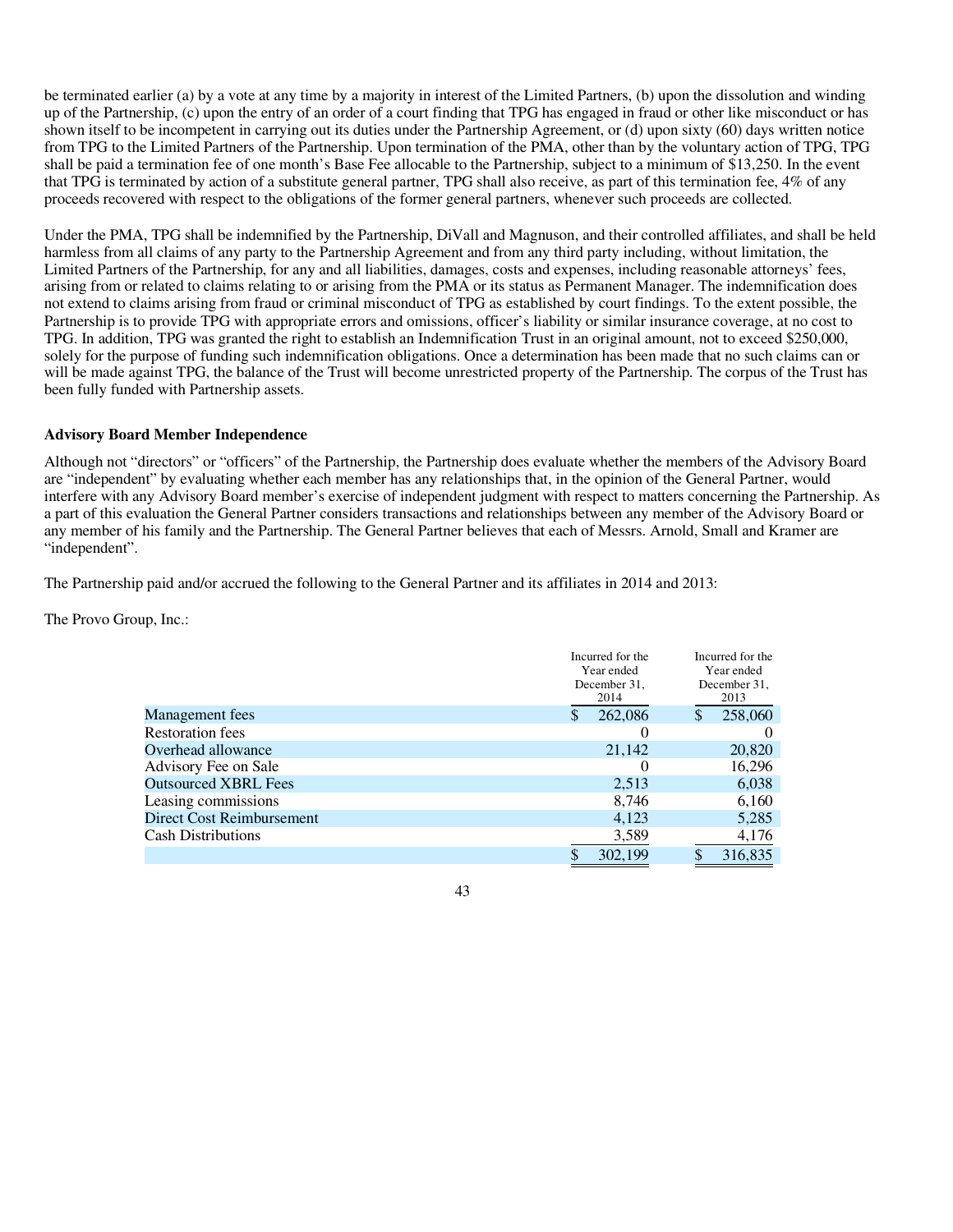# **Item 14. Principal Accountant Firm Fees and Services**

Through December 2, 2014 McGladrey LLP ("McGladrey") served as the Partnership's independent registered public accountants. Fees charged to the Partnership by McGladrey during 2013 and 2014 are set forth below. RBSM, LLP now serves as the Partnership's independent registered public accountants. No fees were paid to them in 2014. Fees for the 2014 audit will be paid in 2015.

# Audit Fees

Aggregate billings during the years 2014 and 2013 for audit and interim review services provided by the Partnership's former principal accounting firm, McGladrey to the Partnership, amounted to \$44,900 and \$71,956, respectively.

# Audit-Related Fees

For the years ended December 31, 2014 and 2013, McGladrey did not perform any assurance and related services that were reasonably related to the performance of the audit or interim reviews.

# Tax Fees

Tax compliance services billed during 2014 and 2013 were \$28,500 and \$24,500, respectively, provided by McGladrey.

# All Other Fees

For the years ended December 31, 2014 and 2013, McGladrey did not perform any management consulting or other services for the Partnership.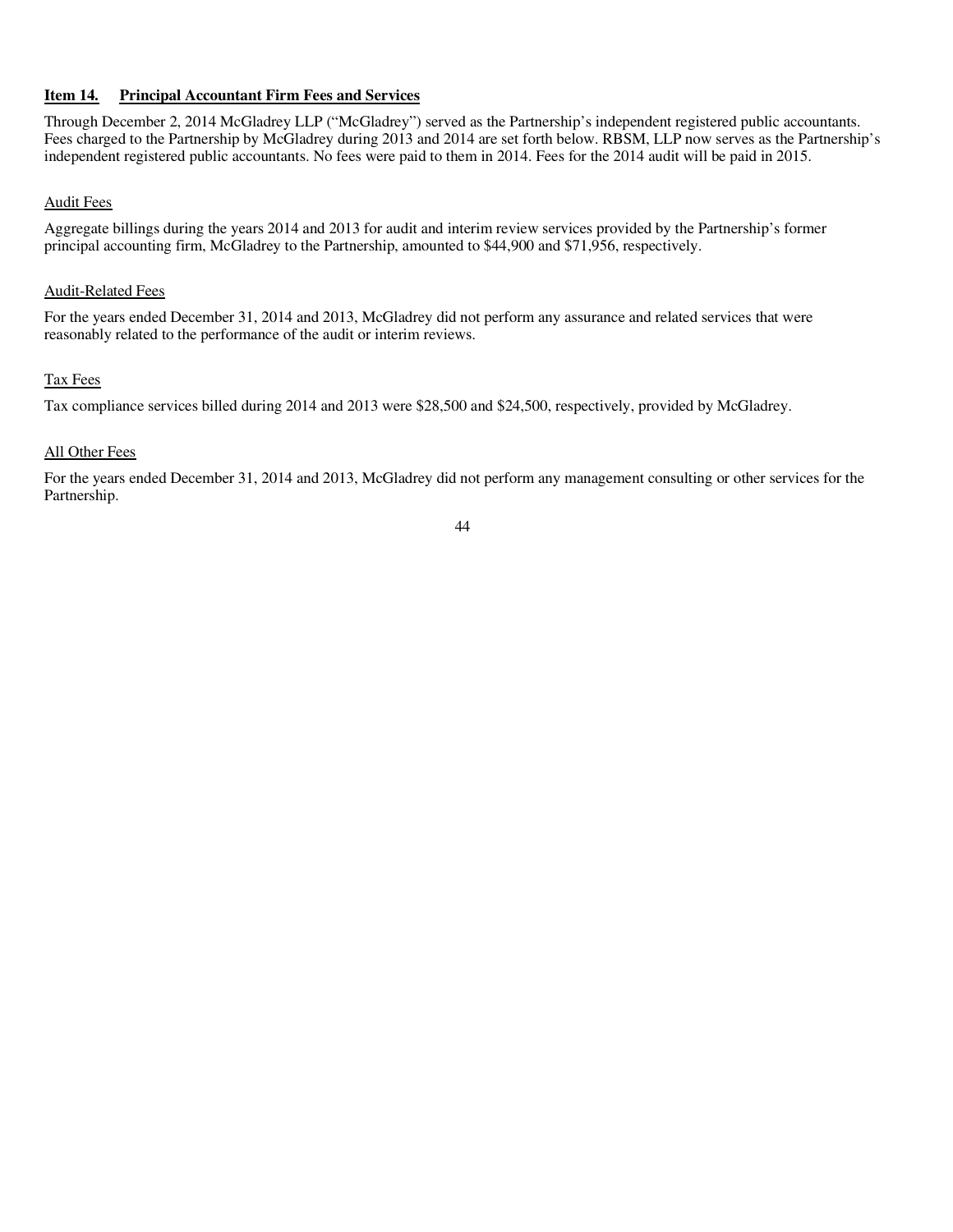# **PART IV**

#### **Item 15. Exhibits and Financial Statement Schedule**

(a) 1. Financial Statements

The following financial statements of DiVall Insured Income Properties 2 Limited Partnership are included in Part II, Item 8 of this annual report on Form 10-K:

Report of Independent Registered Public Accounting Firm

Independent Auditors' Report

Balance Sheets, December 31, 2014 and 2013

Statements of Income for the Years Ended December 31, 2014, 2013, and 2012

Statements of Partners' Capital for the Years Ended December 31, 2014, 2013, and 2012

Statements of Cash Flows for the Years Ended December 31, 2014, 2013, and 2012

Notes to Financial Statements

2. Financial Statement Schedule

Schedule III – Investment Properties and Accumulated Depreciation, December 31, 2014

All other schedules for which provision is made in the applicable accounting regulation of the Securities and Exchange Commission are not required under the related instruction or are inapplicable and, therefore, have been omitted.

- 3. Listing of Exhibits
	- 3.1 Agreement of Limited Partnership dated as of November 20, 1987, amended as of November 25, 1987, and February 20, 1988, filed as Exhibit 3A to Amendment No. 1 to the Partnership's Registration Statement on Form S-11 as filed on February 22, 1988, and incorporated herein by reference.
	- 3.2 Amendments to Amended Agreement of Limited Partnership dated as of June 21, 1988, included as part of Supplement dated August 15, 1988, filed under Rule 424(b)(3), and incorporated herein by reference.
	- 3.3 Amendment to Amended Agreement of Limited Partnership dated as of February 8, 1993, filed as Exhibit 3.3 to the Partnership's 10-K for the year ended December 31, 1992, Commission File 0-17686, and incorporated herein by reference.
	- 3.4 Amendment to Amended Agreement of Limited Partnership dated as of May 26, 1993, filed as Exhibit 3.4 to the Partnership's 10-K for the year ended December 31, 1993, Commission File 0-17686, and incorporated herein by reference.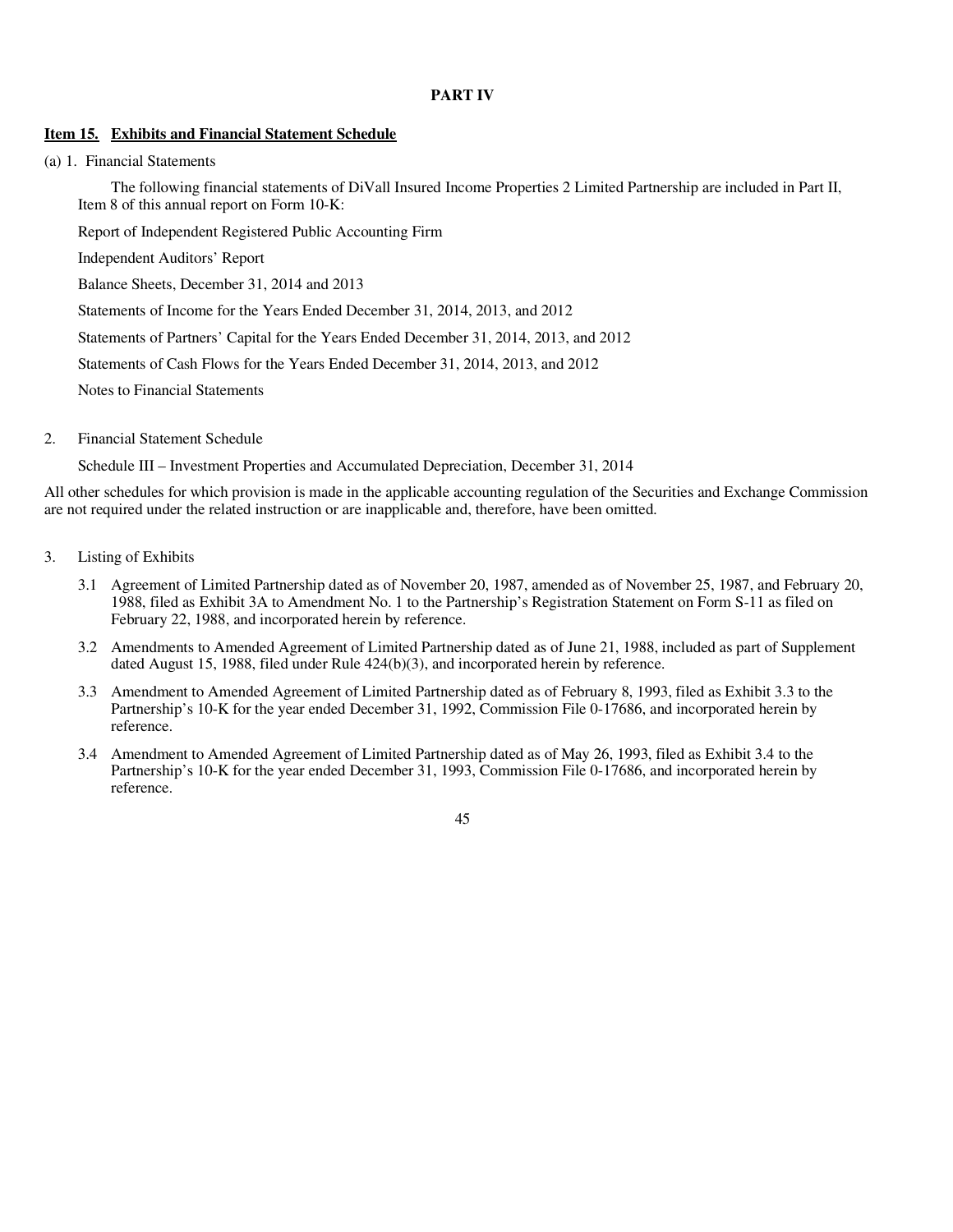- 3.5 Amendment to Amended Agreement of Limited Partnership dated as of June 30, 1994, filed as Exhibit 3.5 to the Partnership's 10-K for the year ended December 31, 1994, Commission File 0-17686, and incorporated herein by reference.
- 3.6 Amendment to Amended Agreement of Limited Partnership dated as of November 9, 2009, filed as Exhibit 4.1 to the Partnership Quarterly Report on Form 10-Q filed November 12, 2009, Commission File 0-17686, and incorporated herein by reference.
- 3.7 Certificate of Limited Partnership dated November 20, 1987. Commission File 0-17686, filed March 22, 2013, and incorporated herein by reference.
- 10.0 Permanent Manager Agreement filed as an exhibit to the Current Report on Form 8-K dated January 22, 1993, Commission File 33-18794, and incorporated herein by reference.
- 10.1 Release dated as of July 19, 2013, filed as Exhibit 99.1 to the Current Report on Form 8-K, filed July 24, 2013, and incorporated herein by reference.
- 10.2 Amendment to Lease dated as of July 19, 2013, filed as Exhibit 99.2 to the Current Report on Form 8-K, filed July 24, 2013, and incorporated herein by reference.
- 16.1 Letter from McGladrey, LLP to the U.S. Securities and Exchange Commission dated December 5, 2014, filed as Exhibit 16.1 to the Current Report on Form 8-K filed December 5, 2014, and incorporated herein by reference.
- 16.2 Letter from L.L. Bradford & Company, LLC to the U.S. Securities and Exchange Commission dated February 5, 2015, filed as Exhibit 16.1 to the Current Report on Form 8-K/A filed February 6, 2015, and incorporated herein by reference.
- 31.1 Sarbanes Oxley Section 302 Certifications.
- 31.2 Sarbanes Oxley Section 302 Certifications.
- 32.1 Certification of Periodic Financial Report Pursuant to 18 U.S.C. Section 1350.
- 99.0 Reviewed Financial Statements of Wendgusta, LLC for the fiscal years ended December 28, 2014 and December 29, 2013 prepared by Vrona & Van Schuyler, CPAs, PLLC.
- 99.1 Reviewed Financial Statements of Wendcharles I, LLC for the fiscal years ended December 28, 2014 and December 29, 2013 prepared by Vrona &Van Schuyler, CPAs, PLLC.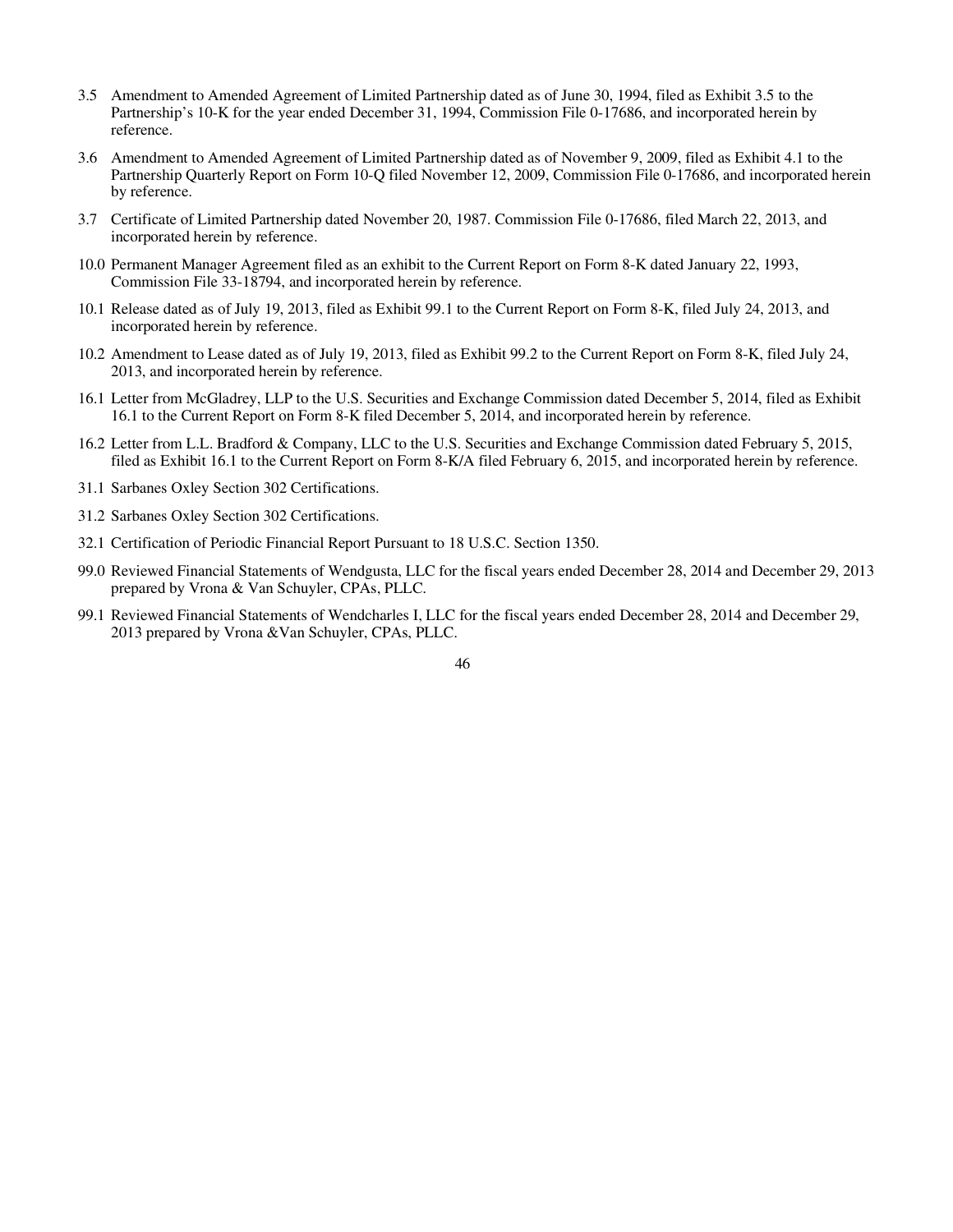- 99.2 Reviewed Financial Statements of Wendcharles II, LLC for the fiscal years ended December 28, 2014 and December 29, 2013 prepared by Vrona &Van Schuyler, CPAs, PLLC.
- 101 The following materials from the Partnership's Annual Report on Form 10-K for the year ended, formatted in XBRL (Extensible Business Reporting Language): (i) Balance Sheets at December 31, 2014 and December 31, 2013, (ii) Statements of Income for the three years ended December 31, 2014, 2013 and 2012, (iii) Statement of Cash Flows for the years ended December 31, 2014, 2013 and 2012, and (v) Notes to the Condensed Financial Statements.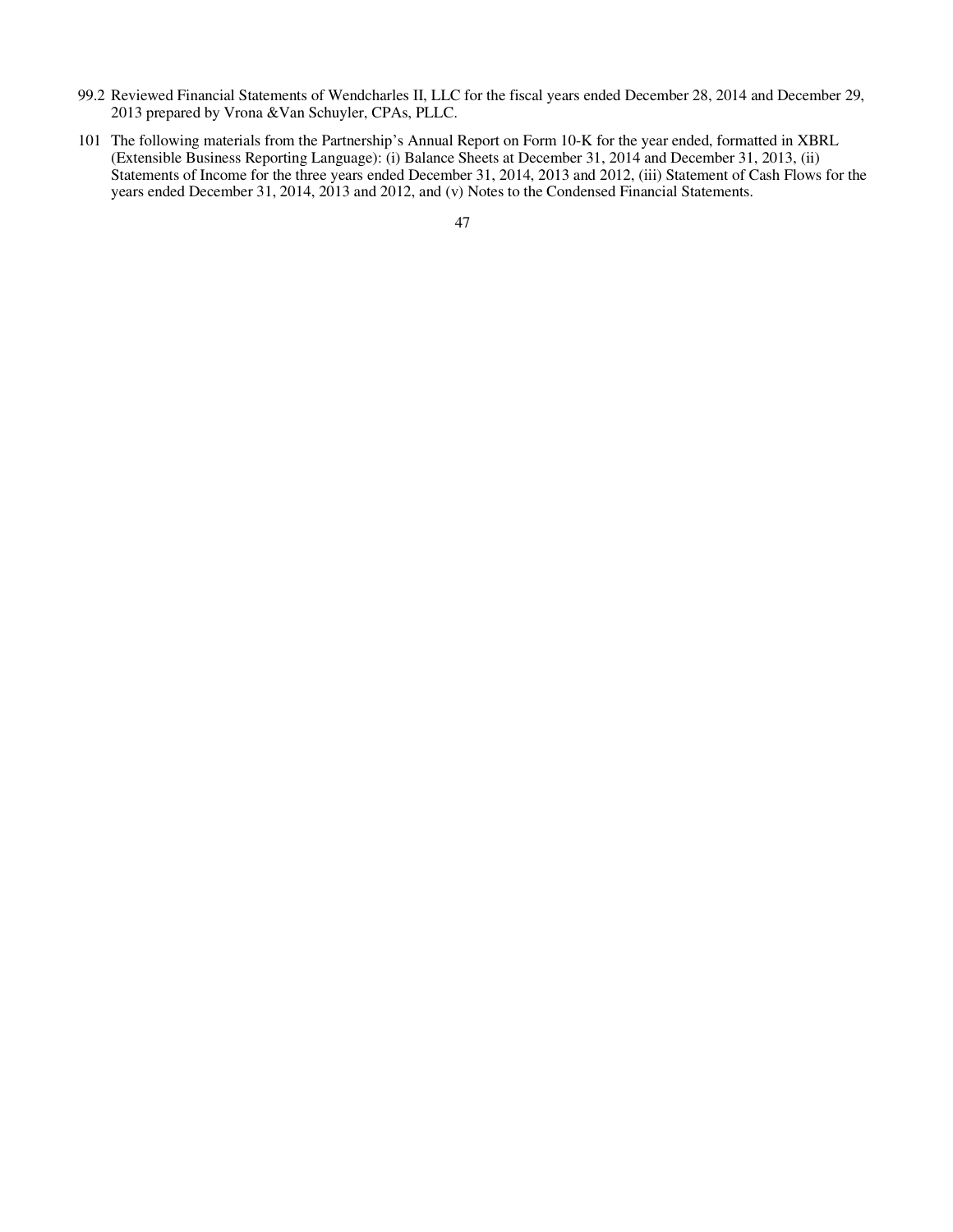# DIVALL INSURD INCOME PROPERTIES 2 LIMITED PARTNERSHIP<br>SCHEDULE III – INVESTMEMT PROPERTIES AND ACCUMULATED DEPRECIATION<br>DESCHEDULE III – III VESTMEMT PROPERTIES AND ACCUMULATED DEPRECIATION **SCHEDULE III – INVESTMENT PROPERTIES AND ACCUMULATED DEPRECIATION DIVALL INSURED INCOME PROPERTIES 2 LIMITED PARTNERSHIP DECEMBER 31, 2014**

| \$2,830,30                                                                                                                                                                                                                                                                                                        | Columbus, OH<br>351,32:                                                                                                   | Martinez, GA | North Augusta, SC | Aiken, SC | Charleston, SC<br>215,416<br>273,619<br>232,154<br>332,160<br>200,852<br>266,175<br>266,175 | Mt. Pleasant, SC | Augusta, GA | Charleston, SC<br>Aiken, SC | Augusta, GA (1) | Santa Fe, NM                                                                                                                                                                                                                                                                                                                                                                                                                                                     | Property<br>Encumbrances<br>Land |                         |           |             |       | Initial Cost to Partnership                                                                                                                                                                                                                        |  |  |
|-------------------------------------------------------------------------------------------------------------------------------------------------------------------------------------------------------------------------------------------------------------------------------------------------------------------|---------------------------------------------------------------------------------------------------------------------------|--------------|-------------------|-----------|---------------------------------------------------------------------------------------------|------------------|-------------|-----------------------------|-----------------|------------------------------------------------------------------------------------------------------------------------------------------------------------------------------------------------------------------------------------------------------------------------------------------------------------------------------------------------------------------------------------------------------------------------------------------------------------------|----------------------------------|-------------------------|-----------|-------------|-------|----------------------------------------------------------------------------------------------------------------------------------------------------------------------------------------------------------------------------------------------------|--|--|
| $3 \t4.468,644$                                                                                                                                                                                                                                                                                                   | 708,141                                                                                                                   |              |                   |           | 434,1778<br>323,162<br>373,795,657<br>304,878<br>367,575<br>367,575                         |                  |             |                             |                 | 451,23                                                                                                                                                                                                                                                                                                                                                                                                                                                           | Improvement                      | Building and            |           |             |       |                                                                                                                                                                                                                                                    |  |  |
|                                                                                                                                                                                                                                                                                                                   |                                                                                                                           |              |                   |           |                                                                                             |                  |             |                             |                 |                                                                                                                                                                                                                                                                                                                                                                                                                                                                  | Acquisition:                     | $\overline{5}$          | Subsequen | Capitalized | Costs |                                                                                                                                                                                                                                                    |  |  |
| \$2,794,12                                                                                                                                                                                                                                                                                                        | 351,32                                                                                                                    |              |                   |           | 213,226<br>273,619<br>232,152,069<br>273,069<br>266,175<br>266,175                          |                  |             |                             |                 |                                                                                                                                                                                                                                                                                                                                                                                                                                                                  | Land                             |                         |           |             |       |                                                                                                                                                                                                                                                    |  |  |
| 4,468,64                                                                                                                                                                                                                                                                                                          | 708,14                                                                                                                    |              |                   |           | 434,1177<br>373,196,659<br>373,798,657<br>36,537<br>367,575<br>367,575                      |                  |             |                             |                 | 451,23                                                                                                                                                                                                                                                                                                                                                                                                                                                           | Improvements                     | <b>Building and</b>     |           |             |       | Gross Amount at which<br>Carried at End of Year                                                                                                                                                                                                    |  |  |
| $\begin{array}{r l} \hline 16111 \\ \hline 141120 \\ 1500 \\ 1600 \\ 1700 \\ 1800 \\ 1900 \\ 1900 \\ 1900 \\ 1900 \\ 1900 \\ 1900 \\ 1900 \\ 1900 \\ 1900 \\ 1900 \\ 1900 \\ 1900 \\ 1900 \\ 1900 \\ 1900 \\ 1900 \\ 1900 \\ 1900 \\ 1900 \\ 1900 \\ 1900 \\ 1900 \\ 1900 \\ 1900 \\ 1900 \\ 1900 \\ 1900 \\ 190$ |                                                                                                                           |              |                   |           |                                                                                             |                  |             |                             |                 |                                                                                                                                                                                                                                                                                                                                                                                                                                                                  |                                  |                         |           |             |       |                                                                                                                                                                                                                                                    |  |  |
| \$3,667,55                                                                                                                                                                                                                                                                                                        | Accumulated<br>Depreciation<br>1975, 1978<br>1975, 1978<br>1979, 1979<br>197, 1980<br>197, 1980<br>197, 1980<br>197, 1980 |              |                   |           |                                                                                             |                  |             |                             |                 |                                                                                                                                                                                                                                                                                                                                                                                                                                                                  |                                  |                         |           |             |       |                                                                                                                                                                                                                                                    |  |  |
|                                                                                                                                                                                                                                                                                                                   |                                                                                                                           |              |                   |           | $\frac{1}{2}$                                                                               |                  |             |                             |                 |                                                                                                                                                                                                                                                                                                                                                                                                                                                                  |                                  | Date of<br>Construction |           |             |       |                                                                                                                                                                                                                                                    |  |  |
|                                                                                                                                                                                                                                                                                                                   | 661/1/9                                                                                                                   |              |                   |           |                                                                                             |                  |             |                             |                 | $\begin{array}{c} \text{Date} \\ \text{A} \\ \text{B} \\ \text{B} \\ \text{B} \\ \text{B} \\ \text{B} \\ \text{B} \\ \text{B} \\ \text{B} \\ \text{B} \\ \text{B} \\ \text{B} \\ \text{B} \\ \text{B} \\ \text{B} \\ \text{B} \\ \text{B} \\ \text{B} \\ \text{B} \\ \text{B} \\ \text{B} \\ \text{B} \\ \text{B} \\ \text{B} \\ \text{B} \\ \text{B} \\ \text{B} \\ \text{B} \\ \text{B} \\ \text{B} \\ \text{B} \\ \text{B} \\ \text{B} \\ \text{B} \\ \text{$ |                                  |                         |           |             |       |                                                                                                                                                                                                                                                    |  |  |
|                                                                                                                                                                                                                                                                                                                   |                                                                                                                           |              |                   |           |                                                                                             |                  |             |                             |                 |                                                                                                                                                                                                                                                                                                                                                                                                                                                                  |                                  |                         |           |             |       | Life on the special<br>which depends in the state metal of the state of $\frac{(y \cos x)}{13}$<br>$\frac{313}{313}$<br>$\frac{313}{313}$<br>$\frac{313}{313}$<br>$\frac{313}{313}$<br>$\frac{313}{313}$<br>$\frac{313}{313}$<br>$\frac{313}{313}$ |  |  |

(1)In the Fourth Quarter of 2001, a portion of the land was purchased from the Partnership by the County Commission for utility and maintenance easement. In the Fourth Quarter of 2001, a portion of the land was purchased from the Partnership by the County Commission for utility and maintenance easement.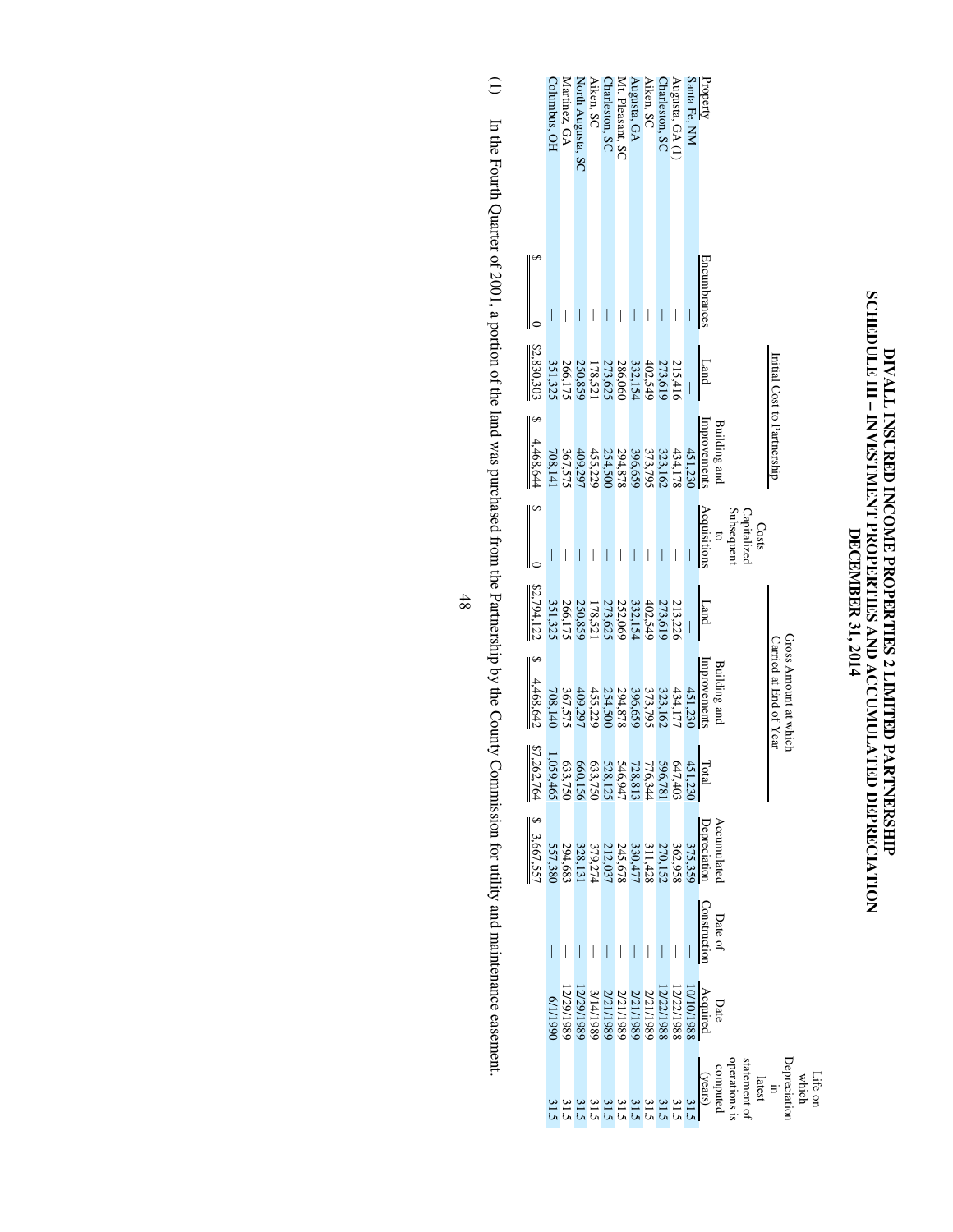# **DIVALL INSURED INCOME PROPERTIES 2 LIMITED PARTNERSHIP SCHEDULE III – INVESTMENT PROPERTIES AND ACCUMULATED DEPRECIATION**

# **DECEMBER 31, 2014**

# **(B) Reconciliation of "Investment Properties and Accumulated Depreciation":**

|                                     | <b>Year Ended</b><br>December 31, | <b>Year Ended</b><br>December 31, |                                 | Year Ended<br>December 31, | <b>Year Ended</b><br>December 31, |
|-------------------------------------|-----------------------------------|-----------------------------------|---------------------------------|----------------------------|-----------------------------------|
| <b>Investment Properties</b>        | 2014                              | 2013                              | <b>Accumulated Depreciation</b> | 2014                       | 2013                              |
| Balance at beginning of year        | \$7,984,817                       | \$7,984,817                       | Balance at beginning of year    | \$3,984,986                | \$3,834,881                       |
| Additions:                          |                                   |                                   | Additions charged to costs and  |                            |                                   |
|                                     |                                   |                                   | expenses                        | 143,008                    | 150,105                           |
| Deletions:                          |                                   |                                   |                                 |                            |                                   |
| Vacant-Des Moines, IA property sold |                                   |                                   | Vacant-Des Moines, IA property  |                            |                                   |
|                                     | 722,052                           |                                   | sold                            | (460,437)                  | $\theta$                          |
| Balance at end of year              | \$7,262,765                       | \$7,984,817                       | Balance at end of year          | \$3,667,557                | \$3,984,986                       |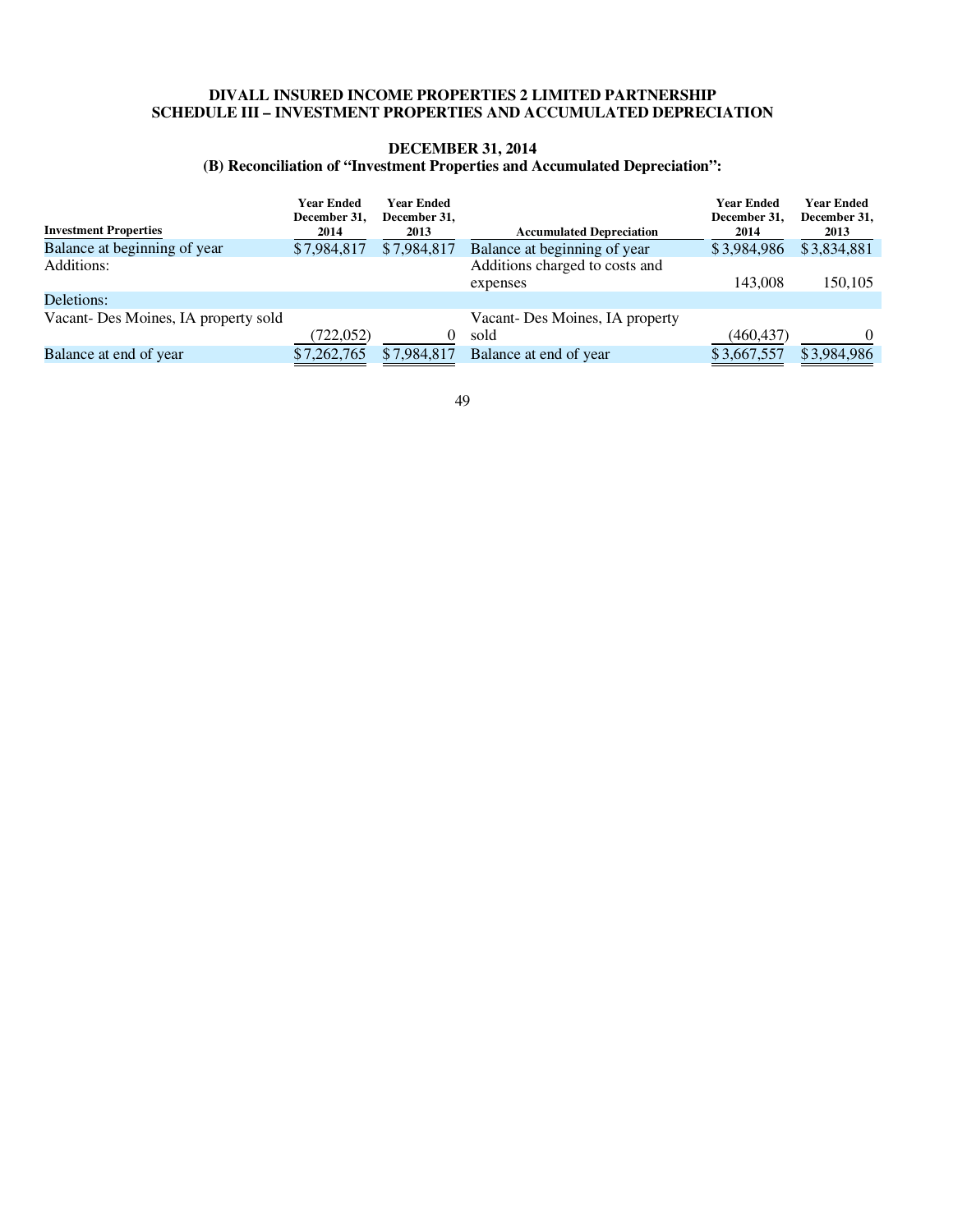#### **SIGNATURES**

Pursuant to the requirements of Section 13 or 15(d) of the Securities Exchange Act of 1934, the Registrant has duly caused this report to be signed on its behalf by the undersigned, thereunto duly authorized.

#### **DIVALL INSURED INCOME PROPERTIES 2, L.P.**

- By: /s/ Bruce A. Provo President, Chief Executive Officer and Director of The Provo Group, Inc., the General Partner of the Partnership (principal executive officer of the registrant)
- By: /s/ Lynette L. DeRose Chief Financial Officer of the Partnership (principal financial officer and principal accounting officer of the registrant)

By: THE PROVO GROUP, INC., General Partner

By: /s/ Bruce A. Provo President, Chief Executive Officer and Director of The Provo Group, Inc., the General Partner of the Partnership (principal executive officer of the registrant)

Dated: March 30, 2015

Pursuant to the requirements of the Securities Exchange Act of 1934, the report has been signed below by the following persons on behalf of the Registrant and in the capacities and on the dates indicated.

- By: /s/ Bruce A. Provo President, Chief Executive Officer and Director of The Provo Group, Inc., the General Partner of the Partnership
- By: /s/ Caroline E. Provo Director of The Provo Group, Inc., the General Partner of the Partnership

Date: March 30, 2015

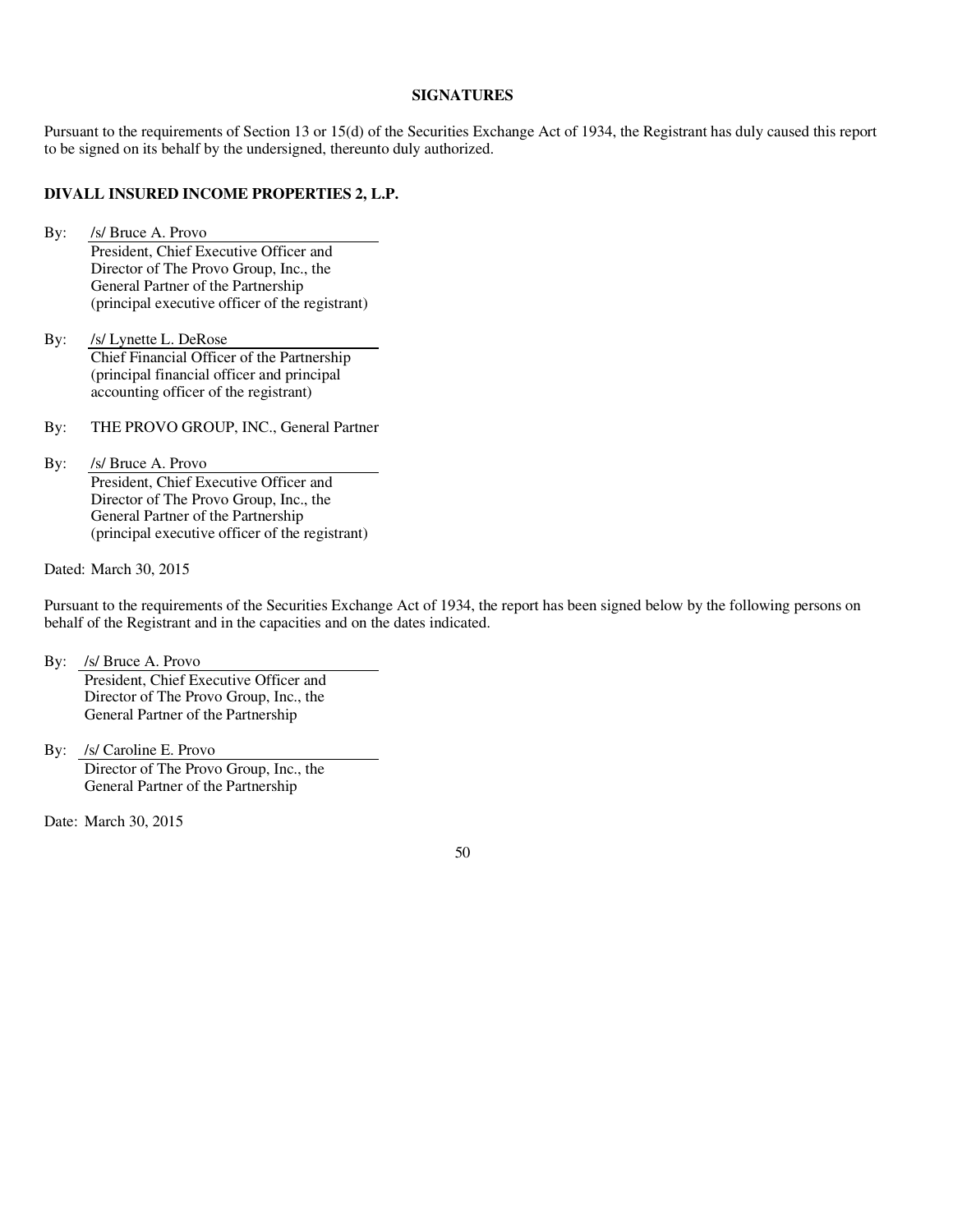# **DIVALL INSURED INCOME PROPERTIES 2 LIMITED PARTNERSHIP**

# **CERTIFICATIONS**

I, Lynette L. DeRose, certify that:

- 1. I have reviewed this annual report on Form 10-K of DiVall Insured Income Properties 2 Limited Partnership;
- 2. Based on my knowledge, this annual report does not contain any untrue statement of a material fact or omit to state a material fact necessary to make the statements made, in light of the circumstances under which such statements were made, not misleading with respect to the period covered by this report;
- 3. Based on my knowledge, the financial statements, and other financial information included in this report, fairly present in all material respects the financial condition, results of operations and cash flows of the registrant as of, and for, the periods presented in this report;
- 4. The Registrant's other certifying officer and I are responsible for establishing and maintaining disclosure controls and procedures (as defined in Exchange Act Rules 13a-15(e) and 15d-15(e)) and internal control over financial reporting (as defined in Exchange Act Rules 13a-15(f) and 15d-15(f)) for the registrant and have:
	- a) Designed such disclosure controls and procedures, or caused such disclosure controls and procedures to be designed under our supervision**,** to ensure that material information relating to the registrant, including its consolidated subsidiaries, is made known to us by others within those entities, particularly during the period in which this report is being prepared;
	- b) Designed such internal control over financial reporting, or caused such internal control over financial reporting to be designed under our supervision, to provide reasonable assurance regarding the reliability of financial reporting and the preparation of financial statements for external purposes in accordance with generally accepted accounting principles;
	- c) Evaluated the effectiveness of the registrant's disclosure controls and procedures and presented in this report our conclusions about the effectiveness of the disclosure controls and procedures, as of the end of the period covered by this report based on such evaluation; and
	- d) Disclosed in this report any change in the registrant's internal control over financial reporting that occurred during the registrant's most recent fiscal quarter (the registrant's fourth fiscal quarter in the case of an annual report) that has materially affected, or is reasonably likely to materially affect, the registrant's internal control over financial reporting; and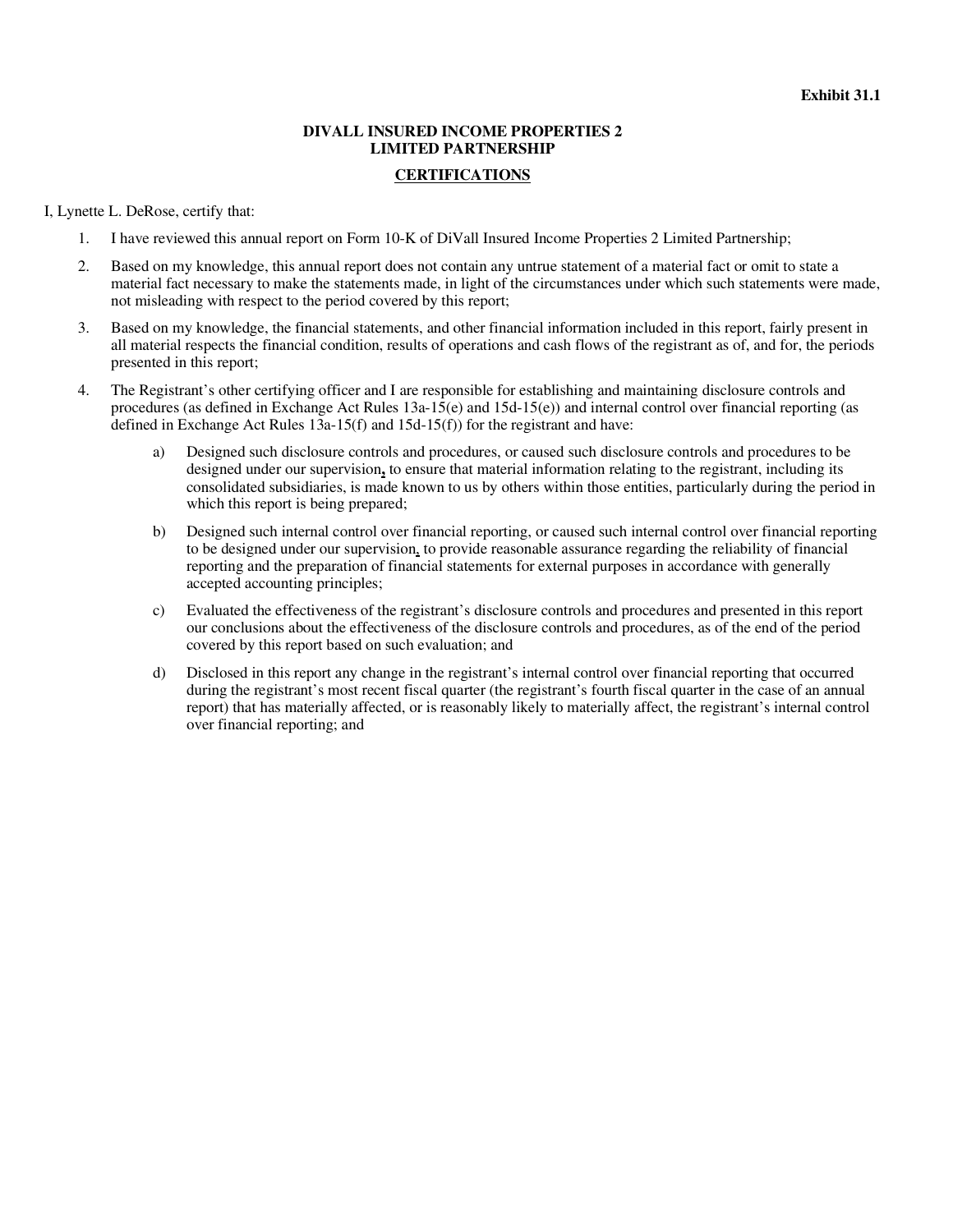- 5. The registrant's other certifying officer and I have disclosed, based on our most recent evaluation of internal control over financial reporting, to the registrant's auditors and the audit committee of the registrant's board of directors (or persons performing the equivalent functions):
	- a) All significant deficiencies and material weaknesses in the design or operation of internal control over financial reporting which are reasonably likely to adversely affect the registrant's ability to record, process, summarize and report financial information; and
	- b) Any fraud, whether or not material, that involves management or other employees who have a significant role in the registrant's internal control over financial reporting.

Dated: March 30, 2015 By: /s/ Lynette L. DeRose Chief Financial Officer of the Partnership (principal financial officer of the registrant)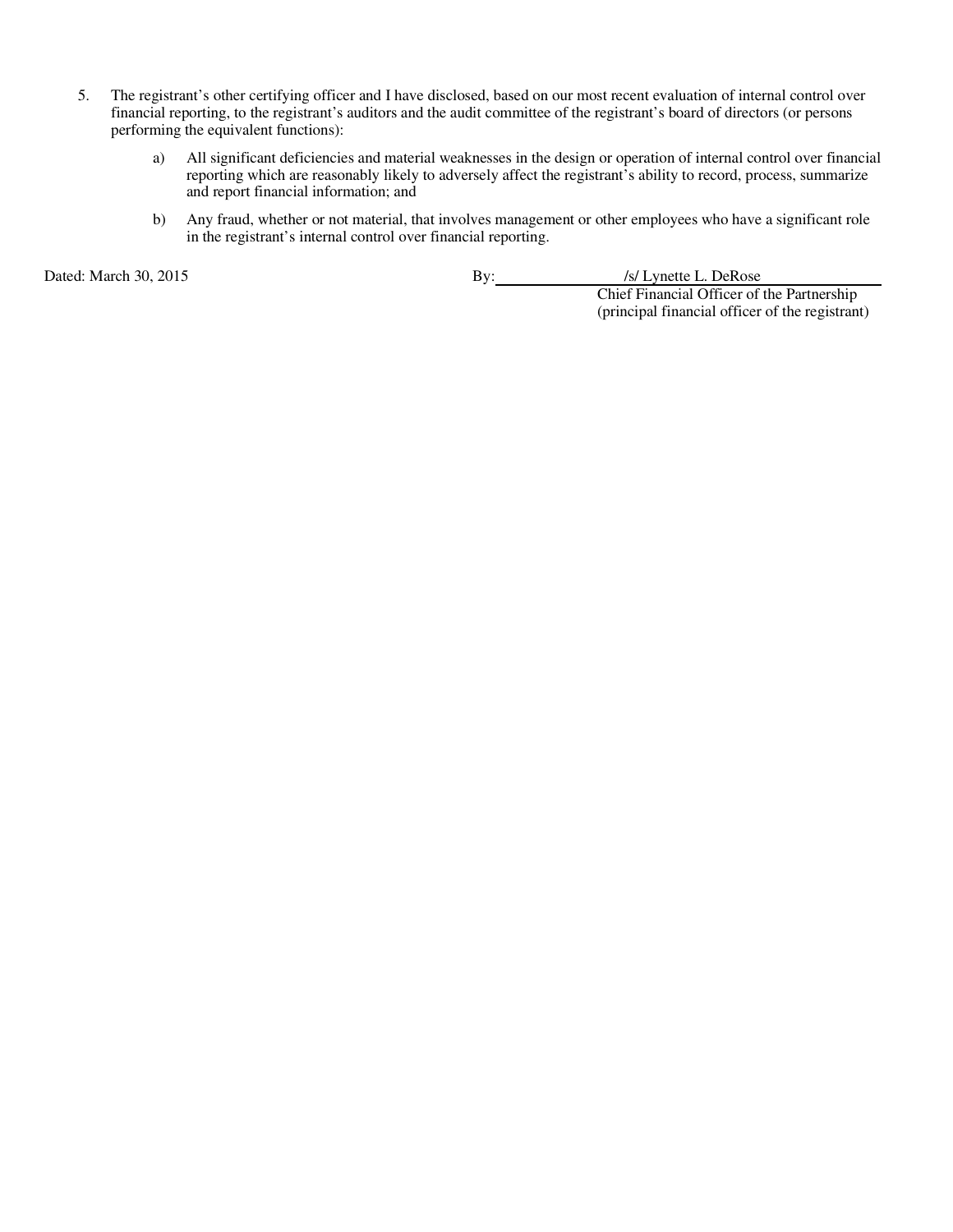#### **DIVALL INSURED INCOME PROPERTIES 2 LIMITED PARTNERSHIP**

# **CERTIFICATIONS**

I, Bruce A. Provo, certify that:

- 1. I have reviewed this annual report on Form 10-K of DiVall Insured Income Properties 2 Limited Partnership;
- 2. Based on my knowledge, this annual report does not contain any untrue statement of a material fact or omit to state a material fact necessary to make the statements made, in light of the circumstances under which such statements were made, not misleading with respect to the period covered by this report;
- 3. Based on my knowledge, the financial statements, and other financial information included in this report, fairly present in all material respects the financial condition, results of operations and cash flows of the registrant as of, and for, the periods presented in this report;
- 4. The Registrant's other certifying officer and I are responsible for establishing and maintaining disclosure controls and procedures (as defined in Exchange Act Rules 13a-15(e) and 15d-15(e)) and internal control over financial reporting (as defined in Exchange Act Rules 13a-15(f) and 15d-15(f)) for the registrant and have:
	- a) Designed such disclosure controls and procedures, or caused such disclosure controls and procedures to be designed under our supervision**,** to ensure that material information relating to the registrant, including its consolidated subsidiaries, is made known to us by others within those entities, particularly during the period in which this report is being prepared;
	- b) Designed such internal control over financial reporting, or caused such internal control over financial reporting to be designed under our supervision, to provide reasonable assurance regarding the reliability of financial reporting and the preparation of financial statements for external purposes in accordance with generally accepted accounting principles;
	- c) Evaluated the effectiveness of the registrant's disclosure controls and procedures and presented in this report our conclusions about the effectiveness of the disclosure controls and procedures, as of the end of the period covered by this report based on such evaluation; and
	- d) Disclosed in this report any change in the registrant's internal control over financial reporting that occurred during the registrant's most recent fiscal quarter (the registrant's fourth fiscal quarter in the case of an annual report) that has materially affected, or is reasonably likely to materially affect, the registrant's internal control over financial reporting; and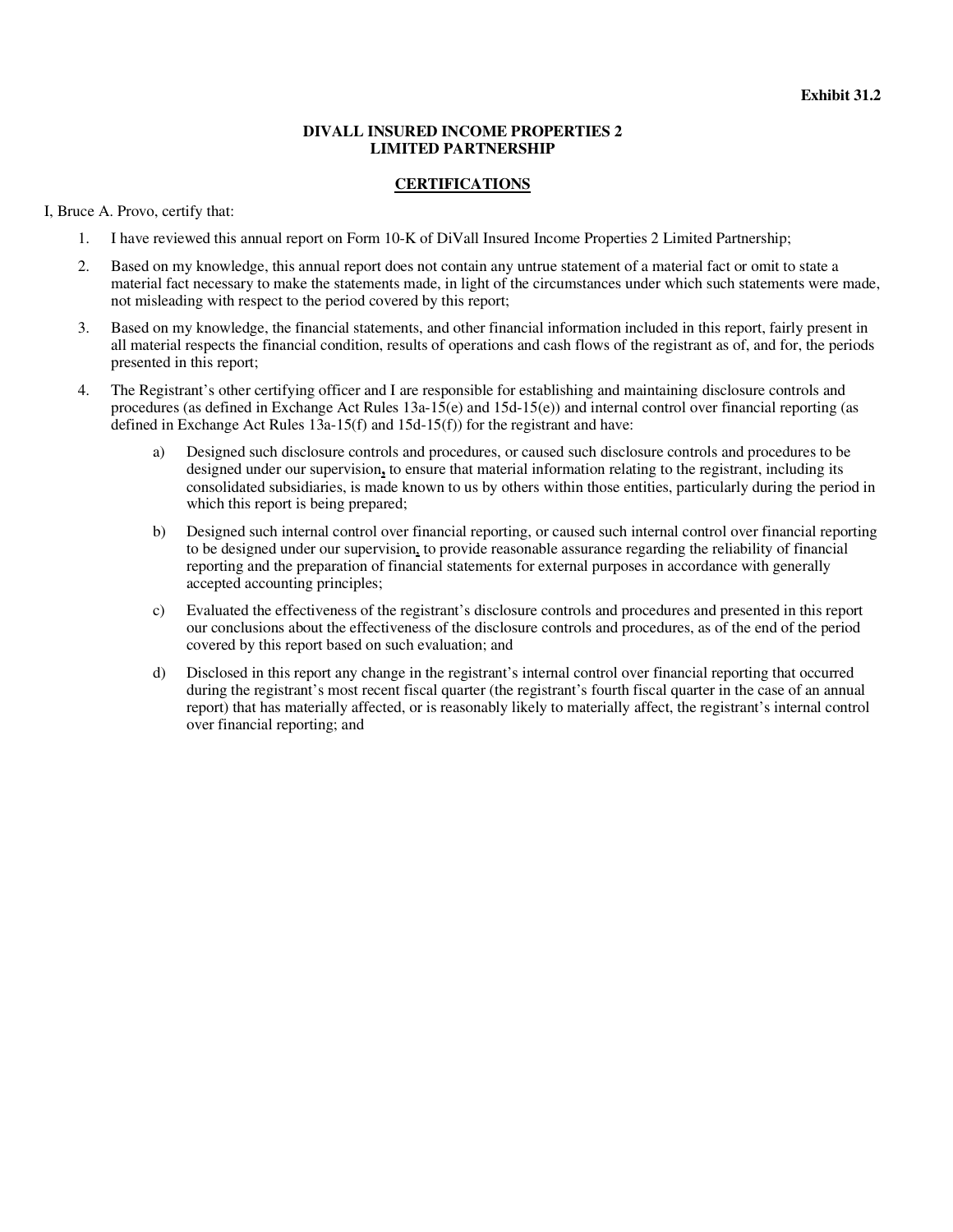- 5. The registrant's other certifying officer and I have disclosed, based on our most recent evaluation of internal control over financial reporting, to the registrant's auditors and the audit committee of the registrant's board of directors (or persons performing the equivalent functions):
	- a) All significant deficiencies and material weaknesses in the design or operation of internal control over financial reporting which are reasonably likely to adversely affect the registrant's ability to record, process, summarize and report financial information; and
	- b) Any fraud, whether or not material, that involves management or other employees who have a significant role in the registrant's internal control over financial reporting.

Dated: March 30, 2015 By: /s/ Bruce A. Provo President, and Chief Executive Officer of The Provo Group, Inc., the General Partner of the Partnership (principal executive officer of the registrant)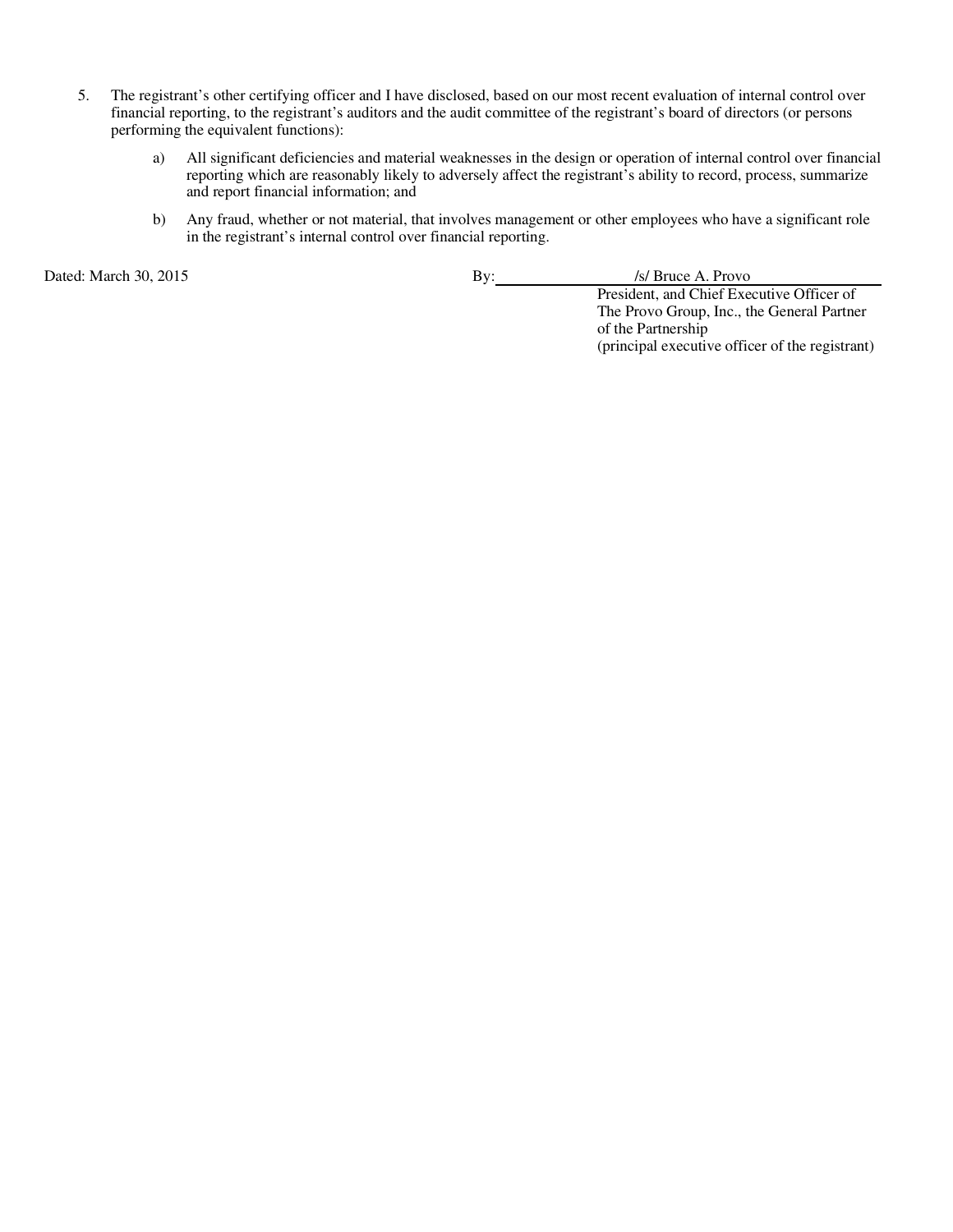#### **DIVALL INSURED INCOME PROPERTIES 2 LIMITED PARTNERSHIP**

#### **Certification of Periodic Financial Report Pursuant to 18 U.S.C. Section 1350**

Pursuant to 18 U.S.C. Section 1350, as adopted pursuant to Section 906 of the Sarbanes-Oxley Act of 2002, the undersigned principal executive officer and principal financial officer of Divall Insured Income Properties 2 Limited Partnership (the "Company") certify that the Annual Report on Form 10-K of the Company for the period ended December 31, 2014 fully complies with the requirements of Section 13(a) or 15(d) of the Securities Exchange Act of 1934 and that information contained in the report fairly presents, in all material respects, the financial condition and results of operations of the Company.

Dated: March 30, 2015

| Bv: | /s/ Lynette L. DeRose                           |
|-----|-------------------------------------------------|
|     | Chief Financial Officer of the Partnership      |
|     | (principal financial officer of the registrant) |
|     |                                                 |
| By: | /s/ Bruce A. Provo                              |
|     | President, and Chief Executive Officer of       |
|     | The Provo Group, Inc., the General Partner      |
|     | of the Partnership                              |
|     | (principal executive officer of the registrant) |
|     |                                                 |

This certification is made solely for the purpose of 18 U.S.C. Section 1350, subject to the knowledge standard contained therein, and not for any other purpose.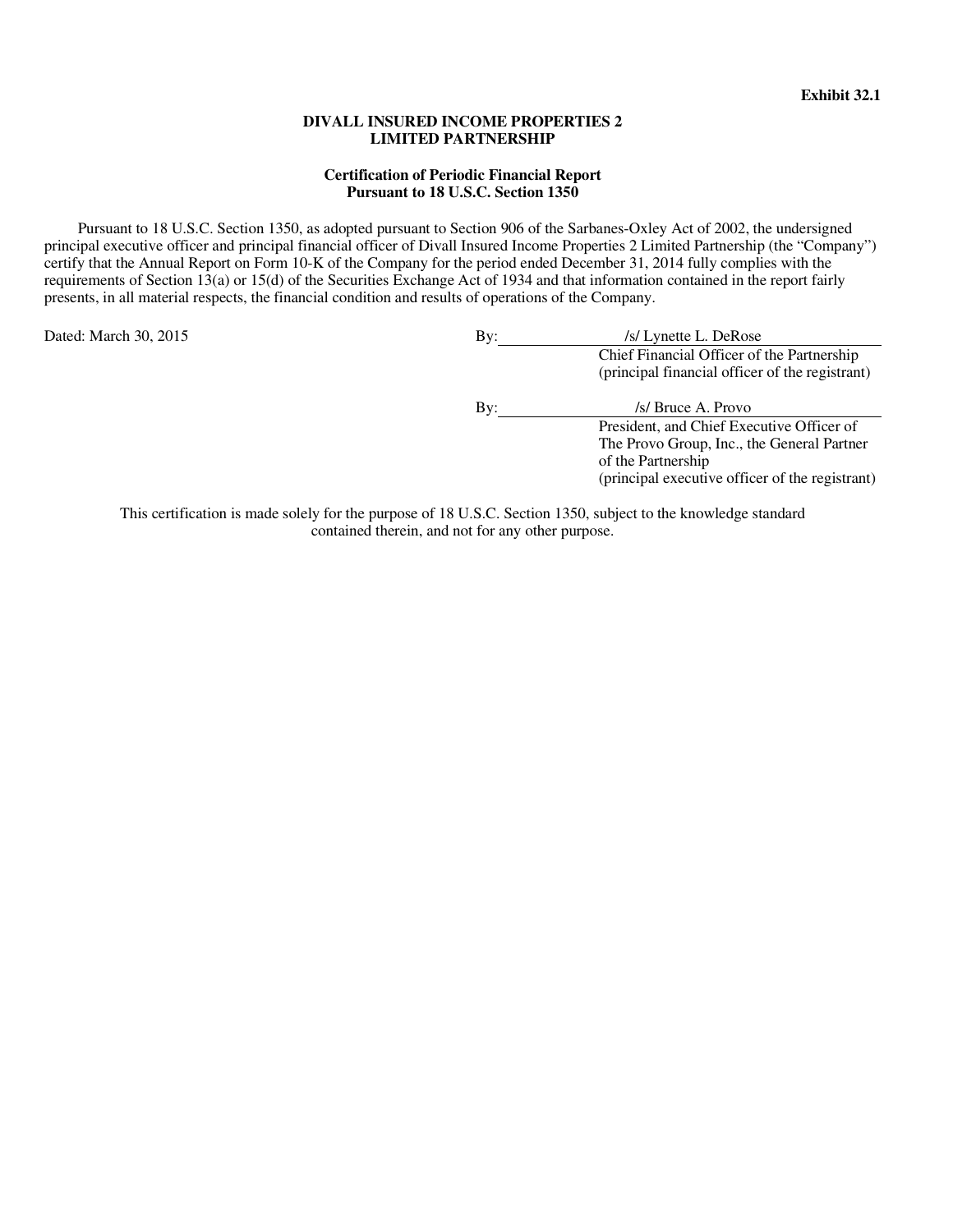# WENDGUSTA, LLC

# FINANCIAL STATEMENTS—INCOME TAX BASIS DECEMBER 28, 2014 and DECEMBER 29, 2013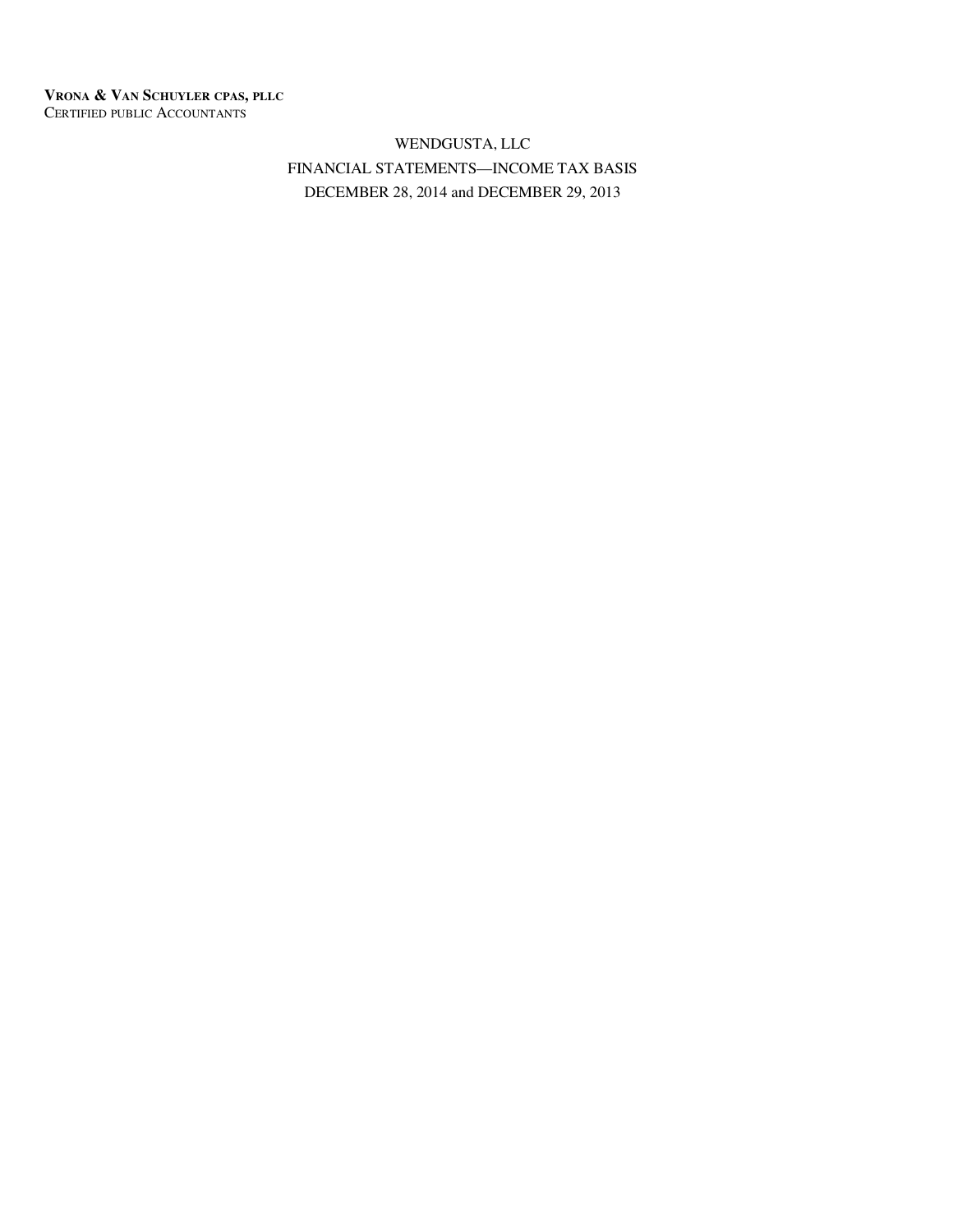#### **VRONA & VAN SCHUYLER CPAS, PLLC** CERTIFIED PUBLIC ACCOUNTANTS ADMIN@VRONAVANSCHUYLERCPA.COM WWW.VRONAVANSCHUYLERCPA.COM TEL: 516-670-9479 FAX: 516-670-9477

240 LONG BEACH ROAD ISLAND PARK, NY 11558-1541 232 MADISON AVE., 3RD FL NEW YORK, NY 10016-2901

# INDEPENDENT ACCOUNTANTS' REVIEW REPORT

To the Members Wendgusta, LLC 27 Central Avenue Cortland, New York

We have reviewed the accompanying statements of assets, liabilities and members' capital-income tax basis of Wendgusta, LLC as of December 28, 2014 and December 29, 2013 and the related statements of revenues and expenses-income tax basis, changes in members' capital-income tax basis and cash flows-income tax basis for the years then ended. A review includes primarily applying analytical procedures to management's financial data and making inquiries of company management. A review is substantially less in scope than an audit, the objective of which is the expression of an opinion regarding the financial statements as a whole. Accordingly, we do not express such an opinion.

Management is responsible for the preparation and fair presentation of the financial statements in accordance with the income tax basis of accounting and for designing, implementing, and maintaining internal control relevant to the preparation and fair presentation of the financial statements.

Our responsibility is to conduct the reviews in accordance with Statements on Standards for Accounting and Review Services issued by the American Institute of Certified Public Accountants. Those standards require us to perform procedures to obtain limited assurance that there are no material modifications that should be made to the financial statements. We believe that the results of our procedures provide a reasonable basis for our report.

Based on our reviews, we are not aware of any material modifications that should be made to the accompanying financial statements in order for them to be in conformity with the income tax basis of accounting, as described in Note 1.

Vroxa&Vax Schuyler CAAs, Puc

CERTIFIED PUBLIC ACCOUNTANTS

January 30, 2015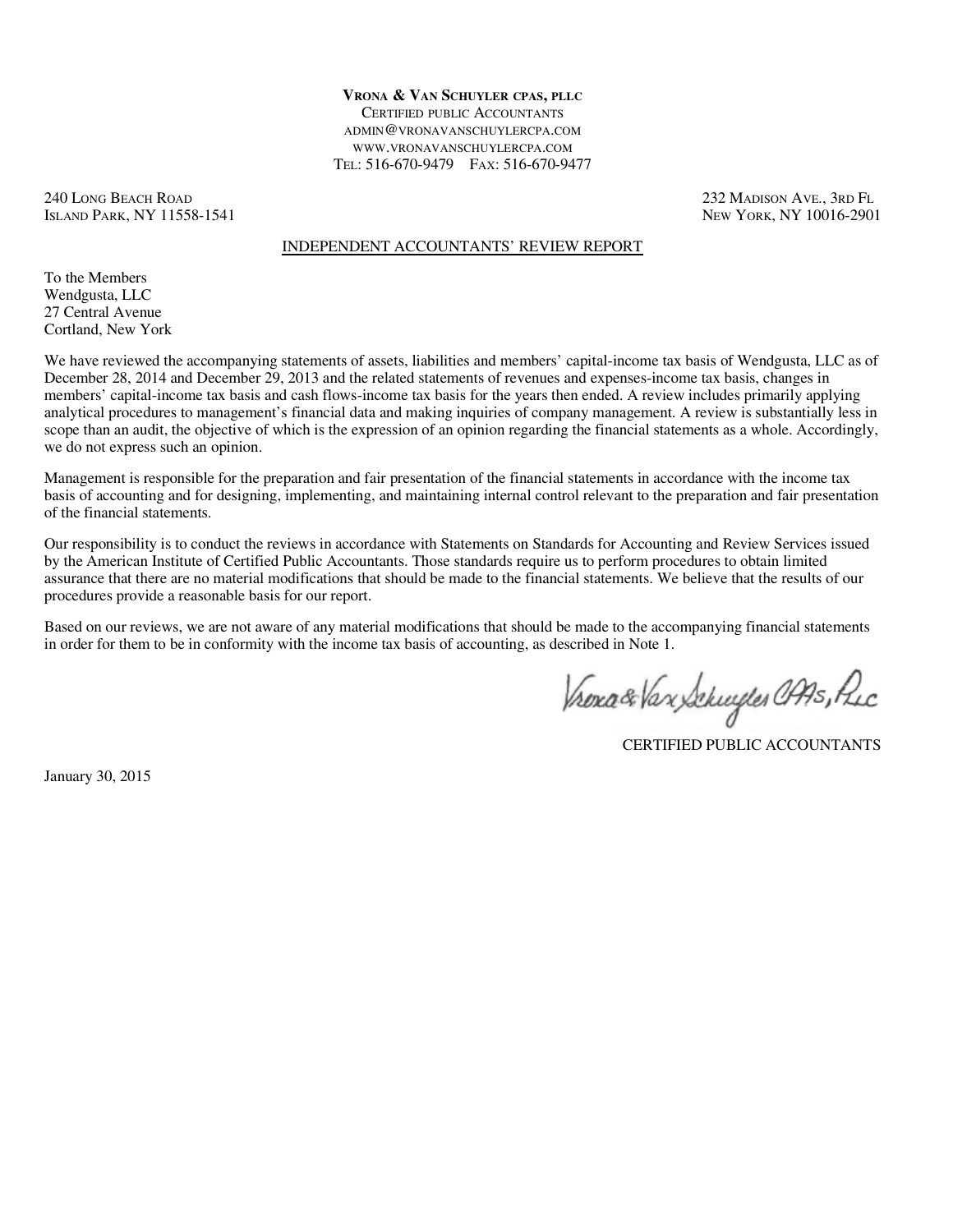#### Wendgusta, LLC Statements of Assets, Liabilities and Members' Capital-Income Tax Basis December 28, 2014 and December 29, 2013

|                                                                                              | 2014        | 2013        |
|----------------------------------------------------------------------------------------------|-------------|-------------|
| <b>ASSETS</b>                                                                                |             |             |
| Current assets:                                                                              |             |             |
| Cash—(Note 1J)                                                                               | \$1,093,441 | \$1,014,836 |
| Inventories—(Note 1C)                                                                        | 63,635      | 74,581      |
| Prepaid expenses and other current assets                                                    | 83,400      | 128,546     |
| Total current assets                                                                         | 1,240,476   | 1,217,963   |
| Property and equipment, net of accumulated depreciation—(Notes 1D and 2)                     | 999,112     | 966,348     |
| Other assets:                                                                                |             |             |
| Goodwill, net of accumulated amortization of \$2,978,310 in 2014 and \$2,581,202 in 2013—    |             |             |
| (Note 1E)                                                                                    | 2,978,317   | 3,375,425   |
| Loan cost, net of accumulated amortization of \$17,155 in 2014 and \$6,862 in 2013—(Note 1G) | 85,772      | 96,065      |
| Tech fees, net of accumulated amortization of \$1,064 in 2014 and \$312 in 2013              | 13,936      | 14,688      |
| Deposits                                                                                     | 16,769      | 17,207      |
| Total other assets                                                                           | 3,094,794   | 3,503,385   |
| <b>TOTAL ASSETS</b>                                                                          | \$5,334,382 | \$5,687,696 |
| LIABILITIES AND MEMBERS' CAPITAL                                                             |             |             |
| Current liabilities:                                                                         |             |             |
| Current maturities of long-term debt—(Note 3)                                                | \$427,323   | \$410,161   |
| Accounts payable, accrued expenses and taxes payable                                         | 1,046,442   | 1,077,339   |
| Total current liabilities                                                                    | 1.473.765   | 1,487,500   |
| Long-term liabilities:                                                                       |             |             |
| Long-term debt, less current maturities—(Note 3)                                             | 3,697,813   | 4,124,223   |
| <b>Total liabilities</b>                                                                     | 5,171,578   | 5,611,723   |
| Commitments and contingencies—(Notes 3, 4, 5, 6 and 7)                                       |             |             |
| Members' capital—(Notes 1A, 5, 6B and 6C)                                                    | 162,804     | 75,973      |
| TOTAL LIABILITIES AND MEMBERS' CAPITAL                                                       | \$5,334,382 | \$5,687,696 |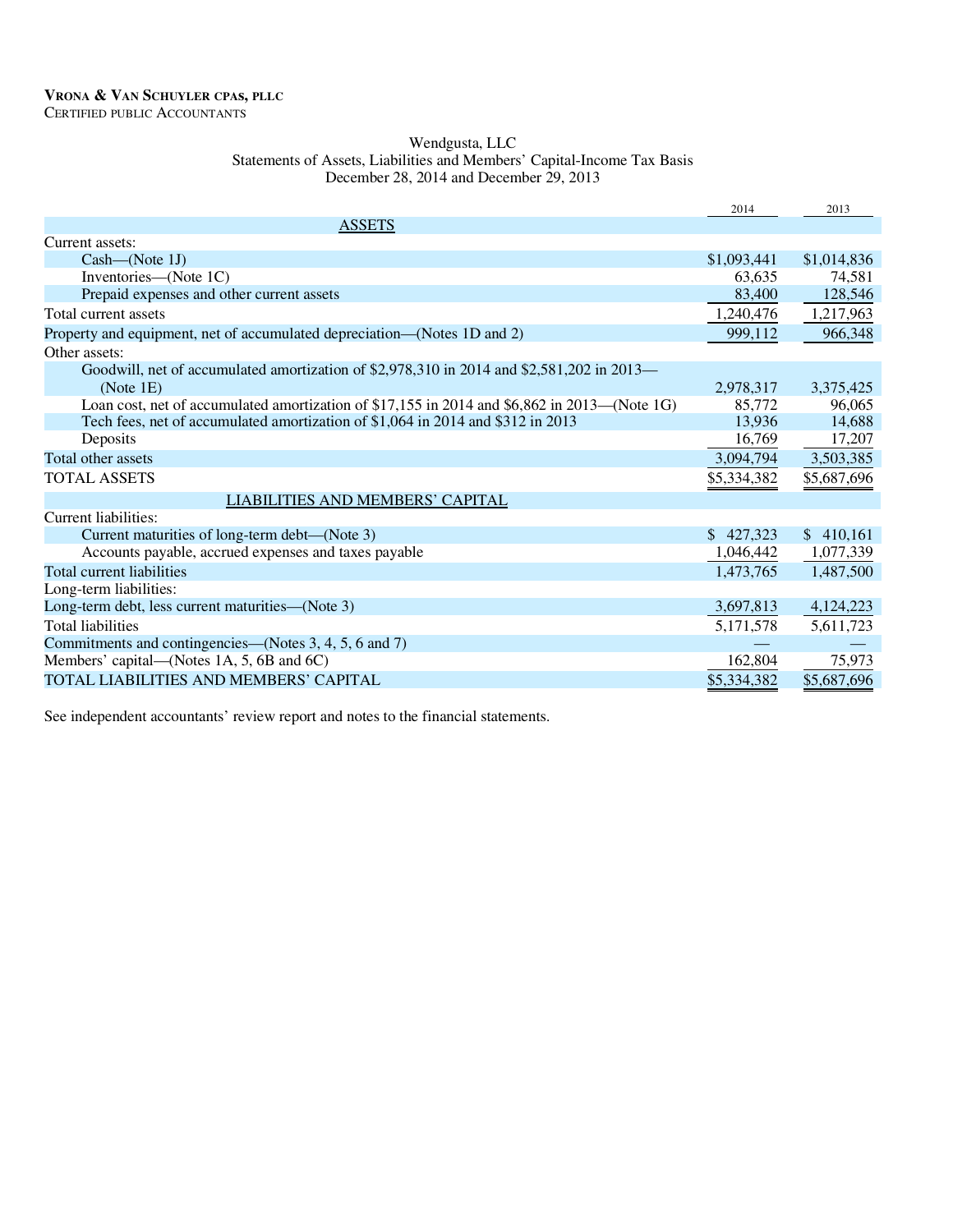#### Wendgusta, LLC Statements of Revenues and Expenses-Income Tax Basis For the Years Ended December 28, 2014 and December 29, 2013

|                                                         | 2014         | 2013         |
|---------------------------------------------------------|--------------|--------------|
| Sales—net                                               | \$15,034,878 | \$15,064,037 |
| Cost of sales—net                                       | 4,543,928    | 4,603,129    |
| Gross profit                                            | 10,490,950   | 10,460,908   |
| Labor expenses                                          | 4,398,638    | 4,438,869    |
| Store operating and occupancy expenses                  | 2,657,628    | 2,623,364    |
| General and administrative expenses                     | 684,742      | 679,983      |
| Advertising expenses—(Note 4A)                          | 715,549      | 728,069      |
| Royalty expense—(Note 4A)                               | 601.395      | 602,561      |
| Depreciation and amortization—(Notes 1D, 1E, 1F and 1G) | 745,530      | 744,976      |
| Interest expense—(Note 3)                               | 112,752      | 151,321      |
| Total operating expenses                                | 9,916,234    | 9,969,143    |
| Operating income (loss)                                 | 574,716      | 491,765      |
| Gain/(loss) on sale/(disposal) of assets                | (10,064)     | (60,000)     |
| Other income                                            | 45,889       | 56,451       |
| Excess (deficiency) of revenues over expenses—(Note 1H) | 610,541      | 488,216      |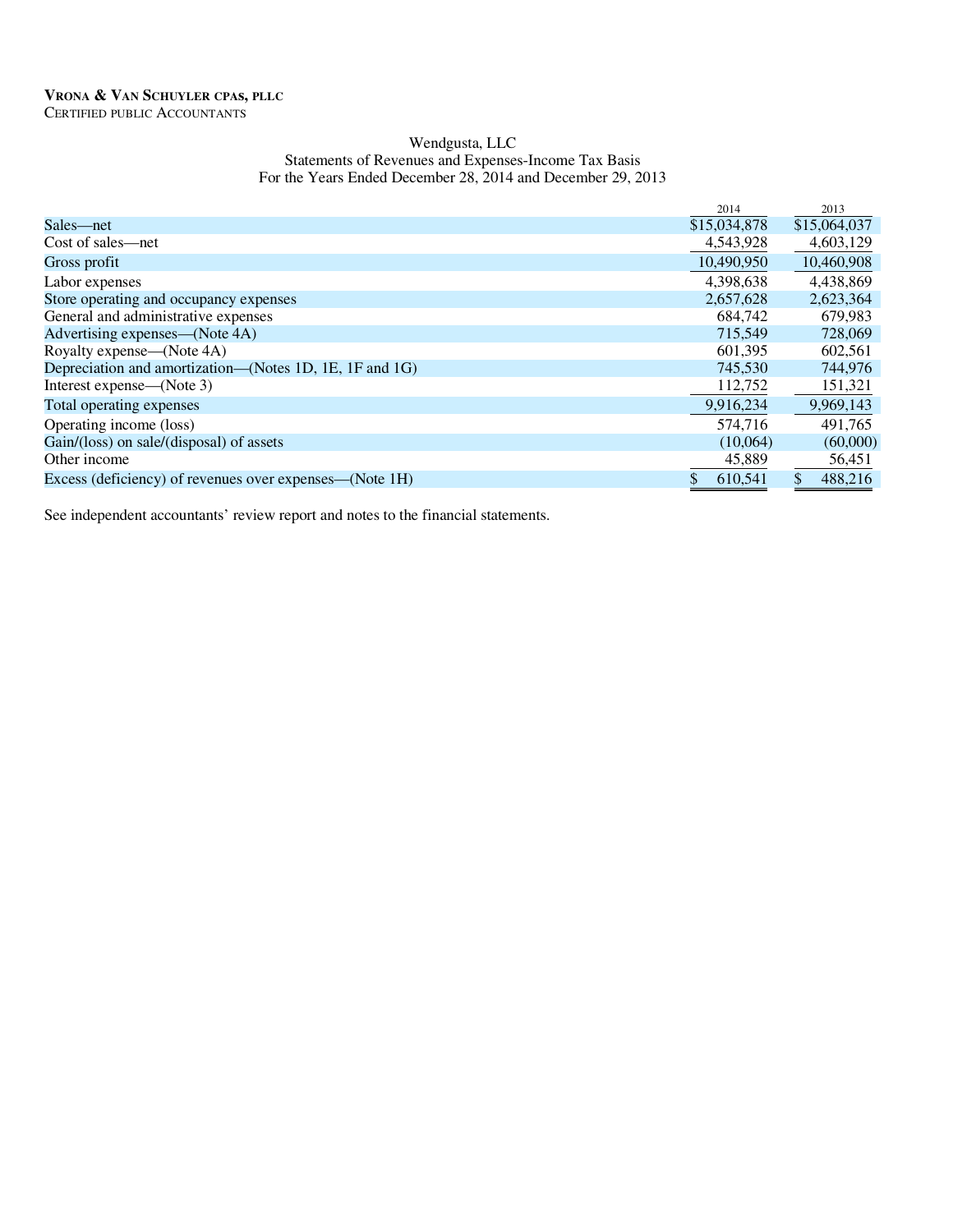#### Wendgusta, LLC

Statements of Changes in Members' Capital—Income Tax Basis For the Years Ended December 28, 2014 and December 29, 2013

| \$ 81,107  |
|------------|
| 488,216    |
| (493, 350) |
|            |
| 75,973     |
| 610,541    |
| (523, 710) |
|            |
| \$162,804  |
|            |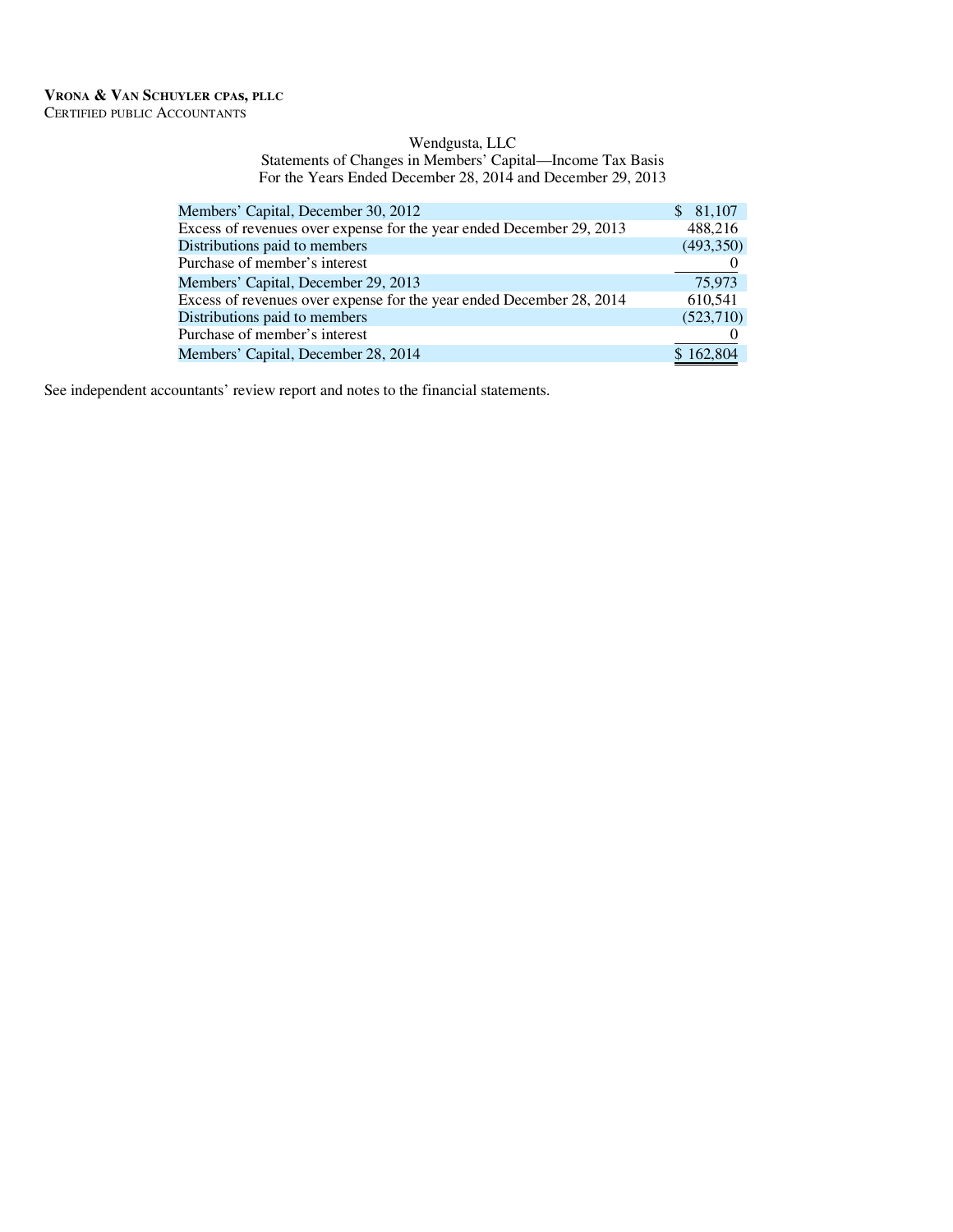#### Wendgusta, LLC Statements of Cash Flows-Income Tax Basis For the Years Ended December 28, 2014 and December 29, 2013

|                                                                                 | 2014           | 2013          |
|---------------------------------------------------------------------------------|----------------|---------------|
| Cash flows from operating activities:                                           |                |               |
| Excess (deficiency) of revenues over expenses                                   | 610,541        | 488,216       |
| Adjustments to reconcile to net cash provided by operating                      |                |               |
| activities:                                                                     |                |               |
| Depreciation and amortization                                                   | 745,530        | 744,976       |
| (Gain)/loss on (sale)/disposal of assets                                        | 10,064         | 60,000        |
| Increase (decrease) in cash attributed to changes in<br>assets and liabilities: |                |               |
| Decrease (increase) in inventories                                              | 10,946         | (1,182)       |
| Decrease (increase) in prepaid expenses and other                               |                |               |
| current assets                                                                  | 45,146         | (43, 136)     |
| Increase (decrease) in accounts payable, accrued                                |                |               |
| expenses and taxes                                                              | (30, 897)      | 26,597        |
| Total adjustments                                                               | 780,789        | 787,255       |
| Net cash provided by operating activities                                       | 1,391,330      | 1,275,471     |
| Cash flows from investing activities:                                           |                |               |
| Capital expenditures, tangible and intangible assets                            | (380, 205)     | (511, 930)    |
| Security deposits received (paid)                                               | 438            | (99)          |
| Net cash used in investing activities                                           | (379, 767)     | (512,029)     |
| Cash flows from financing activities:                                           |                |               |
| Repayments of note payable                                                      | (409, 248)     | (331,052)     |
| Members' distributions                                                          | (523, 710)     | (493,350)     |
| Purchase of member's interest                                                   | 0              | $\theta$      |
| Net cash provided by (used in) financing activities                             | (932, 958)     | (824, 402)    |
| Net increase (decrease) in cash                                                 | 78,605         | (60,960)      |
| Cash, beginning of year                                                         | 1,014,836      | 1,075,796     |
| Cash, end of year                                                               | \$1,093,441    | \$1,014,836   |
| Supplemental Information:                                                       |                |               |
| Interest paid during the year                                                   | 112,806<br>\$. | 160,773<br>\$ |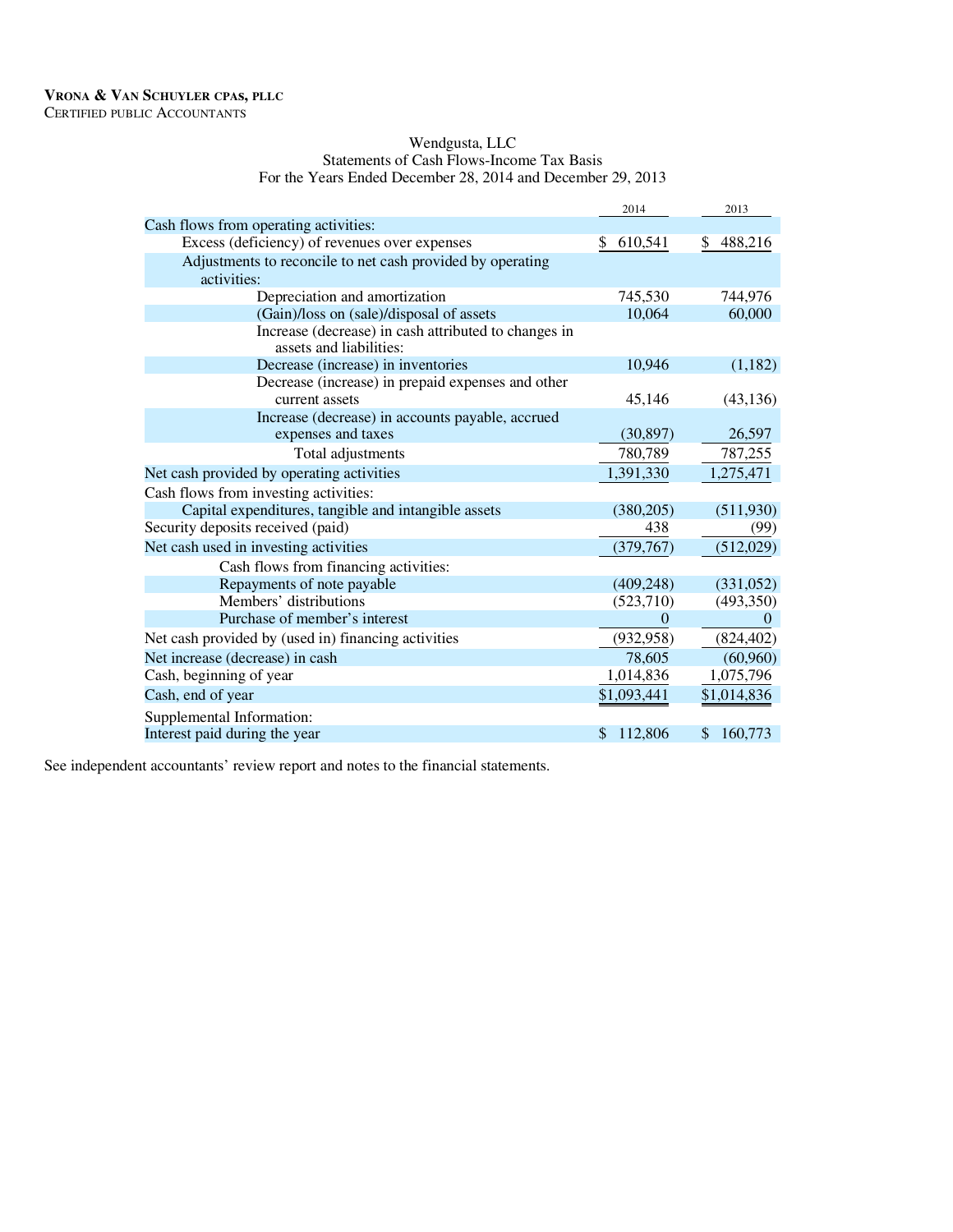# Note 1—Summary of Significant Accounting Policies

(A) The Company:

Wendgusta, LLC was formed on May 16, 2007 pursuant to the Georgia Limited Liability Company Act to acquire, own and operate eleven existing Wendy's Old Fashioned Hamburger Restaurants in Augusta and Martinez, Georgia and Aiken and North Augusta, South Carolina. The restaurants were acquired from one seller for an aggregate purchase price of \$7,650,000, plus various adjustments in the net aggregate amount of approximately \$50,000. The Company recorded goodwill in the amount of approximately \$6,527,000. The purchase price was financed principally by a \$7,250,000 equipment loan from General Electric Capital Corporation, ("GECC") with the balance provided by capital contributions of the members. The acquisition closed on July 2, 2007. (See Note 3).

In October 2007 the Company closed the Dean Bridge Road restaurant.

The Company currently operates ten restaurants, all of which are leased. (See Note 4B).

The Company is to continue in perpetuity, except it is to be dissolved as a result of the sale of all business operations or the sale of all or substantially all of its assets, in each of such cases upon the receipt of the consideration therefor in cash or the reduction to cash of non-cash consideration, or upon the occurrence of certain events as set forth in the operating agreement. (See Note 5B).

(B) Income Tax Basis of Accounting:

The Company is treated as a partnership for federal, Georgia and South Carolina income tax purposes. The accompanying financial statements have been prepared on the basis of accounting used to prepare the Company's federal partnership return. Such other comprehensive basis of accounting differs in certain respects from generally accepted accounting principles. Accordingly, the accompanying financial statements are not intended to present financial position and results of operations in accordance with generally accepted accounting principles.

(C) Inventories:

Inventories represent food and supplies and are stated at cost.

(D) Property, Equipment and Depreciation:

Property and equipment are stated at cost. Depreciation is provided by application of the straight-line and declining balance methods over depreciable lives as follows:

| Leasehold improvements          | 15 to 39 years |
|---------------------------------|----------------|
| Restaurant and office equipment | 5 to 7 years   |
| Automobile                      | 5 years        |
| Land improvements               | 15 years       |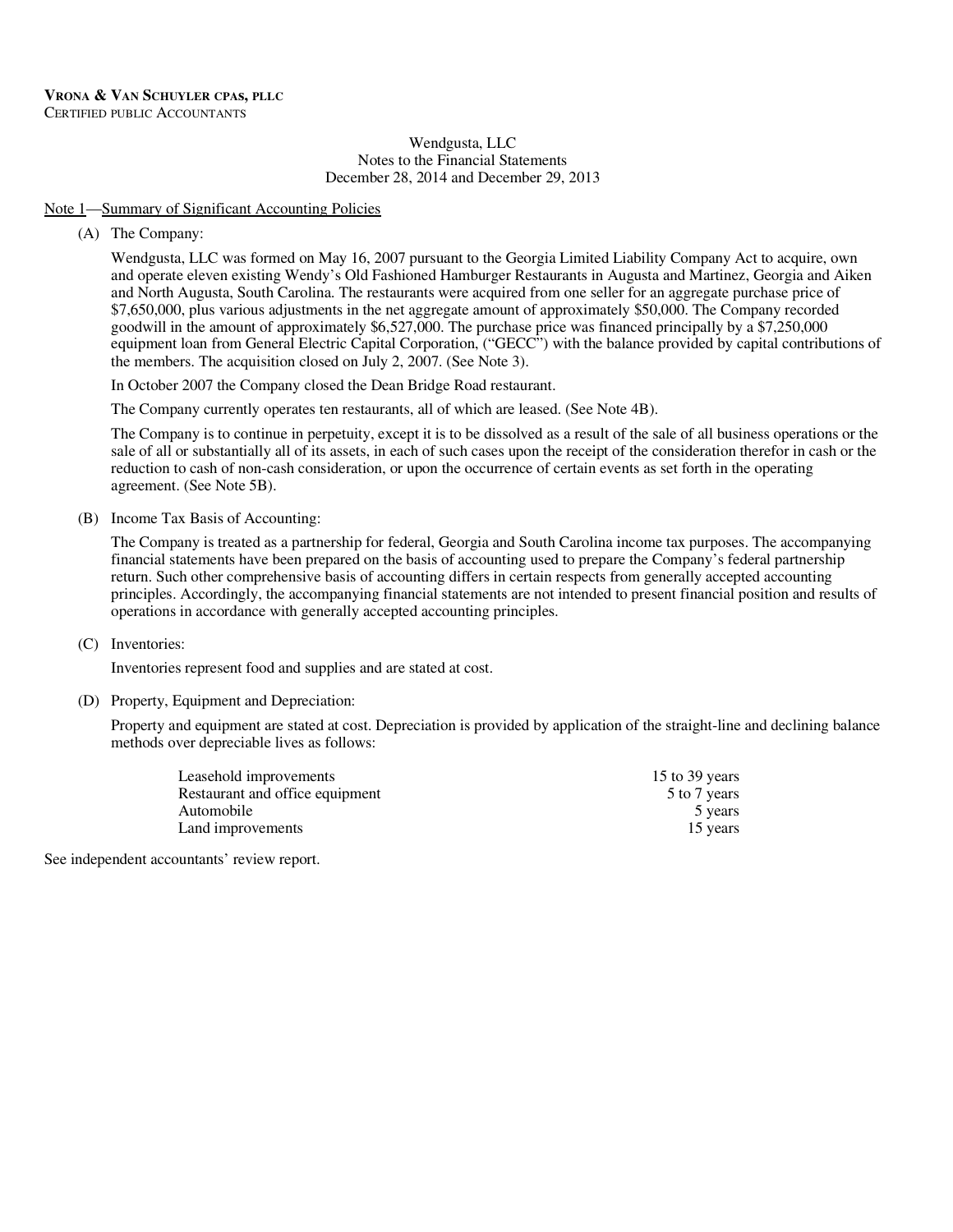### Note 1—Summary of Significant Accounting Policies—(Continued):

(D) Property, Equipment and Depreciation—continued:

If it had qualifying property placed in service during the year, the Company has taken additional depreciation deductions in accordance with the federal government's enactment of the Economic Stimulus Act of 2008, amended by the American Recovery and Reinvestment Act of 2009, the Small Business Jobs Act of 2010, and the Tax Relief, Unemployment Insurance Reauthorization and Job Creation Act of 2010.

(E) Goodwill:

Goodwill, representing the excess of the purchase price over the fair value of the assets acquired, is amortized over fifteen years.

(F) Organizational and Start-Up Costs:

The Company capitalized the costs incurred in the formation of the company. These costs are amortized over 5 years.

(G) Loan Cost:

The Company capitalized the costs incurred in obtaining the acquisition debt. These costs are amortized over 9 years. (See Note 3).

(H) Income Taxes:

The Company was organized as a Limited Liability Company under the laws of Georgia and is not subject to any federal or state income tax. For federal, Georgia and South Carolina income tax purposes, the Company is treated as a partnership. Accordingly, each member is required to report on his federal and applicable state income tax return his distributive share of all items of income, gain, loss, deduction, credit and tax preference of the Company for any taxable year, whether or not any cash distribution has been or will be made to such member.

The Company's tax returns are subject to examination by the Federal and State taxing authorities. The tax rules and regulations governing these returns are complex, technical and subject to varying interpretations. If an examination required the Company to make adjustments, the profit or loss allocated to the members would be adjusted accordingly. Management believes the Company is no longer subject to tax examinations for the years prior to 2011.

Although income tax rules are used to determine the timing of the reporting revenues and expenses, non-taxable revenues and non-deductible expenses are included in the determination of net income in the accompanying financial statements.

(I) Fiscal Year:

The Company's annual accounting period is a fiscal year ending on the last Sunday of December.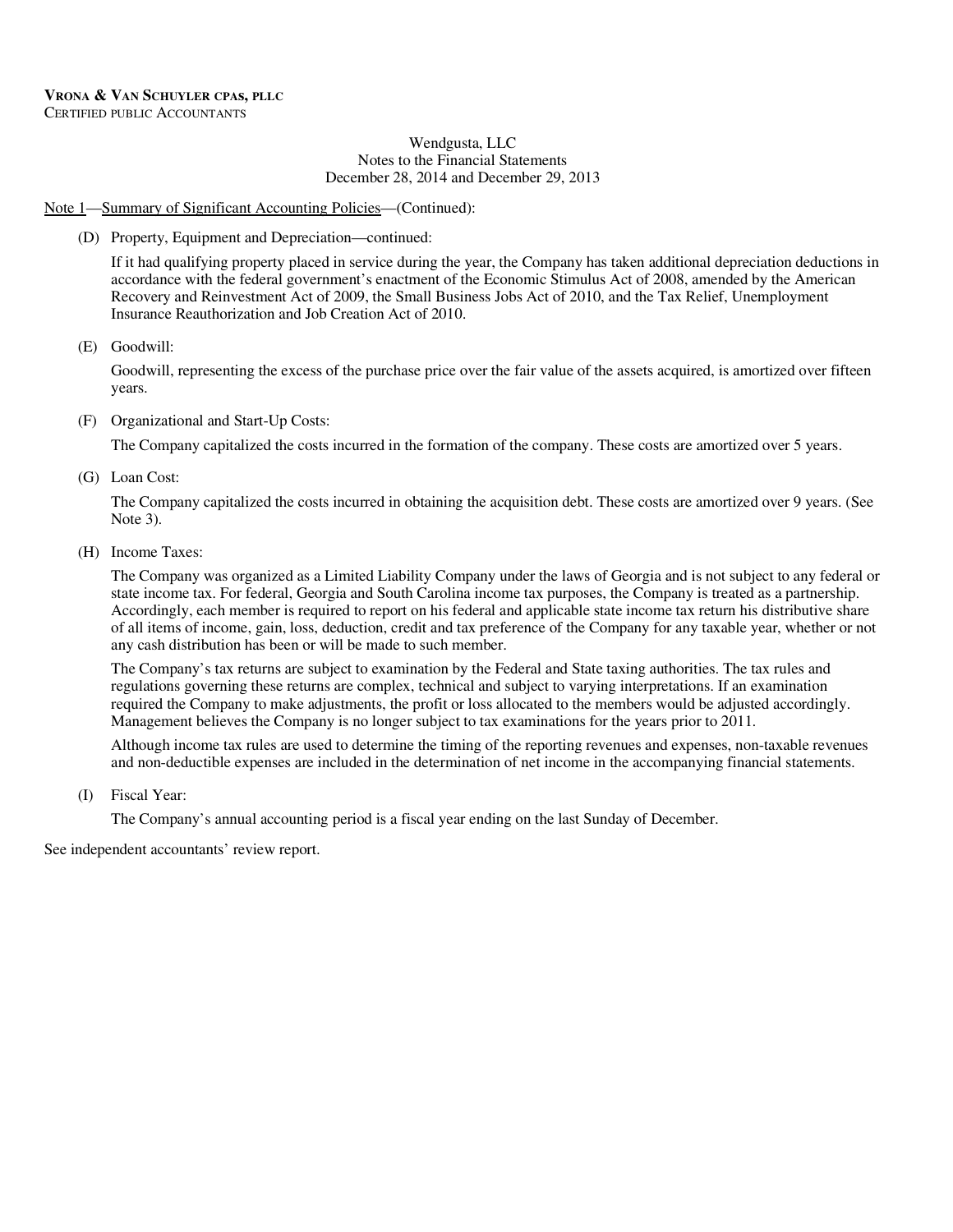# Note 1—Summary of Significant Accounting Policies—(Continued):

(J) Cash:

The Company maintains its cash in various banks. The accounts at each bank are guaranteed by the Federal Deposit Insurance Corporation, to a maximum of \$250,000. At any time during the year, the cash balance may exceed \$250,000.

(K) Use of Estimates:

The preparation of financial statements in conformity with the income tax accrual basis of accounting requires management to make estimates and assumptions that affect certain reported amounts and disclosures. Accordingly, actual results could differ from these estimates.

(L) Advertising:

The Company expenses all advertising costs when incurred.

(M) Sales Tax:

The Company collects sales tax and remits to the states of Georgia and South Carolina. The liability is reflected in taxes payable on the balance sheet.

# Note 2—Property and Equipment

Property and equipment consist of the following:

|                                 | 2014        | 2013        |
|---------------------------------|-------------|-------------|
| Restaurant and office equipment | \$2,126,854 | \$1,927,775 |
| Automobile                      | 13,413      | 13,413      |
| Leasehold improvements          | 1,629,768   | 1,575,343   |
| Land improvements               | 133,885     | 113,249     |
| Construction in progress        |             | 2,550       |
| Total                           | 3,903,920   | 3,632,330   |
| Less: Accumulated depreciation  | 2,904,808   | 2,665,982   |
| Property and equipment, net     | 999,112     | 966,348     |

# Note 3—Acquisition Debt

At the time of the acquisition closing, the Company borrowed \$7,250,000 from GECC. The loan maturity date was August 1, 2016 and was payable in monthly installments assuming a 13.5 year amortization period with a balloon payment due at maturity. In December 2009 the Company made an additional principal payment of \$491,190 reducing the amount owed to \$6,000,000 and restructured the terms of the loan. The loan bore interest at a rate of LIBOR plus 4.5% and was payable in monthly installments based upon a 12.5 year amortization with a balloon payment of approximately \$2,050,919 plus interest due on January 1, 2019. The loan was repaid in April 2013.

On April 19, 2013 the Company refinanced the GECC loan with a new note from Wells Fargo for \$4,800,000. Repayment terms are monthly principal payments of \$33,202 plus interest at 2.417% with a balloon payment of approximately \$2,638,000 due April 3, 2018.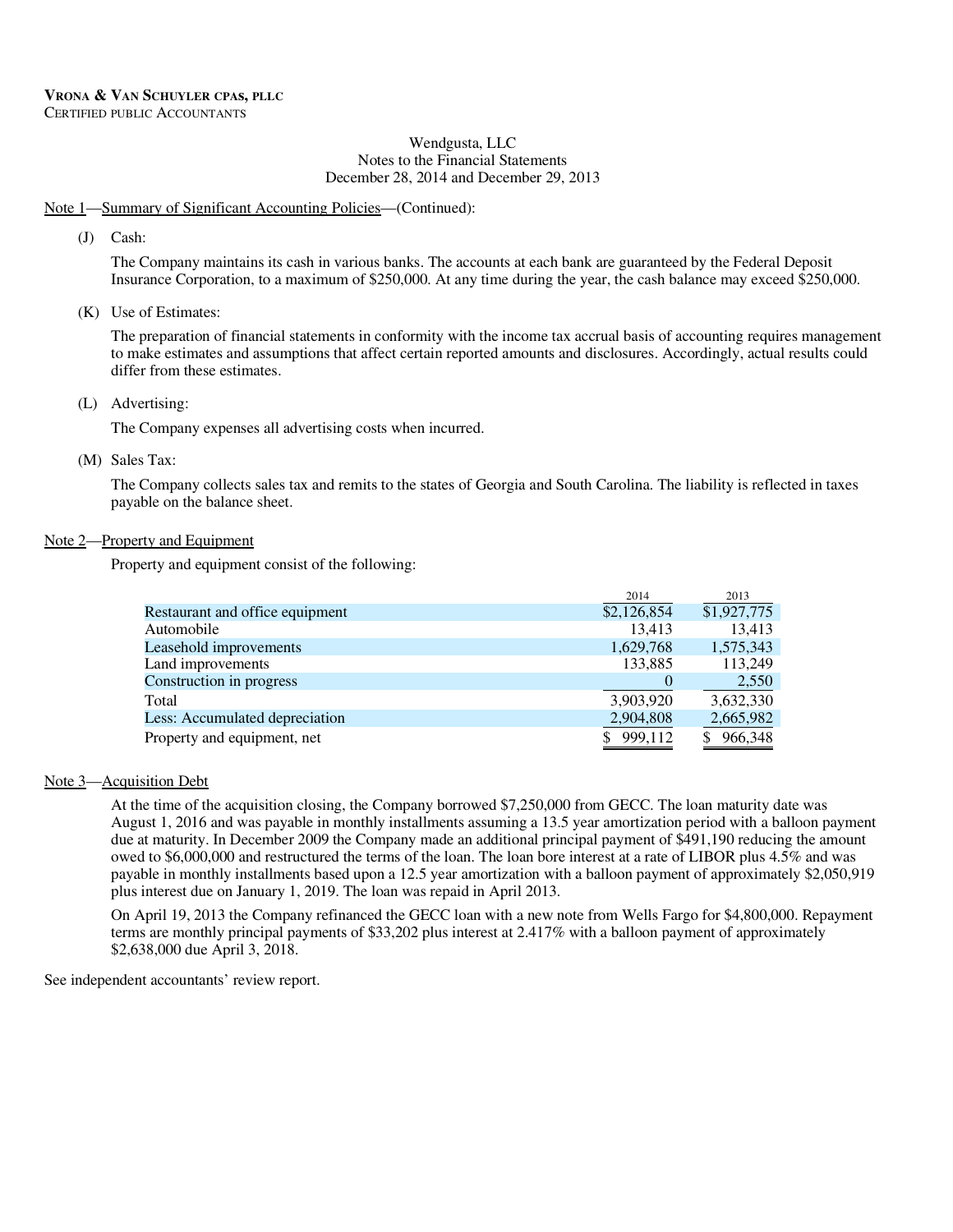#### Note 3—Acquisition Debt—(Continued):

The future annual principal payments are as follows:

| 2015 | 427,323     |
|------|-------------|
| 2016 | 443,272     |
| 2017 | 461,336     |
| 2018 | 2,793,205   |
|      | \$4,125,136 |

## Note 4—Commitments and Contingencies

(A) Franchise Agreement Commitments:

The Company is the franchisee for the ten Wendy's restaurants it owns and operates. The franchise agreements obligate the Company to pay to Wendy's International a monthly royalty equal to 4% of the gross sales of each restaurant, or \$250, whichever is greater. The Company must also pay to Wendy's National Advertising Program 3.25% of the gross sales and spend not less than .75% of the gross sales of each restaurant for local and regional advertising.

(B) Minimum Operating Lease Commitments:

The lease for the restaurant located at 517 Martintown Road in North Augusta expires on November 6, 2021. The annual rent is \$87,780. In addition the Company is required to pay percentage rent equal to 7% of gross sales in excess of \$746,181.

The lease for the restaurant located at 1730 Walton Way in Augusta expires on November 6, 2021. The annual rent is \$96,780. In addition the Company is required to pay percentage rent equal to 7% of gross sales in excess of \$768,937.

The lease for the restaurant located at 2738 Washington Road in Augusta had a primary term that expired on October 31, 2004. The current term expires on October 31, 2019 and includes one remaining five-year renewal options. The annual rent is \$71,573 for all terms of the lease. In addition the Company is required to pay percentage rent equal to 5% of gross sales in excess of \$900,000.

The lease for the restaurant located at 1004 Richland Avenue in Aiken expires on November 6, 2021. The annual rent is \$90,480. In addition the Company is required to pay percentage rent equal to 7% of gross sales in excess of \$752,048.

The lease for the restaurant located at 3342 Wrightsboro Road in Augusta had a primary term that expired on October 31, 2004. The current term expires on October 31, 2019 and includes one remaining five-year renewal options. The annual rent is \$68,581 for all terms of the lease. In addition the Company is required to pay percentage rent equal to 5% of gross sales in excess of \$687,458.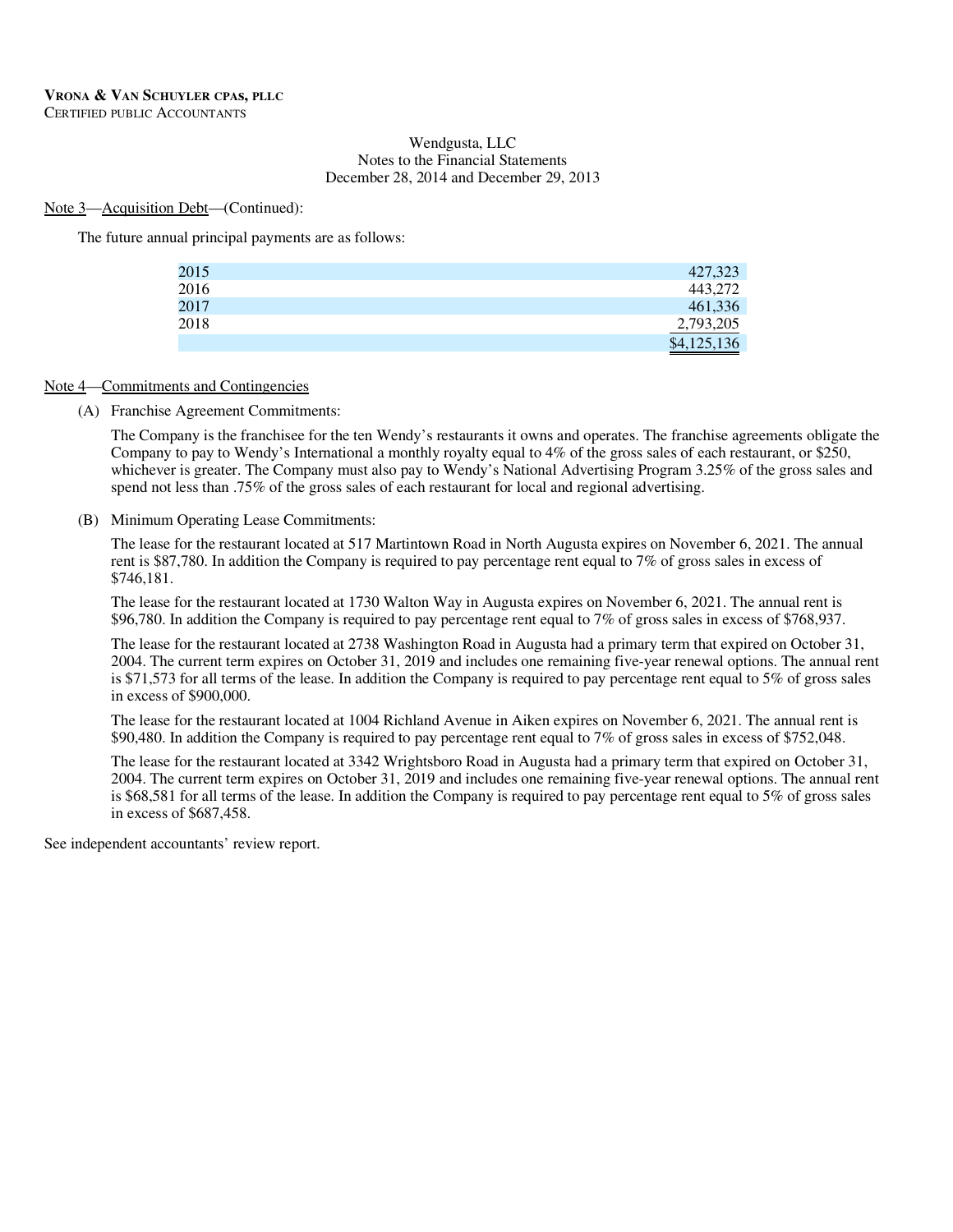#### Note 4—Commitments and Contingencies—(Continued):

#### (B) Minimum Operating Lease Commitments—continued:

The lease for the restaurant located at 3859 Washington Road in Martinez expires on November 6, 2016. The annual rent is \$84,120. In addition the Company is required to pay percentage rent equal to 7% of gross sales in excess of \$860,000.

The lease for the restaurant located at 3013 Peach Orchard Road in Augusta expires on November 6, 2021. The annual rent is \$86,160. In addition the Company is required to pay percentage rent equal to 7% of gross sales in excess of \$744,784.

The lease for the restaurant located at 1901 Whiskey Road in Aiken expires on November 6, 2021. The annual rent is \$96,780. In addition the Company is required to pay percentage rent equal to 7% of gross sales in excess of \$960,000.

The lease for the restaurant located at 449 Walton Way in Augusta had a primary term that expired on February 28, 2003. The current term expires on February 28, 2018. The annual rent is \$96,600 for all terms of the lease. In addition the Company is required to pay percentage rent equal to 6% of gross sales less base rent.

The lease for the restaurant located at 430 South Belair Road in Augusta has a primary term that expires on November 30, 2025 and includes two five-year renewal options. The annual rent is \$159,347 through November 30, 2015. At that time and on each one year anniversary thereafter, annual rent will be increased by the previous year's annual rent multiplied by 1.5%.

The leases are all net leases and require the Company to pay real estate taxes, insurance, maintenance and other property expenses.

Rent expense was \$1,308,230 in 2014 and \$1,299,564 in 2013 including percentage rent of \$372,384 in 2014 and \$366,038 in 2013.

Future annual minimum rentals are as follows:

| 2015       | 938,201     |
|------------|-------------|
| 2016       | 927,973     |
| 2017       | 858,897     |
| 2018       | 780,859     |
| 2019       | 743,900     |
| Thereafter | 1,901,018   |
|            | \$6,150,848 |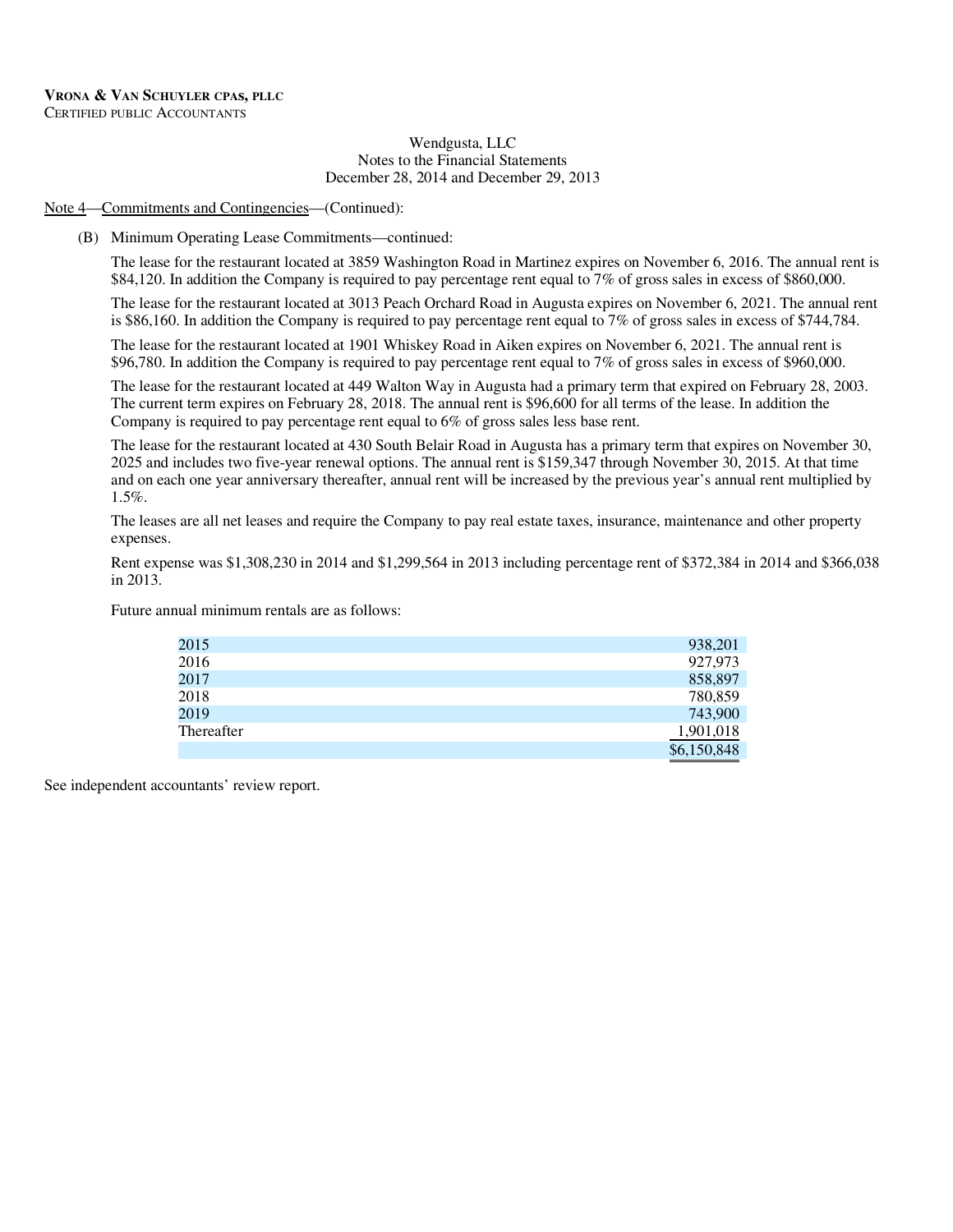# Note 4—Commitments and Contingencies—(Continued):

(C) Financial and Operational Advisory Services Agreement:

At the closing, the Company entered into a financial and operational advisory services agreement with its two managing members and another individual. The agreement provides for these three individuals to: (I) consult with and advise the Company on applicable financial and/or operational matters; and (ii) if required by the Company's debt, lease or franchise agreements, to which they are signatories, to remain ready, willing and able to maintain such status for the benefit of the Company, except where such guarantees are not needed; and (iii) remain able to provide such additional personal guarantees as, within their sole discretion, may reasonably be necessary to maintain the business of the Company. The initial term ended December 31, 2010 and is automatically renewable annually thereafter, as long as the Company remains in business. The agreement also provides for the reimbursement of reasonable expenses incurred by the individuals in fulfilling their duties. Fees paid pursuant to this agreement aggregated \$84,000 in 2014 and \$81,000 in 2013. (See Note 6A).

### Note 5—Capitalization and Operating Agreement

(A) Capitalization:

The Company's initial capitalization consisted of 800 units, of which 24 and 21 were sold to two managing members at \$25 per unit, or \$1,125 in the aggregate, and 80 units were sold to the third managing member at \$125 per unit, or \$10,000 in the aggregate. Of the remaining 675 units, 192 were sold at \$25 per unit, or \$4,800 in the aggregate, and 483 units were sold at per unit contributions of \$4,500 totaling \$2,173,500. All contributions totaled \$2,189,425. (See Note 5B).

In 2009 the Company required each member to contribute \$1,000 per unit of membership interest as an additional capital contribution. The proceeds were used in part to reduce the loan to GECC. (See Notes 3 and 6B).

(B) Operating Agreement:

All purchasers of membership interests are parties to the Company's operating agreement which provides for the capitalization and operation of the Company, distributions to members and transfers of interests. Members' consents representing 75% of all membership interests are required for the following actions: Change in the operating agreement; voluntary dissolution; sale or exchange of substantially all assets; merger or consolidation; incurrence of debt or refinancing other than in the ordinary course of business or in connection with entering new or unrelated businesses; and removal of a manager, for cause. Members are not required to make up negative capital accounts. Distributions either from cash flow generated by operations or capital transactions (as defined) other than capital contributions are made at the sole discretion of the managers,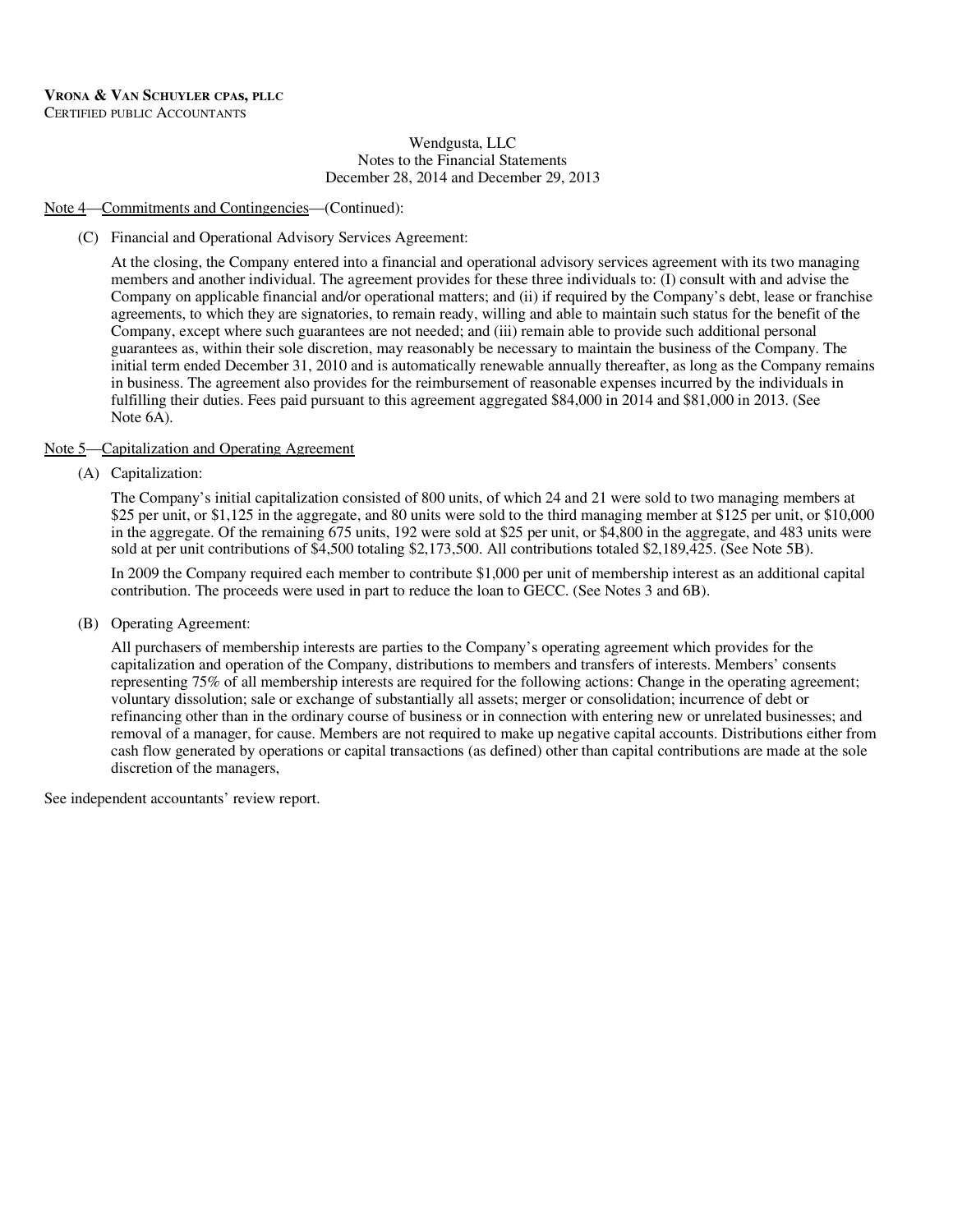### Note 5—Capitalization and Operating Agreement—(Continued):

### (B) Operating Agreement—continued:

acting unanimously. Managers are elected by the members. Outside liens against membership interests are prohibited. For permitted transfers of membership interests, book value is equal to assets less liabilities using-the income tax method/accrual basis of accounting.

Members wishing to sell their interests shall submit their request in writing, together with appropriate documentation setting forth the terms of such sale, to the managing members, who within thirty days and at their sole discretion, shall approve or disapprove of such sale. If not approved, the managing members within fourteen additional days may elect to have the Company purchase the offered units at the stated terms. Such action by the managing members is to be by simple majority. If the managing members determine that the offered interests are not to be redeemed by the Company, then the interests shall be offered to the remaining members of the Company, pro-rata at the same offered terms, who will have 14 additional days to purchase the offered shares. If the interests are not purchased by the members, then they may be sold to the third-party purchaser at the offered terms. Membership interests may also be transferred to family members or trusts or by reason of death or incompetence.

In the event of a termination of a member's interest by death, retirement, resignation, expulsion, bankruptcy, incompetence, or in the case of a member that is not a natural person—dissolution, the Company must be dissolved unless it is continued by the consent of all the remaining members. Non-consenting members are deemed to offer and authorized representatives or trustees of deceased or bankrupt members may offer the applicable membership interest, first to the Company, and then to the consenting (continuing) members. In such case, the offered interests must be purchased by either the Company or one or more of the consenting members. Such purchases, unless made by the Company, are to be made pro-rata to the existing interests of purchasing members, unless they agree otherwise or there is only one purchasing member.

In any event, all offered interests of non-consenting members or by the estate, trustee, etc. of deceased or bankrupt members, etc. must be purchased by the Company or one or more consenting members or the Company must be dissolved and liquidated.

# Note 6—Related Party Transactions

(A) Financial and Operating Advisory Service Fees:

The Company paid two of its three managing members and a third individual a total of \$84,000 in 2014 and \$81,000 in 2013 pursuant to a financial and operational advisory services agreement. (See Note 4C).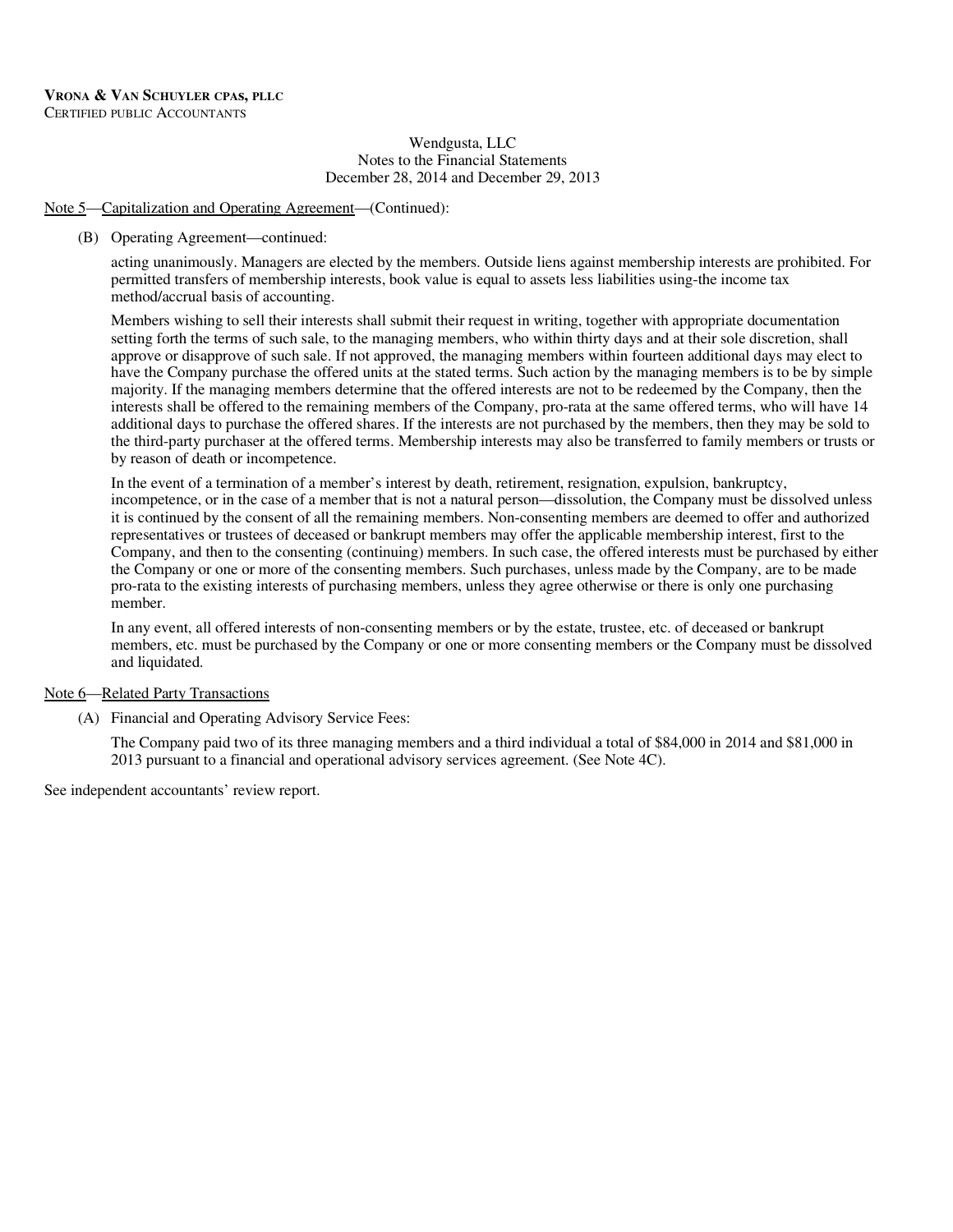#### **VRONA & VAN SCHUYLER CPAs, PLLC** CERTIFIED PUBLIC ACCOUNTANTS

#### Wendgusta, LLC Notes to the Financial Statements December 28, 2014 and December 29, 2013

### Note 6—Related Party Transactions—(Continued):

### (B) Additional Capital Contributions:

During 2009 additional capital contributions of \$1,000 per unit of membership interest were received by the Company for a total of \$796,000.

### (C) Other:

In July 2008 the Company redeemed one member's .25% membership interest for \$2,000.

In March 2009 the Company redeemed one member's .13% membership interest for \$2,000.

In October 2009 the Company redeemed one member's .13% membership interest for \$3,600.

In 2010 the Company redeemed four members' 2.62% combined membership interest for an aggregate price of \$103,000.

In 2012 the Company redeemed four members' 5.93% combined membership for an aggregate price of \$89,700.

# Note 7—Pension Plan

The Company maintains a qualified cash or deferred compensation plan under section  $401(K)$  of the Internal Revenue Code for all full-time employees meeting certain service requirements. Under the plan, employees may elect to defer up to (15%) of their salary, subject to Internal Revenue Service limits. A discretionary matching contribution may be made by the Company and added to each participant's account. Company contributions for the plan amounted to \$2,797 for 2014 and \$2,355 for 2013.

# Note 8—Subsequent Events

Subsequent events have been evaluated through the date the financial statements were issued, as reflected on the independent accountants' review report.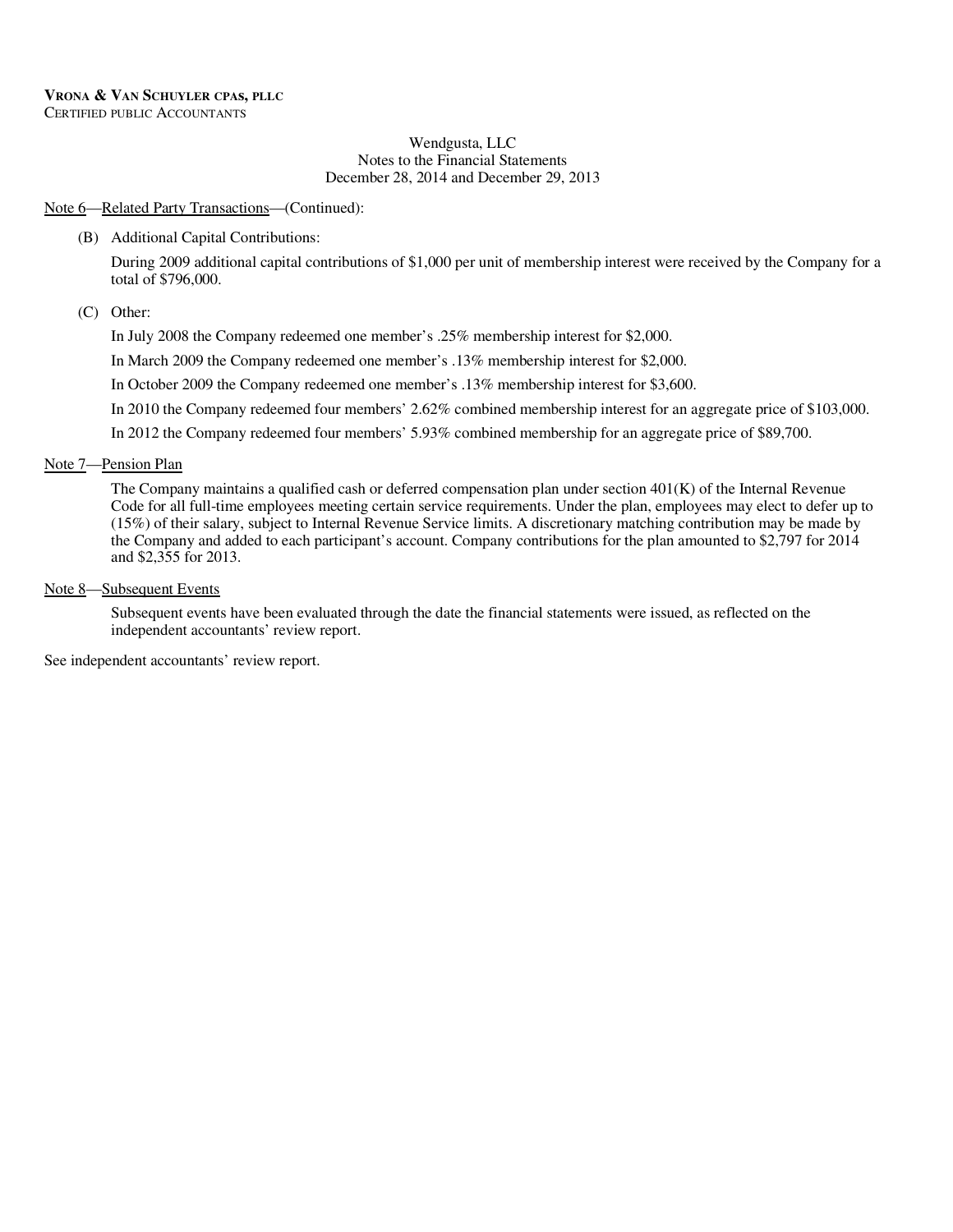# WENDCHARLES I, LLC FINANCIAL STATEMENTS—INCOME TAX BASIS DECEMBER 28, 2014 AND DECEMBER 29, 2013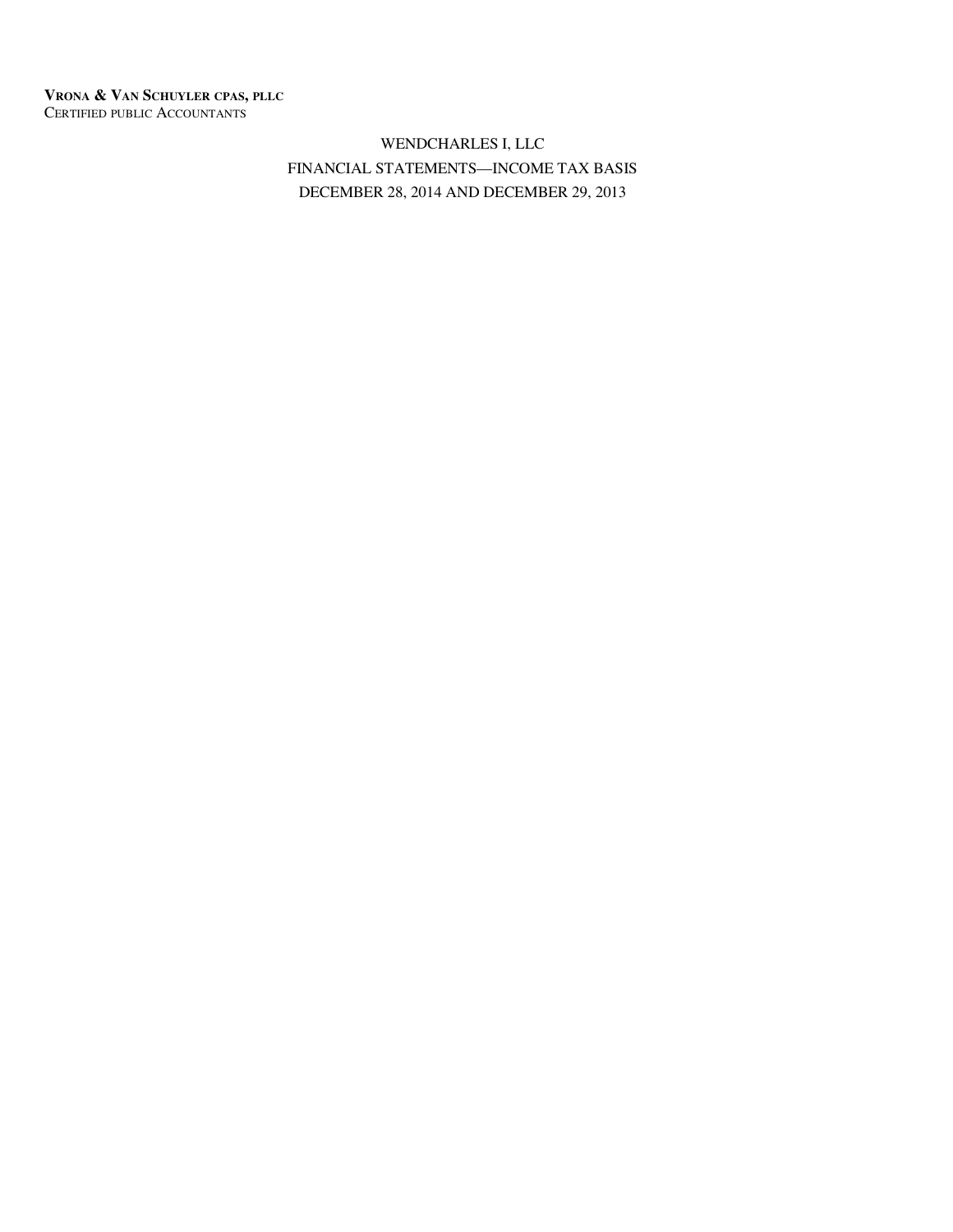#### **VRONA & VAN SCHUYLER CPAS, PLLC** CERTIFIED PUBLIC ACCOUNTANTS ADMIN@VRONAVANSCHUYLERCPA.COM WWW.VRONAVANSCHUYLERCPA.COM TEL: 516-670-9479 FAX: 516-670-9477

240 LONG BEACH ROAD 232 MADISON AVE., 3RD FL **ISLAND PARK, NY 11558-1541** 

# INDEPENDENT ACCOUNTANTS' REVIEW REPORT

To the Members Wendcharles I, LLC 27 Central Avenue Cortland, New York

We have reviewed the accompanying statements of assets, liabilities and members' capital-income tax basis of Wendcharles I, LLC as of December 28, 2014 and December 29, 2013 and the related statements of revenues and expenses-income tax basis, changes in members' capital-income tax basis and cash flows-income tax basis for years then ended. A review includes primarily applying analytical procedures to management's financial data and making inquiries of company management. A review is substantially less in scope than an audit, the objective of which is the expression of an opinion regarding the financial statements as a whole. Accordingly, we do not express such an opinion.

Management is responsible for the preparation and fair presentation of the financial statements in accordance with the income tax basis of accounting and for designing, implementing, and maintaining internal control relevant to the preparation and fair presentation of the financial statements.

Our responsibility is to conduct the reviews in accordance with Statements on Standards for Accounting and Review Services issued by the American Institute of Certified Public Accountants. Those standards require us to perform procedures to obtain limited assurance that there are no material modifications that should be made to the financial statements. We believe that the results of our procedures provide a reasonable basis for our report.

Based on our reviews, we are not aware of any material modifications that should be made to the accompanying financial statements in order for them to be in conformity with the income tax basis of accounting, as described in Note 1.

Vroxa&Vax Schuyles CAAs, Puc

CERTIFIED PUBLIC ACCOUNTANTS

January 30, 2015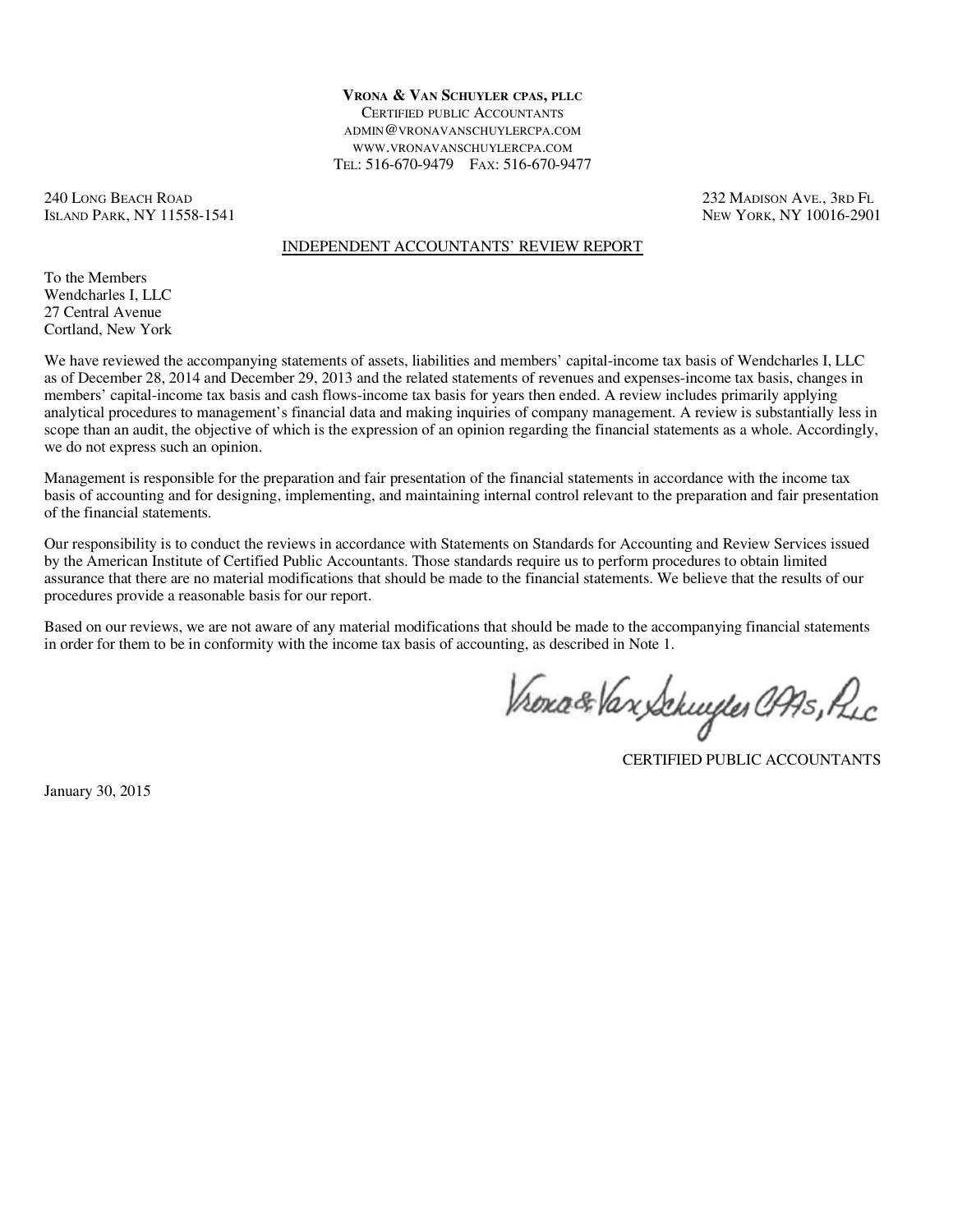# Wendcharles I, LLC Statements of Assets, Liabilities and Members' Capital-Income Tax Basis December 28, 2014 and December 29, 2013

|                                                                                       |             | 2013        |
|---------------------------------------------------------------------------------------|-------------|-------------|
| <b>ASSETS</b>                                                                         |             |             |
| Current assets:                                                                       |             |             |
| Cash (Note 1I)                                                                        | \$511,413   | \$117,670   |
| Inventories—(Note 1C)                                                                 | 51,886      | 56,625      |
| Prepaid expenses and other current assets                                             | 8,477       | 26,667      |
| Total current assets                                                                  | 571,776     | 200,962     |
| Property and equipment—(Notes 1D and 2)                                               | 618,737     | 491,248     |
| Other assets:                                                                         |             |             |
| Goodwill, net of accumulated amortization of \$491,576 in 2014 and \$477,646 in 2013— |             |             |
| (Note 1E)                                                                             | 1,060,780   | 1,313,534   |
| Deposits                                                                              | 11,190      | 11,190      |
| Total other assets                                                                    | 1,071,970   | 1,324,724   |
| <b>TOTAL ASSETS</b>                                                                   | \$2,262,483 | \$2,016,934 |
| LIABILITIES AND MEMBERS' CAPITAL                                                      |             |             |
| Current liabilities:                                                                  |             |             |
| \$<br>Current maturities of long-term debt—(Note 3)                                   | 61,380      | \$281,742   |
| Accounts payable, accrued expenses and taxes payable                                  | 756,278     | 700,259     |
| Total current liabilities                                                             | 817.658     | 982,001     |
| Long-term liabilities:                                                                |             |             |
| Deferred rent credit                                                                  | 9.417       | $\theta$    |
| Long-term debt, less current maturities—(Note 3)                                      | 210,798     | 1,028,102   |
| Total Long-term liabilities                                                           | 220,215     | 1,028,102   |
| <b>TOTAL LIABILITIES</b>                                                              | 1,037,873   | 2,010,103   |
| Commitments and contingencies—(Notes 3, 4, 5 and 7)                                   |             |             |
| Members' capital—(Notes 1A, 5 and 6B)                                                 | 1.224.610   | 6,831       |
| TOTAL LIABILITIES AND MEMBERS' CAPITAL                                                | \$2,262,483 | \$2,106,934 |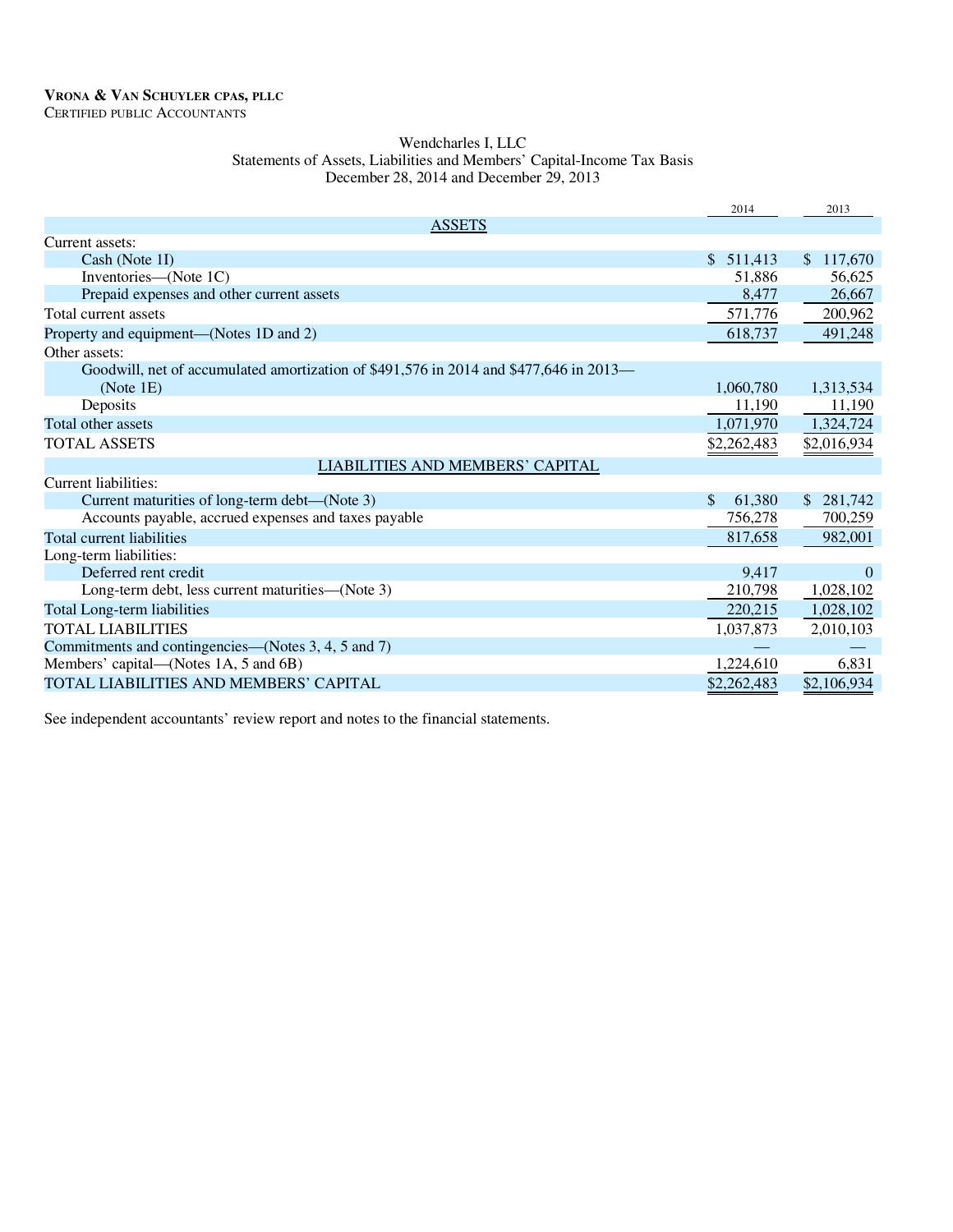# Wendcharles I, LLC Statements of Revenues and Expenses-Income Tax Basis For the Years Ended December 28, 2014 and December 29, 2013

|                                                         | 2014         | 2013             |
|---------------------------------------------------------|--------------|------------------|
| Sales—net                                               | \$10,885,339 | 11,105,515       |
| Cost of sales—net                                       | 3,175,353    | 3,257,032        |
| Gross profit                                            | 7,709,986    | 7,848,483        |
| Labor expenses                                          | 3,524,879    | 3,701,479        |
| Store operating and occupancy expenses                  | 2,160,267    | 2,315,324        |
| General and administrative expenses                     | 610,516      | 737,953          |
| Advertising expenses—(Note 4A)                          | 585,323      | 602,059          |
| Royalty expense—(Note 4A)                               | 435,414      | 444,221          |
| Depreciation and amortization—(Notes 1D, 1E, and 1F)    | 408,509      | 339,014          |
| Interest expense—(Note 3)                               | 42,454       | 58,552           |
| Total operating expenses                                | 7,767,362    | 8,198,602        |
| Operating income (loss)                                 | (57,376)     | (350, 119)       |
| Gain/(loss) on sale/(disposal) of assets                | (2,460)      | (131,071)        |
| Gain on sale of restaurant                              |              | 399,724          |
| Loss on closing of restaurant                           | (176, 415)   | (512, 844)       |
| Workers' compensation refund                            | 135,000      | 140,000          |
| Other income                                            | 24,455       | 66,631           |
| Excess (deficiency) of revenues over expenses—(Note 1G) | (76, 796)    | \$<br>(387, 679) |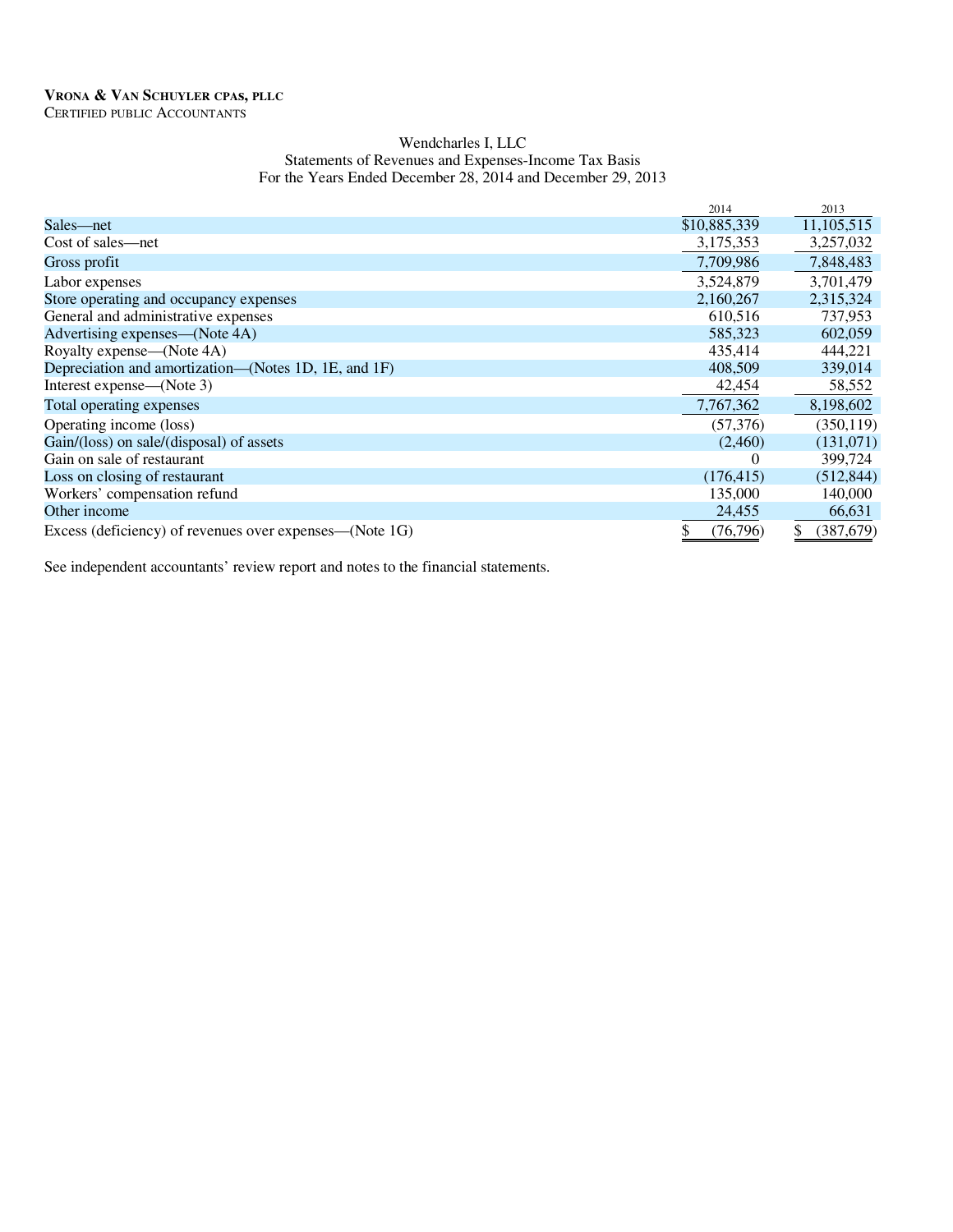# Wendcharles I, LLC

Statements of Changes in Members' Capital-Income Tax Basis For the Years Ended December 28, 2014 and December 29, 2013

| Members' Capital, December 30, 2012                             | \$482,400   |
|-----------------------------------------------------------------|-------------|
| Excess (deficiency) of revenues over expenses December 29, 2013 | (387,679)   |
| Distributions paid to members                                   | (87, 890)   |
| Members' Capital, December 29, 2013                             | 6.831       |
| Excess (deficiency) of revenues over expenses December 28, 2014 | (76,796)    |
| Capital contribution, December 28, 2014                         | 1,400,000   |
| Distributions paid to members                                   | (105, 425)  |
| Members' Capital, December 28, 2014                             | \$1,224,610 |
|                                                                 |             |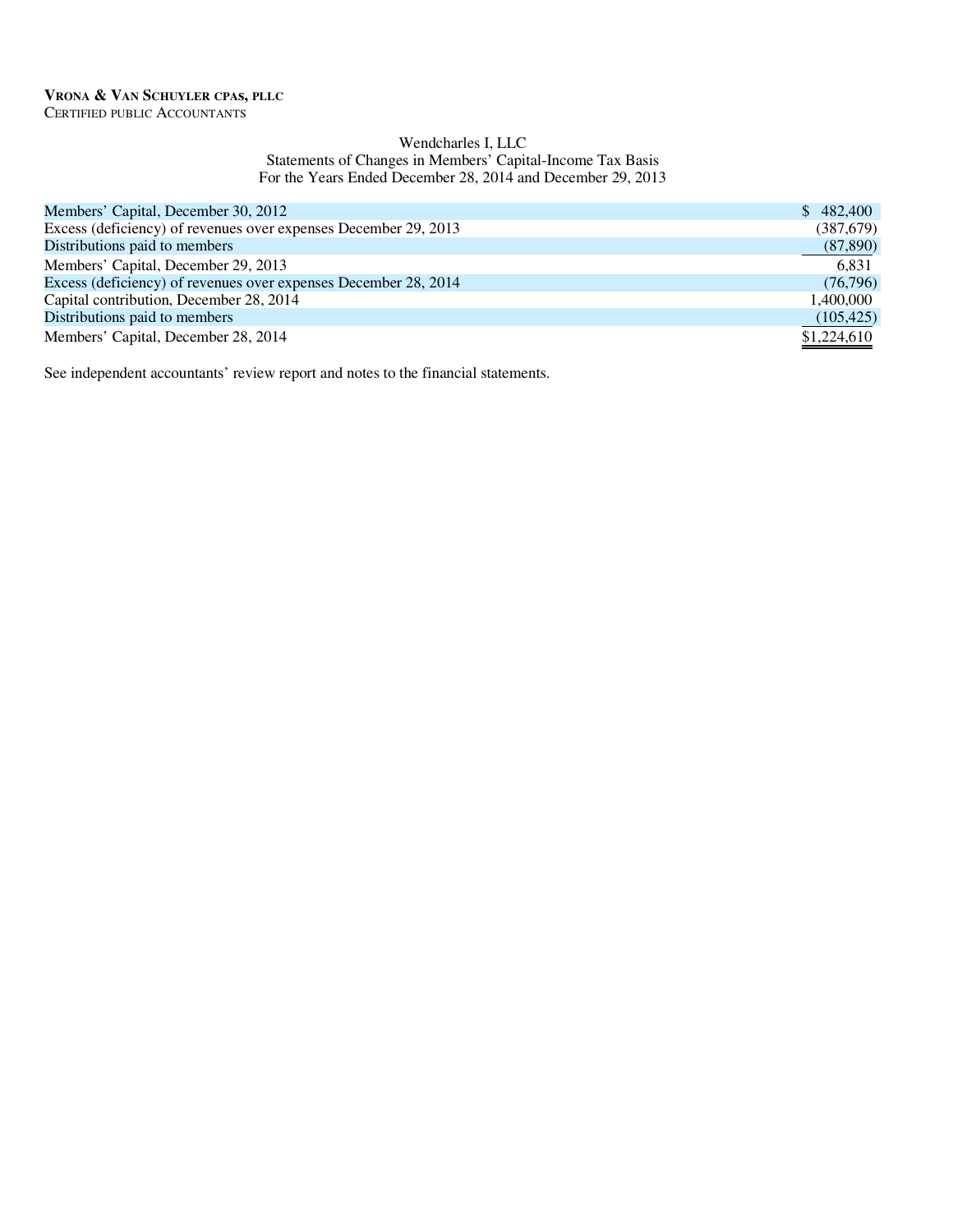# Wendcharles I, LLC Statements of Cash Flows-Income Tax Basis For the Years Ended December 28, 2014 and December 29, 2013

|                                                                              |    | 2014        |               | 2013        |
|------------------------------------------------------------------------------|----|-------------|---------------|-------------|
| Cash flows from operating activities:                                        |    |             |               |             |
| Excess (deficiency) of revenues over expenses                                | æ. | (76,796)    | <sup>\$</sup> | (387,679)   |
| Adjustments to reconcile to net cash provided by operating activities:       |    |             |               |             |
| Depreciation and amortization                                                |    | 408,509     |               | 339,014     |
| (Gain)/loss on (sale)/disposal of assets                                     |    | 2,460       |               | 131,071     |
| Gain on sale of restaurant                                                   |    |             |               | (399, 724)  |
| Loss on closing of restaurants                                               |    | 176,415     |               | 209,483     |
| Increase (decrease) in cash attributed to changes in assets and liabilities: |    |             |               |             |
| Decrease (increase) in inventories                                           |    | 4,739       |               | 17,969      |
| Decrease (increase) in prepaid expenses and other current assets             |    | 18,190      |               | (19, 843)   |
| Increase (decrease) in accounts payable, accrued expenses and taxes          |    | 65,462      |               | (113, 583)  |
| Total adjustments                                                            |    | 675,775     |               | 164,387     |
| Net cash provided by operating activities                                    |    | 598,979     |               | (223, 292)  |
| Cash flows from investing activities:                                        |    |             |               |             |
| Capital expenditures, tangible and intangible assets                         |    | (462, 145)  |               | (147, 197)  |
| Net cash provided by (used in) investing activities                          |    | (462, 145)  |               | (147, 197)  |
| Cash flows from financing activities:                                        |    |             |               |             |
| Closing costs                                                                |    | $\theta$    |               | (500)       |
| Repayments of note payable                                                   |    | (1,187,666) |               | (1,619,807) |
| Members' distributions                                                       |    | (105, 425)  |               | (87, 890)   |
| Members' capital contributions                                               |    | 1,400,000   |               | $\theta$    |
| Proceeds from sale of restaurant                                             |    |             |               | 811,061     |
| Proceeds from debt                                                           |    | 150,000     |               | 1,100,100   |
| Net cash provided by (used in) financing activities                          |    | 256,909     |               | 202,864     |
| Net increase (decrease) in cash                                              |    | 393,743     |               | (167, 625)  |
| Cash, beginning of period                                                    |    | 117,670     |               | 285,295     |
| Cash, end of period                                                          | \$ | 511,413     | \$            | 117,670     |
| <b>Additional Cash Flow Information:</b>                                     |    |             |               |             |
| Interest paid during the year                                                | \$ | 56,359      | \$            | 56,359      |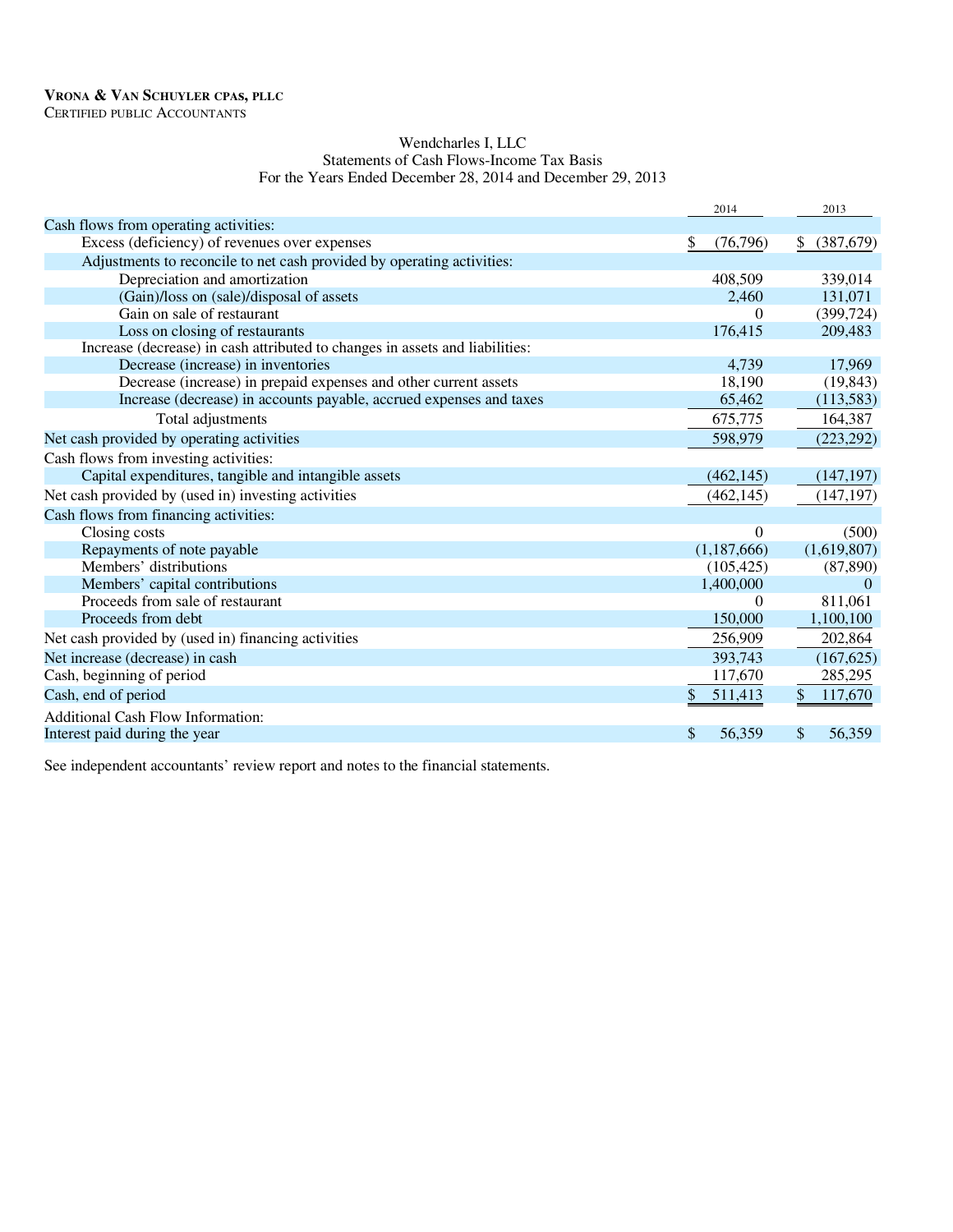# Note 1—Summary of Significant Accounting Policies

(A) The Company:

Wendcharles I, LLC was formed on June 24, 2008 pursuant to the South Carolina Code of Laws to acquire, own and operate eleven existing Wendy's Old Fashioned Hamburger Restaurants in the Charleston, South Carolina metropolitan area. As part of the same overall transaction, another South Carolina limited liability company, Wendcharles II, LLC, affiliated with the Company by certain common management and ownership interests, acquired six other existing Wendy's Old Fashioned Hamburger Restaurants in and proximate to North Charleston. The restaurants were all acquired from one unrelated seller for an aggregate purchase price of \$5,760,000, less net adjustments to the Company of approximately \$14,000. The Company's recorded goodwill in the amount of approximately \$4,060,000. The purchase price was financed principally by a \$3,500,000 loan from Bank of America, with the balance provided by capital contributions of the members. The acquisition closed and restaurant operations commenced on September 16, 2008.

The leases for the eleven leasehold estates, all in South Carolina, were assigned to the Company from different lessors. Four locations each are in Charleston and North Charleston and three are in Mt. Pleasant as follows: Charleston: 1721 Sam Rittenberg Boulevard; 194 Cannon Street; 343 Folly Road; and 5275 International Blvd; North Charleston: 4113 Rivers Avenue; 5115 Dorchester Rd; 9145 University Blvd; and 4892 Ashley Phosphate Road; Mt Pleasant: 361 Highway 17 By-Pass; 935 Chuck Dawley Boulevard; and 596 Long Point Road. (See Note 4B).

On December 26, 2011 the Company sold its Sam Rittenberg Boulevard location to Wendcharles II, LLC, a related party. (See Notes 1A and 2).

In 2013 the Company closed its 5115 Dorchester Road store and sold its 4892 Ashley Phosphate Road store to Wendcharles II, LLC.

In 2014 the Company closed its 194 Cannon Street location. (See Note 2).

The Company is to continue in perpetuity, except it is to be dissolved as a result of the sale of all business operations or the sale of all or substantially all of its assets, in each of such cases upon the receipt of the consideration therefor in cash or the reduction to cash of non-cash consideration, or upon the occurrence of certain events as set forth in the operating agreement. (See Note 5B).

The Company currently operates seven restaurants, all of which are leased.

(B) Income Tax Basis of Accounting:

The Company is treated as a partnership for Federal and South Carolina income tax purposes. The accompanying financial statements have been prepared on the basis of accounting used to prepare the Company's federal partnership return. Such other comprehensive basis of accounting differs from generally accepted accounting principles. Accordingly, the accompanying financial statements are not intended to present financial position and results of operations in accordance with generally accepted accounting principles.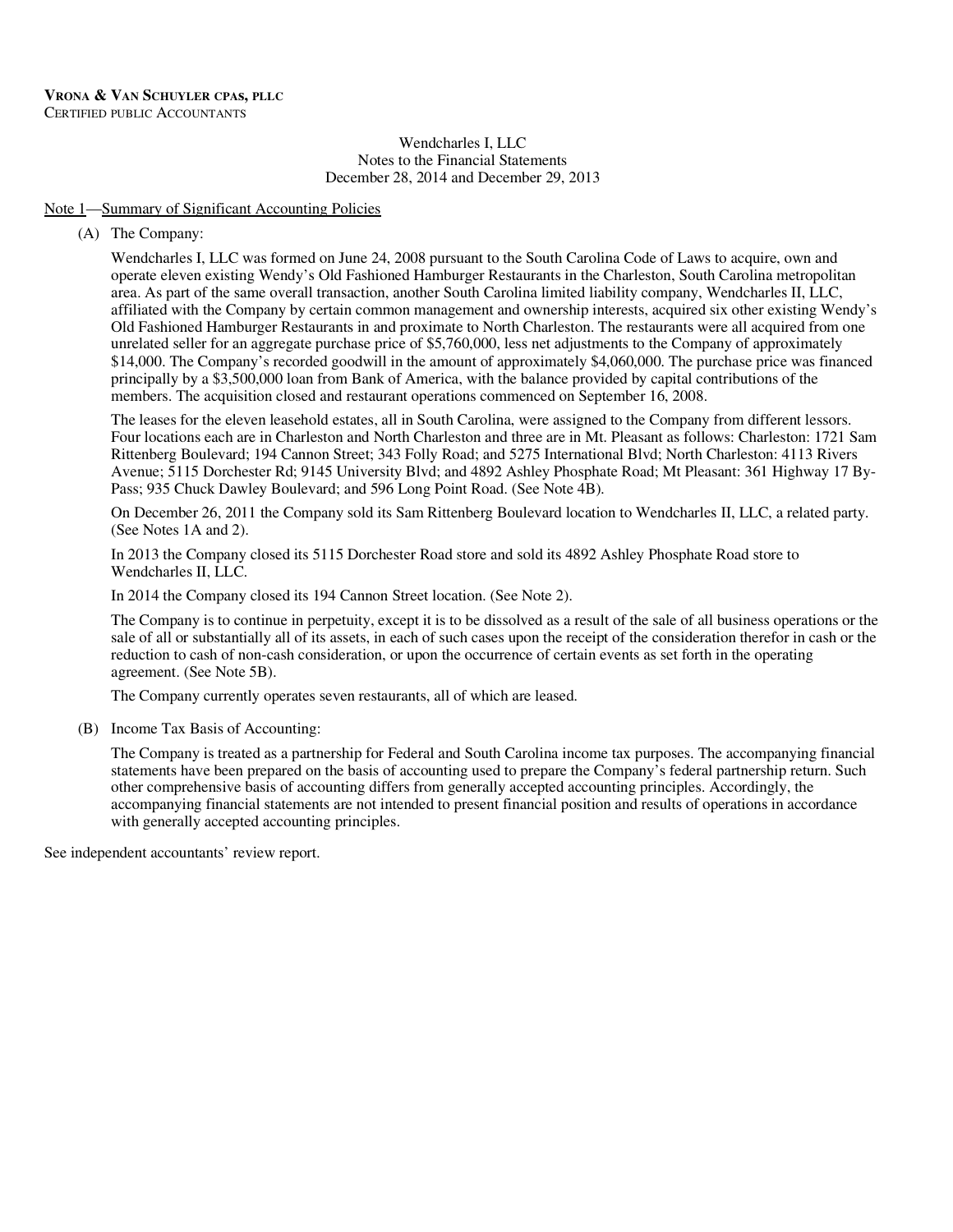### Note 1—Summary of Significant Accounting Policies—(Continued):

(C) Inventories:

Inventories represent food and supplies and are stated at cost.

(D) Property, Equipment and Depreciation:

Property and equipment are stated at cost. Depreciation is provided by application of the straight-line method over depreciable lives as follows:

| Land improvements<br>Leasehold improvements | 15 years<br>15 to 39 years |
|---------------------------------------------|----------------------------|
| Restaurant equipment                        | 5 to 7 years               |
| Automobile                                  | 5 years                    |

If it had qualifying property placed in service during the year, the Company has taken additional depreciation deductions in accordance with the federal government's enactment of the Economic Stimulus Act of 2008, amended by the American Recovery and Reinvestment Act of 2009, the Small Business Jobs Act of 2010, and the Tax Relief, Unemployment Insurance Reauthorization and Job Creation Act of 2010.

### (E) Goodwill:

Goodwill, representing the excess of the purchase price over the fair value of the assets acquired, is amortized over fifteen years.

(F) Deferred Costs:

The Company capitalized the costs incurred in obtaining its financing and its leases. These costs are amortized over the life of the loan.

(G) Income Taxes:

The Company was organized as a Limited Liability Company under the laws of South Carolina and is not subject to any federal or state income tax. For federal and South Carolina income tax purposes, the Company is treated as a partnership. Accordingly, each member is required to report on his federal and applicable state income tax return his distributive share of all items of income, gain, loss, deduction, credit and tax preference of the Company for any taxable year, whether or not any cash distribution has been or will be made to such member.

The Company's tax returns are subject to examination by the Federal and State taxing authorities. The tax laws, rules and regulations governing these returns are complex, technical and subject to varying interpretations. If an examination required the Company to make adjustments, the profit or loss allocated to the members would be adjusted accordingly. Management believes the Company is no longer subject to tax examinations for the years prior to 2011.

Although income tax rules are used to determine the timing of the reporting revenues and expenses, non-taxable and nondeductible expenses are included in the determination of net income in the accompanying financial statements.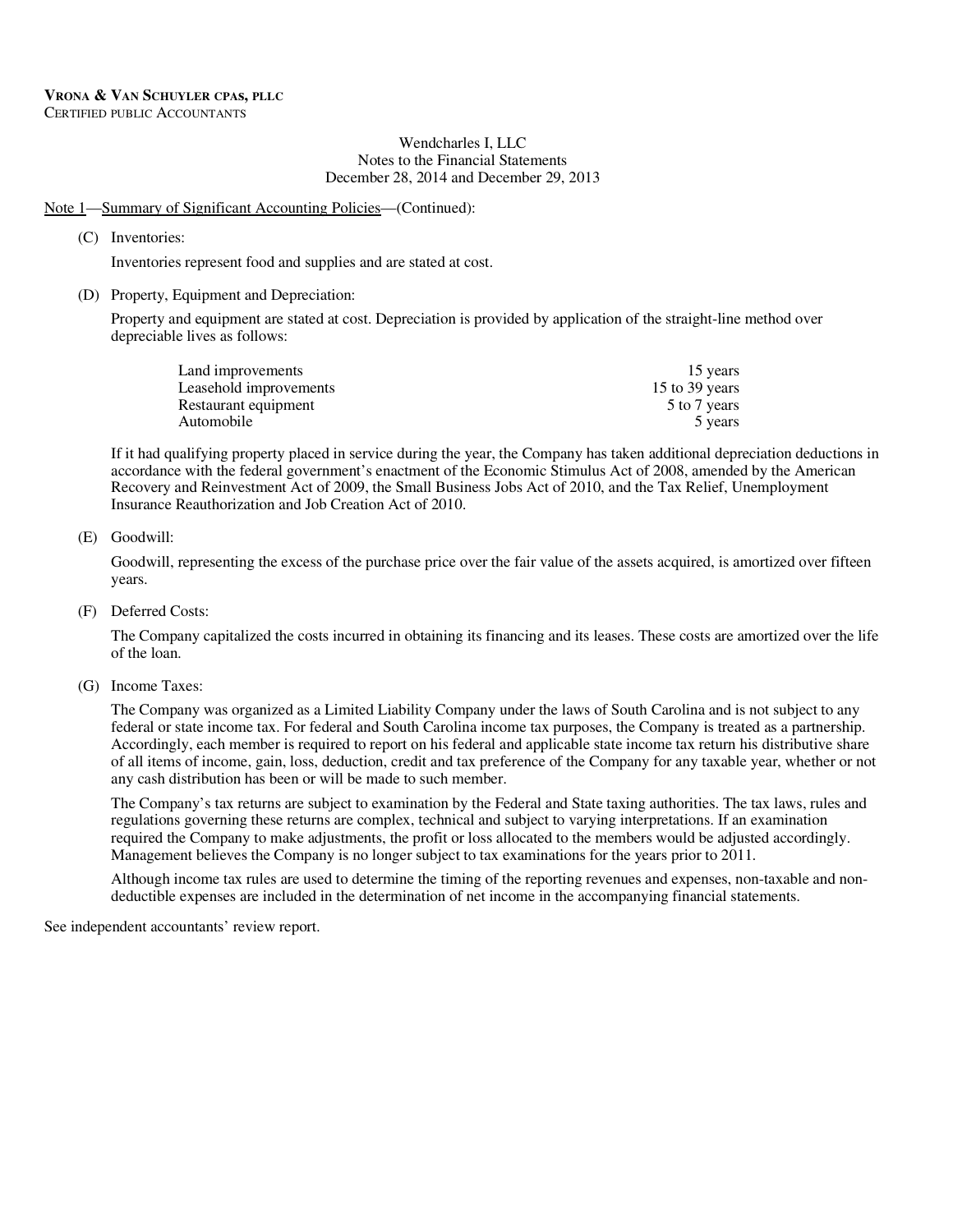# Note 1—Summary of Significant Accounting Policies—(Continued):

(H) Fiscal Year:

The Company's annual accounting period is a fiscal year ending on the last Sunday of December.

(I) Cash:

The Company maintains its cash in various banks. The accounts at each bank are guaranteed by the Federal Deposit Insurance Corporation, to a maximum of \$250,000. At any time during the year, the cash balance may exceed \$250,000.

(J) Use of Estimates:

The preparation of financial statements in conformity with the income tax accrual basis of accounting requires management to make estimates and assumptions that affect certain reported amounts and disclosures. Accordingly, actual results could differ from these estimates.

(K) Advertising:

The Company expenses all advertising costs when incurred.

(L) Sales Tax:

The Company collects sales tax and remits to the state of South Carolina. The liability is reflected in taxes payable on the balance sheet.

### Note 2—Property and Equipment

Property and equipment consist of the following:

|                                | 2014       | 2013           |
|--------------------------------|------------|----------------|
| Land improvements              | \$214,972  | 120,103<br>\$. |
| Leasehold improvements         | 937,648    | 866,067        |
| Restaurant equipment           | 1,488,650  | 1,425,263      |
| Construction in progress       |            |                |
| Automobile                     | 13,514     | 13,514         |
| Total                          | 2,654,784  | 2,424,947      |
| Less: Accumulated depreciation | 2,036,047  | 1,933,699      |
| Property and equipment, net    | \$ 618,737 | 491,248        |

In 2013 the Company closed its 5115 Dorchester Road store and recognized a loss of \$512,844 on the closing.

In 2013 the Company sold its 4892 Ashley Phosphate Road store to Wendcharles II, LLC a related company for \$630,000. The Company recognized a gain of \$399,724 on the sale.

In 2014 the Company closed its 194 Cannon Street restaurant and recognized a loss of \$176,415.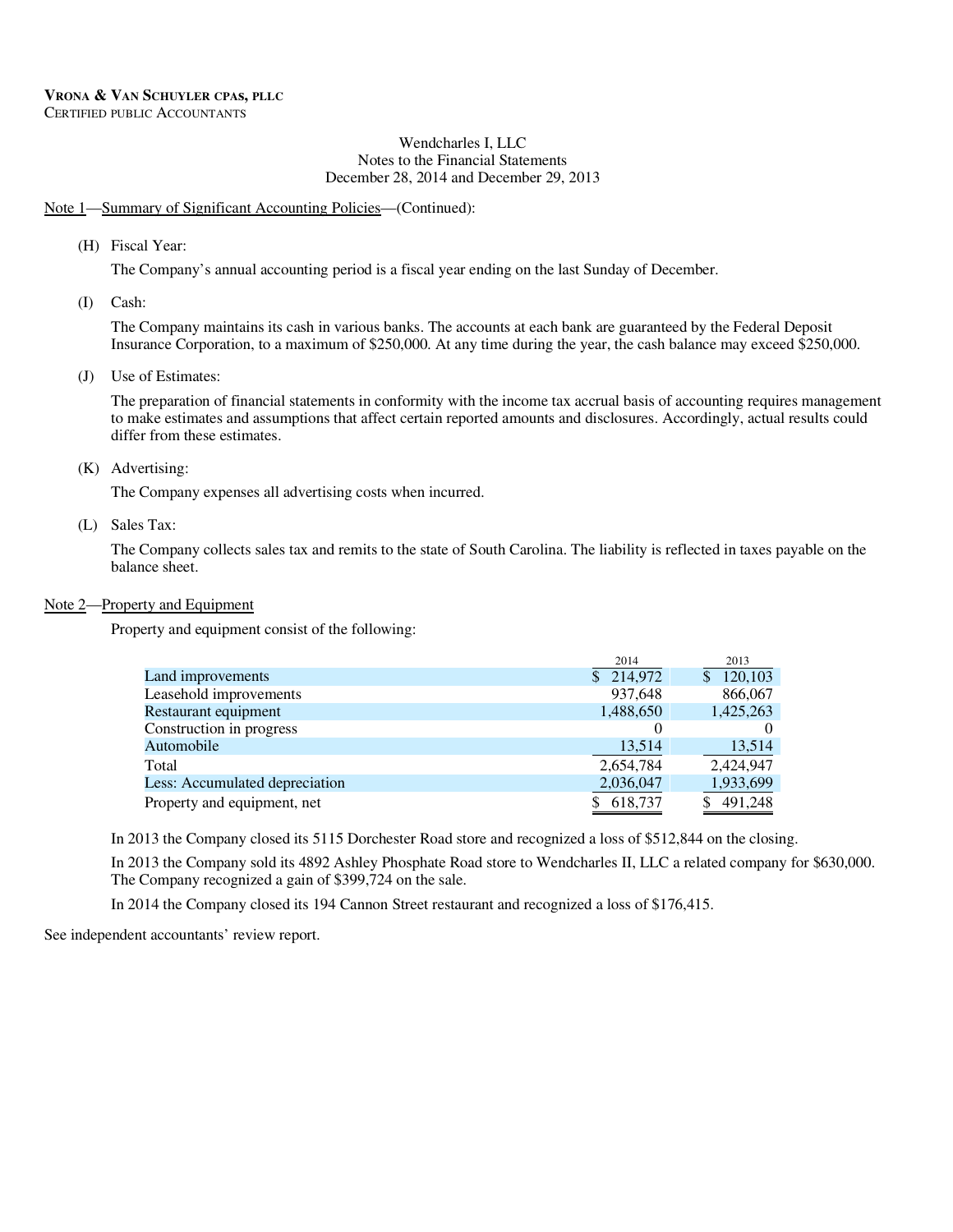### Note 3—Acquisition Debt

At the closing of the purchase transaction, the Company and its affiliate, Wendcharles II, LLC, jointly obtained a \$3,500,000 loan from Bank of America, with interest at a floating rate, initially equal to the thirty-day adjusted LIBOR plus 250 basis points for the period commencing on the closing date until four quarterly financial reports have been submitted and reviewed in accordance with the loan agreement and, thereafter, equal to the thirty day adjusted LIBOR plus a margin based on the funded debt to earnings before interest, taxes depreciation and amortization ("EBITDA") ratio. Based on the relative values of the leasehold interests acquired, \$1,800,000 and \$1,700,000, representing 51% and 49%, respectively, of the total principal amount, were recorded on the books of the Company and its affiliate, although they are jointly and severally liable for the loan.

A combined initial payment of interest only of \$7,277, based on LIBOR of 2.49%, set two business days before the closing date was due and paid on October 1, 2008. Beginning on November 1, 2008 and ending on August 1, 2015, monthly payments of interest and principal are due in an amount sufficient to amortize the loan over 13.5 years. LIBOR is adjusted on the first business day of each month. The loan matures on August 16, 2015. The loan was repaid in 2013.

On March 17, 2010, the Company borrowed \$250,000 from Wen-Restaurants LLC (a related company, see note 6C). Repayment terms were \$2,440 per month including interest at 3.25% per annum. In November 2013 the Company prepaid \$45,126 to reduce the loan balance to \$125,000. Terms were monthly payments of \$1,221 including interest of 3.25% for 120 months. The loan was repaid in 2014.

In October 2011 the Company borrowed \$120,000 from M&T Bank. Repayment terms are \$3,333 per month for 36 months plus interest at 3.25%. The loan was repaid in 2014.

In April 2012 the Company borrowed \$180,000 from Wendcapital LLC, a related party. Repayment terms are \$1,757 per month for 144 months at an interest rate of 6%. Additional interest may be charged if certain performance based sales are realized.

The future principal payments are as follows:

| 2015       | \$12,394  |
|------------|-----------|
| 2016       | 13,159    |
| 2017       | 13,970    |
| 2018       | 14,882    |
| 2019       | 15,746    |
| Thereafter | 80,210    |
|            | \$150,361 |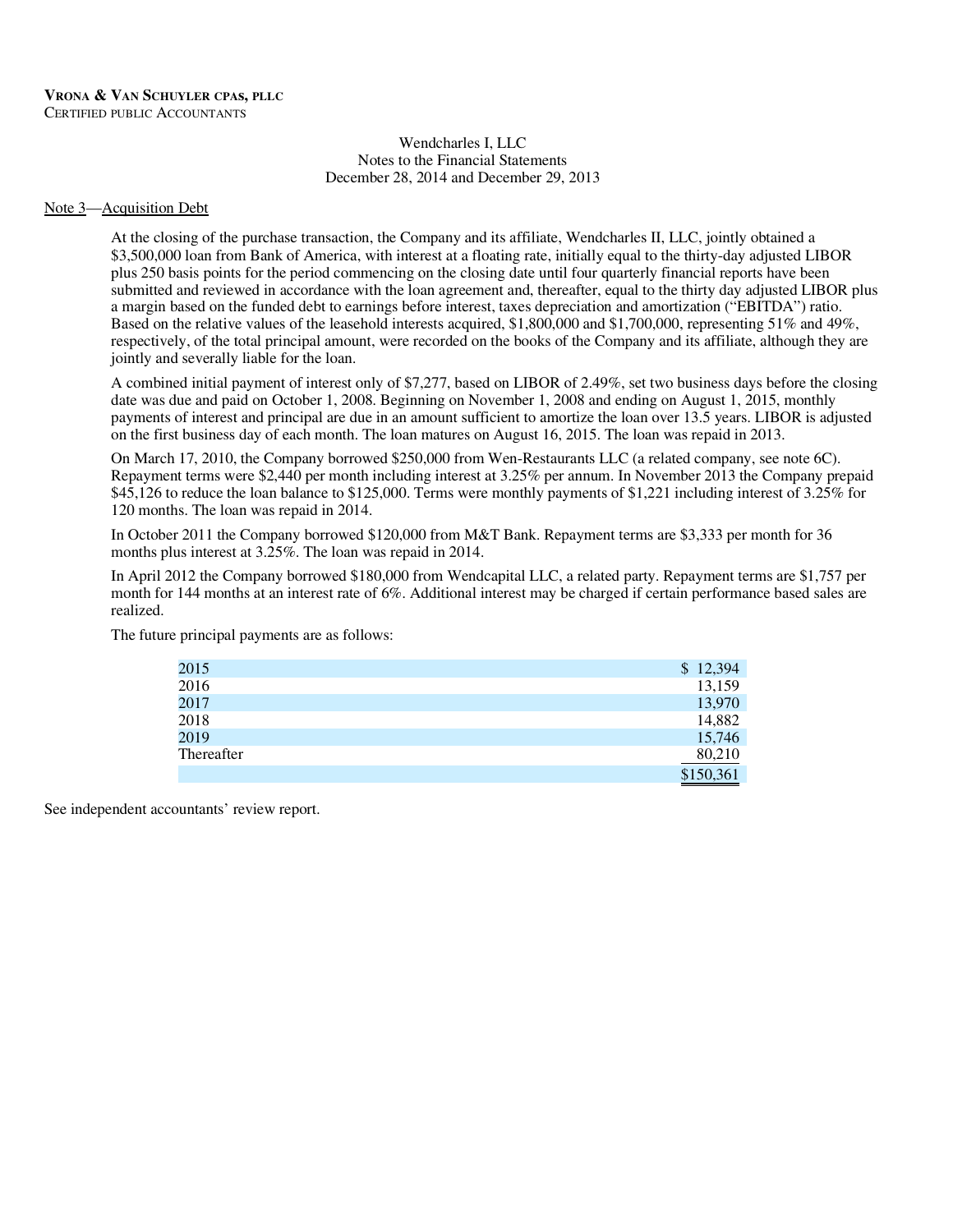### Note 3—Acquisition Debt—(Continued):

On June 27, 2013 the Company borrowed \$1,100,000 from M&T Bank. Repayment terms are approximately \$18,644 plus interest at 3% for 59 months. The loan was repaid in 2014.

The Company borrowed \$150,000 from M&T Bank in May of 2014 for equipment. Repayment terms are \$4,414 per month for 36 months including interest at 3.25%.

The future principal payments are as follows:

| 2015 | \$48,986  |
|------|-----------|
| 2016 | 51,766    |
| 2017 | 21,065    |
|      | \$121,817 |

### Note 4—Commitments and Contingencies

(A) Franchise Agreement Commitments:

The Company is the franchisee for the seven Wendy's restaurants it owns and operates. The franchise agreements obligate the Company to pay to Wendy's International a monthly royalty equal to 4% of the gross sales of each restaurant, or \$250, whichever is greater. The Company must also pay to Wendy's National Advertising Program 3% of the gross sales and spend not less than .75% of the gross sales of each restaurant for local and regional advertising.

(B) Minimum Operating Lease Commitments:

The lease for the restaurant located at 4113 Rivers Ave in North Charleston has a primary term that expires on March 31, 2025 and includes two five-year renewal options. The current annual rent for the lease is \$106,719 through March 31, 2015. At that time and on each April 1 thereafter, annual rent will be increased by the previous year's annual rent multiplied by 1%.

The lease for the restaurant located at 343 Folly Road in Charleston has a primary term that expires on November 6, 2021 and includes two five-year renewal options. The annual rent is \$70,200 for all terms of the lease. In addition the Company is required to pay percentage rent equal to 7% of gross sales in excess of \$589,488.

The lease for the restaurant located at 361 Hwy 17 Bypass in Mt Pleasant has a primary term that expires on November 6, 2021 and includes two five-year renewal options. The annual rent is \$55,333 for all terms of the lease. In addition the Company is required to pay percentage rent equal to 7% of gross sales in excess of \$750,000. In 2013 part of the land was condemned and the Company received \$181,061 in proceeds. The lease was amended to reflect this change. The Company recognized a gain of \$90,508.

The lease for the restaurant located at 935 Chuck Dawley Blvd in Mt Pleasant had a primary term that expired on September 9, 1996. The current term expires on September 9, 2016. The annual rent is \$97,020 for the remainder of the current term. In addition the Company is required to pay percentage rent equal to 6% of gross sales in excess of base rent.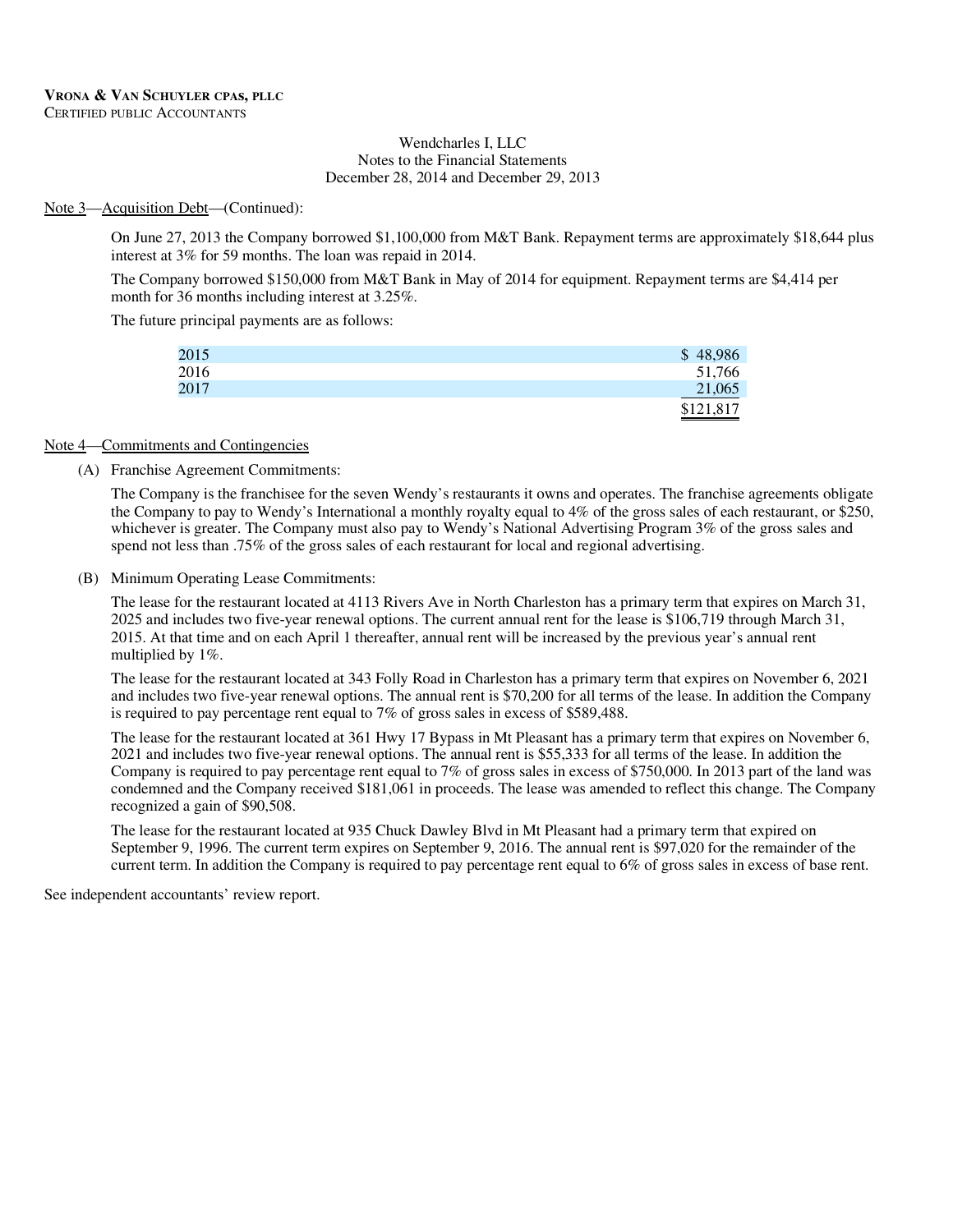### Note 4—Commitments and Contingencies—(Continued):

### (B) Minimum Operating Lease Commitments—continued:

The lease for the restaurant located at 9145 University Blvd in North Charleston has a primary term that expires on March 31, 2025 and includes two five-year renewal options. The current annual rent for the lease is \$109,463 through March 31, 2015. At that time and on each April 1 thereafter, annual rent will be increased by the previous year's annual rent multiplied by 1%.

The lease for the restaurant located at 596 Long Point Road in Mt Pleasant has a primary term that expires on March 31, 2025 and includes two five-year renewal options. The current annual rent for the lease is \$100,029 through March 31, 2015. At that time and on each April 1 thereafter, annual rent will be increased by the previous year's annual rent multiplied by 1%

The lease for the restaurant located at 5275 International Blvd in North Charleston has a primary term that expires on April 30, 2027 and includes four five-year renewal options. The current annual rent for the lease is \$129,150 through June 30, 2018. At that time and on each five year anniversary thereafter, annual rent will be increased by the previous year's annual rent multiplied by 5%.

The Company is required to pay all realty taxes, insurance, routine maintenance and common charges for the above leases.

Rent expense was \$872,350 in 2014 and \$947,544 in 2013 including percentage including percentage rent of \$115,744 in 2014 and \$94,089 in 2013.

Future annual minimum rentals are as follows:

| 2015       | \$667,914   |
|------------|-------------|
| 2016       | 641,161     |
| 2017       | 577,250     |
| 2018       | 583,704     |
| 2019       | 590,191     |
| Thereafter | 3,034,628   |
|            | \$6,094,848 |

(C) Financial and Operational Advisory Services Agreement:

The Company has a financial and operational advisory services agreement with three of its corporate officers. The agreement provides for these officers to: Consult with and advise the Company on applicable financial and/or operational matters and if required by the Company's debt, lease or franchise agreements, to which they are signatories, to remain ready, willing and able to maintain such status for the benefit of the Company, except where such guarantees are not needed; and remain able to provide such additional personal guarantees as, within their sole discretion, may reasonably be necessary to maintain the business of the Company. The initial term expires December 2011, and is automatically renewable annually thereafter, as long as the Company remains in business. The agreement also provides for the reimbursement of reasonable expenses incurred by the individuals in fulfilling their duties. (See Note 6A).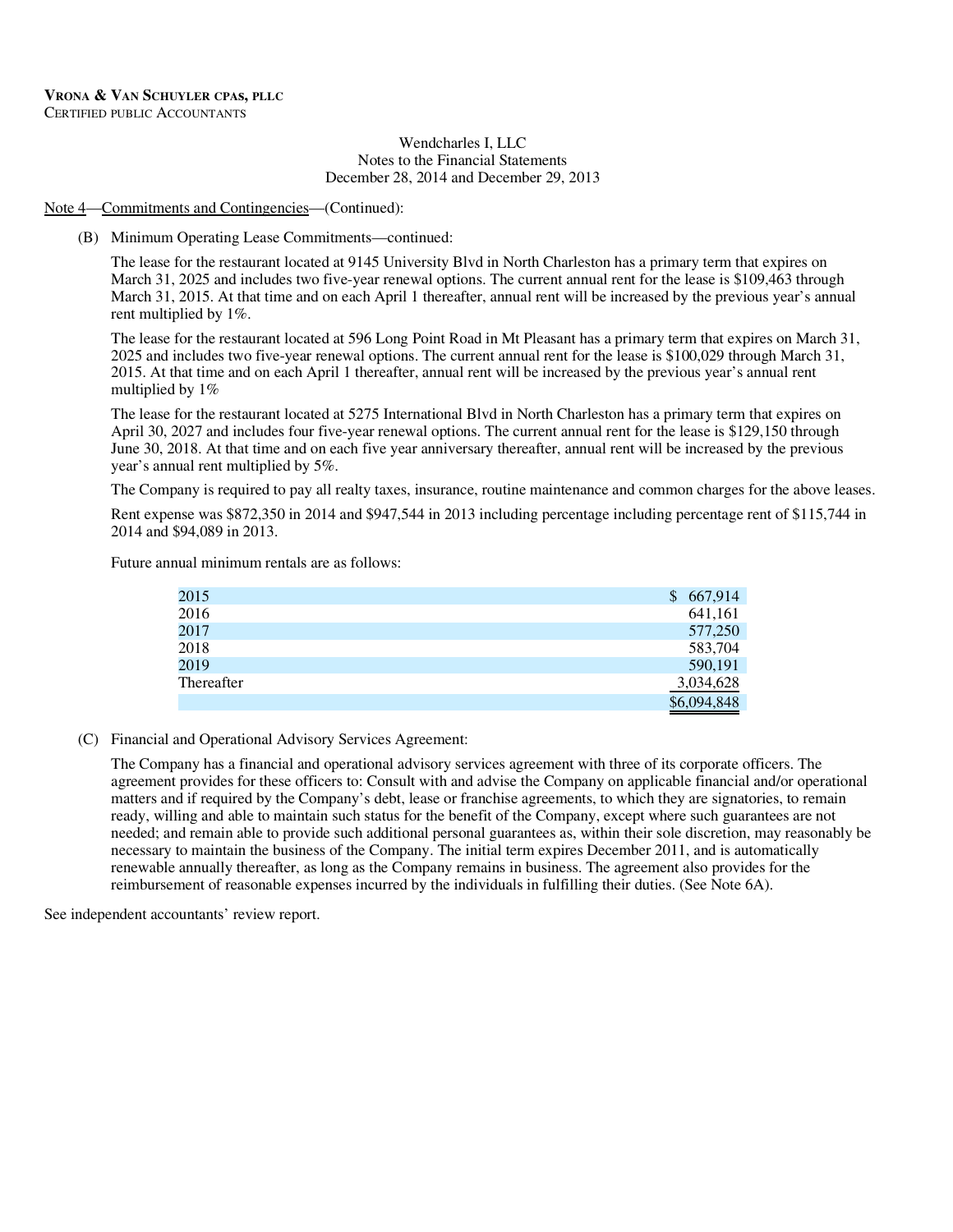# Note 5—Capitalization and Operating Agreement

(A) Capitalization:

The Company's initial capitalization consisted of 800 units, of which 42 and 32 were sold to two managing members at \$100 per unit, or \$ 7,400 in the aggregate, and 80 units were sold to the third managing member at \$125 per unit, or \$10,000 in the aggregate. Of the remaining 646 units, 67 were sold at \$100 per unit, or \$6,700 in the aggregate, and 579 units were sold at per unit contributions of \$4,700 totaling \$2,721,300. All contributions totaled \$2,745,400. (See Note 5B).

(B) Operating Agreement:

All purchasers of membership interests are parties to the Company's operating agreement which provides for the capitalization and operation of the Company, distributions to members and transfers of interests. Members' consents representing 75% of all membership interests are required for the following actions: Change in the operating agreement; voluntary dissolution; sale or exchange of substantially all assets; merger or consolidation; incurrence of debt or refinancing other than in the ordinary course of business or in connection with entering new or unrelated businesses; and removal of a manager, for cause. Members are not required to make up negative capital accounts. Distributions either from cash flow generated by operations or capital transactions (as defined) other than capital contributions are made at the sole discretion of the managers, acting unanimously. Managers are elected by the members. Outside liens against membership interests are prohibited. For permitted transfers of membership interests, book value is equal to assets less liabilities using the income tax method/accrual basis of accounting.

In 2014 the Company issued 700 new units for an aggregate capital contribution of \$1,400,000.

Members wishing to sell their interests shall submit their request in writing, together with appropriate documentation setting forth the terms of such sale, to the managing members, who within thirty days and at their sole discretion, shall approve or disapprove of such sale. If not approved, the managing members within fourteen additional days may elect to have the Company purchase the offered units at the stated terms. Such action by the managing members is to be by simple majority. If the managing members determine that the offered interests are not to be redeemed by the Company, then the interests shall be offered to the remaining members of the Company, pro-rata at the same offered terms, who will have 14 additional days to purchase the offered shares. If the interests are not purchased by the members, then they may be sold to the third-party purchaser at the offered terms, but the purchaser must become bound by the terms of the operating agreement. Membership interests may also be transferred to family members or trusts or by reason of death or incompetence.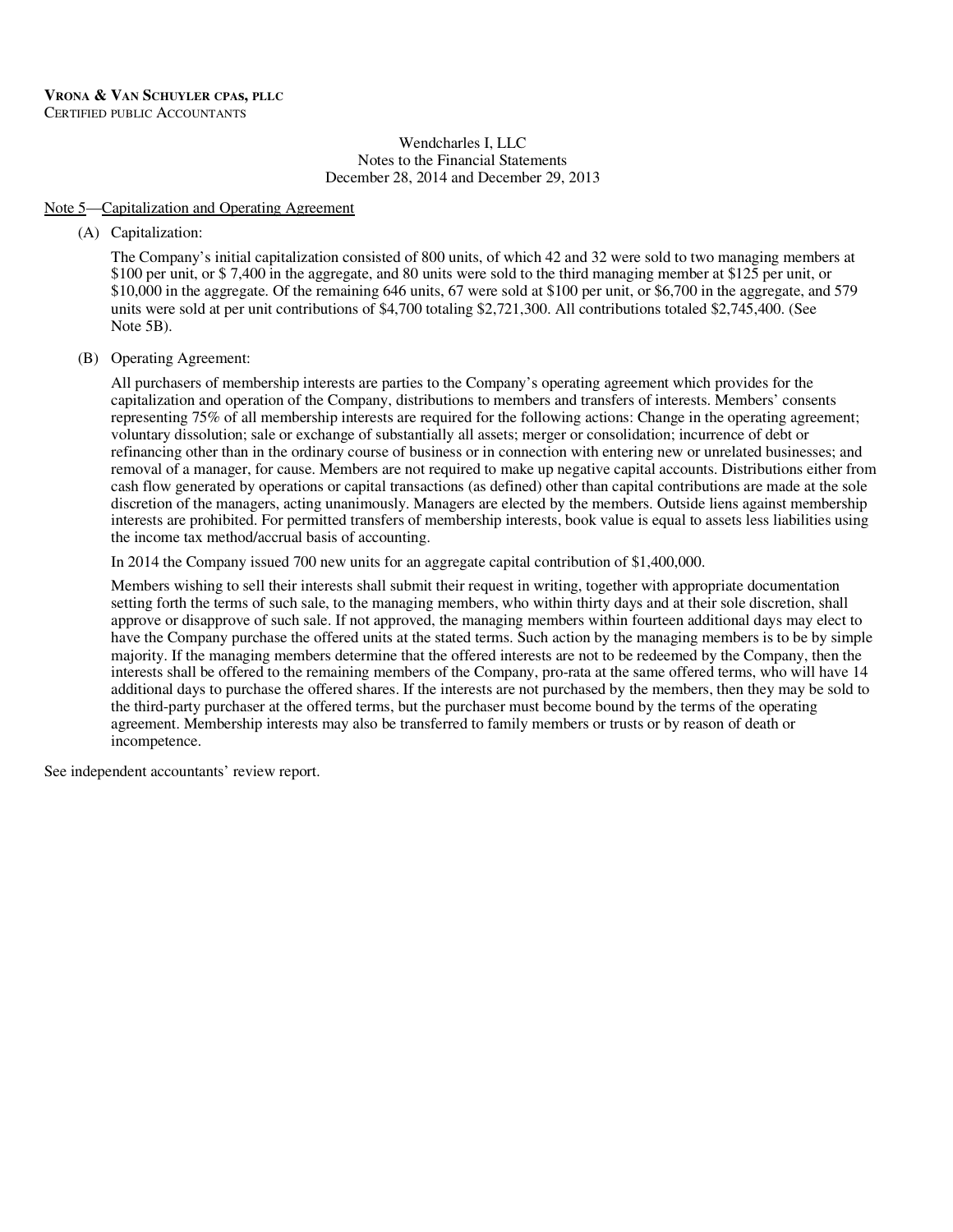# Note 5—Capitalization and Operating Agreement—(Continued):

(B) Operating Agreement:

In the event of a termination of a member's interest by death, retirement, resignation, expulsion, bankruptcy, incompetence, or in the case of a member that is not a natural person—dissolution, the Company must be dissolved unless it is continued by the consent of all the remaining members. Non-consenting members are deemed to offer and authorized representatives or trustees of deceased or bankrupt members may offer the applicable membership interest, first to the Company, and then to the consenting (continuing) members. In such case, the offered interests must be purchased by either the Company or one or more of the consenting members. Such purchases, unless made by the Company, are to be made pro-rata to the existing interests of purchasing members, unless they agree otherwise or there is only one purchasing member.

In any event, all offered interests of non-consenting members or by the estate, trustee, etc. of deceased or bankrupt members, etc. must be purchased by the Company or one or more consenting members or the Company must be dissolved and liquidated.

# Note 6—Related Party Transactions

(A) Financial and Operational Advisory Services:

The Company paid two of its three managing members and a third individual a total of \$43,200 in 2014 and \$42,000 in 2013 pursuant to a financial and operational advisory services agreement. (See Note 4C).

(B) Redemption of Membership Interest:

In October 2009 the Company redeemed one member's .125% membership interest for \$2,000.

(C) Note Payable:

In March 2012 the Company borrowed \$180,000 from Wendcapital, LLC. Both Companies have common owners; however they are not under common control.

# Note 7—Pension Plan

The Company maintains a qualified cash or deferred compensation plan under section  $401(K)$  of the Internal Revenue Code for all full-time employees meeting certain service requirements. Under the plan, employees may elect to defer up to (15%) of their salary, subject to Internal Revenue Service limits. A discretionary matching contribution may be made by the Company and added to each participant's account. Company contributions for the plan amounted to \$0 for 2014 and \$0 for 2013.

# Note 8—Subsequent Event

Subsequent events have been evaluated through the date the financial statements were issued, as reflected on the independent accountants' review report.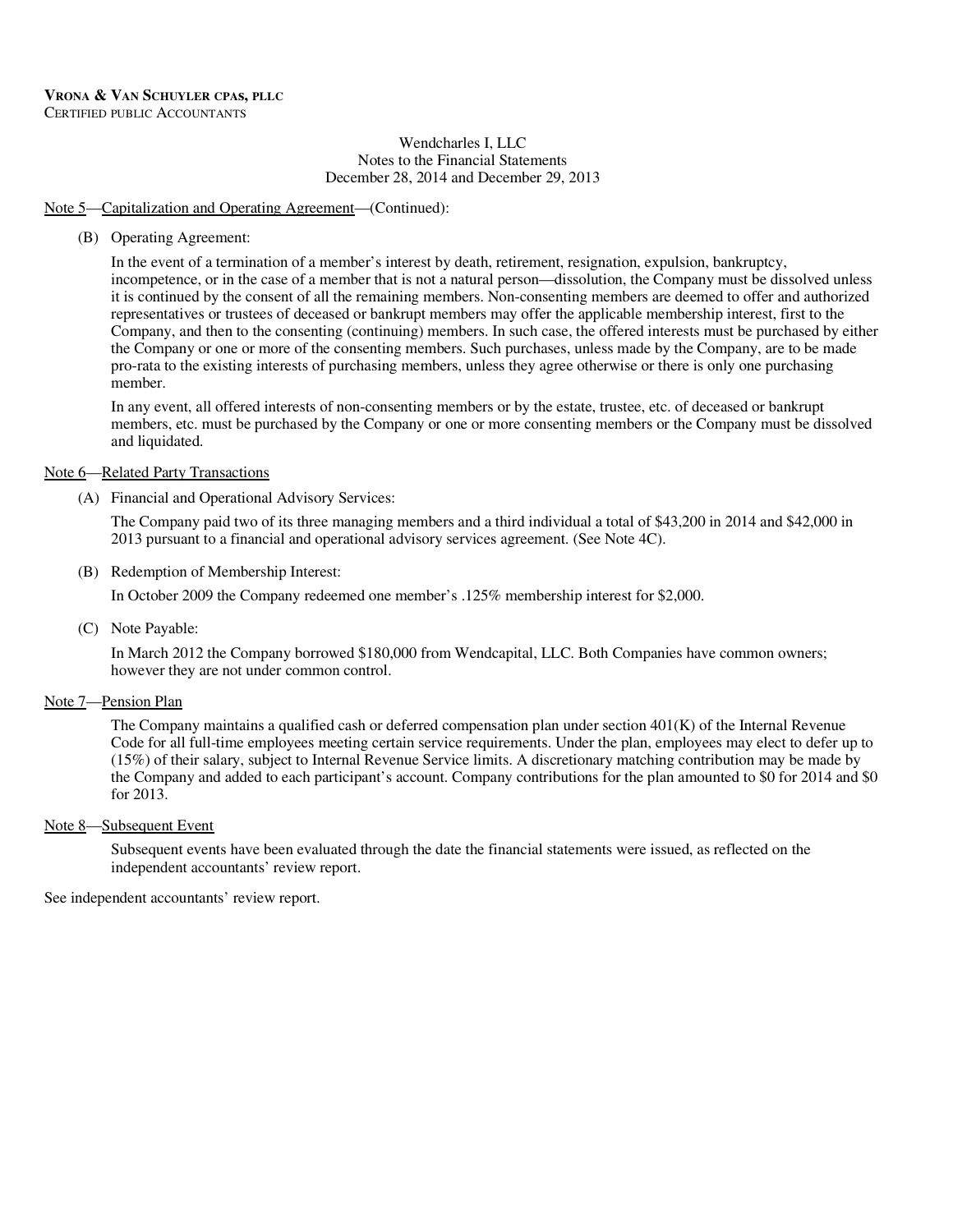# WENDCHARLES II, LLC

FINANCIAL STATEMENTS—INCOME TAX BASIS DECEMBER 28, 2014 and DECEMBER 29, 2013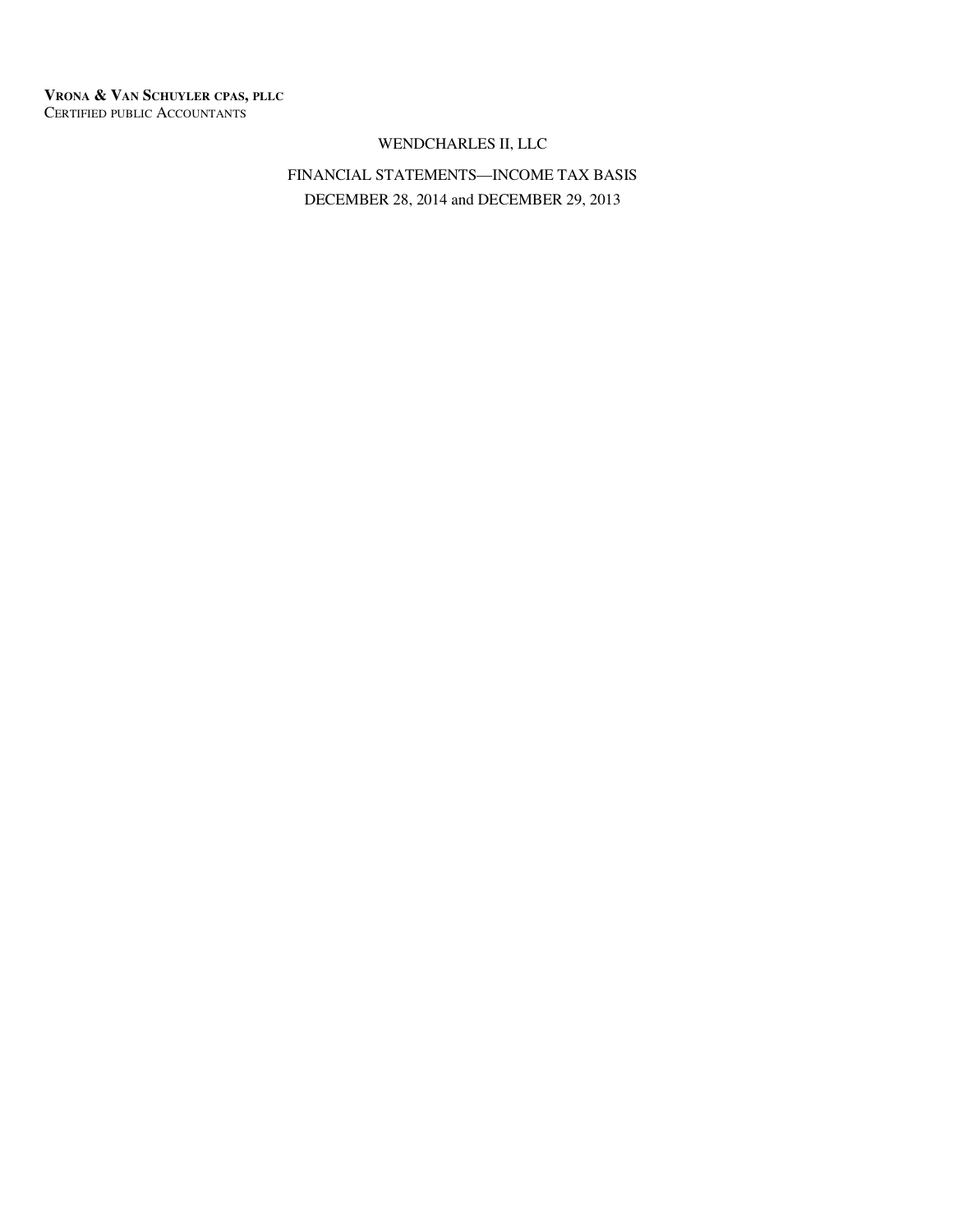#### **VRONA & VAN SCHUYLER CPAS, PLLC** CERTIFIED PUBLIC ACCOUNTANTS ADMIN@VRONAVANSCHUYLERCPA.COM WWW.VRONAVANSCHUYLERCPA.COM TEL: 516-670-9479 FAX: 516-670-9477

240 LONG BEACH ROAD ISLAND PARK, NY 11558-1541 232 MADISON AVE., 3RD FL NEW YORK, NY 10016-2901

# INDEPENDENT ACCOUNTANTS' REVIEW REPORT

To the Members Wendcharles II, LLC 27 Central Avenue Cortland, New York

We have reviewed the accompanying statements of assets, liabilities and members' capital-income tax basis of Wendcharles II, LLC as of December 28, 2014 and December 29, 2013 and the related statements of revenues and expenses-income tax basis, changes in members' capital (deficit)-income tax basis and cash flows-income tax basis for the years then ended. A review includes primarily applying analytical procedures to management's financial data and making inquiries of company management. A review is substantially less in scope than an audit, the objective of which is the expression of an opinion regarding the financial statements as a whole. Accordingly, we do not express such an opinion.

Management is responsible for the preparation and fair presentation of the financial statements in accordance with the income tax basis of accounting and for designing, implementing, and maintaining internal control relevant to the preparation and fair presentation of the financial statements.

Our responsibility is to conduct the reviews in accordance with Statements on Standards for Accounting and Review Services issued by the American Institute of Certified Public Accountants. Those standards require us to perform procedures to obtain limited assurance that there are no material modifications that should be made to the financial statements. We believe that the results of our procedures provide a reasonable basis for our report.

Based on our reviews, we are not aware of any material modifications that should be made to the accompanying financial statements in order for them to be in conformity with the income tax basis of accounting, as described in Note 1.

Vroxa&Vax Schwyles CAAS, PLLC

CERTIFIED PUBLIC ACCOUNTANTS

January 30, 2015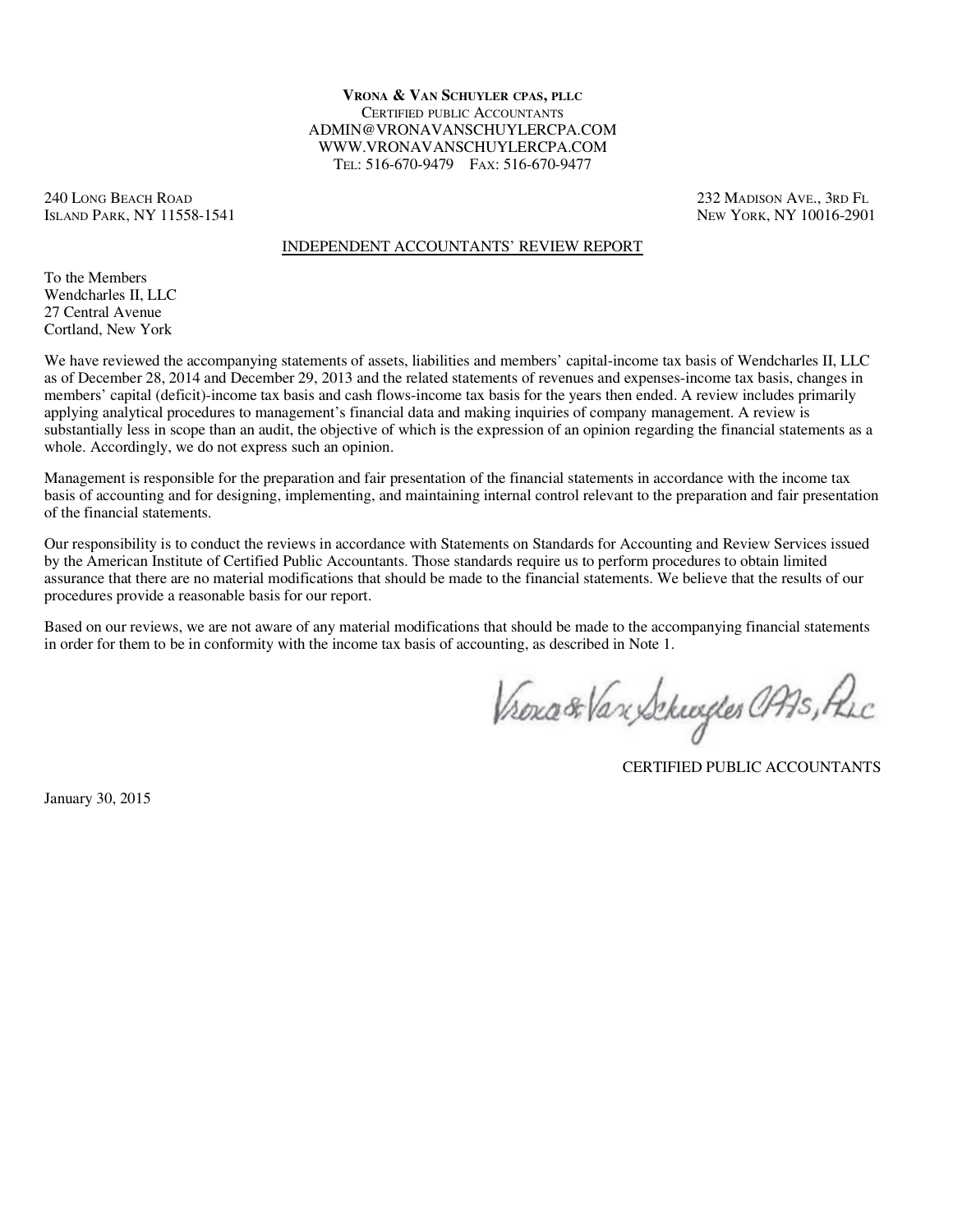# Wendcharles II, LLC Statements of Assets, Liabilities and Members' Capital (Deficit)—Income Tax Basis December 28, 2014 and December 29, 2013

|                                                        | 2014                    | 2013        |
|--------------------------------------------------------|-------------------------|-------------|
| <b>ASSETS</b>                                          |                         |             |
| Current assets:                                        |                         |             |
| Cash (Note 1I)                                         | \$930,804               | \$664,589   |
| Inventories—(Note 1C)                                  | 68,286                  | 67,975      |
| Prepaid expenses and other current assets              | $\theta$                | 12,692      |
| Total current assets                                   | 999,090                 | 745,256     |
| Property and equipment—(Notes 1D and 2)                | 936,819                 | 822,347     |
| Other assets:                                          |                         |             |
| Goodwill, net of accumulated amortization of           |                         |             |
| \$654,318 in 2014 and \$530,617 in 2013—(Note 1E)      | 1,201,197               | 1,324,898   |
| Deposits                                               | 6,075                   | 12,160      |
| Total other assets                                     | 1,207,272               | 1,337,058   |
| <b>TOTAL ASSETS</b>                                    | \$3,143,181             | \$2,904,661 |
| LIABILITIES AND MEMBERS' CAPITAL (DEFICIT)             |                         |             |
| Current liabilities:                                   |                         |             |
| Current maturities of long-term debt—(Note 3)          | $\mathcal{S}$<br>67,085 | \$116,686   |
| Accounts payable, accrued expenses and taxes payable   | 869,140                 | 788,274     |
| Total current liabilities                              | 936,225                 | 904,960     |
| Long-term debt, less current maturities—(Note 3)       | 485,166                 | 586,765     |
| <b>Total liabilities</b>                               | 1,421,391               | 1,491,725   |
| Commitments and contingencies—(Notes 3, 4, 5, 6 and 7) |                         |             |
| Members' capital (deficit)—(Notes 1A, 5 and 6B)        | 1,721,790               | 1,412,936   |
| TOTAL LIABILITIES AND MEMBERS' CAPITAL (DEFICIT)       | \$3,143,181             | \$2,904,661 |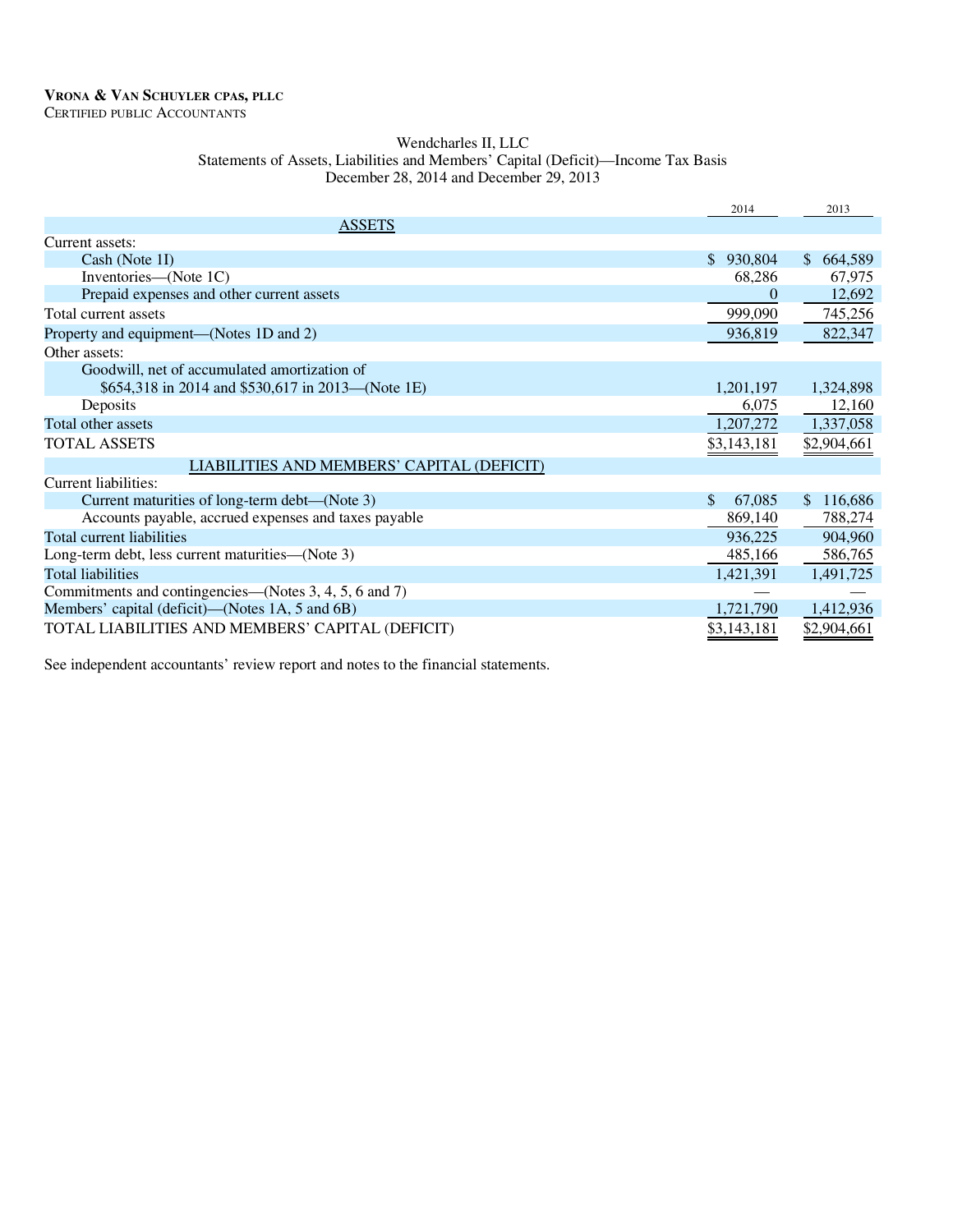# Wendcharles II, LLC

Statements of Revenues and Expenses—Income Tax Basis For the Years Ended December 28, 2014 and December 29, 2013

|                                                         | 2014         | 2013         |
|---------------------------------------------------------|--------------|--------------|
| Sales—net                                               | \$12,534,562 | \$11,343,824 |
| Cost of sales—net                                       | 3,801,897    | 3,398,564    |
| Gross profit                                            | 8,732,665    | 7,945,260    |
| Labor expenses                                          | 3,536,837    | 3,325,730    |
| Store operating and occupancy expenses                  | 2,306,030    | 2,163,322    |
| General and administrative expenses                     | 573.813      | 568,320      |
| Advertising expenses—(Note 4A)                          | 600,619      | 553,192      |
| Royalty expense—(Note 4A)                               | 501,378      | 453,752      |
| Depreciation and amortization—(Notes 1D, 1E and 1F)     | 511,231      | 501,894      |
| Interest expense—(Note 3)                               | 75,801       | 58,147       |
| Total operating expenses                                | 8,105,709    | 7,624,357    |
| Operating income (loss)                                 | 626,956      | 320,903      |
| Gain/(loss) on sale/(disposal) of assets                | (36, 120)    | (68, 592)    |
| Workers' Compensation Refund                            | $\theta$     | 170,000      |
| Other income                                            | 14,458       | 24,369       |
| Excess (deficiency) of revenues over expenses—(Note 1G) | 605,294      | 446,680      |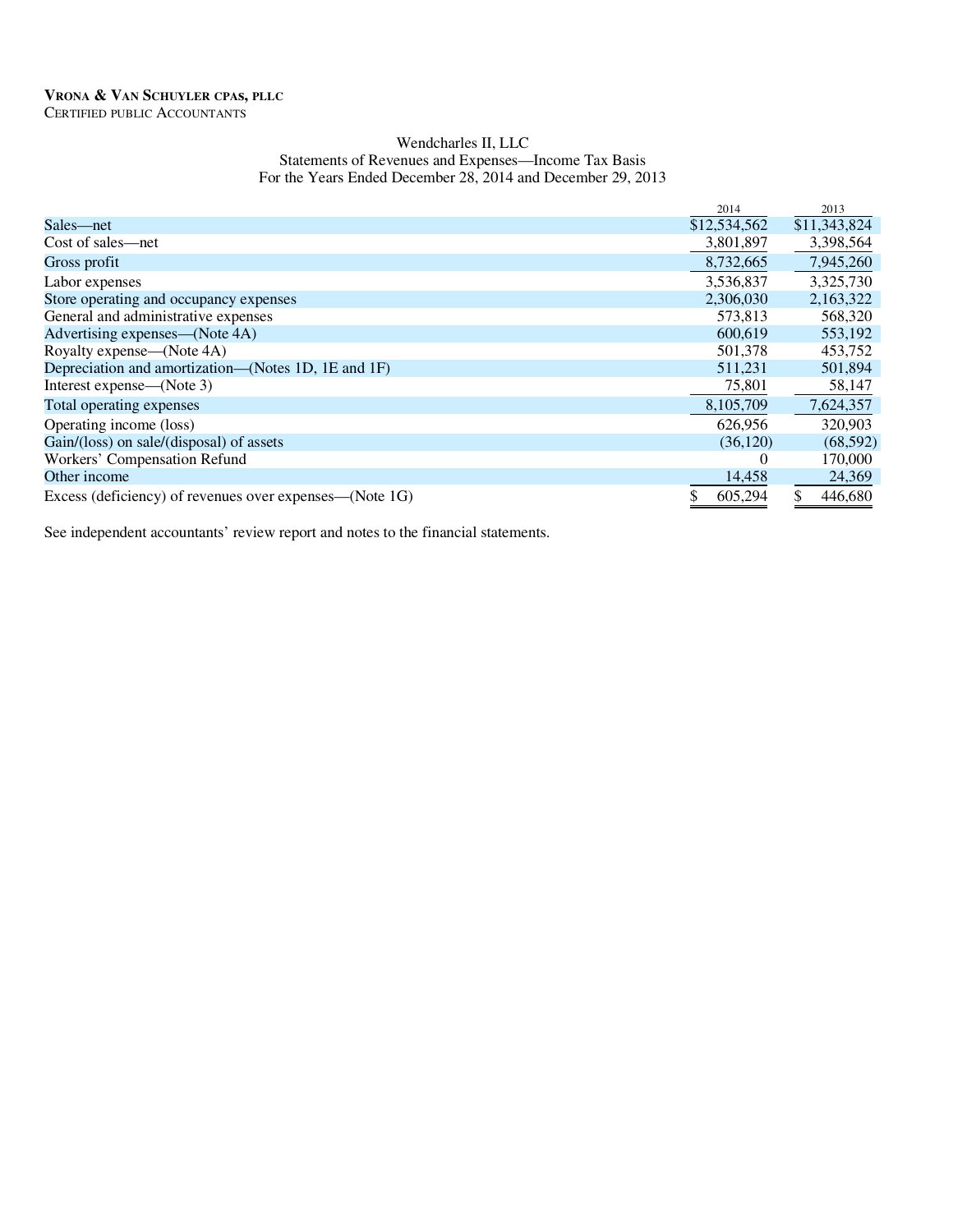# Wendcharles II, LLC Statements of Changes in Members' Capital (Deficit)—Income Tax Basis For the Years Ended December 28, 2014 and December 29, 2013

| Members' capital, December 30, 2012                                               | \$(195,954) |
|-----------------------------------------------------------------------------------|-------------|
| Excess of revenues (deficit) over expenses for the period ended December 29, 2013 | 446,680     |
| Distributions paid to members                                                     | (294, 490)  |
| Purchase of members' interest                                                     | (5,300)     |
| Capital contribution from members                                                 | 1,462,000   |
| Members' capital, December 29, 2013                                               | 1,412,936   |
| Excess of revenues (deficit) over expenses for the period ended December 28, 2014 | 605.294     |
| Distributions paid to members                                                     | (293,940)   |
| Purchase of members' interest                                                     | (2,500)     |
| Members' capital, December 28, 2014                                               | \$1,721,790 |
|                                                                                   |             |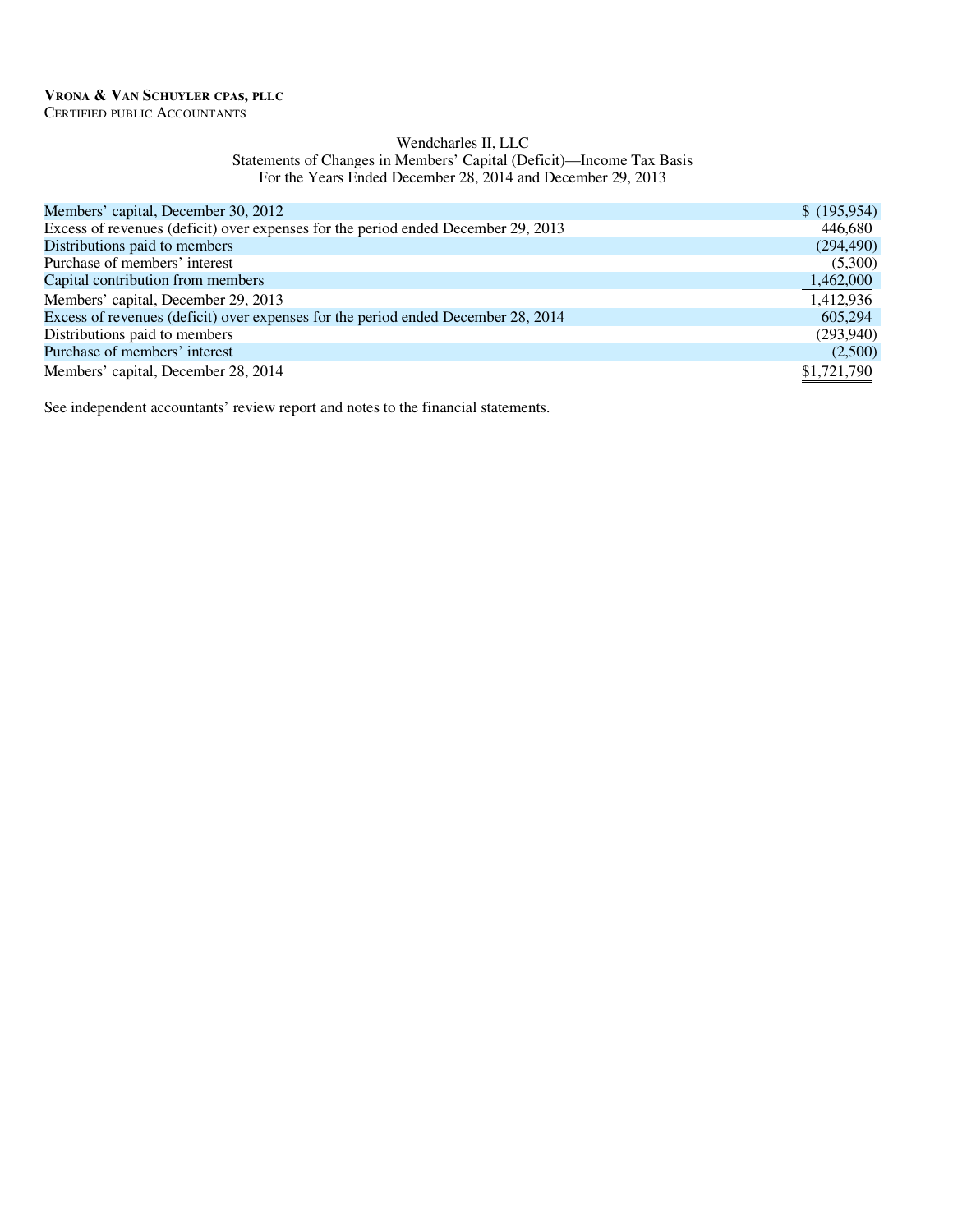# Wendcharles II, LLC Statements of Cash Flows—Income Tax Basis For the Years Ended December 28, 2014 and December 29, 2013

|                                                                              | 2014          | 2013          |
|------------------------------------------------------------------------------|---------------|---------------|
| Cash flows from operating activities:                                        |               |               |
| Excess (deficiency) of revenues over expenses                                | 605,294<br>\$ | 446,680       |
| Adjustments to reconcile to net cash provided by operating activities:       |               |               |
| Depreciation and amortization                                                | 511,231       | 501,894       |
| (Gain)/loss on (sale)/disposal of assets                                     | 36,120        | 68,592        |
| Increase (decrease) in cash attributed to changes in assets and liabilities: |               |               |
| Decrease (increase) in inventories                                           | (311)         | (1,935)       |
| Decrease (increase) in prepaid expenses and other current assets             | 12,692        | (10,040)      |
| Increase (decrease) in accounts payable, accrued expenses and taxes          | 80,866        | 103,839       |
| Total adjustments                                                            | 640,598       | 662,350       |
| Net cash provided by operating activities                                    | 1,245,892     | 1,109,030     |
| Cash flows from investing activities:                                        |               |               |
| Capital expenditures, tangible and intangible assets                         | (538, 122)    | (1,070,192)   |
| Deposits (paid) returned                                                     | 6,085         | 3,000         |
| Net cash provided by (used in) investing activities                          | (532, 037)    | (1,067,192)   |
| Cash flows from financing activities:                                        |               |               |
| Repayments of note payable                                                   | (418,920)     | (1,391,154)   |
| Members' distributions                                                       | (293,940)     | (294, 490)    |
| Redemption of member's interest                                              | (2,500)       | (5,300)       |
| Proceeds from loan                                                           | 267,720       | 400,000       |
| Capital contributions                                                        | $\Omega$      | 1,462,000     |
| Net cash provided by (used in) financing activities                          | (447, 640)    | 171,056       |
| Net increase (decrease) in cash                                              | 266,215       | 212,894       |
| Cash, beginning of period                                                    | 664,589       | 451,695       |
| Cash, end of period                                                          | \$930,804     | \$<br>664,589 |
| Supplemental Information:                                                    |               |               |
| Interest paid during the year                                                | \$<br>77,214  | \$<br>57,402  |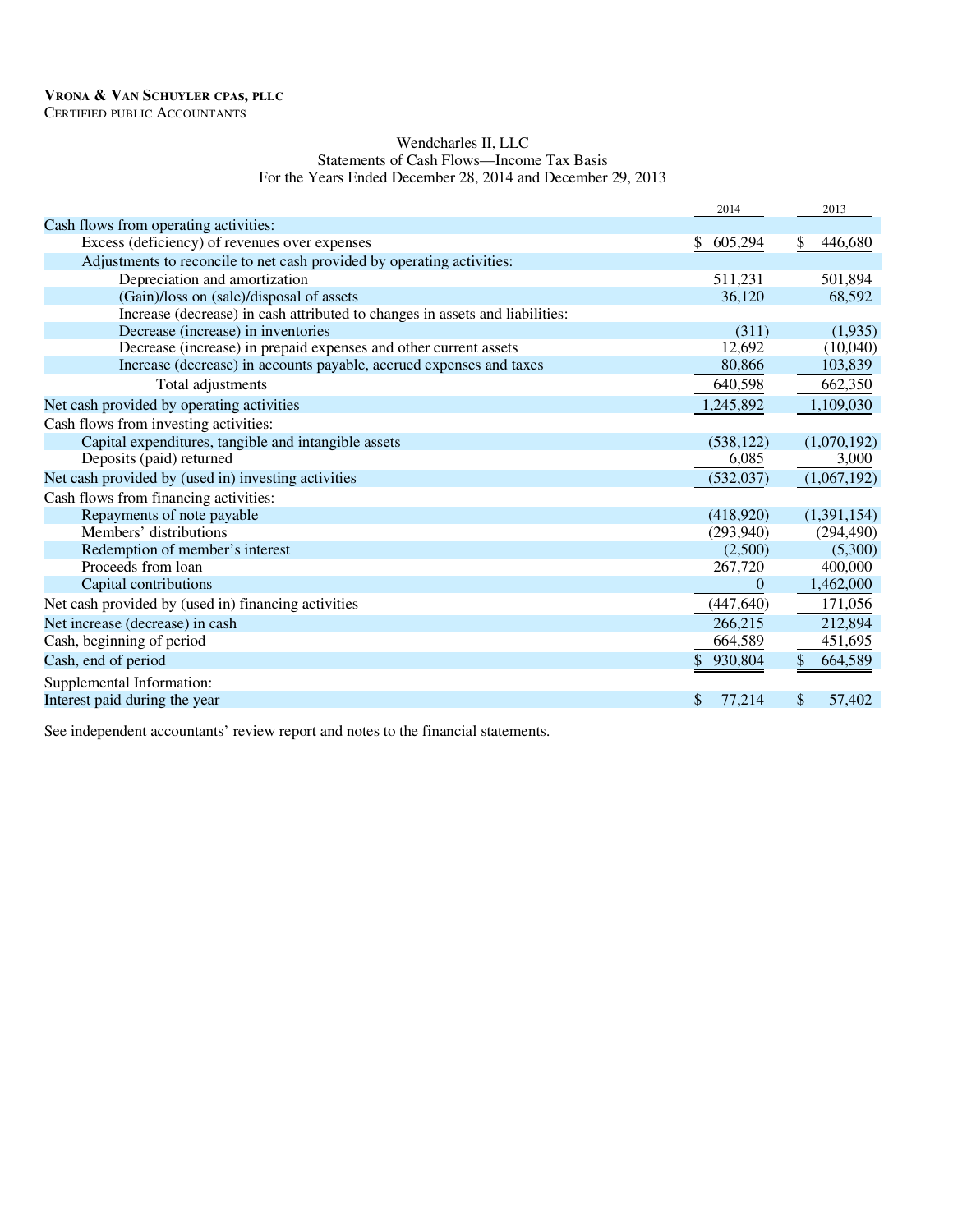# Note 1—Summary of Significant Accounting Policies

(A) The Company:

Wendcharles II, LLC was formed on June 24, 2008 pursuant to the South Carolina Code of Laws to acquire, own and operate six existing Wendy's Old Fashioned Hamburger Restaurants in the Charleston, South Carolina metropolitan area. As part of the same overall transaction, another South Carolina limited liability company, Wendcharles I, LLC, affiliated with the Company by certain common management and ownership interests, acquired eleven other existing Wendy's Old Fashioned Hamburger Restaurants in and proximate to North Charleston. The restaurants were all acquired from one unrelated seller for an aggregate purchase price of \$5,760,000, less net adjustments to the Company of approximately \$14,000. The Company's recorded goodwill in the amount of approximately \$4,060,000. The purchase price was financed principally by a \$3,500,000 loan from Bank of America, with the balance provided by capital contributions of the members. The acquisition closed and restaurant operations commenced on September 16, 2008.

The leases for the six leasehold estates, all in South Carolina, were assigned to the Company from different lessors. Two locations each are in Goose Creek and Summerville and one each is in North Charleston and Moncks Corner as follows: Goose Creek: 101 Red Bank Road; and 601 St. James Avenue; Summerville: 740 North Main Street; and 10012 Dorchester Road; North Charleston: 7440 Northwoods Boulevard; and Moncks Corner: 515 North Highway 52.

The Company is to continue in perpetuity, except it is to be dissolved as a result of the sale of all business operations or the sale of all or substantially all of its assets, in each of such cases upon the receipt of the consideration therefor in cash or the reduction to cash of non-cash consideration, or upon the occurrence of certain events as set forth in the operating agreement. (See Note 5B).

On December 26, 2011 the Company purchased the assets for a restaurant located at Sam Rittenberg Boulevard in Charleston, North Carolina from Wendcharles I, LLC, a related party. The Company also assumed the lease for the property. (See Note 4B).

In 2013 the Company purchased the assets for a restaurant located at 4892 Ashley Phosphate Road restaurant in North Charleston, North Carolina from Wendcharles I, LLC, a related party. The Company also assumed the lease for the property. (See Notes 4B and 6C).

The Company currently operates eight restaurants, all of which are leased. (See Note 4B).

(B) Income Tax Basis of Accounting:

The Company is treated as a partnership for federal and South Carolina income tax purposes. The accompanying financial statements have been prepared on the basis of accounting used to prepare the Company's federal partnership return. Such other comprehensive basis of accounting differs in certain respects from generally accepted accounting principles. Accordingly, the accompanying financial statements are not intended to present financial position and results of operations in accordance with generally accepted accounting principles.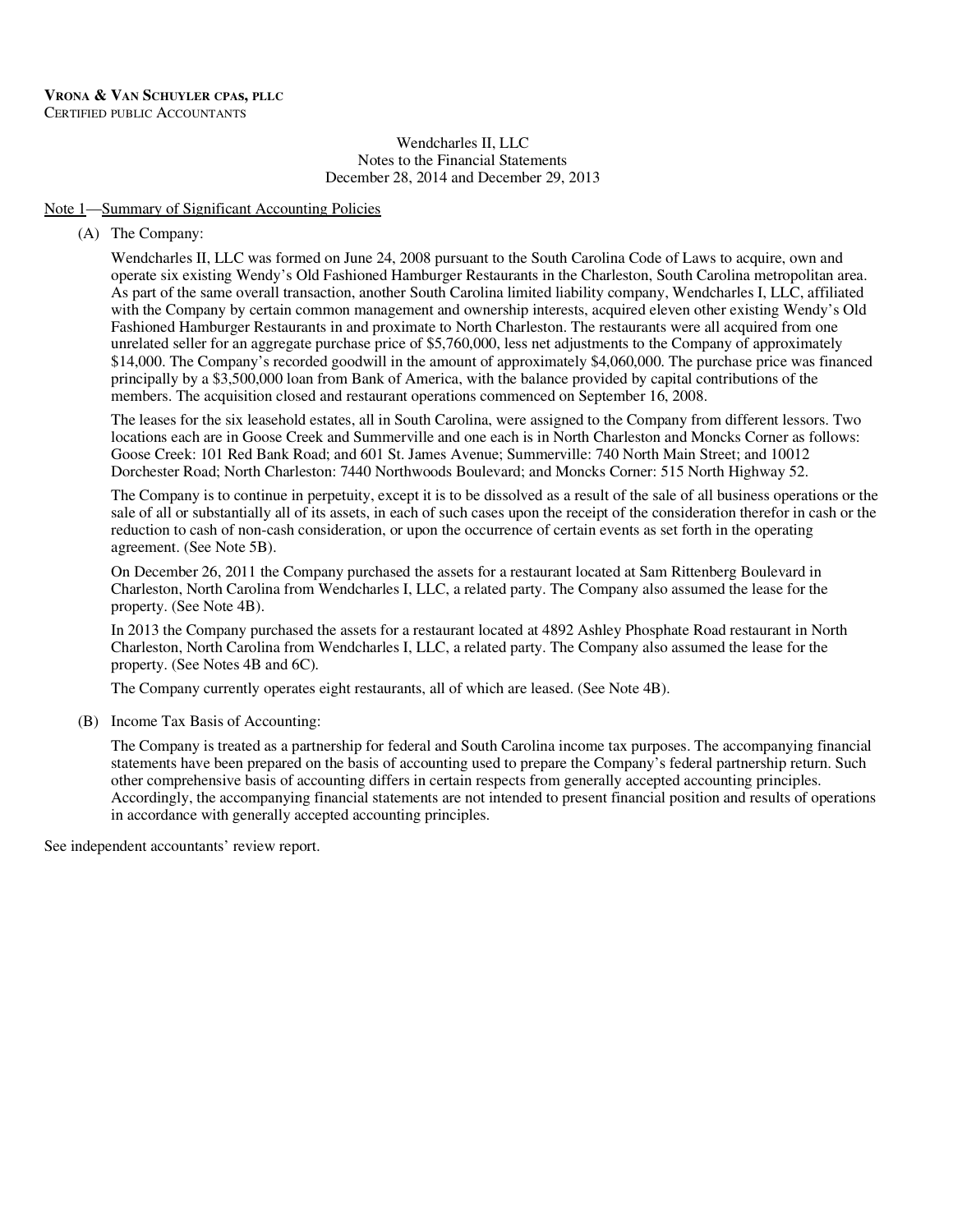### Note 1—Summary of Significant Accounting Policies—(Continued):

(C) Inventories:

Inventories represent food and supplies and are stated at cost.

(D) Property, Equipment and Depreciation:

Property and equipment are stated at cost. Depreciation is provided by application of the straight-line method over depreciable lives as follows:

| Land improvements      | 15 to 39 years |
|------------------------|----------------|
| Leasehold improvements | 15 to 39 years |
| Restaurant equipment   | 5 to 7 years   |

If it had qualifying property placed in service during the year, the Company has taken additional depreciation deductions in accordance with the federal government's enactment of the Economic Stimulus Act of 2008, amended by the American Recovery and Reinvestment Act of 2009, the Small Business Jobs Act of 2010, and the Tax Relief, Unemployment Insurance Reauthorization and Job Creation Act of 2010.

(E) Goodwill:

Goodwill, representing the excess of the purchase price over the fair value of the assets acquired, is amortized over fifteen years.

(F) Deferred Costs:

The Company capitalized the costs incurred in obtaining its financing and its leases. These costs are amortized over the life of the loan.

(G) Income Taxes:

The Company was organized as a Limited Liability Company under the laws of South Carolina and is not subject to any federal or state income tax. For federal and South Carolina income tax purposes, the Company is treated as a partnership. Accordingly, each member is required to report on his federal and applicable state income tax return his distributive share of all items of income, gain, loss, deduction, credit and tax preference of the Company for any taxable year, whether or not any cash distribution has been or will be made to such member.

The Company's tax returns are subject to examination by the Federal and State taxing authorities. The tax laws, rules and regulations governing these returns are complex, technical and subject to varying interpretations. If an examination required the Company to make adjustments, the profit or loss allocated to the members would be adjusted accordingly. Management believes the Company is no longer subject to tax examinations for the years prior to 2010.

Although income tax rules are used to determine the timing of the reporting of revenues and expenses, non-taxable revenues and non-deductible expenses are included in the determination of net income in the accompanying financial statements.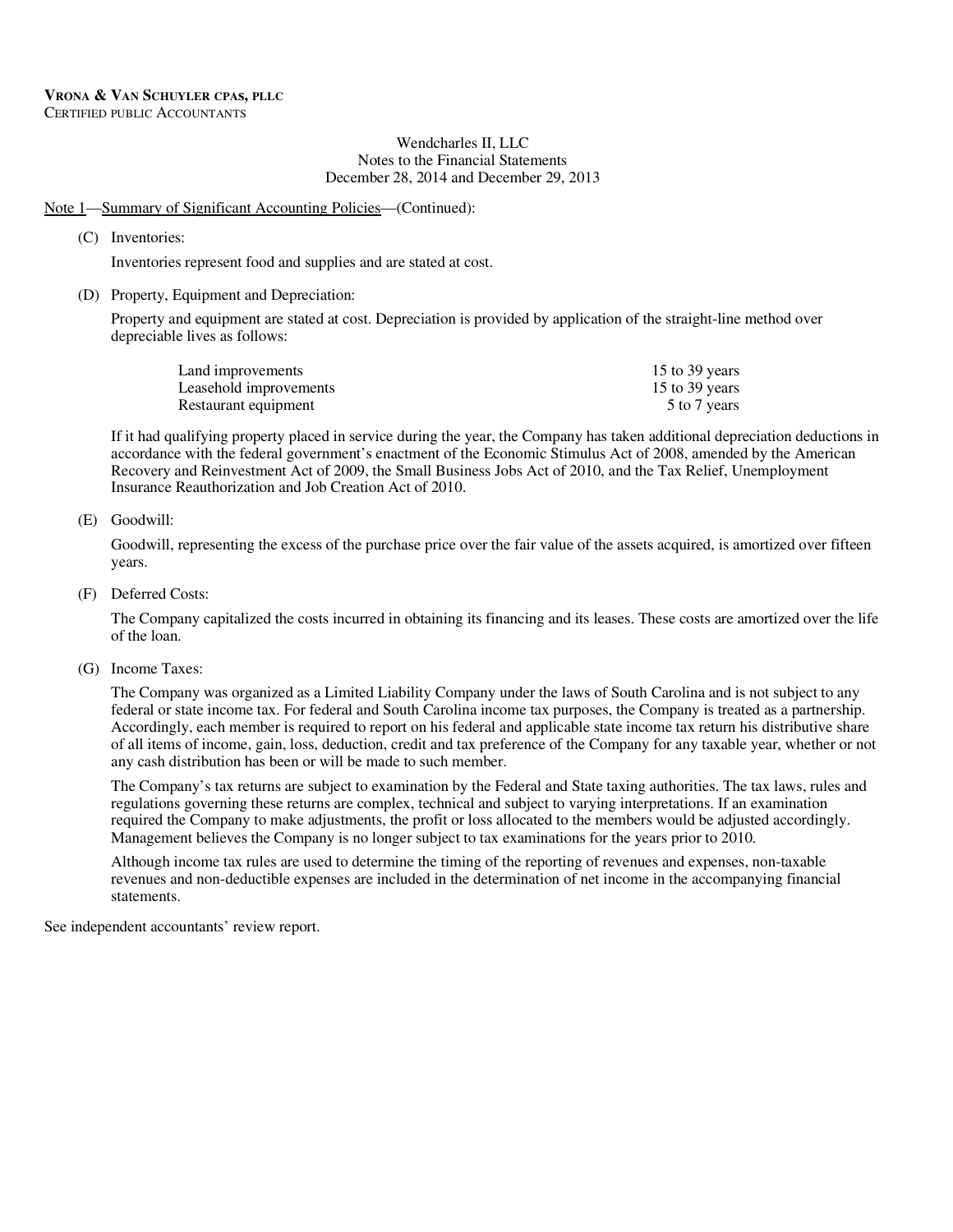# Note 1—Summary of Significant Accounting Policies—(Continued):

(H) Fiscal Year:

The Company's annual accounting period is a fiscal year ending on the last Sunday of December.

(I) Cash:

The Company maintains its cash in various banks. The accounts at each bank are guaranteed by the Federal Deposit Insurance Corporation, to a maximum of \$250,000. At any time during the year, the cash balance may exceed \$250,000.

(J) Use of Estimates:

The preparation of financial statements in conformity with the income tax basis of accounting requires management to make estimates and assumptions that affect certain reported amounts and disclosures. Accordingly, actual results could differ from these estimates.

(K) Advertising:

The Company expenses all advertising costs when incurred.

(L) Sales Tax:

The Company collects sales tax and remits to the state of South Carolina. The liability is reflected in taxes payable on the balance sheet.

# Note 2—Property and Equipment

Property and equipment consist of the following:

|                                | 2014      | 2013      |
|--------------------------------|-----------|-----------|
| Construction in progress       | 43.230    |           |
| Land improvements              | 292,060   | 256,229   |
| Leasehold improvements         | 1,078,699 | 935,949   |
| Restaurant equipment           | 1,692,438 | 1,510,570 |
| Total                          | 3,106,427 | 2,702,748 |
| Less: Accumulated depreciation | 2,169,608 | 1,880,401 |
| Property and equipment, net    | \$936,819 | 822,347   |

# Note 3—Acquisition Debt

At the closing of the purchase transaction, the Company and its affiliate, Wendcharles I, LLC, jointly obtained a \$3,500,000 loan from Bank of America, with interest at a floating rate, initially equal to the thirty-day adjusted LIBOR plus 250 basis points for the period commencing on the closing date until four quarterly financial reports have been submitted and reviewed in accordance with the loan agreement and, thereafter, equal to the thirty day adjusted LIBOR plus a margin based on the funded debt to earnings before interest, taxes depreciation and amortization ("EBITDA") ratio. Based on the relative values of the leasehold interests acquired, \$1,800,000 and \$1,700,000, representing 51% and 49%, respectively, of the total principal amount, were recorded on the books of the Company and its affiliate, although they are jointly and severally liable for the loan.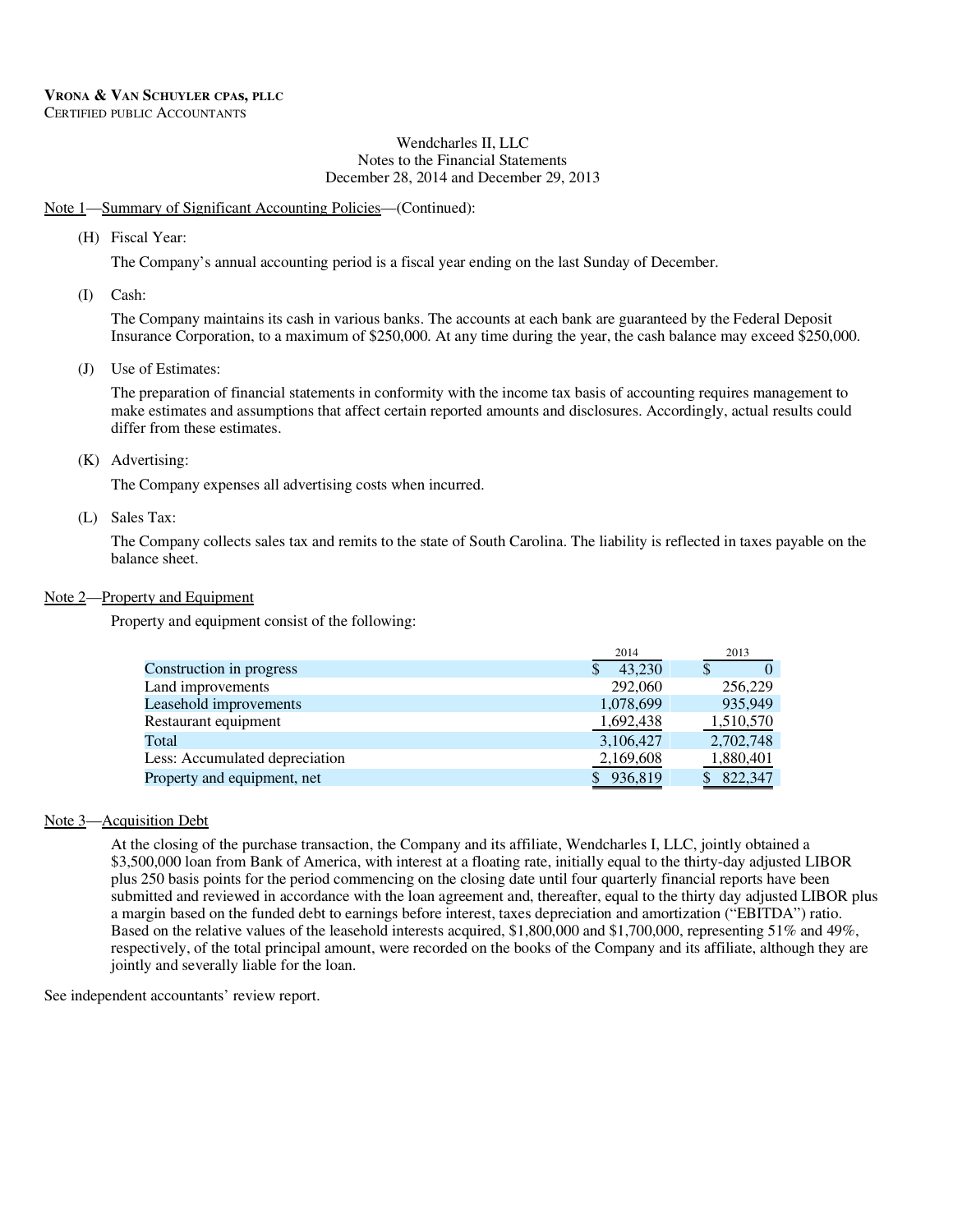### Note 3—Acquisition Debt—(Continued):

Beginning on November 1, 2008 and ending on August 1, 2015, monthly payments of interest and principal were due in an amount sufficient to amortize the loan over 13.5 years. The loan was repaid in 2013.

In June 2013 the Company borrowed \$400,000 from M&T Bank to repay the remaining balance on the Bank of America acquisition loan. Repayment terms are \$6,780 per month plus interest at an initial rate of 3% for 60 months. The loan was repaid in 2014.

In October 2011 the Company borrowed \$50,000 from M&T Bank for restaurant equipment. Repayment terms are monthly payments of \$1,388 plus interest at 3.24% for 36 months. The loan was repaid in 2014.

In August and October 2012 the Company borrowed two \$180,000 notes from Wendcapital LLC for renovations. Each note has a repayment term of \$1,757 per month which includes interest at 6%. Each loan matures on August 1, 2024. Additional interest may be charged if certain performance based sales are realized. (See Note 6C).

The future annual principal payments are as follows:

| 2015       | \$24,237  |
|------------|-----------|
| 2016       | 25,732    |
| 2017       | 27,320    |
| 2018       | 29,006    |
| 2019       | 30,795    |
| Thereafter | 172,542   |
|            | \$309,632 |

In April 2014 the Company borrowed \$180,000 from Wendcapital II, LLC a related party. Repayment terms are \$1,998 per month which includes interest at a rate of 6% for 120 months. Additional interest may be charged if certain sales performance goals are met. (See Note 6C).

The future annual principal payments are as follows:

| 2015       | \$14,101  |
|------------|-----------|
| 2016       | 14,970    |
| 2017       | 15,894    |
| 2018       | 16,874    |
| 2019       | 17,915    |
| Thereafter | 91,304    |
| Total      | \$171,058 |

In June 2014 the Company borrowed \$87,720 form M&T Bank for equipment. Repayment terms are \$2,597 per month which includes interest at a rate of 4% for 36 months.

The future annual principal payments are as follows:

| 2015  | \$28,747 |
|-------|----------|
| 2016  | 32,513   |
| 2017  | 10,301   |
| Total | \$71,561 |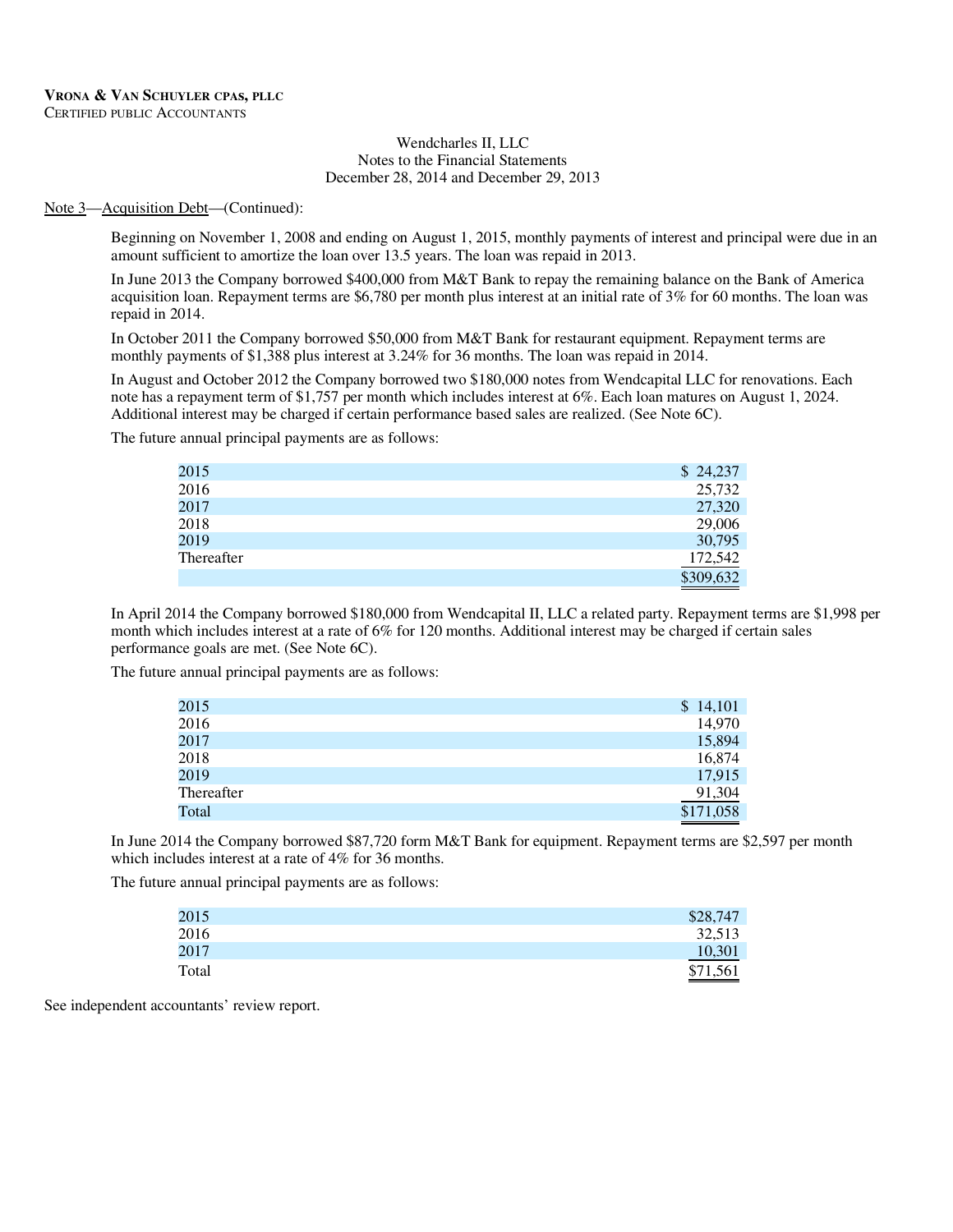# Note 4—Commitments and Contingencies

#### (A) Franchise Agreement Commitments:

The Company is the franchisee for the eight Wendy's restaurants it owns and operates. The franchise agreements obligate the Company to pay to Wendy's International a monthly royalty equal to 4% of the gross sales of each restaurant, or \$250, whichever is greater. The Company must also pay to Wendy's National Advertising Program 3.25% of the gross sales and spend not less than .75% of the gross sales of each restaurant for local and regional advertising.

### (B) Minimum Operating Lease Commitments:

The lease for the restaurant located at 101 Red Bank Road in Goose Creek has a primary term that expires on November 30, 2032 and includes two five-year renewal options. The annual rent for the lease is \$96,000. In addition the Company is required to pay percentage rent equal to 10% of gross sales in excess of \$1,150,000.

The lease for the restaurant located at 740 North Main Street in Summerville had a primary term that expired on June 20, 2004. The current term expires on June 20, 2019 and includes one remaining five-year renewal options. The annual rent is \$67,628 for all terms of the lease.

The lease for the restaurant located at 10012 Dorchester Road in Summerville had a primary term that expired on April 30, 1995. The current term expires on April 30, 2020. The current annual rent for the lease is \$56,012 through April 30, 2015. At that time and on each five year anniversary thereafter, annual rent will be increased by the previous year's annual rent multiplied by 8%. In addition the company is required to pay percentage rent equal to 6% of gross sales in excess of base rent.

The lease for the restaurant located at 7440 Northwoods Blvd in North Charleston has a primary term that expires on November 8, 2020 and includes two ten year renewal options. The current annual rent for the lease is \$123,237 through November 30, 2015. At that time and on each five year anniversary thereafter, annual rent will be increased by the previous year's annual rent multiplied by 5%. In addition the Company is required to pay percentage rent equal to 6% of gross sales in excess of base rent.

The lease for the restaurant located at 601 St. James Avenue in Goose Creek has a primary term that expires on March 31, 2025 and includes two five-year renewal options. The current annual rent for the lease is \$109,901 through March 31, 2015. At that time and on each April 1 thereafter, annual rent will be increased by the previous year's annual rent multiplied by 1%.

The lease for the restaurant located at 515 North Highway 52 in Moncks Corner has a primary term that expires on November 30, 2025 and includes two five-year renewal options. The current annual rent for the lease is \$132,742. On each December 1 thereafter, annual rent will be increased by the previous year's annual rent multiplied by 1.5%.

The lease for the restaurant located at 1721 Sam Rittenberg Boulevard in Charleston has a primary term that expires on November 6, 2021 and includes two five-year renewal options. The annual rent is \$76,920. In addition the Company is required to pay percentage rent equal to 7% of gross sales.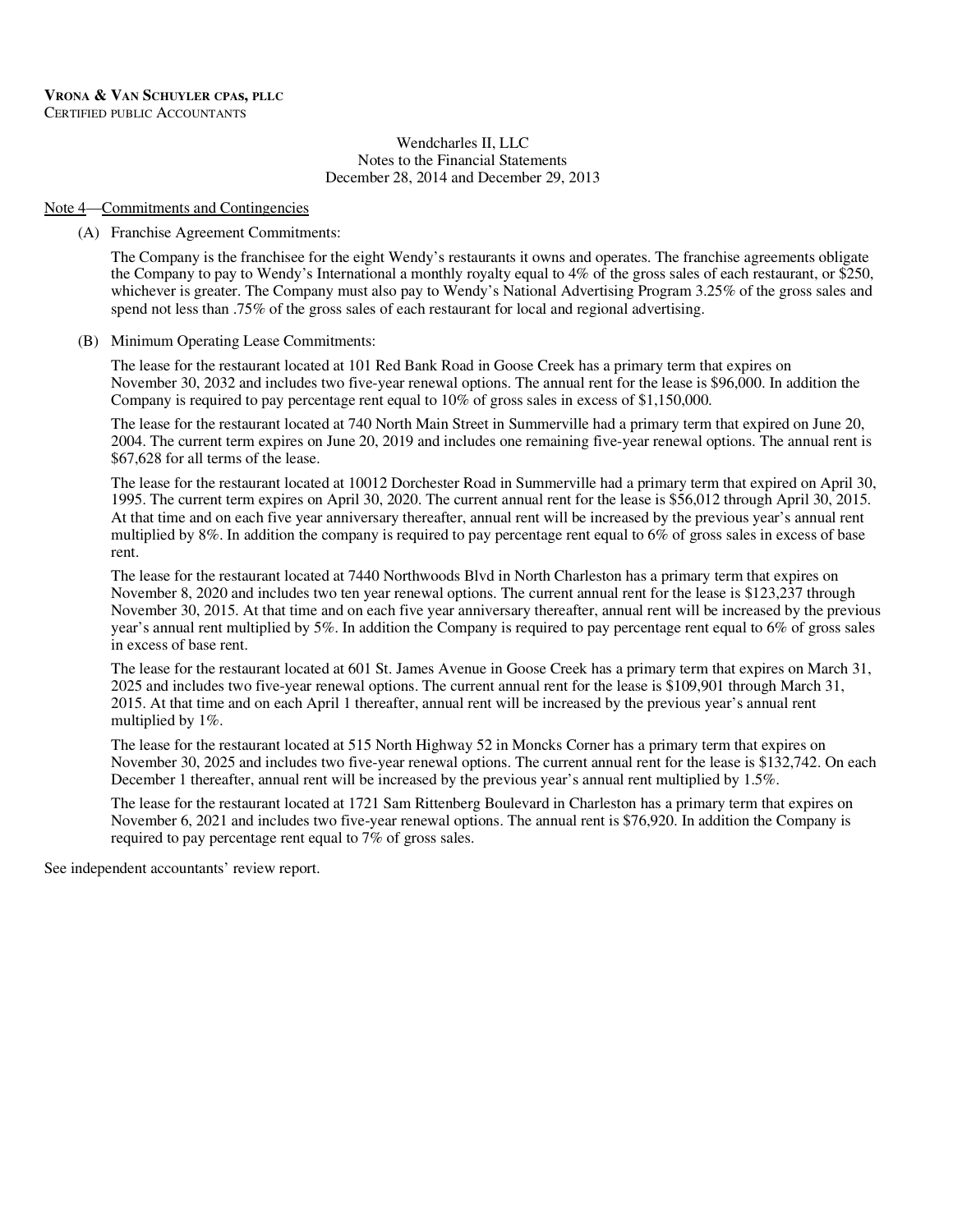# Note 4—Commitments and Contingencies—(Continued):

### (B) Minimum Operating Lease Commitments—continued:

The lease for the restaurant located at 4892 Ashley Phosphate Road in North Charleston has a primary term that expires on March 31, 2025 and includes two five year renewal options. The current annual rent is \$103,977 through April 1, 2015. At that time and every one year anniversary thereafter, annual rent will be increased by the previous year's annual rent multiplied by 1%.

The Company is required to pay all realty taxes, insurance, routine maintenance and common charges for the above leases.

Rent expense was \$877,436 in 2014 and \$828,754 in 2013 including percentage rent of \$106,241 in 2014 and \$95,737 in 2013.

Future annual minimum rentals are as follows:

| 2015       | \$ 771,590  |
|------------|-------------|
| 2016       | 783,697     |
| 2017       | 787,878     |
| 2018       | 792,111     |
| 2019       | 760,723     |
| Thereafter | 3,608,313   |
|            | \$7,504,312 |

(C) Financial and Operational Advisory Services Agreement:

The Company has a financial and operational advisory services agreement with three of its corporate officers. The agreement provides for these officers to: Consult with and advise the Company on applicable financial and/or operational matters and if required by the Company's debt, lease or franchise agreements, to which they are signatories, to remain ready, willing and able to maintain such status for the benefit of the Company, except where such guarantees are not needed; and remain able to provide such additional personal guarantees as, within their sole discretion, may reasonably be necessary to maintain the business of the Company. The initial term expires December 2011, and is automatically renewable annually thereafter, as long as the Company remains in business. The agreement also provides for the reimbursement of reasonable expenses incurred by the individuals in fulfilling their duties. (See Note 6A).

Financial and operating advisory services fees totaled \$19,200 in 2014 and \$19,200 in 2013.

# Note 5—Capitalization and Operating Agreement

(A) Capitalization:

The Company's initial capitalization consisted of 800 units, of which 42 and 32 were sold to two managing members at \$100 per unit, or \$7,400 in the aggregate, and 64 units were sold to the third managing member at \$156 per unit, or \$10,000 in the aggregate. Of the remaining 646 units, 83 were sold at \$100 per unit, or \$8,300 in the aggregate, and 579 units were sold at per unit contributions of \$2,300 totaling \$1,331,700. All contributions totaled \$1,357,400. (See Note 5B).

In March of 2013 the Company issued 795 additional units, of which 731 were sold to the members at \$2,000 per unit, or \$1,462,000 in the aggregate. 64 units were issued to its President at no cost.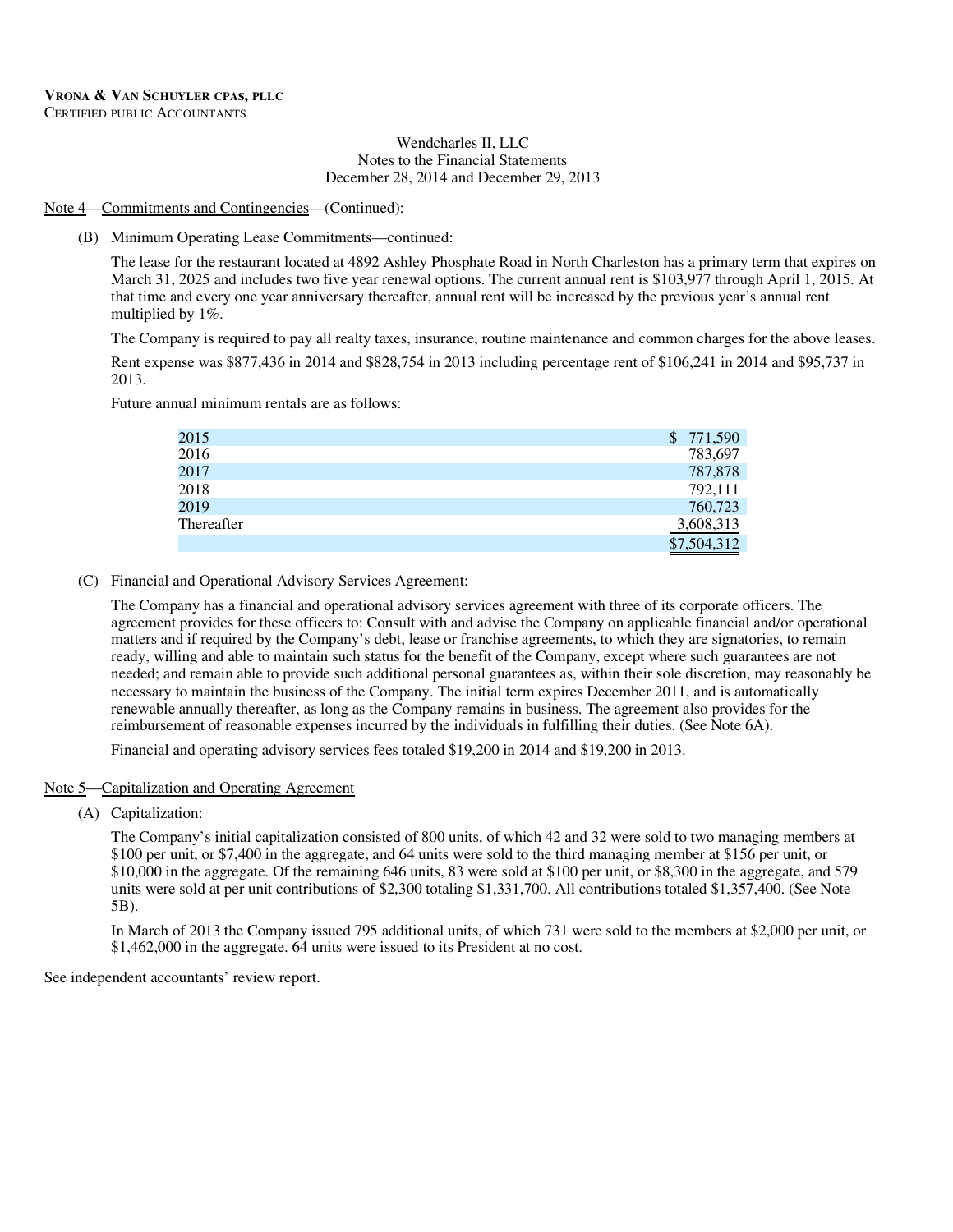### Note 5—Capitalization and Operating Agreement—(Continued):

#### (B) Operating Agreement:

All purchasers of membership interests are parties to the Company's operating agreement which provides for the capitalization and operation of the Company, distributions to members and transfers of interests. Members' consents representing 75% of all membership interests are required for the following actions: Change in the operating agreement; voluntary dissolution; sale or exchange of substantially all assets; merger or consolidation; incurrence of debt or refinancing other than in the ordinary course of business or in connection with entering new or unrelated businesses; and removal of a manager, for cause. Members are not required to make up negative capital accounts.

Distributions either from cash flow generated by operations or capital transactions (as defined) other than capital contributions are made at the sole discretion of the managers, acting unanimously. Managers are elected by the members. Outside liens against membership interests are prohibited. For permitted transfers of membership interests, book value is equal to assets less liabilities using the income tax method/accrual basis of accounting, except for transfers involving the interest owned by the Company's President, in which case a special valuation adjustment is required through August 2013.

Members wishing to sell their interests shall submit their request in writing, together with appropriate documentation setting forth the terms of such sale, to the managing members, who within thirty days and at their sole discretion, shall approve or disapprove of such sale. If not approved, the managing members within fourteen additional days may elect to have the Company purchase the offered units at the stated terms. Such action by the managing members is to be by simple majority. If the managing members determine that the offered interests are not to be redeemed by the Company, then the interests shall be offered to the remaining members of the Company, pro-rata at the same offered terms, who will have 14 additional days to purchase the offered shares. If the interests are not purchased by the members, then they may be sold to the third-party purchaser at the offered terms, but the purchaser must become bound by the terms of the operating agreement. Membership interests may also be transferred to family members or trusts or by reason of death or incompetence.

In the event of a termination of a member's interest by death, retirement, resignation, expulsion, bankruptcy, incompetence, or in the case of a member that is not a natural person—dissolution, the Company must be dissolved unless it is continued by the consent of all the remaining members. Non-consenting members are deemed to offer and authorized representatives or trustees of deceased or bankrupt members may offer the applicable membership interest, first to the Company, and then to the consenting (continuing) members. In such case, the offered interests must be purchased by either the Company or one or more of the consenting members. Such purchases, unless made by the Company, are to be made pro-rata to the existing interests of purchasing members, unless they agree otherwise or there is only one purchasing member.

In any event, all offered interests of non-consenting members or by the estate, trustee, etc. of deceased or bankrupt members, etc. must be purchased by the Company or one or more consenting members or the Company must be dissolved and liquidated.